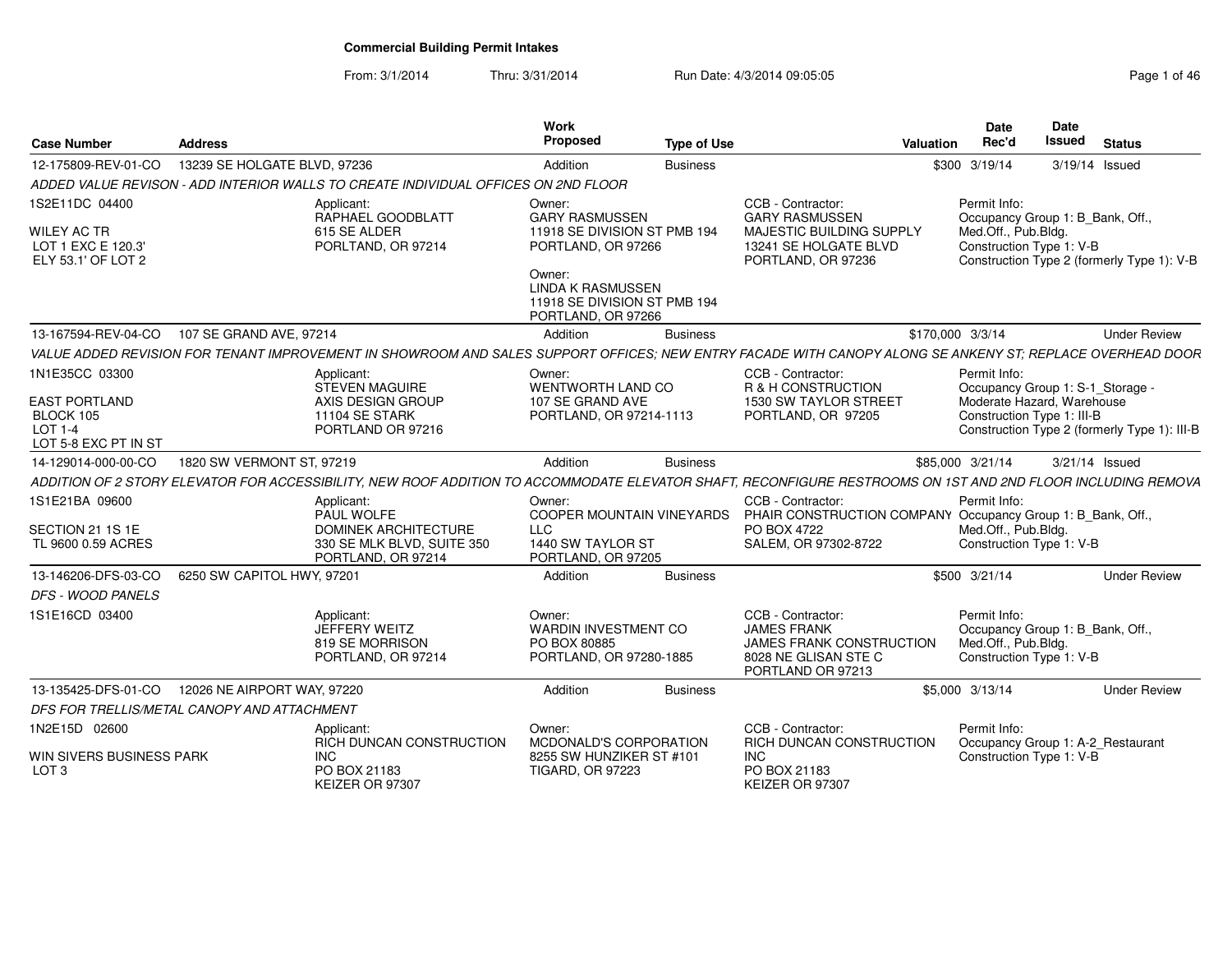From: 3/1/2014

Thru:  $3/31/2014$  Run Date:  $4/3/2014$  09:05:05 Rege 2 of 46

| <b>Case Number</b>                                                                                                                      | <b>Address</b>                  |                                                                                                                                                          | Work<br>Proposed                                                                                                                                    | <b>Type of Use</b> |                                                                                                        | Valuation           | <b>Date</b><br>Rec'd                                                    | <b>Date</b><br>Issued | <b>Status</b>                              |
|-----------------------------------------------------------------------------------------------------------------------------------------|---------------------------------|----------------------------------------------------------------------------------------------------------------------------------------------------------|-----------------------------------------------------------------------------------------------------------------------------------------------------|--------------------|--------------------------------------------------------------------------------------------------------|---------------------|-------------------------------------------------------------------------|-----------------------|--------------------------------------------|
| 14-124076-000-00-CO                                                                                                                     | 5520 NE KILLINGSWORTH ST, 97218 |                                                                                                                                                          | Addition                                                                                                                                            | Educational        |                                                                                                        | \$565,840 3/6/14    |                                                                         |                       | <b>Under Review</b>                        |
|                                                                                                                                         |                                 | EXTENSIVE REMODEL OF EXISTING SCHOOL. REMOVE WALL TO EXPAND FELLOWSHIP HALL, REPLACE WINDOWS THROUGHOUT, RECONFIGURE 2ND ENTRANCE AT FRONT OF SCHOOL FOR |                                                                                                                                                     |                    |                                                                                                        |                     |                                                                         |                       |                                            |
| 1N2E19AB 00400                                                                                                                          |                                 | Applicant:<br>NANCY RAD<br><b>DOWA-IBI GROUP ARCHITECTS</b><br>907 SW STARK ST<br>PORTLAND OR 97205<br>Applicant:                                        | Owner:<br><b>TRINITY EVANGELICAL</b><br>LUTHERAN CHURCH OF<br>PORTLAND<br>5520 NE KILLINGSWORTH ST<br>PORTLAND, OR 97218-2416                       |                    | <b>Primary Contractor:</b><br>TO BID                                                                   |                     | Permit Info:<br>Occupancy Group 1: E_School<br>Construction Type 1: V-A |                       | Construction Type 2 (formerly Type 1): V-A |
|                                                                                                                                         |                                 | <b>LANNY AFRANK</b><br>5401 NE SIMPSON ST<br>PORTLAND, OR 97218                                                                                          |                                                                                                                                                     |                    |                                                                                                        |                     |                                                                         |                       |                                            |
| 14-131182-000-00-CO                                                                                                                     | 14321 NE WHITAKER WAY, 97230    |                                                                                                                                                          | Addition                                                                                                                                            | Factory/Industrial |                                                                                                        | \$1,532,046 3/26/14 |                                                                         |                       | <b>Under Review</b>                        |
|                                                                                                                                         |                                 | ADDITION OF 19.799 SF TO COMMERCIAL LAUNDRY FACILITY: DEMOLITION OF EXISTING COVERED LOADING DOCK: SEE 14-131182-CO FOR TRASH ENCLOSURE                  |                                                                                                                                                     |                    |                                                                                                        |                     |                                                                         |                       |                                            |
| 1N2E24 02600<br>SECTION 24 1N 2E                                                                                                        |                                 | Applicant<br>ROBERT BROWN ARCHITECTS<br>549 S 49TH STREET, #108                                                                                          | Owner:<br><b>UNIFIRST CORP</b><br>68 JONSPIN RD                                                                                                     |                    | <b>Primary Contractor:</b><br>TO BID                                                                   |                     |                                                                         |                       |                                            |
| TL 2600 5.31 ACRES<br><b>LAND &amp; IMPS</b><br>SEE R646415 (R942241321) FOR MACH &                                                     |                                 | TEMPE, AZ 85281                                                                                                                                          | WILMINGTON, MA 01887<br>Owner:                                                                                                                      |                    |                                                                                                        |                     |                                                                         |                       |                                            |
| <b>EQUIP</b>                                                                                                                            |                                 |                                                                                                                                                          | <b>RICK MONTGOMERY</b><br>UNIFIRST CORPORATION<br>3067 EAST COMMERCE ST<br>SAN ANTONIO TX 78220                                                     |                    |                                                                                                        |                     |                                                                         |                       |                                            |
| 14-124685-000-00-CO                                                                                                                     |                                 |                                                                                                                                                          | Addition                                                                                                                                            | Hazardous          |                                                                                                        | \$90,000 3/11/14    |                                                                         |                       | <b>Under Review</b>                        |
|                                                                                                                                         |                                 | MCC ELECTRICAL ROOM replacing existing shop /storage structure, includes fan and louver.                                                                 |                                                                                                                                                     |                    |                                                                                                        |                     |                                                                         |                       |                                            |
| 1N1E34AC 00400A1<br><b>WHEELERS ADD</b><br>BLOCK 16&33-35 TL 400<br>MACH & EQUIP SEE R305200 (R903701950)<br><b>FOR LAND &amp; IMPS</b> |                                 | Applicant:<br><b>Scott Walters</b><br>JH Kelly                                                                                                           | Owner:<br>LD COMMODITIES NORTHWEST<br>PO BOX 810<br>WILTON, CT 06897-0810<br>Owner:<br><b>FACILITIES LLC</b><br>PO BOX 810<br>WILTON, CT 06897-0810 |                    |                                                                                                        |                     | Permit Info:<br>Construction Type 1: II-B                               |                       | Occupancy Group 1: H-2_High Hazard 2       |
| 13-158675-DFS-01-CO                                                                                                                     | 7632 SE POWELL BLVD, 97206      |                                                                                                                                                          | Addition                                                                                                                                            | Mercantile         |                                                                                                        |                     | \$5,000 3/27/14                                                         |                       | <b>Under Review</b>                        |
| <b>DFS - TRUSSES</b>                                                                                                                    |                                 |                                                                                                                                                          |                                                                                                                                                     |                    |                                                                                                        |                     |                                                                         |                       |                                            |
| 1S2E08DB 00100<br>KENT<br>LOT 1 EXC N 77' W 230.5' & EXC PT IN ST                                                                       |                                 | Applicant:<br><b>KELLY CHEN</b><br>2738 SE 82ND AVE SUITE 201-C<br>PORTLAND, OR 97266                                                                    | Owner:<br>TAK SUM HO<br>4423 SE ANDEREGG LOOP<br>PORTLAND, OR 97236-9378                                                                            |                    | CCB - Contractor:<br>HANG LAKE CONSTRUCTION CO<br><b>LLC</b><br>8033 SE RHONE ST<br>PORTLAND, OR 97206 |                     | Permit Info:<br>Station<br>Construction Type 1: V-B                     |                       | Occupancy Group 1: M_Store, Service        |
|                                                                                                                                         |                                 |                                                                                                                                                          | Owner:<br>SHI QIONG HO<br>4423 SE ANDEREGG LOOP<br>PORTLAND, OR 97236-9378                                                                          |                    |                                                                                                        |                     |                                                                         |                       |                                            |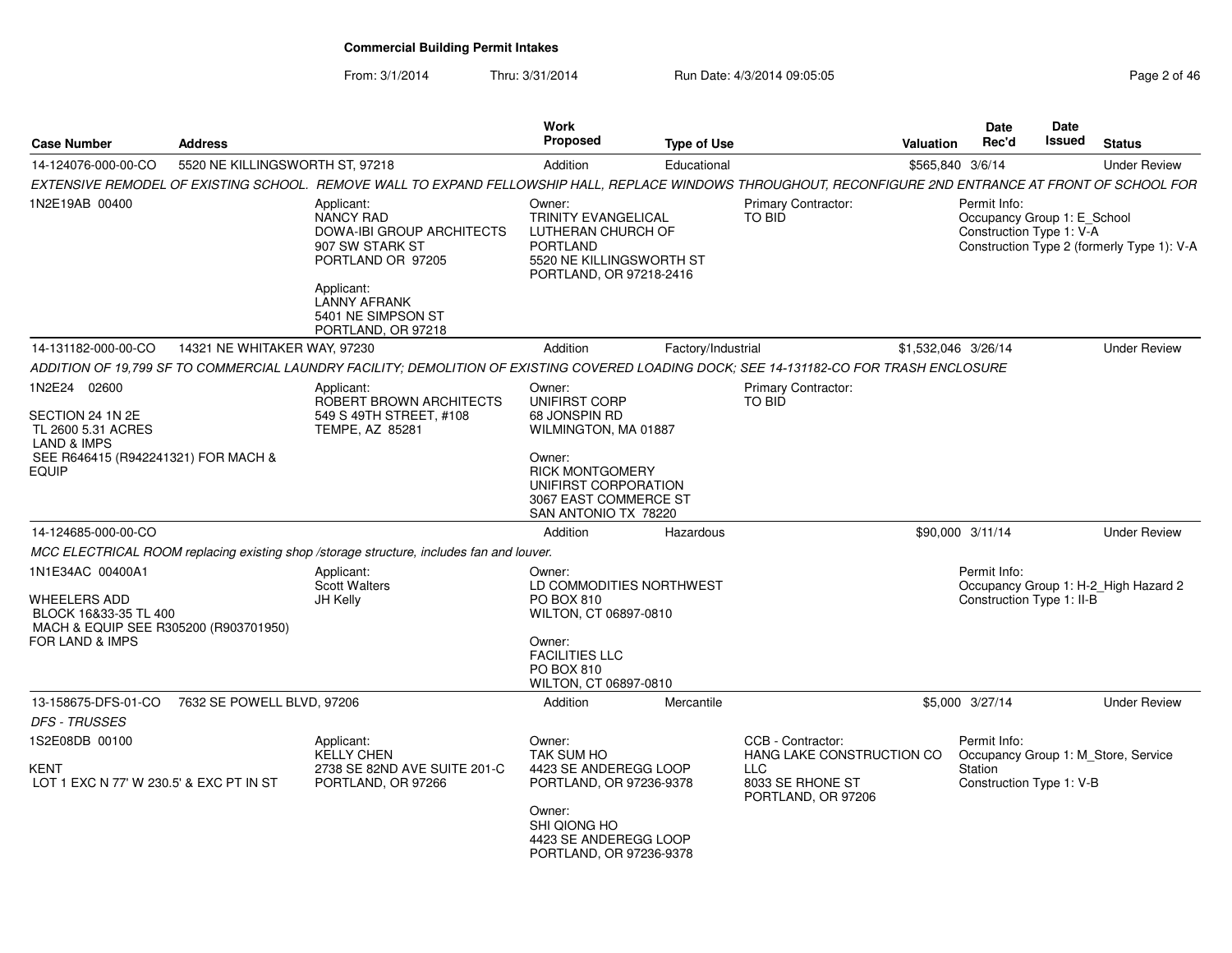From: 3/1/2014Thru: 3/31/2014 Run Date: 4/3/2014 09:05:05 Rege 3 of 46

| <b>Case Number</b>                                                          | Address                      |                                                                                                                                                               | <b>Work</b><br>Proposed                                                     | <b>Type of Use</b> |                                                | <b>Valuation</b> | <b>Date</b><br>Rec'd                              | Date<br>Issued | <b>Status</b>       |
|-----------------------------------------------------------------------------|------------------------------|---------------------------------------------------------------------------------------------------------------------------------------------------------------|-----------------------------------------------------------------------------|--------------------|------------------------------------------------|------------------|---------------------------------------------------|----------------|---------------------|
| 13-222072-REV-01-CO                                                         | 3510 NE COLUMBIA BLVD, 97211 |                                                                                                                                                               | Addition                                                                    | Utility            |                                                |                  | \$3/18/14                                         |                | <b>Under Review</b> |
| REVISION TO ADD THREE RRUS AND ADD THREE TMACS                              |                              |                                                                                                                                                               |                                                                             |                    |                                                |                  |                                                   |                |                     |
| 1N1E13AC 00700                                                              |                              | Applicant:<br><b>NOAH GRODZIN</b>                                                                                                                             | Owner:<br><b>MARGARET K ENDERS</b>                                          |                    | CCB - Contractor:<br><b>HARBOR TELECOM LLC</b> |                  | Permit Info:<br>Occupancy Group 1: U_Private      |                |                     |
| SECTION 13 1N 1E<br>TL 700 1.78 ACRES                                       |                              | <b>CASCADIA PM</b><br>5501 NE 109TH CT SUITE A2<br>VANCOUVER WA 98662                                                                                         | 14855 SE 82ND DR<br>CLACKAMAS, OR 97015                                     |                    | PO BOX 309<br>BURLEY, WA 98329                 |                  | Garage\Utility Misc.<br>Construction Type 1: II-B |                |                     |
| 14-128041-000-00-CO                                                         | 1001 N SCHMEER RD, 97217     |                                                                                                                                                               | Addition                                                                    | Utility            |                                                | \$12,000 3/18/14 |                                                   |                | <b>Under Review</b> |
|                                                                             |                              | ONE REPLACEMENT PANEL ANTENNA AND ONE REMOTE RADIO UNIT PER SECTOR (THREE TOTAL) ON EXISTING BUILDING                                                         |                                                                             |                    |                                                |                  |                                                   |                |                     |
| 1N1E10BD 00300                                                              |                              | Applicant:<br>AMANDA HOFFMAN                                                                                                                                  | Owner:<br><b>GILBERT FAMILY LLC</b>                                         |                    | <b>Primary Contractor:</b><br>TO BID           |                  |                                                   |                |                     |
| SECTION 10 1N 1E<br>TL 300 0.69 ACRES                                       |                              | <b>SPRINT</b><br>621 SW ALDER ST SUITE 660<br>PORTLAND OR                                                                                                     | 6500 NW DOGWOOD DR<br>VANCOUVER, WA 98663-1047                              |                    |                                                |                  |                                                   |                |                     |
| 14-128142-000-00-CO                                                         | 4705 NE COLUMBIA BLVD        |                                                                                                                                                               | Addition                                                                    | Utility            |                                                | \$20,000 3/18/14 |                                                   |                | <b>Under Review</b> |
|                                                                             |                              | REMOVE ALL EXISTING ANTENNAS AND INSTALL 3 ANTENNAS TO EXISTING 111' MONOPOLE                                                                                 |                                                                             |                    |                                                |                  |                                                   |                |                     |
| 1N2E18BD 01701                                                              |                              | Applicant:                                                                                                                                                    | Owner:                                                                      |                    | Primary Contractor:                            |                  |                                                   |                |                     |
| PARTITION PLAT 2011-48<br>LOT <sub>1</sub>                                  |                              | SANDRA WALDEN<br><b>CROWN CASTLE USA</b><br>8432 154TH AVE NE, BLDG C<br>REDMOD, WA 98054                                                                     | <b>JAMES E O'CONNOR</b><br>300 WEST 15TH ST #201<br>VANCOUVER, WA 98660     |                    | TO BID                                         |                  |                                                   |                |                     |
|                                                                             |                              |                                                                                                                                                               | Owner:<br>SHARON D O'CONNOR<br>300 WEST 15TH ST #201<br>VANCOUVER, WA 98660 |                    |                                                |                  |                                                   |                |                     |
| 14-128151-000-00-CO                                                         | 4909 SE POWELL BLVD          |                                                                                                                                                               | Addition                                                                    | Utility            |                                                | \$20,000 3/18/14 |                                                   |                | <b>Under Review</b> |
|                                                                             |                              | REMOVE ALL EXISTING ANTENNAS AND INSTALL 3 ANTENNAS ON EXISTING MONOPOLE, NO CHANGE TO COAX AND NO GROUND WORK REQUIRED                                       |                                                                             |                    |                                                |                  |                                                   |                |                     |
| 1S2E07BD 10900A1                                                            |                              | Applicant:                                                                                                                                                    | Owner:                                                                      |                    | Primary Contractor:                            |                  |                                                   |                |                     |
| <b>CRESTON</b>                                                              |                              | SANDRA WALDEN<br><b>CROWN CASTLE USA</b>                                                                                                                      | CLEAR CHANNEL OUTDOOR INC<br>715 NE EVERETT ST                              |                    | TO BID                                         |                  |                                                   |                |                     |
| BLOCK <sub>8</sub>                                                          |                              | 8432 154TH AVE NE, BLDG C                                                                                                                                     | PORTLAND, OR 97232-2724                                                     |                    |                                                |                  |                                                   |                |                     |
| LOT 1-6&8 TL 10900<br>BILLBOARD SEE R142683 (R185201750) FOR<br>LAND & IMPS |                              | REDMOD, WA 98054                                                                                                                                              |                                                                             |                    |                                                |                  |                                                   |                |                     |
| 14-128273-000-00-CO                                                         | 13500 SE POWELL BLVD, 97236  |                                                                                                                                                               | Addition                                                                    | Utility            |                                                | \$20,000 3/18/14 |                                                   |                | <b>Under Review</b> |
|                                                                             |                              | MODIFICATION OF EXISTING MONOPOLE TELECOMMUNICATIONS FACILITY, INSTALL 3 ANTENNAS WITH REMOTE RADIO HEADS AND ANCILLARY EQUIPMENT, PREVIOUSLY REMOVED IN 2013 |                                                                             |                    |                                                |                  |                                                   |                |                     |
| 1S2E11AC 05400                                                              |                              | Applicant:<br>SANDRA WALDEN                                                                                                                                   | Owner:<br><b>JMT PROPERTIES INC</b>                                         |                    | <b>Primary Contractor:</b><br><b>TO BID</b>    |                  |                                                   |                |                     |
| <b>SILVER PARK</b><br>BLOCK <sub>1</sub><br>LOT 1                           |                              | <b>CROWN CASTLE USA</b><br>8432 154TH AVE NE, BLDG C<br>REDMOD, WA 98054                                                                                      | 13706 SE MARKET ST<br>PORTLAND, OR 97233-1757                               |                    |                                                |                  |                                                   |                |                     |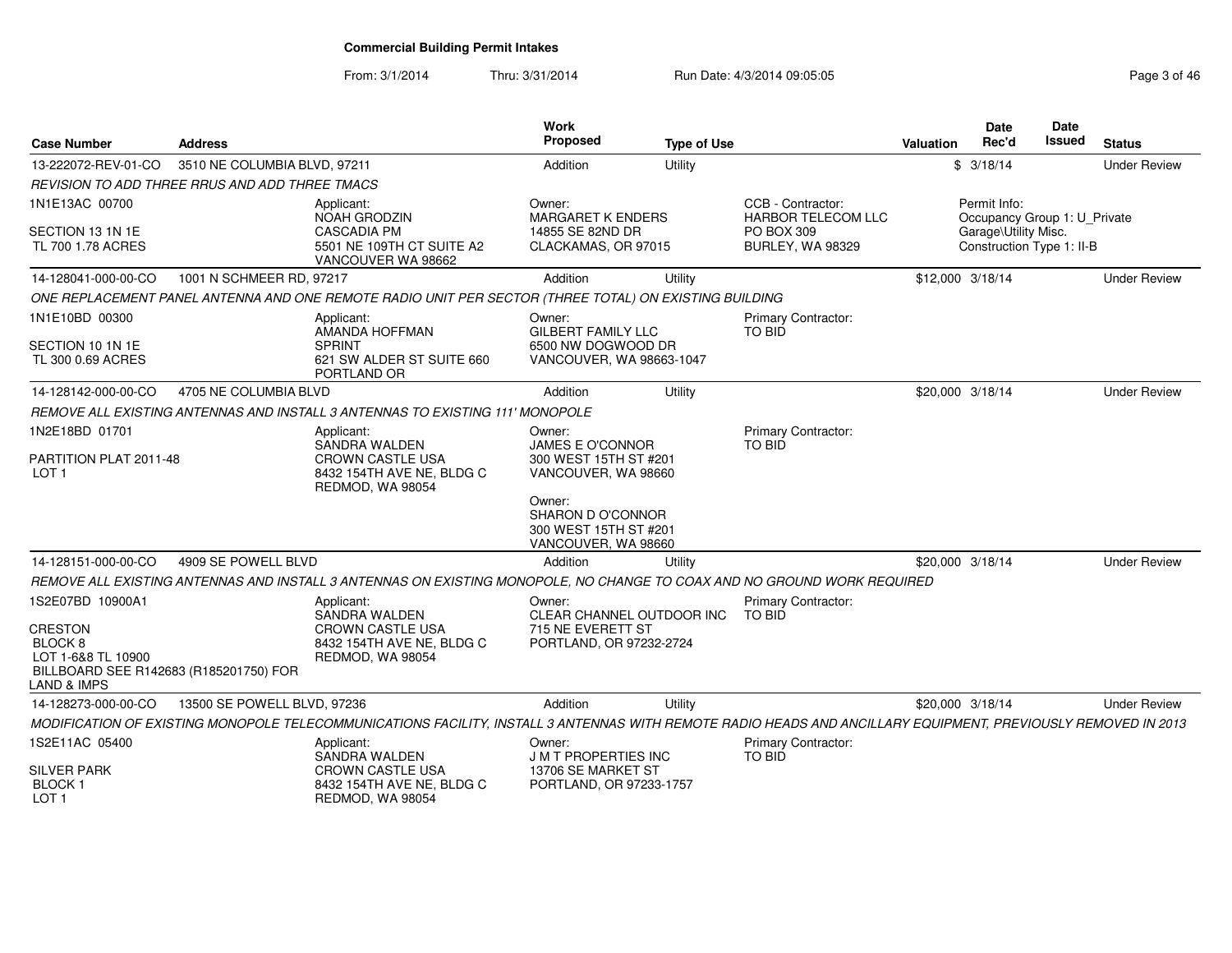From: 3/1/2014Thru: 3/31/2014 Run Date: 4/3/2014 09:05:05 Research 2010 12:05:05

| <b>Case Number</b>                                                                                                | <b>Address</b>               |                                                                                                         | <b>Work</b><br><b>Proposed</b>                                                                                                                                                | <b>Type of Use</b> |                                      | Valuation        | <b>Date</b><br>Rec'd                                                    | <b>Date</b><br>Issued | <b>Status</b>                          |
|-------------------------------------------------------------------------------------------------------------------|------------------------------|---------------------------------------------------------------------------------------------------------|-------------------------------------------------------------------------------------------------------------------------------------------------------------------------------|--------------------|--------------------------------------|------------------|-------------------------------------------------------------------------|-----------------------|----------------------------------------|
| 14-128007-000-00-CO                                                                                               | 2627 SW STEPHENSON ST, 97219 |                                                                                                         | Addition                                                                                                                                                                      | Utility            |                                      |                  | \$128 3/19/14                                                           |                       | <b>Under Review</b>                    |
|                                                                                                                   |                              | REPLACE 3 ANTENNAS AND ADD ANCILLARY EQUIPMENT TO EXISTING ROOF TOP CELL SITE                           |                                                                                                                                                                               |                    |                                      |                  |                                                                         |                       |                                        |
| 1S1E32AD 08400<br>SECTION 32 1S 1E<br>TL 8400 2.73 ACRES                                                          |                              | Applicant:<br>SARAH BLANCHARD<br><b>ACOM CONSULTING</b><br>5430 NE 122ND AVE<br>PORTLAND, OR 97230      | Owner:<br>SCHOOL DISTRICT NO 1(LEASED<br>PO BOX 3107<br>PORTLAND, OR 97208-3107<br>Owner:                                                                                     |                    | <b>Primary Contractor:</b><br>TO BID |                  | Permit Info:<br>Occupancy Group 1: E School<br>Construction Type 1: V-B |                       | Total Square Footage - Display Only: 1 |
|                                                                                                                   |                              |                                                                                                         | <b>VERIZON (QWEST)</b><br>PO BOX 3107<br>PORTLAND, OR 97208-3107                                                                                                              |                    |                                      |                  |                                                                         |                       |                                        |
| 14-129091-000-00-CO                                                                                               | 17437 SE KENDALL CT          |                                                                                                         | Addition                                                                                                                                                                      | Utility            |                                      | \$20,000 3/20/14 |                                                                         |                       | <b>Under Review</b>                    |
|                                                                                                                   |                              | ADD 3 ANTENNAS TO EXISTING MONOPOLE, 3 REMOTE RADIO HEADS WITH ANCILLARY EQUIPMENT AND CABLING          |                                                                                                                                                                               |                    |                                      |                  |                                                                         |                       |                                        |
| 1S3E07DC 01702<br><b>KENDALL PARK</b><br>LOT <sub>2</sub><br>INC UND INT TRACT A                                  |                              | Applicant:<br>SANDRA WALDEN<br><b>CROWN CASTLE USA</b><br>8432 154TH AVE NE, BLDG C<br>REDMOD, WA 98054 | Owner:<br>MICHAEL V FAZZOLARI<br>17023 S MCCUBBIN RD<br>OREGON CITY, OR 97045                                                                                                 |                    | <b>Primary Contractor:</b><br>TO BID |                  |                                                                         |                       |                                        |
|                                                                                                                   |                              |                                                                                                         | Owner:<br>DENISE A DEFRANCE-FAZZOLARI<br>17023 S MCCUBBIN RD<br>OREGON CITY, OR 97045                                                                                         |                    |                                      |                  |                                                                         |                       |                                        |
| 14-129098-000-00-CO                                                                                               | 5298 SE LONG ST, 97206       |                                                                                                         | Addition                                                                                                                                                                      | Utility            |                                      | \$20,000 3/20/14 |                                                                         |                       | <b>Under Review</b>                    |
|                                                                                                                   |                              | ADD 3 ANTENNAS TO EXISTING MONOPOLE, 3 REMOTE RADIO HEADS WITH ANCILLARY EQUPMENT AND CABLING           |                                                                                                                                                                               |                    |                                      |                  |                                                                         |                       |                                        |
| 1S2E18AB 07800                                                                                                    |                              | Applicant:<br>SANDRA WALDEN<br><b>CROWN CASTLE USA</b><br>8432 154TH AVE NE, BLDG C<br>REDMOD, WA 98054 | Owner:<br>PORTLAND GENERAL ELECTRIC<br>CO<br>1WTC0510--CORPORATE TAX<br>DEPT 121 SW SAL<br>PORTLAND, OR 97204-2901                                                            |                    | <b>Primary Contractor:</b><br>TO BID |                  |                                                                         |                       |                                        |
| 14-129212-000-00-CO                                                                                               | 2800 NE 82ND AVE, 97220      |                                                                                                         | Addition                                                                                                                                                                      | Utility            |                                      | \$20,000 3/20/14 |                                                                         |                       | <b>Under Review</b>                    |
|                                                                                                                   |                              | ADD 3 ANTENNAS TO EXISTING MONOPOLE, 3 REMOTE RADIO HEADS WITH ANCILLARY EQUIPMENT AND CABLING          |                                                                                                                                                                               |                    |                                      |                  |                                                                         |                       |                                        |
| 1N2E28BC 00400<br>SECTION 28 1N 2E<br>TL 400 12.51 ACRES<br>LAND & IMPS SEE R319057 (R942280381)<br>FOR BILLBOARD |                              | Applicant:<br>SANDRA WALDEN<br>COMMERCIAL SOLAR VENTURES<br>621 SW ALDER #324<br>PORTLAND OR 97205      | Owner:<br>SKIDMORE LIMITED PARTNERSHII TO BID<br>PO BOX 1587<br>CLACKAMAS, OR 97015                                                                                           |                    | <b>Primary Contractor:</b>           |                  |                                                                         |                       |                                        |
| 14-129219-000-00-CO                                                                                               | 6936 NE M L KING BLVD, 97211 |                                                                                                         | Addition                                                                                                                                                                      | Utility            |                                      | \$20,000 3/20/14 |                                                                         |                       | <b>Under Review</b>                    |
|                                                                                                                   |                              | ADD 3 ANTENNAS TO EXISTING MONOPOLE, 3 REMOTE RADIO HEADS WITH ANCILLARY EQUIPMENT AND CABLING          |                                                                                                                                                                               |                    |                                      |                  |                                                                         |                       |                                        |
| 1N1E14BC 01800<br>WOODLAWN<br>BLOCK 37<br>LOT 1-4 TL 1800                                                         |                              | Applicant:<br>SANDRA WALDEN<br>COMMERCIAL SOLAR VENTURES<br>621 SW ALDER #324<br>PORTLAND OR 97205      | Owner:<br><b>HUYEN THI</b><br>16476 SW TIMBERLAND DR<br>BEAVERTON, OR 97007-7825<br>Owner:<br><b>KATHERINE L NGUYEN</b><br>16476 SW TIMBERLAND DR<br>BEAVERTON, OR 97007-7825 |                    | Primary Contractor:<br><b>TO BID</b> |                  |                                                                         |                       |                                        |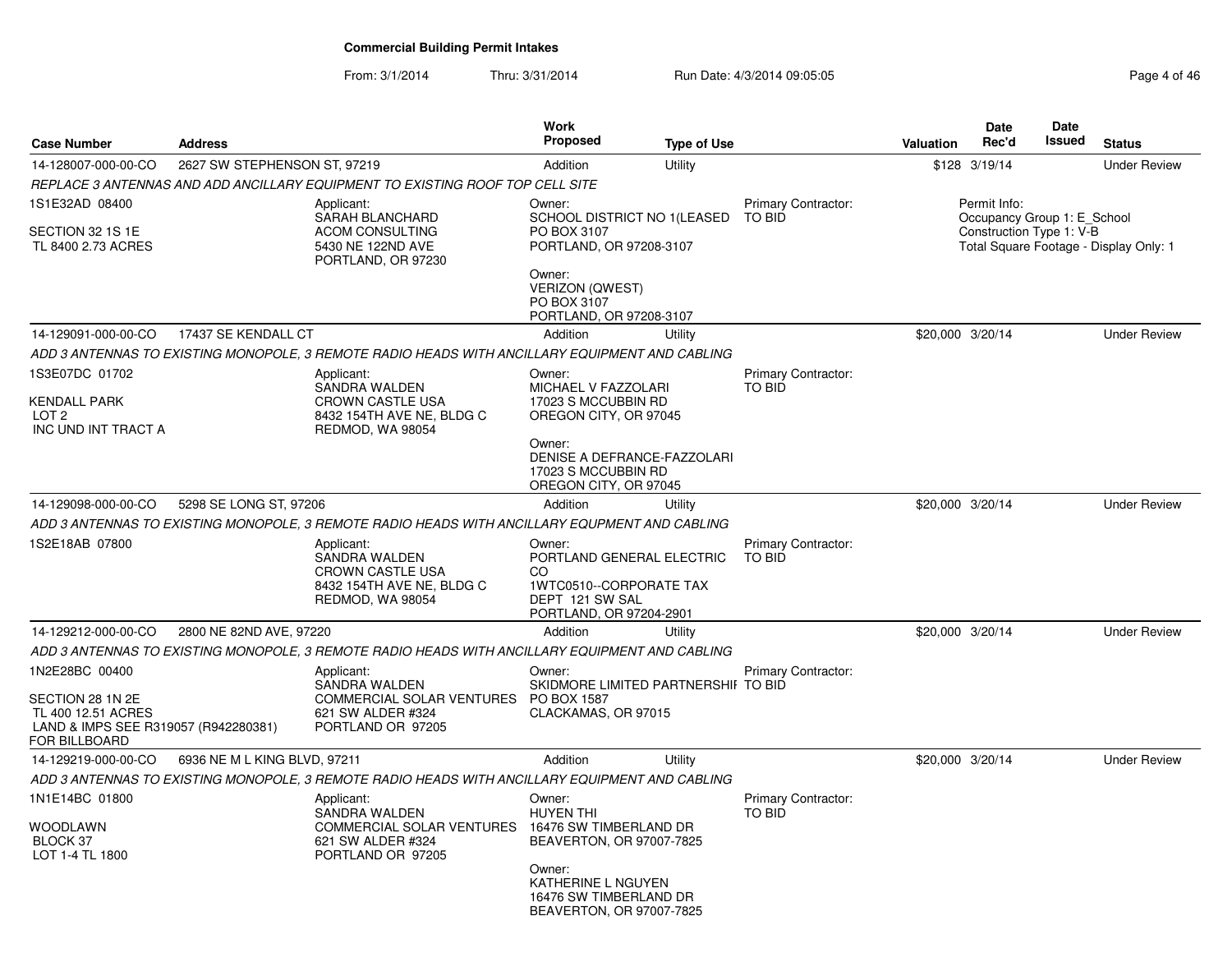From: 3/1/2014

Thru: 3/31/2014 Run Date: 4/3/2014 09:05:05 Research 2010 12:05:05

| <b>Case Number</b>                                                                                     | <b>Address</b>               |                                                                                                                                                                  | Work<br><b>Proposed</b>                                                                    | <b>Type of Use</b> |                                      | <b>Valuation</b> | <b>Date</b><br>Rec'd                                                                             | Date<br><b>Issued</b> | <b>Status</b>                          |
|--------------------------------------------------------------------------------------------------------|------------------------------|------------------------------------------------------------------------------------------------------------------------------------------------------------------|--------------------------------------------------------------------------------------------|--------------------|--------------------------------------|------------------|--------------------------------------------------------------------------------------------------|-----------------------|----------------------------------------|
| 14-129335-000-00-CO                                                                                    | 8856 SE 13TH AVE             |                                                                                                                                                                  | Addition                                                                                   | Utility            |                                      | \$20,000 3/20/14 |                                                                                                  |                       | <b>Under Review</b>                    |
|                                                                                                        |                              | ADD 3 ANTENNAS, 3 REMOTE RADIO HEADS WITH ANCILLARY EQUIPMENT AND CABLING TO EXISTING MONOPOLE                                                                   |                                                                                            |                    |                                      |                  |                                                                                                  |                       |                                        |
| 1S1E26BA 06900                                                                                         |                              | Applicant:<br>SANDRA WALDEN<br>CROWN CASTLE USA<br>8432 154TH AVE NE, BLDG C<br>REDMOD, WA 98054                                                                 | Owner:<br>PORTLAND TRACTION CO<br>1640 SE WATER AVE<br>PORTLAND, OR 97214                  |                    | Primary Contractor:<br>TO BID        |                  |                                                                                                  |                       |                                        |
| 14-129814-000-00-CO                                                                                    | 4428 SE 24TH AVE, 97202      |                                                                                                                                                                  | Addition                                                                                   | Utility            |                                      | \$20,000 3/25/14 |                                                                                                  |                       | <b>Under Review</b>                    |
|                                                                                                        |                              | MODIFICATION OF EXISTING TELECOMMUNICATIONS MONOPOLE, RE INSTALL 3 PANEL ANTENNAS, 3 REMOTE RADIO HEADS AND ANCILLARY EQUIPMENT AND CABLING                      |                                                                                            |                    |                                      |                  |                                                                                                  |                       |                                        |
| 1S1E11DD 03100<br>SPANTONS ADD<br>BLOCK <sub>3</sub><br>LOT 25 EXC PT IN ST<br>DEPT OF REVENUE         |                              | Applicant:<br>SANDRA WALDEN<br><b>CROWN CASTLE USA</b><br>8432 154TH AVE NE, BLDG C<br>REDMOD, WA 98054                                                          | Owner:<br>PORTLAND GENERAL ELECTRIC<br>CO.<br>121 SW SALMON ST<br>PORTLAND, OR 97204-2901  |                    | Primary Contractor:<br><b>TO BID</b> |                  | Permit Info:<br>Occupancy Group 1: U_Private<br>Garage\Utility Misc.<br>Construction Type 1: V-B |                       |                                        |
| 14-130775-000-00-CO                                                                                    | 921 SW WASHINGTON ST, 97205  |                                                                                                                                                                  | Addition                                                                                   | Utility            |                                      | \$20,000 3/25/14 |                                                                                                  |                       | <b>Under Review</b>                    |
|                                                                                                        |                              | REPLACEMENT OF (8) ANTENNAS AND REMOVAL OF (1); ADD RRUS, SURGE SUPPRESSORS AND HYBRID CABLE/COAX ON AN EXISTING ROOF TOP FACILITY.                              |                                                                                            |                    |                                      |                  |                                                                                                  |                       |                                        |
| 1N1E34CC 04800<br>PORTLAND                                                                             |                              | Applicant:<br><b>REID STEWART</b><br>LEXCOM DEVELOPMENT                                                                                                          | Owner:<br>ALCO INVEST CO<br>921 SW WASHINGTON ST #100                                      |                    | <b>Primary Contractor:</b><br>TO BID |                  |                                                                                                  |                       |                                        |
| BLOCK 215<br>$LOT 1-8$                                                                                 |                              | (VERIZON WIRELESS)<br>4015 SW BATTAGLIA AVE<br>GRESHAM OR 97080                                                                                                  | PORTLAND, OR 97205                                                                         |                    |                                      |                  |                                                                                                  |                       |                                        |
| 14-131250-000-00-CO                                                                                    | 2136 SW 5TH AVE, 97201       |                                                                                                                                                                  | Addition                                                                                   | Utility            |                                      | \$12,000 3/26/14 |                                                                                                  |                       | <b>Under Review</b>                    |
|                                                                                                        |                              | REMOVAL OF TWO (2) PANEL ANTENNAS AND INSTALLATION OF TWO (2) PANEL ANTENNAS; THREE (3) RAYCAP SURGE PROTECTORS WITH ASSOCIATED HYBRID CABLE/COAXIAL CABLE ON E> |                                                                                            |                    |                                      |                  |                                                                                                  |                       |                                        |
| 1S1E04DD 00700<br><b>CARUTHERS ADD</b><br>BLOCK <sub>22</sub><br>W 1' OF LOT 1&2<br>LOT 5 EXC PT IN ST |                              | Applicant:<br><b>BRANDON CLOWER</b><br>5505 SE TOLMAN ST<br>PORTLAND, OREGON 97206                                                                               | Owner:<br>OREGON STATE OF(LEASED<br><b>PO BOX 751</b><br>PORTLAND, OR 97207-0751<br>Owner: |                    | Primary Contractor:<br>TO BID        |                  |                                                                                                  |                       |                                        |
| LOT 6-8                                                                                                |                              |                                                                                                                                                                  | U S GEOLOGICAL SURVEY<br><b>PO BOX 751</b><br>PORTLAND, OR 97207-0751                      |                    |                                      |                  |                                                                                                  |                       |                                        |
| 14-131368-000-00-CO                                                                                    | 2600 NE COLUMBIA BLVD, 97211 |                                                                                                                                                                  | Addition                                                                                   | Utility            |                                      | \$10,000 3/26/14 |                                                                                                  |                       | <b>Under Review</b>                    |
|                                                                                                        |                              | ADD 3 NEW PANEL ANTENNAS ON EXISTING SILO, INSTALL RADIO EQUIPMENT INSIDE EXISTING CABINETS                                                                      |                                                                                            |                    |                                      |                  |                                                                                                  |                       |                                        |
| 1N1E13BB 01600<br>SECTION 13 1N 1E                                                                     |                              | Applicant:<br><b>STEVEN TOPP</b><br>12566 SW BRIDGEVIEW CT                                                                                                       | Owner:<br>AMALGAMATED SUGAR CO<br>1951 S SATURN WAY #100                                   |                    | Primary Contractor:<br>TO BID        |                  | Permit Info:<br>Occupancy Group 1: U_Private<br>Garage\Utility Misc.                             |                       |                                        |
| TL 1600 2.69 ACRES<br>LAND & IMPS SEE R646195 (R941132571)<br>FOR MACH & EQUIP                         |                              | <b>TIGARD, OR 97223</b>                                                                                                                                          | BOISE, ID 83709-2900                                                                       |                    |                                      |                  | Construction Type 1: V-B                                                                         |                       | Total Square Footage - Display Only: 1 |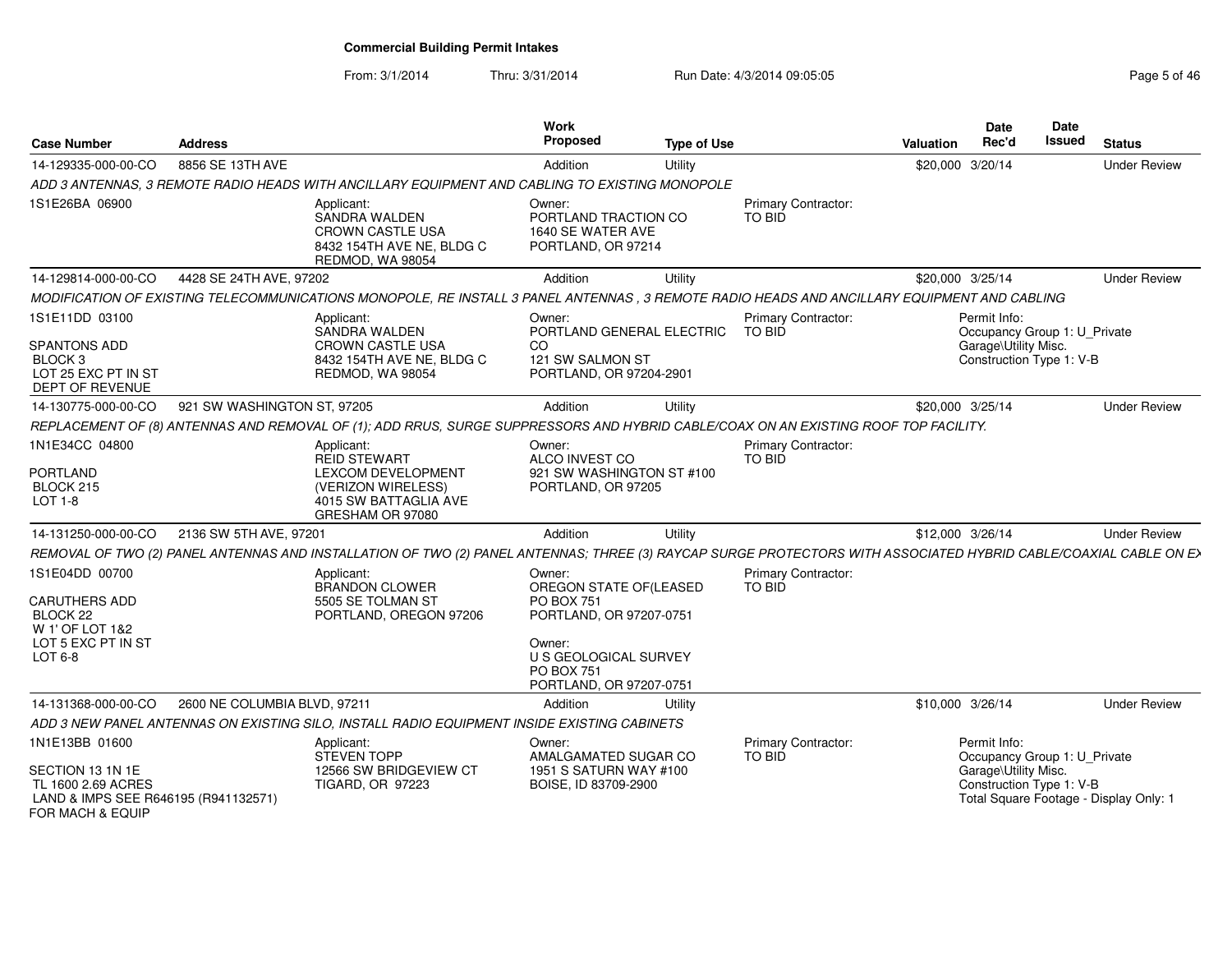From: 3/1/2014Thru: 3/31/2014 Run Date: 4/3/2014 09:05:05 Rege 6 of 46

| <b>Case Number</b>                                                                                                   | Address                     |                                                                                                                                                 | <b>Work</b><br>Proposed                                                                   | <b>Type of Use</b> |                                      | <b>Valuation</b> | Date<br>Rec'd                                                                                    | Date<br>Issued | <b>Status</b>                          |
|----------------------------------------------------------------------------------------------------------------------|-----------------------------|-------------------------------------------------------------------------------------------------------------------------------------------------|-------------------------------------------------------------------------------------------|--------------------|--------------------------------------|------------------|--------------------------------------------------------------------------------------------------|----------------|----------------------------------------|
| 14-131972-000-00-CO                                                                                                  | 1799 SW CANBY ST, 97219     |                                                                                                                                                 | Addition                                                                                  | Utility            |                                      | \$12,000 3/27/14 |                                                                                                  |                | <b>Under Review</b>                    |
|                                                                                                                      |                             | REPLACE 3 PANEL ANTENNAS AND ONE REMOTE RADIO UNIT PER SECTOR                                                                                   |                                                                                           |                    |                                      |                  |                                                                                                  |                |                                        |
| 1S1E21BD 07100                                                                                                       |                             | Applicant:<br>AMANDA HOFFMAN                                                                                                                    | Owner:<br>PORTLAND CITY OF                                                                |                    | <b>Primary Contractor:</b><br>TO BID |                  |                                                                                                  |                |                                        |
| <b>CAPITOL HILL</b><br>BLOCK 11<br>W 1/2 OF LOT 29<br>LOT 30&31                                                      |                             | <b>SPRINT</b><br>621 SW ALDER ST SUITE 660<br>PORTLAND OR                                                                                       | 1120 SW 5TH AVE #609<br>PORTLAND, OR 97204-1912                                           |                    |                                      |                  |                                                                                                  |                |                                        |
| 14-131977-000-00-CO                                                                                                  | 13350 NE ROSE PKY, 97230    |                                                                                                                                                 | Addition                                                                                  | Utility            |                                      | \$12,000 3/27/14 |                                                                                                  |                | <b>Under Review</b>                    |
|                                                                                                                      |                             | REPLACE 3 PANEL ANTENNA AND ADDITION OF ONE REMOTE RADIO UNIT PER SECTOR ON EXISTING TOWER                                                      |                                                                                           |                    |                                      |                  |                                                                                                  |                |                                        |
| 1N2E26AB 05700<br><b>DEVONSHIRE</b><br><b>BLOCK 4</b>                                                                |                             | Applicant:<br>AMANDA HOFFMAN<br><b>SPRINT</b><br>621 SW ALDER ST SUITE 660                                                                      | Owner:<br>PORTLAND CITY OF<br>1120 SW 5TH AVE #609<br>PORTLAND, OR 97204-1912             |                    | Primary Contractor:<br>TO BID        |                  |                                                                                                  |                |                                        |
| LOT 5&6                                                                                                              |                             | PORTLAND OR                                                                                                                                     |                                                                                           |                    |                                      |                  |                                                                                                  |                |                                        |
| 14-132073-000-00-CO                                                                                                  | 11550 NE AIRPORT WAY, 97220 |                                                                                                                                                 | Addition                                                                                  | Utility            |                                      | \$12,000 3/27/14 |                                                                                                  |                | <b>Under Review</b>                    |
|                                                                                                                      |                             | THREE REPLACEMENT PANEL ANTENNAS AND ADDITION OF ONE REMOTE RADIO UNIT PER SECTOR (3 TOTAL) ON HOTEL ROOF                                       |                                                                                           |                    |                                      |                  |                                                                                                  |                |                                        |
| 1N2E15DB 01700<br>SIVERS INDUSTRIAL PARK<br><b>BLOCK 5 TL 1700</b>                                                   |                             | Applicant:<br>AMANDA HOFFMAN<br><b>SPRINT</b><br>621 SW ALDER ST SUITE 660<br>PORTLAND OR                                                       | Owner:<br><b>COURTYARD BY MARRIOTT -</b><br>9930 N WHITAKER RD<br>PORTLAND, OR 97217-7702 |                    | <b>Primary Contractor:</b><br>TO BID |                  | Permit Info:<br>Occupancy Group 1: U Private<br>Garage\Utility Misc.<br>Construction Type 1: I-B |                |                                        |
|                                                                                                                      |                             |                                                                                                                                                 | Owner:<br>PORTLAND AIRPORT LLC<br>9930 N WHITAKER RD<br>PORTLAND, OR 97217-7702           |                    |                                      |                  |                                                                                                  |                |                                        |
| 14-132088-000-00-CO                                                                                                  | 7020 N OSWEGO AVE, 97203    |                                                                                                                                                 | Addition                                                                                  | Utility            |                                      | \$12,000 3/27/14 |                                                                                                  |                | <b>Under Review</b>                    |
|                                                                                                                      |                             | THREE REPLACEMENT PANEL ANTENNAS AND ADDITION OF ONE REMOTE RADIO UNIT PER SECTOR (THREE TOTAL)                                                 |                                                                                           |                    |                                      |                  |                                                                                                  |                |                                        |
| 1N1W12AC 05400<br>ADAMS ADD<br>BLOCK <sub>2</sub><br>LOT 1&2&7&8                                                     |                             | Applicant:<br>AMANDA HOFFMAN<br><b>SPRINT</b><br>621 SW ALDER ST SUITE 660<br>PORTLAND OR                                                       | Owner:<br>PORTLAND CITY OF<br>1120 SW 5TH AVE #600<br>PORTLAND, OR 97204-1974             |                    | Primary Contractor:<br>TO BID        |                  |                                                                                                  |                |                                        |
| 14-132107-000-00-CO                                                                                                  | 4504 SW CARL PL, 97201      |                                                                                                                                                 | Addition                                                                                  | Utility            |                                      |                  | \$41 3/27/14                                                                                     |                | <b>Under Review</b>                    |
|                                                                                                                      |                             | REMOVE AND REPLACE ONE ANTENNA AND EQUIPMENT; REMOVING TWO RRU AND MOUNT; REPLACE WITH RRU AND TWO JUNCTION CYLINDERS ON EXISTING LATTICE TOWER |                                                                                           |                    |                                      |                  |                                                                                                  |                |                                        |
| 1S1E16BB 00100<br>SLAVINS ADD & PLAT 2<br>BLOCK 12<br>LOT 4 TL 100<br>LAND ONLY SEE R576650 (R774301071) FOR<br>IMPS |                             | Applicant:<br><b>DANIEL BAUM</b><br>SPRINT/AMERICAN TOWER<br>2922 WESTERN AVE APT 425<br>SEATLLE, WA 98121                                      | Owner:<br><b>BARKLEN LLC</b><br>PO BOX 723597<br>ATLANTA, GA 31139                        |                    | Primary Contractor:<br>TO BID        |                  | Permit Info:<br>Occupancy Group 1: U Private<br>Garage\Utility Misc.<br>Construction Type 1: V-B |                | Total Square Footage - Display Only: 1 |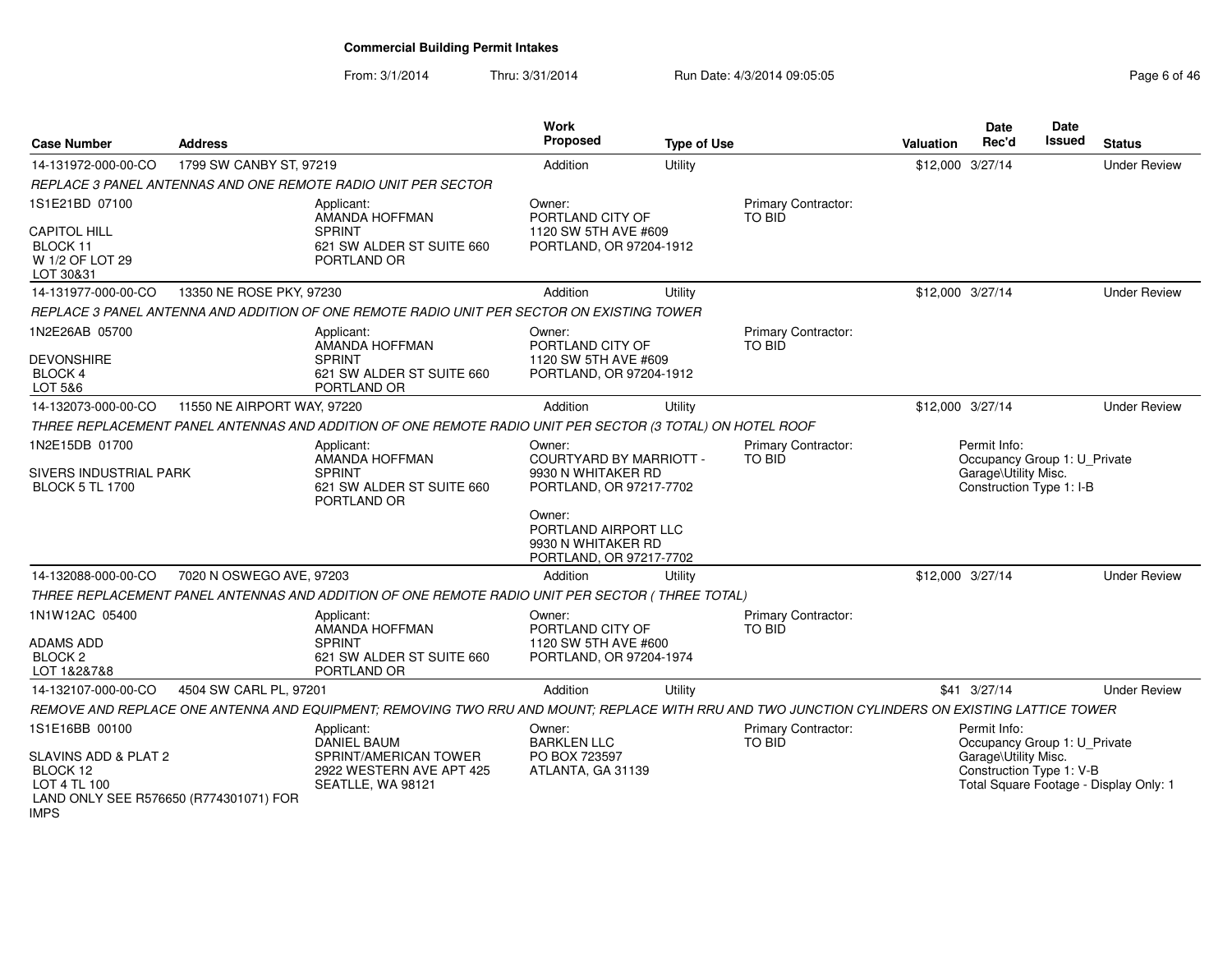From: 3/1/2014Thru: 3/31/2014 Run Date: 4/3/2014 09:05:05 Research 2010 12:05:05

| <b>Case Number</b>                                                                           | <b>Address</b>                  |                                                                                                                                                                  | Work<br><b>Proposed</b>                                                                                                                                             | <b>Type of Use</b> |                                      | Valuation        | <b>Date</b><br>Rec'd                 | Date<br><b>Issued</b>                                    | <b>Status</b>                          |
|----------------------------------------------------------------------------------------------|---------------------------------|------------------------------------------------------------------------------------------------------------------------------------------------------------------|---------------------------------------------------------------------------------------------------------------------------------------------------------------------|--------------------|--------------------------------------|------------------|--------------------------------------|----------------------------------------------------------|----------------------------------------|
| 14-132112-000-00-CO                                                                          | 10521 N LOMBARD ST, 97203       |                                                                                                                                                                  | Addition                                                                                                                                                            | Utility            |                                      |                  | \$41 3/27/14                         |                                                          | <b>Under Review</b>                    |
|                                                                                              |                                 | ADDING THREE PANEL ANTENNAS AND EQUIPMENT TO EXISITING TOWER; ADDING 1 GROWTH CABINET INSIDE EXISTING SHELTER ON EXISTING LATTICE TOWER                          |                                                                                                                                                                     |                    |                                      |                  |                                      |                                                          |                                        |
| 1N1W01BB 01200<br>SECTION 01 1N 1W<br>TL 1200 1.49 ACRES                                     |                                 | Applicant:<br><b>DANIEL BAUM</b><br>SPRINT/AMERICAN TOWER<br>2922 WESTERN AVE APT 425<br>SEATLLE, WA 98121                                                       | Owner:<br>10521 NORTH LOMBARD<br>10600 PIONEER BLVD #A<br>SANTA FE SPRINGS, CA 90670<br>Owner:<br>STREET LLC<br>10600 PIONEER BLVD #A<br>SANTA FE SPRINGS, CA 90670 |                    | Primary Contractor:<br>TO BID        |                  | Permit Info:<br>Garage\Utility Misc. | Occupancy Group 1: U_Private<br>Construction Type 1: V-B | Total Square Footage - Display Only: 1 |
| 14-132118-000-00-CO                                                                          | 2222 SW SPRING GARDEN ST, 97219 |                                                                                                                                                                  | Addition                                                                                                                                                            | Utility            |                                      |                  | \$41 3/27/14                         |                                                          | <b>Under Review</b>                    |
|                                                                                              |                                 | ADD THREE PANEL ANTENNAS AND ANCILLARY EQUIPMENT TO EXISTING MONOPOLE                                                                                            |                                                                                                                                                                     |                    |                                      |                  |                                      |                                                          |                                        |
| 1S1E21CC 02400<br><b>ALDER SPRINGS</b><br><b>BLOCK 2&amp;3 TL 2400</b><br><b>LOT TL 2400</b> |                                 | Applicant:<br><b>DANIEL BAUM</b><br>SPRINT/AMERICAN TOWER<br>2922 WESTERN AVE APT 425<br>SEATLLE, WA 98121                                                       | Owner:<br>LEASIDE INVESTMENTS LLC<br>14513 SW GRAYLING LN<br>BEAVERTON, OR 97007                                                                                    |                    | Primary Contractor:<br>TO BID        |                  | Permit Info:<br>Garage\Utility Misc. | Occupancy Group 1: U_Private<br>Construction Type 1: V-B | Total Square Footage - Display Only: 1 |
| 14-132436-000-00-CO                                                                          | 1225 NE 2ND AVE, 97232          |                                                                                                                                                                  | Addition                                                                                                                                                            | Utility            |                                      | \$12,000 3/28/14 |                                      |                                                          | <b>Under Review</b>                    |
|                                                                                              |                                 | INSTALL ONE NEW PANEL ANTENNA PER SECTOR (3 TOTAL) AND ONE NEW REMOTE RADIO UNIT PER SECTOR (3 TOTAL) INSTALL ONE NEW CABINET ON EXISTING EQUIPMENT PLATFORM; WC |                                                                                                                                                                     |                    |                                      |                  |                                      |                                                          |                                        |
| 1N1E34AA 01700<br>HOLLADAYS ADD<br>BLOCK 57-60&63&64 TL 1700                                 |                                 | Applicant:<br>AMANDA HOFFMAN<br><b>SPRINT</b><br>621 SW ALDER ST SUITE 660<br>PORTLAND OR                                                                        | Owner:<br>LEGACY EMANUEL HOSPITAL<br>1919 NW LOVEJOY ST<br>PORTLAND, OR 97209-1503<br>Owner:                                                                        |                    | <b>Primary Contractor:</b><br>TO BID |                  | Permit Info:<br>Garage\Utility Misc. | Occupancy Group 1: U_Private<br>Construction Type 1: I-A |                                        |
|                                                                                              |                                 |                                                                                                                                                                  | <b>HEALTH CENTER</b><br>1919 NW LOVEJOY ST<br>PORTLAND, OR 97209-1503                                                                                               |                    |                                      |                  |                                      |                                                          |                                        |
| 14-127116-000-00-CO                                                                          | 5330 N COLUMBIA CT, 97203       |                                                                                                                                                                  | Addition                                                                                                                                                            | Utility            |                                      | \$20,000 3/14/14 |                                      |                                                          | <b>Under Review</b>                    |
|                                                                                              |                                 | INSTALL 3 PANEL ANTENNAS AND 3 REMOTE RADIO HEADS WITH ANCILLARY EQUIPMENT CABLING                                                                               |                                                                                                                                                                     |                    |                                      |                  |                                      |                                                          |                                        |
| 1N1E05CC 01000<br><b>COLLEGE PL</b><br>BLOCK <sub>28</sub><br>LOT 3&4                        |                                 | Applicant:<br>SANDRA WALDEN<br><b>CROWN CASTLE USA</b><br>8432 154TH AVE NE, BLDG C<br>REDMOD, WA 98054                                                          | Owner:<br>DAVID R ADAMS<br>6614 N CURTIS AVE<br>PORTLAND, OR 97217-4062<br>Owner:                                                                                   |                    | Primary Contractor:<br>TO BID        |                  | Permit Info:<br>Garage\Utility Misc. | Occupancy Group 1: U_Private<br>Construction Type 1: V-B |                                        |
|                                                                                              |                                 |                                                                                                                                                                  | LINDA I ADAMS<br>6614 N CURTIS AVE<br>PORTLAND, OR 97217-4062                                                                                                       |                    |                                      |                  |                                      |                                                          |                                        |
| 14-127109-000-00-CO                                                                          | 7198 SE 92ND AVE, 97266         |                                                                                                                                                                  | Addition                                                                                                                                                            | Utility            |                                      | \$20,000 3/14/14 |                                      |                                                          | <b>Under Review</b>                    |
|                                                                                              |                                 | INSTALLATION OF 3 PANEL ANTENNAS AND 3 REMOTE RADIO HEADS WITH ANCILLARY EQUIPMENT AND CABLING                                                                   |                                                                                                                                                                     |                    |                                      |                  |                                      |                                                          |                                        |
| 1S2E21AC 00100<br>MT SCOTT AC AMD<br>LOT 13 TL 100                                           |                                 | Applicant:<br>SANDRA WALDEN<br>CROWN CASTLE USA<br>8432 154TH AVE NE, BLDG C                                                                                     | Owner:<br>NORCO INC<br>3741 SE 21ST AVE<br>PORTLAND, OR 97202-2912                                                                                                  |                    | Primary Contractor:<br>TO BID        |                  | Permit Info:<br>Garage\Utility Misc. | Occupancy Group 1: U_Private                             |                                        |
|                                                                                              |                                 | REDMOD, WA 98054                                                                                                                                                 |                                                                                                                                                                     |                    |                                      |                  |                                      |                                                          |                                        |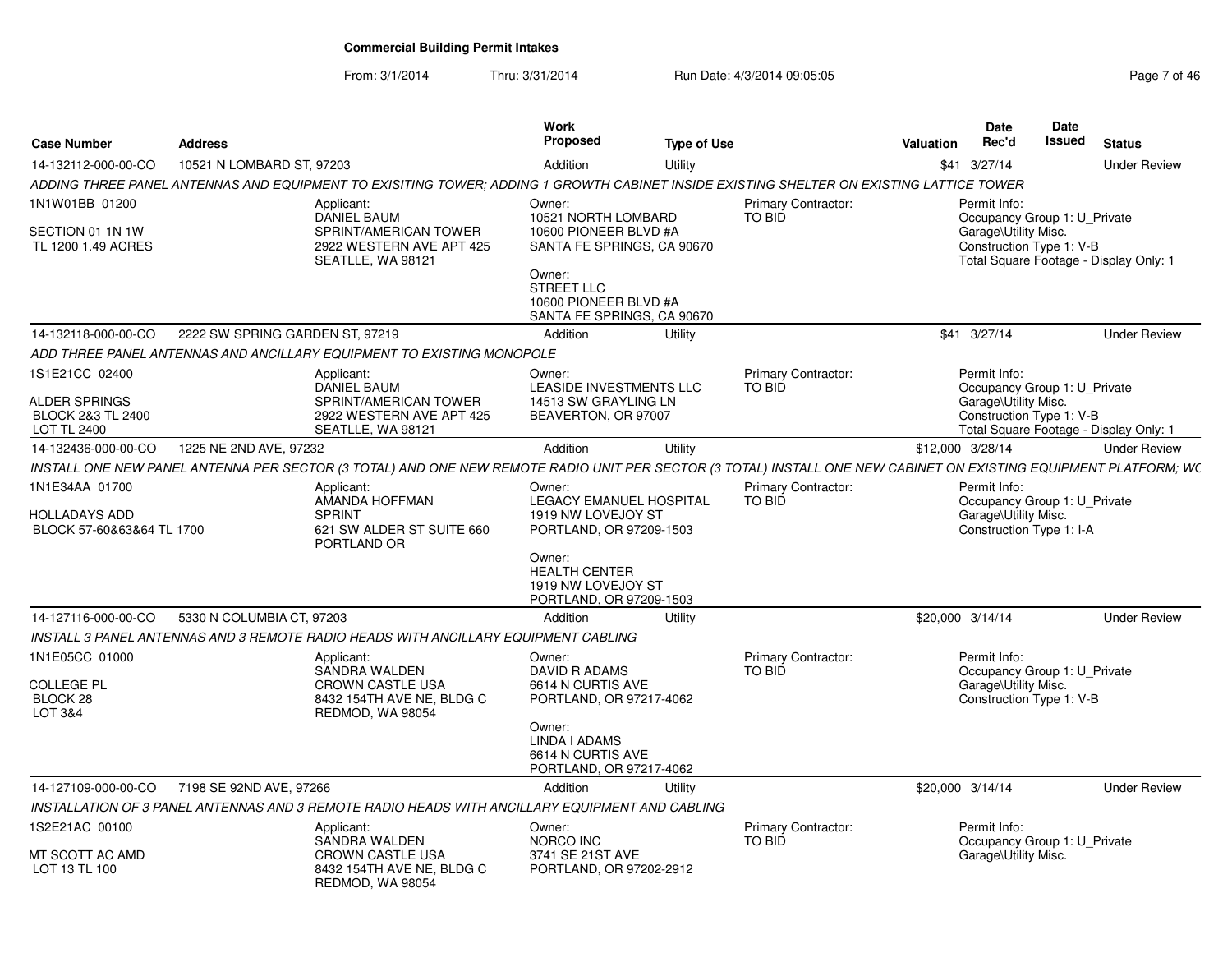From: 3/1/2014

Thru: 3/31/2014 Run Date: 4/3/2014 09:05:05 Research 2010 12:05:05

| <b>Case Number</b>                                                                                | <b>Address</b>              |                                                                                                                            | <b>Work</b><br><b>Proposed</b>                                                                            | <b>Type of Use</b> |                                                                                                                 | Valuation | <b>Date</b><br>Rec'd                                                                              | <b>Date</b><br><b>Issued</b> | <b>Status</b>                        |
|---------------------------------------------------------------------------------------------------|-----------------------------|----------------------------------------------------------------------------------------------------------------------------|-----------------------------------------------------------------------------------------------------------|--------------------|-----------------------------------------------------------------------------------------------------------------|-----------|---------------------------------------------------------------------------------------------------|------------------------------|--------------------------------------|
| 14-127032-000-00-CO                                                                               | 1001 SW 5TH AVE, 97204      |                                                                                                                            | Addition                                                                                                  | Utility            |                                                                                                                 |           | \$15,000 3/14/14                                                                                  |                              | <b>Under Review</b>                  |
|                                                                                                   |                             | REPLACE 1 AND ADD 10MNI ANTENNA: ADD 1 NEW VSAT DISH ANTENNA AND REPLACING EQUIPMENT CABINET WITHIN BUILDING               |                                                                                                           |                    |                                                                                                                 |           |                                                                                                   |                              |                                      |
| 1S1E03BB 00800<br><b>PORTLAND</b><br>BLOCK 169<br><b>LOT 1-8</b><br>SEE R246278 (R667717341)      |                             | Applicant:<br><b>TIFFANY MCCLURG</b><br><b>PACIFIC TELECOM SERVICES</b><br>506 2ND AVENUE, SUITE #210<br>SEATTLE, WA 98104 | Owner:<br>OR-CONGRESS CENTER LP<br>235 MONTGOMERY ST 16TH<br><b>FLOOR</b><br>SAN FRANCISCO, CA 94104-3104 |                    | CCB - Contractor:<br><b>WESTOWER COMMUNICATIONS</b><br><b>INC</b><br>19500 SW CIPOLE ROAD<br>TUALATIN, OR 97062 |           | Permit Info:<br>Occupancy Group 1: U Private<br>Garage\Utility Misc.                              |                              |                                      |
| 14-126515-000-00-CO                                                                               | 7100 NE AIRPORT WAY         |                                                                                                                            | Addition                                                                                                  | Utility            |                                                                                                                 |           | \$11,000 3/13/14                                                                                  |                              | <b>Under Review</b>                  |
|                                                                                                   |                             | REMOVE AND REPLACE 6 EXISTING ANTENNAS ON PARKING GARAGE                                                                   |                                                                                                           |                    |                                                                                                                 |           |                                                                                                   |                              |                                      |
| 1N2E08B 00400                                                                                     |                             | Applicant:<br><b>SHANIN PRUSIA</b><br><b>URBAN WIRELESS</b><br>10376 SE SUNBURST WAY<br>PORTLAND OR 97086                  | Owner:<br>PORT OF PORTLAND(LEASED<br>UNITED AIRLINES<br>P O BOX 3529<br>PORTLAND, OR 97208-3529           |                    | Primary Contractor:<br>TO BID                                                                                   |           | Permit Info:<br>Hazard, Parking Garage                                                            |                              | Occupancy Group 1: S-2 Storage - Low |
| 14-126181-000-00-CO                                                                               | 1620 NE SANDY BLVD          |                                                                                                                            | Addition                                                                                                  | Utility            |                                                                                                                 |           | \$170,000 3/13/14                                                                                 |                              | <b>Under Review</b>                  |
|                                                                                                   |                             | NEW ROOFTOP INSTALLATION OF SHROUDS AND 3 SECTORS; INSTALL EQUIPMENT ON 6TH FLOOR IN EXISTING STORAGE AREA                 |                                                                                                           |                    |                                                                                                                 |           |                                                                                                   |                              |                                      |
| 1N1E35DB 02300A1<br>SECTION 35 1N 1E<br>TL 2300<br>IMPS ONLY SEE R316810 (R941350290) FOR<br>LAND |                             | Applicant:<br>KIMBERLY SPONGBERG<br>VELOCITEL, INC.<br>4004 KRUSE WAY PLACE, SUITE<br>220<br>LAKE OSWEGO, OR 97035         | Owner:<br>PS OREGON INC<br>701 WESTERN AVE<br>GLENDALE, CA 91201-2349                                     |                    | <b>Primary Contractor:</b><br>TO BID                                                                            |           |                                                                                                   |                              |                                      |
| 14-123914-000-00-CO                                                                               | 4600 NW ST HELENS RD, 97210 |                                                                                                                            | Addition                                                                                                  | Utility            |                                                                                                                 |           | \$58,000 3/6/14                                                                                   |                              | <b>Under Review</b>                  |
|                                                                                                   |                             | ADD 8 PANEL ANTENNAS, 2 RRU'S, 2 TMA'S AND NEW EQUIPMENT CABINETS AT EXISTING MONOPOLE AT EXISTING FENCED SITE             |                                                                                                           |                    |                                                                                                                 |           |                                                                                                   |                              |                                      |
| 1N1E19B 01200<br>SECTION 19 1N 1E<br>TL 1200 3.73 ACRES                                           |                             | Applicant:<br><b>SHANIN PRUSIA</b><br><b>VERIZON WIRELESS</b><br>10376 SE SUNBURST WAY<br>PORTLAND, OR 97086               | Owner:<br>ELECTRICAL DISTRIBUTING INC<br>PO BOX 2720<br>PORTLAND, OR 97208-2720                           |                    | <b>Primary Contractor:</b><br><b>TO BID</b>                                                                     |           | Permit Info:<br>Occupancy Group 1: U Private<br>Garage\Utility Misc.<br>Construction Type 1: II-B |                              |                                      |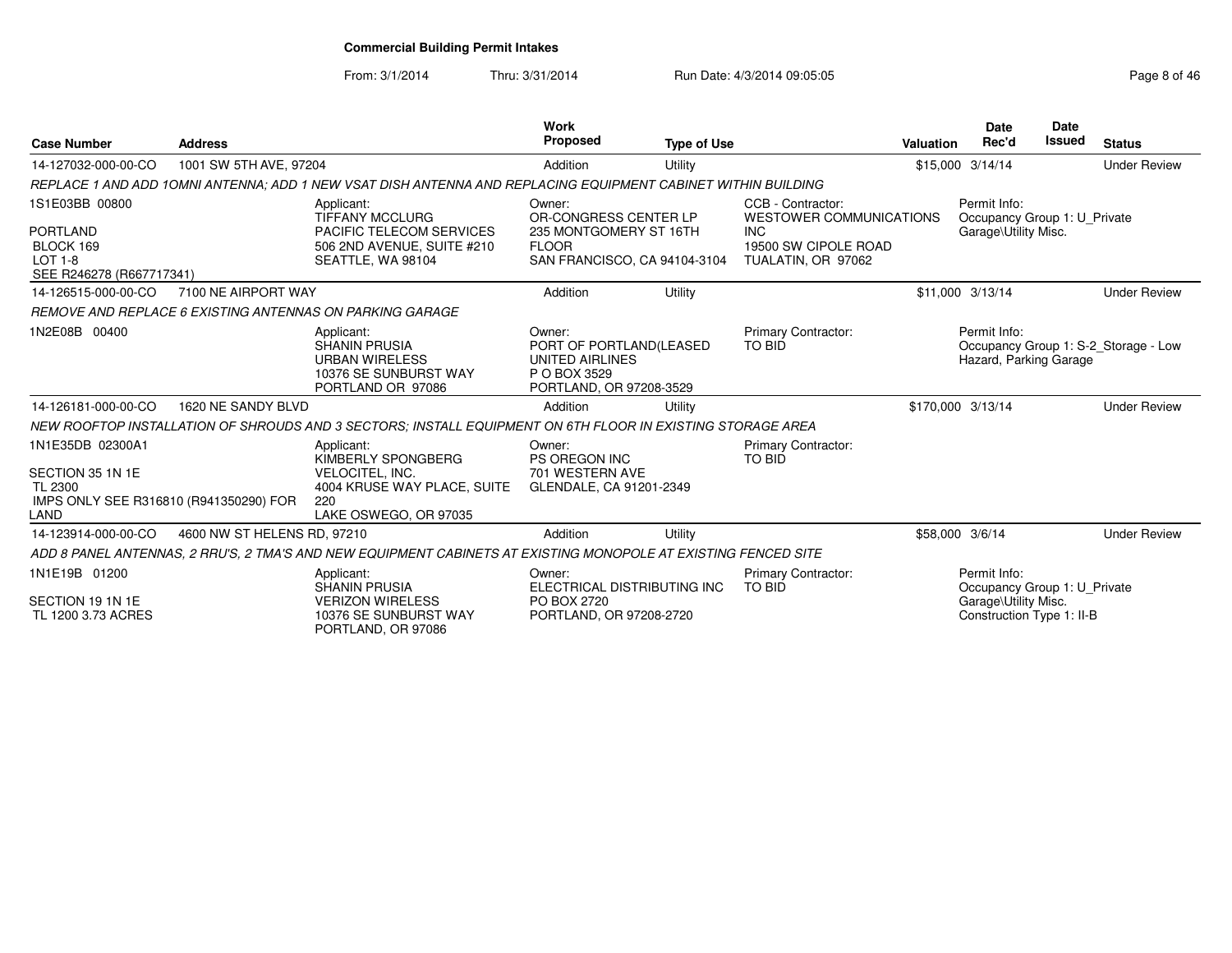From: 3/1/2014

Thru: 3/31/2014 Run Date: 4/3/2014 09:05:05 Research 2010 12:05:05

| <b>Case Number</b>                                                        | <b>Address</b>             |                                                                                                                                    | Work<br><b>Proposed</b>                                                                   | <b>Type of Use</b> |                                             | Valuation         | <b>Date</b><br>Rec'd                                                                              | <b>Date</b><br><b>Issued</b> | <b>Status</b>       |
|---------------------------------------------------------------------------|----------------------------|------------------------------------------------------------------------------------------------------------------------------------|-------------------------------------------------------------------------------------------|--------------------|---------------------------------------------|-------------------|---------------------------------------------------------------------------------------------------|------------------------------|---------------------|
| 14-120943-000-00-CO                                                       | 4015 SW CANYON RD, 97221   |                                                                                                                                    | Addition                                                                                  | Utility            |                                             | \$30,000 3/5/14   |                                                                                                   |                              | <b>Under Review</b> |
|                                                                           |                            | REMOVE 12 ANTENNAS AND REPLACE WITH 8 NEW ANTENNAS LOCATED WITH IN CYLINDRICAL SHROUDS. ADD NEW ROOFTOP SCREEN WALL AND EQUIPMENT. |                                                                                           |                    |                                             |                   |                                                                                                   |                              |                     |
| 1S1E05 00800                                                              |                            | Applicant:<br><b>NOAH GRODZIN</b><br><b>CASCADIA PM</b><br>5501 NE 109TH CT SUITE A2<br>VANCOUVER WA 98662                         | Owner:<br>PORTLAND CITY OF (BUREAU OF<br>1120 SW 5TH AVE #1302<br>PORTLAND, OR 97204-1912 |                    | <b>Primary Contractor:</b><br><b>TO BID</b> |                   | Permit Info:<br>Occupancy Group 1: U Private<br>Garage\Utility Misc.<br>Construction Type 1: II-B |                              |                     |
|                                                                           |                            |                                                                                                                                    | Owner:<br><b>PARKS</b><br>1120 SW 5TH AVE #1302<br>PORTLAND, OR 97204-1912                |                    |                                             |                   |                                                                                                   |                              |                     |
|                                                                           |                            |                                                                                                                                    | Owner:<br>RECREATION(LEASED<br>1120 SW 5TH AVE #1302<br>PORTLAND, OR 97204-1912           |                    |                                             |                   |                                                                                                   |                              |                     |
|                                                                           |                            |                                                                                                                                    | Owner:<br>MULTIPLE TENANTS<br>1120 SW 5TH AVE #1302<br>PORTLAND, OR 97204-1912            |                    |                                             |                   |                                                                                                   |                              |                     |
| 14-123112-000-00-CO                                                       | 7660 SW BARBUR BLVD, 97219 |                                                                                                                                    | Addition                                                                                  | Utility            |                                             | $$1,200$ $3/4/14$ |                                                                                                   |                              | <b>Under Review</b> |
|                                                                           |                            | ADDITION OF ONE PANEL ANTENNA AND ONE REMOTE RADIO UNIT PER SECTOR ON EXISTING MONOPOLE                                            |                                                                                           |                    |                                             |                   |                                                                                                   |                              |                     |
| 1S1E21DB 16100<br><b>CAPITOL HILL</b><br>BLOCK 17                         |                            | Applicant:<br>AMANDA HOFFMAN<br><b>SPRINT</b><br>621 SW ALDER ST SUITE 660                                                         | Owner:<br>DONALD N READ<br>1828 SW BARNES CIR<br>WEST LINN, OR 97068-4114                 |                    | <b>Primary Contractor:</b><br><b>TO BID</b> |                   |                                                                                                   |                              |                     |
| LOT 8-13 TL 16100                                                         |                            | PORTLAND OR                                                                                                                        | Owner:<br>SHERYL D READ<br>1828 SW BARNES CIR<br>WEST LINN, OR 97068-4114                 |                    |                                             |                   |                                                                                                   |                              |                     |
| 14-132449-000-00-CO                                                       | 1907 NE SKIDMORE ST, 97211 |                                                                                                                                    | Addition                                                                                  | Utility            |                                             | \$12,000 3/28/14  |                                                                                                   |                              | <b>Under Review</b> |
|                                                                           |                            | REPLACE 3 PANEL ANTENNAS AND ONE REMOTE RADIO UNIT PER SECTOR ON WATER TOWER, 3 TOTAL                                              |                                                                                           |                    |                                             |                   |                                                                                                   |                              |                     |
| 1N1E23DA 06400<br>SECTION 23 1N 1E<br>TL 6400 2.17 ACRES ALSO SEE R316119 |                            | Applicant:<br>AMANDA HOFFMAN<br><b>SPRINT</b><br>621 SW ALDER ST SUITE 660                                                         | Owner:<br>PORTLAND CITY OF<br>1120 SW 5TH AVE #609<br>PORTLAND, OR 97204-1912             |                    | <b>Primary Contractor:</b><br><b>TO BID</b> |                   | Permit Info:<br>Occupancy Group 1: U_Private<br>Garage\Utility Misc.<br>Construction Type 1: II-B |                              |                     |
| (R941230091)                                                              |                            | PORTLAND OR                                                                                                                        |                                                                                           |                    |                                             |                   |                                                                                                   |                              |                     |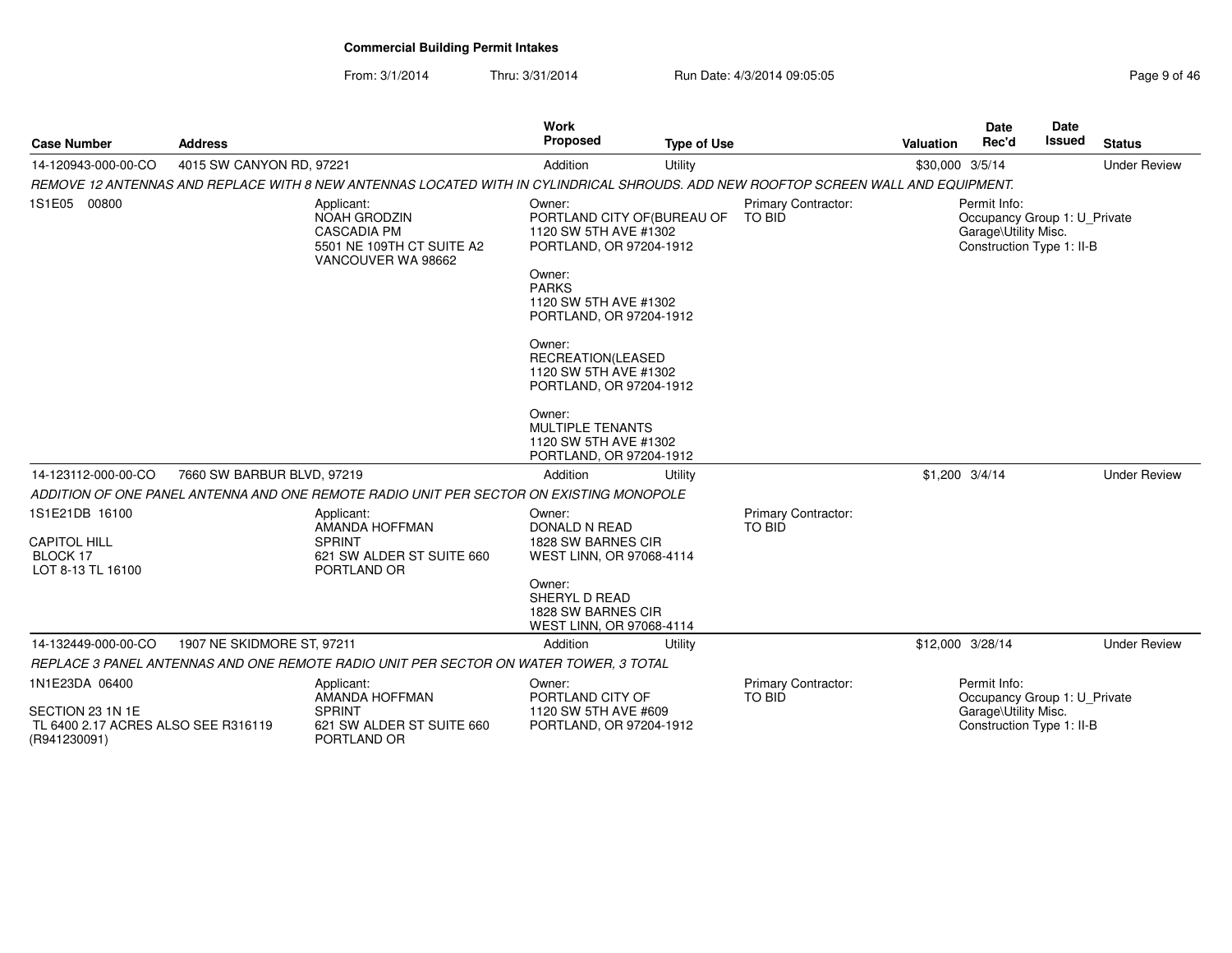From: 3/1/2014

Thru: 3/31/2014 Run Date: 4/3/2014 09:05:05 Research 2010 01:05:05

| <b>Case Number</b>                             | <b>Address</b>                 |                                                                                                          | Work<br>Proposed                                                                                 | <b>Type of Use</b> |                                                                                                                | Valuation | Date<br>Rec'd                                                                                  | Date<br>Issued | <b>Status</b>                                              |
|------------------------------------------------|--------------------------------|----------------------------------------------------------------------------------------------------------|--------------------------------------------------------------------------------------------------|--------------------|----------------------------------------------------------------------------------------------------------------|-----------|------------------------------------------------------------------------------------------------|----------------|------------------------------------------------------------|
| 14-123106-000-00-CO                            | 4400 NE BROADWAY, 97213        |                                                                                                          | Addition                                                                                         | Utility            |                                                                                                                |           | \$12,000 3/4/14                                                                                |                | <b>Under Review</b>                                        |
|                                                |                                | INSTALL THREE PANEL ANTENNAS AND THREE REMOTE RADIO UNITS PER SECTOR AT EXISTING ANTENNA SITE            |                                                                                                  |                    |                                                                                                                |           |                                                                                                |                |                                                            |
| 1N2E30CC 12100<br>SECTION 30 1N 2E             |                                | Applicant:<br>AMANDA HOFFMAN<br><b>SPRINT</b>                                                            | Owner:<br>HOME FORWARD DEVELOPMENT<br>135 SW ASH ST 5TH FLOOR                                    |                    | <b>Primary Contractor:</b><br>TO BID                                                                           |           |                                                                                                |                |                                                            |
| TL 12100 2.05 ACRES                            |                                | 621 SW ALDER ST SUITE 660<br>PORTLAND OR                                                                 | PORTLAND, OR 97204-3540                                                                          |                    |                                                                                                                |           |                                                                                                |                |                                                            |
|                                                |                                |                                                                                                          | Owner:<br><b>ENTERPRISES CORPORATION</b><br>135 SW ASH ST 5TH FLOOR<br>PORTLAND, OR 97204-3540   |                    |                                                                                                                |           |                                                                                                |                |                                                            |
| Total # of CO Addition permit intakes: 42      |                                |                                                                                                          |                                                                                                  |                    |                                                                                                                |           |                                                                                                |                | Total valuation of CO Addition permit intakes: \$3,097,137 |
| 14-122802-000-00-CO                            | 1134 SW 12TH AVE, 97205        |                                                                                                          | Alteration                                                                                       |                    | Apartments/Condos (3 or more units)                                                                            |           | \$2,000 3/4/14                                                                                 |                | <b>Under Review</b>                                        |
| <b>Fire Escape Testing for Certification</b>   |                                |                                                                                                          |                                                                                                  |                    |                                                                                                                |           |                                                                                                |                |                                                            |
| 1S1E04AA 05000                                 |                                | Applicant:<br><b>INCOME PROPERTY</b>                                                                     | Owner:<br>DORICOURT LIMITED                                                                      |                    | CCB - Contractor:<br><b>INCOME PROPERTY</b>                                                                    |           |                                                                                                |                |                                                            |
| <b>PORTLAND</b><br>BLOCK 262                   |                                | MANAGEMENT CO<br>721 SW OAK ST #100                                                                      | PARTNERSHIP<br>3662 SW TUNNELWOOD ST                                                             |                    | MANAGEMENT CO<br>721 SW OAK ST #100                                                                            |           |                                                                                                |                |                                                            |
| LOT 5&6                                        |                                | PORTLAND, OR 97205                                                                                       | PORTLAND, OR 97221-4147                                                                          |                    | PORTLAND, OR 97205                                                                                             |           |                                                                                                |                |                                                            |
| 13-209998-DFS-01-CO 735 SW ST CLAIR AVE, 97205 |                                |                                                                                                          | Alteration                                                                                       |                    | Apartments/Condos (3 or more units)                                                                            |           | \$55,000 3/28/14                                                                               |                | <b>Under Review</b>                                        |
| DFS FOR DECK/GUARDRAIL DETAILS                 |                                |                                                                                                          |                                                                                                  |                    |                                                                                                                |           |                                                                                                |                |                                                            |
| 1N1E33CD 03800                                 |                                | Applicant:<br><b>TONY YRAGUEN</b>                                                                        | Owner:<br>735 ST CLAIR LLC                                                                       |                    | CCB - Contractor:<br><b>CONTECH SERVICES INC</b>                                                               |           | Permit Info:<br>Occupancy Group 1: R-2_Residential                                             |                |                                                            |
| JOHNSONS ADD<br><b>BLOCK 7 TL 3800</b>         |                                | 9414 SW BARBUR BLVD. SUITE<br>150<br>PORTLAND, OR 97219                                                  | 1331 NW LOVEJOY ST #775<br>PORTLAND, OR 97209                                                    |                    | 6917 NE 39TH CT<br>VANCOUVER, WA 98661                                                                         |           | Multi-family<br>Construction Type 1: I-A                                                       |                |                                                            |
| 14-123396-000-00-CO                            | 3030 SE WAVERLEIGH BLVD, 97202 |                                                                                                          | Alteration                                                                                       |                    | Apartments/Condos (3 or more units)                                                                            |           | \$10,000 3/5/14                                                                                |                | 3/5/14 Under Inspection                                    |
| ROOF REPAIR FROM FIRE DAMAGE; 16 NEW TRUSSES   |                                |                                                                                                          |                                                                                                  |                    |                                                                                                                |           |                                                                                                |                |                                                            |
| 1S1E12BD 18900                                 |                                | Applicant:<br><b>GREG LARSON</b><br><b>GREG LARSON CONSTRUCTION</b><br>INC.<br>21930 SW SCHOLLS-SHERWOOD | Owner:<br><b>R &amp; R APARTMENTS INVESTORS</b><br>2078 NW EVERETT ST<br>PORTLAND, OR 97209-1000 |                    | CCB - Contractor:<br><b>GREG LARSON</b><br>GREG LARSON CONSTRUCTION<br><b>INC</b><br>21930 SW SCHOLLS-SHERWOOD |           | Permit Info:<br>Occupancy Group 1: R-2_Residential<br>Multi-family<br>Construction Type 1: V-B |                |                                                            |
|                                                |                                | RD.<br>SHERWOOD, OR 97140                                                                                | Owner:<br><b>LLC</b><br>2078 NW EVERETT ST<br>PORTLAND, OR 97209-1000                            |                    | RD.<br>SHERWOOD, OR 97140                                                                                      |           |                                                                                                |                |                                                            |
|                                                |                                |                                                                                                          | Owner:<br>NW PROPERTIES PORTLAND LLC<br>2078 NW EVERETT ST<br>PORTLAND, OR 97209-1000            |                    |                                                                                                                |           |                                                                                                |                |                                                            |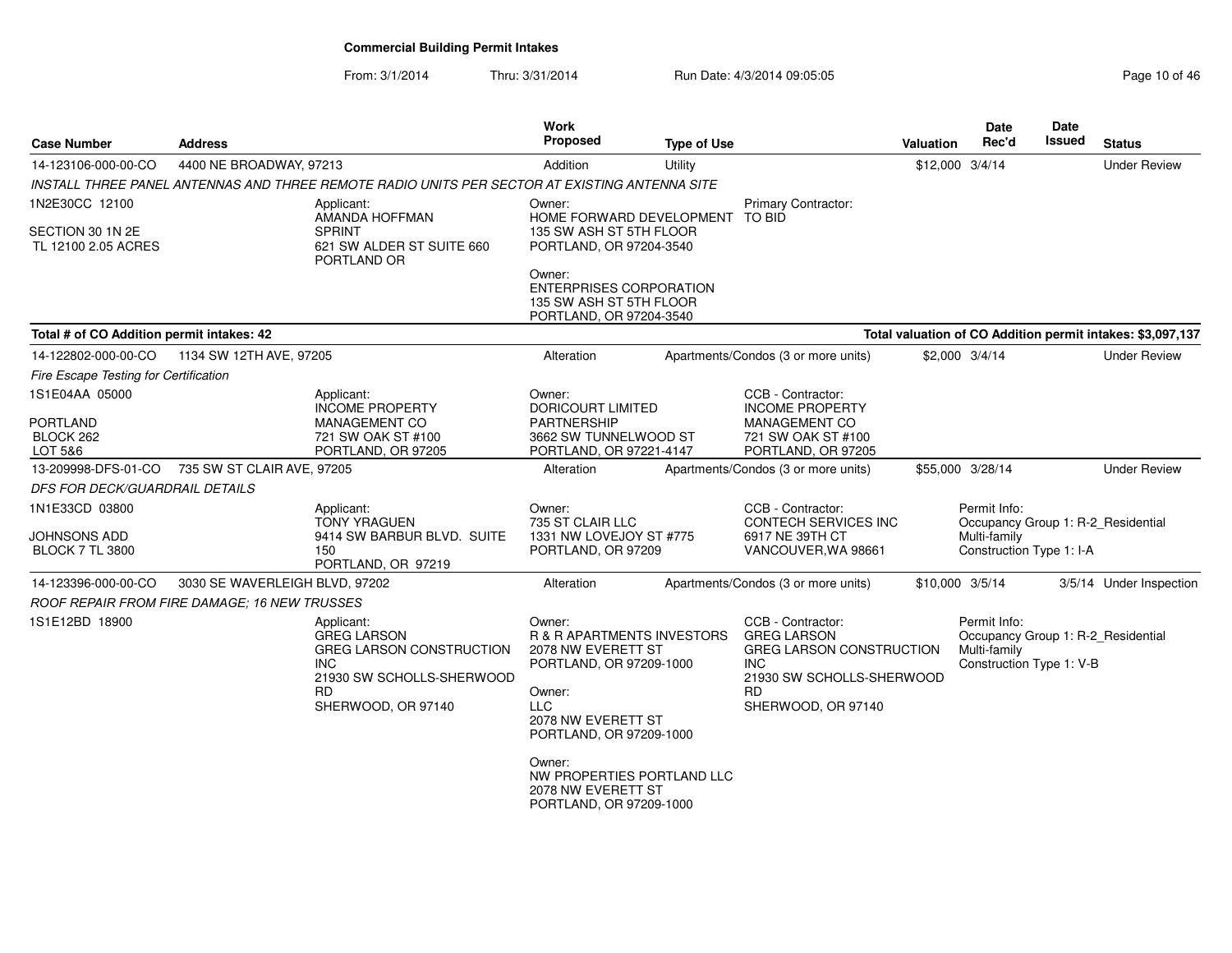From: 3/1/2014Thru: 3/31/2014 Run Date: 4/3/2014 09:05:05 Research 20 and 2008 Page 11 of 46

| <b>Case Number</b>                                                        | <b>Address</b>                                    |                                                                                                                                                                | <b>Work</b><br><b>Proposed</b>                                                                                                                 | <b>Type of Use</b> |                                                                                                           | Valuation | Date<br>Rec'd                                              | Date<br>Issued | <b>Status</b>                      |
|---------------------------------------------------------------------------|---------------------------------------------------|----------------------------------------------------------------------------------------------------------------------------------------------------------------|------------------------------------------------------------------------------------------------------------------------------------------------|--------------------|-----------------------------------------------------------------------------------------------------------|-----------|------------------------------------------------------------|----------------|------------------------------------|
| 14-121523-000-00-CO                                                       | 412 SW 4TH AVE, 97204                             |                                                                                                                                                                | Alteration                                                                                                                                     |                    | Apartments/Condos (3 or more units)                                                                       |           | \$4,900 3/5/14                                             |                | $3/5/14$ Issued                    |
|                                                                           |                                                   | REPLACE WINDOWS TO LIGHT WELL IN APARTMENT 413 LIKE FOR LIKE SIZE, LOW E, DBL PANE. REPLACE ONE SKYLIGHT ON EXISTING CURB ABOVE UNCONDITIONED SPACE            |                                                                                                                                                |                    |                                                                                                           |           |                                                            |                |                                    |
| 1N1E34CD 07500<br><b>PORTLAND</b><br>BLOCK 47<br>LOT <sub>7</sub>         |                                                   | Applicant:<br><b>RUFUS AYLWIN</b><br><b>Aylwin Construction</b><br>7140 SW 78TH AVE<br>PORTLAND, OR 97223                                                      | Owner:<br>V H R CO LLC<br>PO BOX 66362<br>PORTLAND, OR 97290-6362<br>Owner:<br><b>VERN VAN HORN</b><br>PO BOX 66362<br>PORTLAND, OR 97290-6362 |                    | CCB - Contractor:<br><b>RUFUS AYLWIN</b><br>Aylwin Construction<br>7140 SW 78TH AVE<br>PORTLAND, OR 97223 |           | Permit Info:<br>Multi-family                               |                | Occupancy Group 1: R-2_Residential |
| 14-132344-000-00-CO                                                       | 124 NW 22ND PL, 97210                             |                                                                                                                                                                | Alteration                                                                                                                                     |                    | Apartments/Condos (3 or more units)                                                                       |           | \$5.500 3/28/14                                            |                | 3/28/14 Under Inspection           |
|                                                                           |                                                   | BATHROOM UPDATE; REPLACING 20 STUDS IN COMMON WALL BETWEEN UNIT 1 AND UNIT 2. REFRAME LOWERED CEILING OVER BATHROOM.                                           |                                                                                                                                                |                    |                                                                                                           |           |                                                            |                |                                    |
| 1N1E33CA 04400<br><b>STRONGS ADD</b><br><b>BLOCK1</b><br>LOT <sub>4</sub> |                                                   | Applicant:<br>DON YOUNG & ASSOCIATES INC<br>PO BOX 10857<br>PORTLAND, OR 97296-0857                                                                            | Owner:<br>PRAEDIAL II LLC<br>2438 NW JOHNSON ST<br>PORTLAND, OR 97210-3234                                                                     |                    | CCB - Contractor:<br>DON YOUNG & ASSOCIATES INC<br>PO BOX 10857<br>PORTLAND, OR 97296-0857                |           | Permit Info:<br>Multi-family<br>Construction Type 1: V-B   |                | Occupancy Group 1: R-2_Residential |
| 14-131874-000-00-CO                                                       | 4008 SE 174TH AVE                                 |                                                                                                                                                                | Alteration                                                                                                                                     |                    | Apartments/Condos (3 or more units)                                                                       |           | \$1.400 3/27/14                                            |                | 3/27/14 Issued                     |
|                                                                           | REPLACE SIDING ON BUMP OUTS OF BUILDING UNIT 4140 |                                                                                                                                                                |                                                                                                                                                |                    |                                                                                                           |           |                                                            |                |                                    |
| 1S3E07DC 00700                                                            |                                                   | Applicant:<br>CREATIVE CONTRACTING<br>13607 BARCLAY HILLS DR<br>OREGON CITY, OR 97045                                                                          | Owner:<br>ANDREWS FOOTHILLS LLC<br>5845 JEAN RD<br>LAKE OSWEGO, OR 97035                                                                       |                    | CCB - Contractor:<br><b>CREATIVE CONTRACTING</b><br>13607 BARCLAY HILLS DR<br>OREGON CITY, OR 97045       |           | Permit Info:<br>Multi-family<br>Construction Type 1: V-B   |                | Occupancy Group 1: R-2_Residential |
| 14-131869-000-00-CO                                                       | 4008 SE 174TH AVE                                 |                                                                                                                                                                | Alteration                                                                                                                                     |                    | Apartments/Condos (3 or more units)                                                                       |           | \$1.400 3/27/14                                            |                | 3/27/14 Issued                     |
|                                                                           | REPLACE SIDING ON BUMP OUTS OF BUILDING UNIT 4016 |                                                                                                                                                                |                                                                                                                                                |                    |                                                                                                           |           |                                                            |                |                                    |
| 1S3E07DC 00700                                                            |                                                   | Applicant:<br><b>CREATIVE CONTRACTING</b><br>13607 BARCLAY HILLS DR<br>OREGON CITY, OR 97045                                                                   | Owner:<br>ANDREWS FOOTHILLS LLC<br>5845 JEAN RD<br>LAKE OSWEGO, OR 97035                                                                       |                    | CCB - Contractor:<br><b>CREATIVE CONTRACTING</b><br>13607 BARCLAY HILLS DR<br>OREGON CITY, OR 97045       |           | Permit Info:<br>Multi-family<br>Construction Type 1: V-B   |                | Occupancy Group 1: R-2 Residential |
| 14-131797-000-00-CO                                                       | 3211 SW 10TH AVE, 97201                           |                                                                                                                                                                | Alteration                                                                                                                                     |                    | Apartments/Condos (3 or more units)                                                                       |           | \$20,000 3/27/14                                           |                | <b>Under Review</b>                |
|                                                                           |                                                   | BRACING OF EXISTING ROOFTOP PARAPET AND BRACING AT EXISITNG CHIMNEY. ROOFING MATERIAL NOT INCLUDED IN THIS PERMIT. STRUCTURAL ONLY.                            |                                                                                                                                                |                    |                                                                                                           |           |                                                            |                |                                    |
| 1S1E09AC 04200<br>PORTLAND CITY HMSTD<br>BLOCK <sub>81</sub><br>LOT 3&4   |                                                   | Applicant:<br><b>DIANA WELTERS</b><br>PIONEER WATERPROOFING CO<br><b>INC</b><br>1800 SE WATER AVE.<br>PORTLAND, OR 97214                                       | Owner:<br>MARQUAM MANOR APARTMENTS DIANA WELTERS<br><b>LLC</b><br>2038 SW MAIN ST<br>PORTLAND, OR 97205                                        |                    | CCB - Contractor:<br>PIONEER WATERPROOFING CO<br><b>INC</b><br>1800 SE WATER AVE.<br>PORTLAND, OR 97214   |           | Permit Info:<br>Multi-family<br>Construction Type 1: III-B |                | Occupancy Group 1: R-2 Residential |
| 14-131437-000-00-CO                                                       | 2251 NW HOYT ST, 97210                            |                                                                                                                                                                | Alteration                                                                                                                                     |                    | Apartments/Condos (3 or more units)                                                                       |           | \$1,000 3/26/14                                            |                | 3/26/14 Issued                     |
|                                                                           |                                                   | REPAIR EXTERIOR STAIRS AT WEST SIDE OF HOUSE, REPLACE ALL TREADS AND STRINGERS. DRYROT REPAIR TRIM AT FRONT OF HOUSE / REPLACE EXISTING WINDOW IN SAME OPENING |                                                                                                                                                |                    |                                                                                                           |           |                                                            |                |                                    |
| 1N1E33BD 16500<br>KINGS 2ND ADD<br>BLOCK 12<br>W 1/2 OF LOT 9             |                                                   | Applicant:<br><b>DIRECT FINISH LLC</b><br>5306 NE MINNEHAHA ST<br>VANCOUVER, WA 98661                                                                          | Owner:<br><b>TAKWABA LLC</b><br>140A N VERMONT AVE<br>GLENDORA, CA 91741-5319                                                                  |                    | CCB - Contractor:<br><b>DIRECT FINISH LLC</b><br>5306 NE MINNEHAHA ST<br>VANCOUVER, WA 98661              |           | Permit Info:<br>Multi-family<br>Construction Type 1: V-B   |                | Occupancy Group 1: R-2_Residential |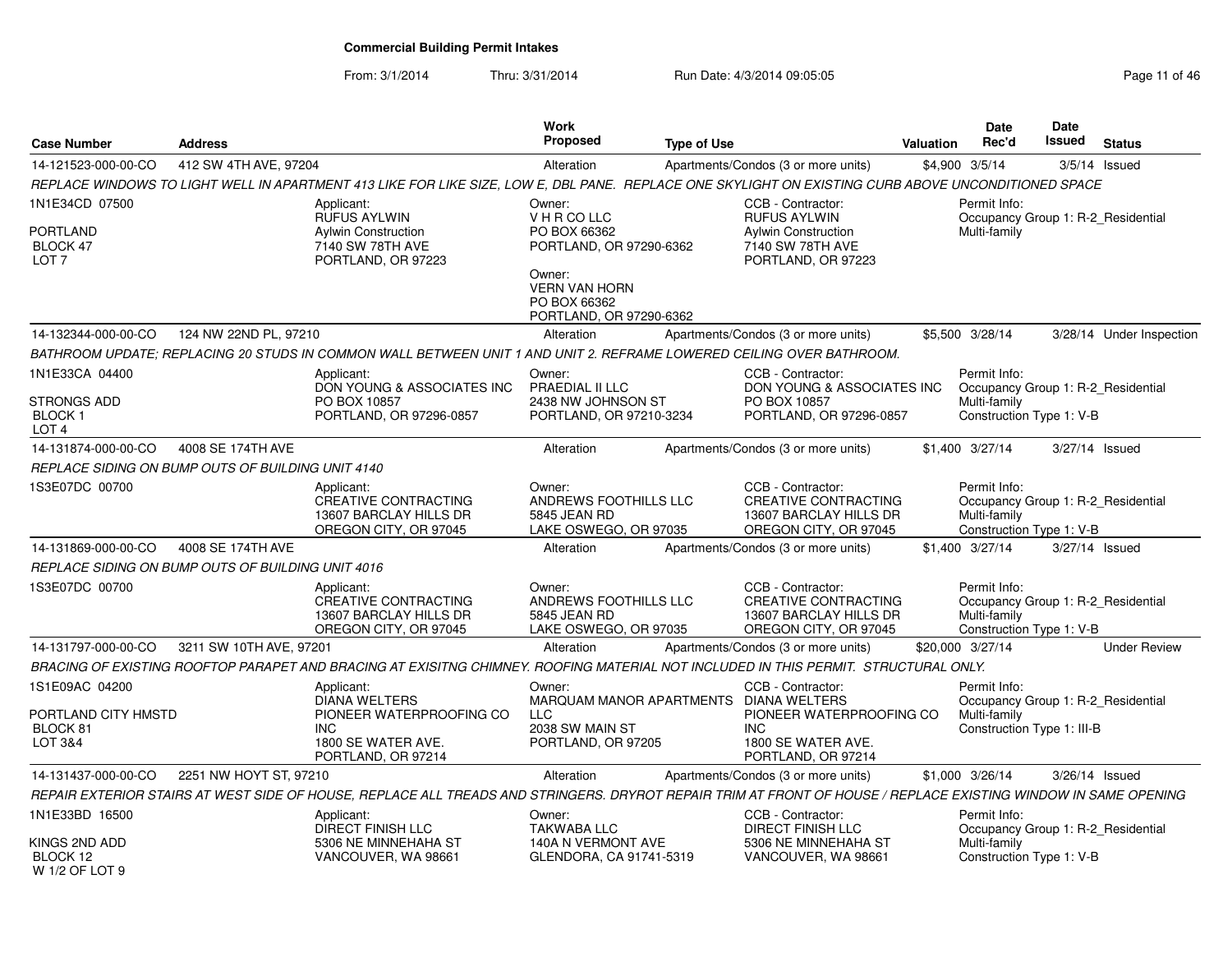From: 3/1/2014

Thru: 3/31/2014 Run Date: 4/3/2014 09:05:05 Research 2006 2014 09:05:05

| <b>Case Number</b>                                           | <b>Address</b>                                  |                                                                                                                           | <b>Work</b><br>Proposed                                                   | <b>Type of Use</b> |                                                                                                                                 | <b>Valuation</b> | <b>Date</b><br>Rec'd                                     | Date<br><b>Issued</b> | <b>Status</b>                      |
|--------------------------------------------------------------|-------------------------------------------------|---------------------------------------------------------------------------------------------------------------------------|---------------------------------------------------------------------------|--------------------|---------------------------------------------------------------------------------------------------------------------------------|------------------|----------------------------------------------------------|-----------------------|------------------------------------|
| 14-130520-000-00-CO                                          | 2025 NW NORTHRUP ST - Unit 101                  |                                                                                                                           | Alteration                                                                |                    | Apartments/Condos (3 or more units)                                                                                             |                  | \$1,000 3/25/14                                          |                       | 3/25/14 Issued                     |
|                                                              |                                                 | REMOVE SECTION OF EXISTING WALL AND ADD HEADER, NEW COUNTER AT LOBBY, ADD GRAB BAR IN EXISTING RESTROOM                   |                                                                           |                    |                                                                                                                                 |                  |                                                          |                       |                                    |
| 1N1E33BA 90001<br><b>CARRIAGE INN CONDOMINIUM</b><br>LOT 101 |                                                 | Applicant:<br><b>STEVEN ROUTON</b><br>STEVEN ROUTON ARCHITECT/LLC P O BOX 2968<br>PO BOX 1229<br>CLATSKANIE, OREGON 97016 | Owner:<br>NORTHRUP INVESTORS LLC<br>PORTLAND, OR 97208-2968               |                    |                                                                                                                                 |                  | Permit Info:<br>Multi-family<br>Construction Type 1: V-A |                       | Occupancy Group 1: R-2 Residential |
| 14-121845-000-00-CO                                          | 152 SE SPOKANE ST, 97202                        |                                                                                                                           | Alteration                                                                |                    | Apartments/Condos (3 or more units)                                                                                             | \$75,000 3/6/14  |                                                          |                       | $3/7/14$ Issued                    |
|                                                              |                                                 | INSTALL WATERPROOFING FOR UNITS 2-5 AND INSTALL A FRENCH DRAIN                                                            |                                                                           |                    |                                                                                                                                 |                  |                                                          |                       |                                    |
| 1S1E22DD 00600                                               |                                                 | Applicant:<br>DANNY HAYWARD<br>SUMMIT RECONSTRUCTION<br>818 SW 3RD AVE #1145<br>PORTLAND OREGON 97204                     |                                                                           |                    | CCB - Contractor:<br><b>SUMMIT RWP INC</b><br>818 SW 3RD AVE #145<br>PORTLAND, OR 97204                                         |                  | Permit Info:<br>Multi-family<br>Construction Type 1: V-A |                       | Occupancy Group 1: R-2 Residential |
| 14-121849-000-00-CO                                          | 152 SE SPOKANE ST, 97202                        |                                                                                                                           | Alteration                                                                |                    | Apartments/Condos (3 or more units)                                                                                             | \$75,000 3/6/14  |                                                          |                       | $3/7/14$ Issued                    |
|                                                              |                                                 | INSTALL WATERPROOFING FOR UNITS 2-5 AND INSTALL A FRENCH DRAIN /*** REFUND REQUEST ROUTED TO KPERKINS 3/24/2014 *** /     |                                                                           |                    |                                                                                                                                 |                  |                                                          |                       |                                    |
| 1S1E22DD 00600                                               |                                                 | Applicant:<br>DANNY HAYWARD<br>SUMMIT RECONSTRUCTION<br>818 SW 3RD AVE #1145<br>PORTLAND OREGON 97204                     |                                                                           |                    | CCB - Contractor:<br><b>SUMMIT RWP INC</b><br>818 SW 3RD AVE #145<br>PORTLAND, OR 97204                                         |                  | Permit Info:<br>Multi-family<br>Construction Type 1: V-A |                       | Occupancy Group 1: R-2 Residential |
| 14-126586-000-00-CO                                          |                                                 | 5817 SW BEAVERTON HILLSDALE HWY, 97221                                                                                    | Alteration                                                                |                    | Apartments/Condos (3 or more units)                                                                                             | \$28,000 3/13/14 |                                                          | 3/13/14 Final         |                                    |
|                                                              | REPLACE SIDING ON EXISTING APT BUILDINGS 1 0F 4 |                                                                                                                           |                                                                           |                    |                                                                                                                                 |                  |                                                          |                       |                                    |
| 1S1E18BA 07500                                               |                                                 | Applicant:<br><b>CREATIVE CONTRACTING</b><br>13607 BARCLAY HILLS DR<br>OREGON CITY, OR 97045                              | Owner:<br>ANDREWS MANAGEMENT LTD<br>5845 JEAN RD<br>LAKE OSWEGO, OR 97035 |                    | CCB - Contractor:<br><b>CREATIVE CONTRACTING</b><br>13607 BARCLAY HILLS DR<br>OREGON CITY, OR 97045                             |                  | Permit Info:<br>Multi-family<br>Construction Type 1: V-B |                       | Occupancy Group 1: R-2_Residential |
| 14-126589-000-00-CO                                          |                                                 | 5823 SW BEAVERTON HILLSDALE HWY, 97221                                                                                    | Alteration                                                                |                    | Apartments/Condos (3 or more units)                                                                                             | \$32,000 3/13/14 |                                                          | 3/13/14 Final         |                                    |
|                                                              | REPLACE SIDING ON EXISTING APT BUILDINGS 2 0F 4 |                                                                                                                           |                                                                           |                    |                                                                                                                                 |                  |                                                          |                       |                                    |
| 1S1E18BA 07800                                               |                                                 | Applicant:<br>CREATIVE CONTRACTING<br>13607 BARCLAY HILLS DR<br>OREGON CITY, OR 97045                                     | Owner:<br><b>MARION BLACKBURN</b><br><b>HWY</b><br>PORTLAND, OR 97221     |                    | CCB - Contractor:<br><b>CREATIVE CONTRACTING</b><br>5803 SW BEAVERTON HILLSDALE 13607 BARCLAY HILLS DR<br>OREGON CITY, OR 97045 |                  | Permit Info:<br>Multi-family<br>Construction Type 1: V-B |                       | Occupancy Group 1: R-2 Residential |
| 14-126591-000-00-CO                                          |                                                 | 5839 SW BEAVERTON HILLSDALE HWY, 97221                                                                                    | Alteration                                                                |                    | Apartments/Condos (3 or more units)                                                                                             | \$20,000 3/13/14 |                                                          |                       | 3/13/14 Issued                     |
|                                                              | REPLACE SIDING ON EXISTING APT BUILDINGS 3 OF 4 |                                                                                                                           |                                                                           |                    |                                                                                                                                 |                  |                                                          |                       |                                    |
| 1S1E18BA 07800                                               |                                                 | Applicant:<br>CREATIVE CONTRACTING<br>13607 BARCLAY HILLS DR<br>OREGON CITY, OR 97045                                     | Owner:<br><b>MARION BLACKBURN</b><br><b>HWY</b><br>PORTLAND, OR 97221     |                    | CCB - Contractor:<br><b>CREATIVE CONTRACTING</b><br>5803 SW BEAVERTON HILLSDALE 13607 BARCLAY HILLS DR<br>OREGON CITY, OR 97045 |                  | Permit Info:<br>Multi-family<br>Construction Type 1: V-B |                       | Occupancy Group 1: R-2 Residential |
| 14-126593-000-00-CO                                          | REPLACE SIDING ON EXISTING APT BUILDINGS 4 OF 4 | 5845 SW BEAVERTON HILLSDALE HWY, 97221                                                                                    | Alteration                                                                |                    | Apartments/Condos (3 or more units)                                                                                             | \$20,000 3/13/14 |                                                          |                       | $3/13/14$ Issued                   |
| 1S1E18BA 07500<br>WETMORES SUB TR<br>LOT 3 TL 7500           |                                                 | Applicant:<br>CREATIVE CONTRACTING<br>13607 BARCLAY HILLS DR<br>OREGON CITY, OR 97045                                     | Owner:<br>ANDREWS MANAGEMENT LTD<br>5845 JEAN RD<br>LAKE OSWEGO, OR 97035 |                    | CCB - Contractor:<br>CREATIVE CONTRACTING<br>13607 BARCLAY HILLS DR<br>OREGON CITY, OR 97045                                    |                  | Permit Info:<br>Multi-family<br>Construction Type 1: V-B |                       | Occupancy Group 1: R-2 Residential |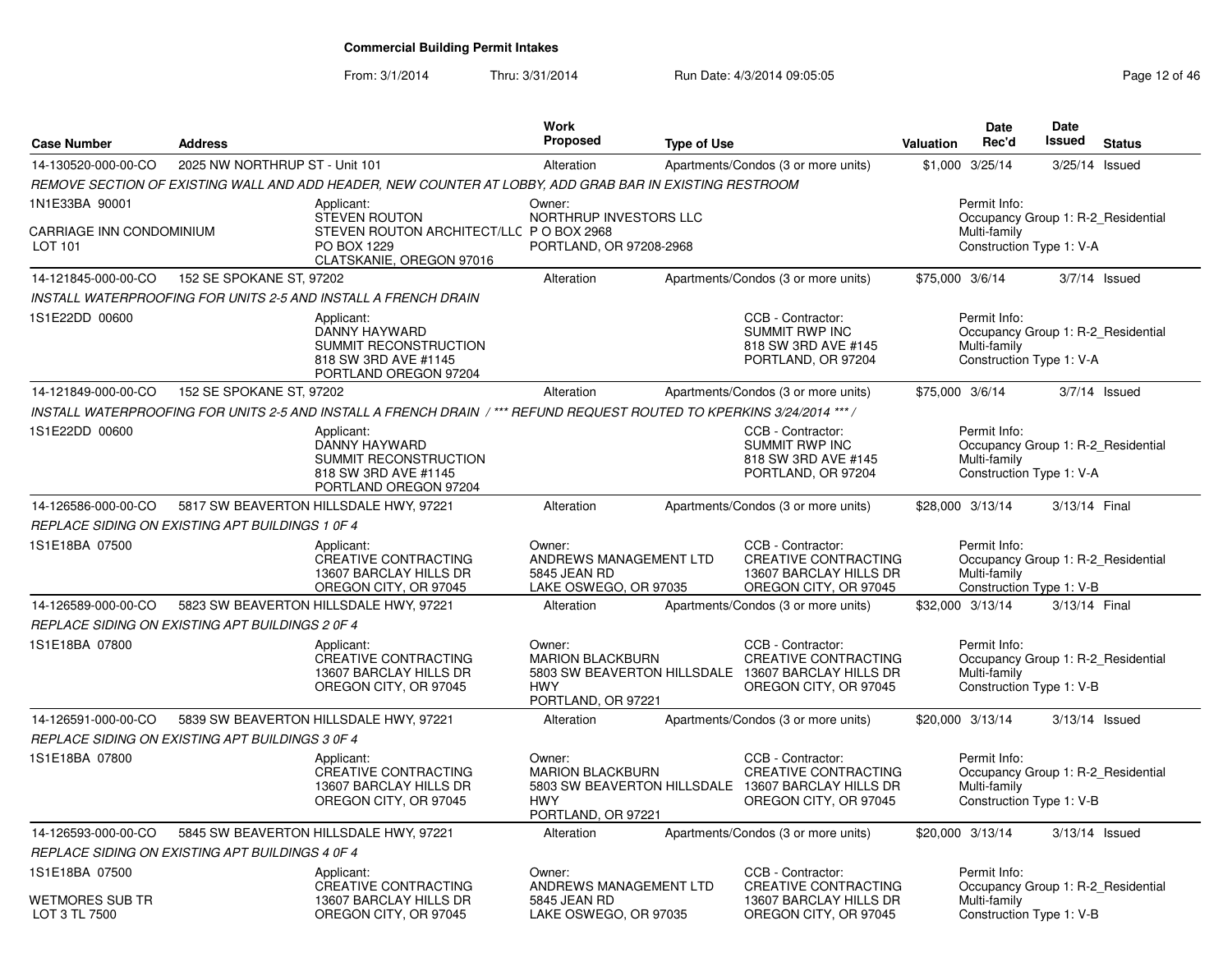From: 3/1/2014Thru: 3/31/2014 Run Date: 4/3/2014 09:05:05 Research 2010 13 of 46

| <b>Case Number</b>                                               | <b>Address</b>                             |                                                                                                                                             | <b>Work</b><br><b>Proposed</b>                                                        | <b>Type of Use</b> |                                                                                                                 | Valuation        | Date<br>Rec'd                                            | <b>Date</b><br>Issued | <b>Status</b>                      |
|------------------------------------------------------------------|--------------------------------------------|---------------------------------------------------------------------------------------------------------------------------------------------|---------------------------------------------------------------------------------------|--------------------|-----------------------------------------------------------------------------------------------------------------|------------------|----------------------------------------------------------|-----------------------|------------------------------------|
| 14-120708-000-00-CO                                              | 349 SE 31ST AVE, 97214                     |                                                                                                                                             | Alteration                                                                            |                    | Apartments/Condos (3 or more units)                                                                             | \$11,215 3/18/14 |                                                          | 3/18/14 Final         |                                    |
|                                                                  | REPAIR EXISTING FOUNDATION SE FRONT CORNER |                                                                                                                                             |                                                                                       |                    |                                                                                                                 |                  |                                                          |                       |                                    |
| 1N1E36CD 06000                                                   |                                            | Applicant:<br>RAMJACK OF OREGON                                                                                                             | Owner:<br><b>MARK GOLDBY</b>                                                          |                    | CCB - Contractor:<br>RAMJACK OF OREGON                                                                          |                  | Permit Info:                                             |                       | Occupancy Group 1: R-2 Residential |
| SCHMEERS ADD<br>BLOCK 4<br>LOT <sub>5</sub>                      |                                            | PO BOX 11701<br>EUGENE, OR 97440                                                                                                            | 2326 NW IRVING ST<br>PORTLAND, OR 97210-3225                                          |                    | PO BOX 11701<br>EUGENE, OR 97440                                                                                |                  | Multi-family<br>Construction Type 1: V-B                 |                       |                                    |
|                                                                  |                                            |                                                                                                                                             | Owner:<br>SONIA H BELLINI<br>2326 NW IRVING ST<br>PORTLAND, OR 97210-3225             |                    |                                                                                                                 |                  |                                                          |                       |                                    |
| 14-128482-000-00-CO                                              | 622 SW 9TH AVE, 97205                      |                                                                                                                                             | Alteration                                                                            |                    | Apartments/Condos (3 or more units)                                                                             | \$2,000 3/19/14  |                                                          |                       | <b>Under Review</b>                |
| FIRE ESCAPE TESTING FOR CERTIFICATION                            |                                            |                                                                                                                                             |                                                                                       |                    |                                                                                                                 |                  |                                                          |                       |                                    |
| 1N1E34CC 09200                                                   |                                            | Applicant:<br>ED NUKALA<br><b>IPM</b><br>721 SW OAK ST<br>PORTLAND, OR 97205                                                                | Owner:<br>TOM MOYER THEATRES<br>805 SW BROADWAY #2020<br>PORTLAND, OR 97205-3360      |                    | CCB - Contractor:<br><b>INCOME PROPERTY</b><br><b>MANAGEMENT CO</b><br>721 SW OAK ST #100<br>PORTLAND, OR 97205 |                  |                                                          |                       |                                    |
| 14-128487-000-00-CO                                              | 808 SW ALDER ST, 97205                     |                                                                                                                                             | Alteration                                                                            |                    | Apartments/Condos (3 or more units)                                                                             | \$2,000 3/19/14  |                                                          |                       | <b>Under Review</b>                |
| FIRE TESTING FOR CERTIFICATION                                   |                                            |                                                                                                                                             |                                                                                       |                    |                                                                                                                 |                  |                                                          |                       |                                    |
| 1N1E34CC 09000<br>PORTLAND<br>PORTLAND PARK BLOCKS LOT 1 BLOCK 3 |                                            | Applicant:<br>ED NUKALA<br><b>IPM</b><br>721 SW OAK ST<br>PORTLAND, OR 97205                                                                | Owner:<br>ALDER PARK BUILDING LLC<br>947 SW BROADWAY<br>PORTLAND, OR 97205-3002       |                    | CCB - Contractor:<br><b>INCOME PROPERTY</b><br><b>MANAGEMENT CO</b><br>721 SW OAK ST #100<br>PORTLAND, OR 97205 |                  |                                                          |                       |                                    |
| 14-128489-000-00-CO                                              | 919 SW TAYLOR ST, 97205                    |                                                                                                                                             | Alteration                                                                            |                    | Apartments/Condos (3 or more units)                                                                             | \$2,000 3/19/14  |                                                          |                       | <b>Under Review</b>                |
| FIRE ESCAPE TESTING FOR CERTIFICATION                            |                                            |                                                                                                                                             |                                                                                       |                    |                                                                                                                 |                  |                                                          |                       |                                    |
| 1S1E03BB 05700<br>PORTLAND<br>BLOCK 219<br>LOT 3&4               |                                            | Applicant:<br>ED NUKALA<br>IPM<br>721 SW OAK ST<br>PORTLAND, OR 97205                                                                       | Owner:<br>TOM MOYER THEATRES<br>805 SW BROADWAY #2020<br>PORTLAND, OR 97205-3360      |                    | CCB - Contractor:<br><b>INCOME PROPERTY</b><br><b>MANAGEMENT CO</b><br>721 SW OAK ST #100<br>PORTLAND, OR 97205 |                  |                                                          |                       |                                    |
| 14-118380-REV-01-CO                                              | 4119 SE STEELE ST, 97202                   |                                                                                                                                             | Alteration                                                                            |                    | Apartments/Condos (3 or more units)                                                                             |                  | \$500 3/20/14                                            | 3/20/14 Issued        |                                    |
|                                                                  |                                            | REVISION TO REPAIR ROTTED T&G 2X6 FLOOR DECKING AND INTERIOR PARTIITON WALL IN UNITS 4123, 4119. UNIT 4127. REPLACE STUDS IN PARTITION WALL |                                                                                       |                    |                                                                                                                 |                  |                                                          |                       |                                    |
| 1S2E18BC 06500                                                   |                                            | Applicant:<br><b>JAMIE PRIORIE-STANGEL</b><br>3422 SE FLAT TAIL LN<br>MILWAUKIE, OR 97267                                                   | Owner:<br>BENJAMIN C J STANGEL<br>3422 SE FLAT TAIL LN<br>MILWAUKIE, OR 97267         |                    |                                                                                                                 |                  | Permit Info:<br>Multi-family<br>Construction Type 1: V-B |                       | Occupancy Group 1: R-2_Residential |
|                                                                  |                                            |                                                                                                                                             | Owner:<br><b>JAMIE PRIORIE-STANGEL</b><br>3422 SE FLAT TAIL LN<br>MILWAUKIE, OR 97267 |                    |                                                                                                                 |                  |                                                          |                       |                                    |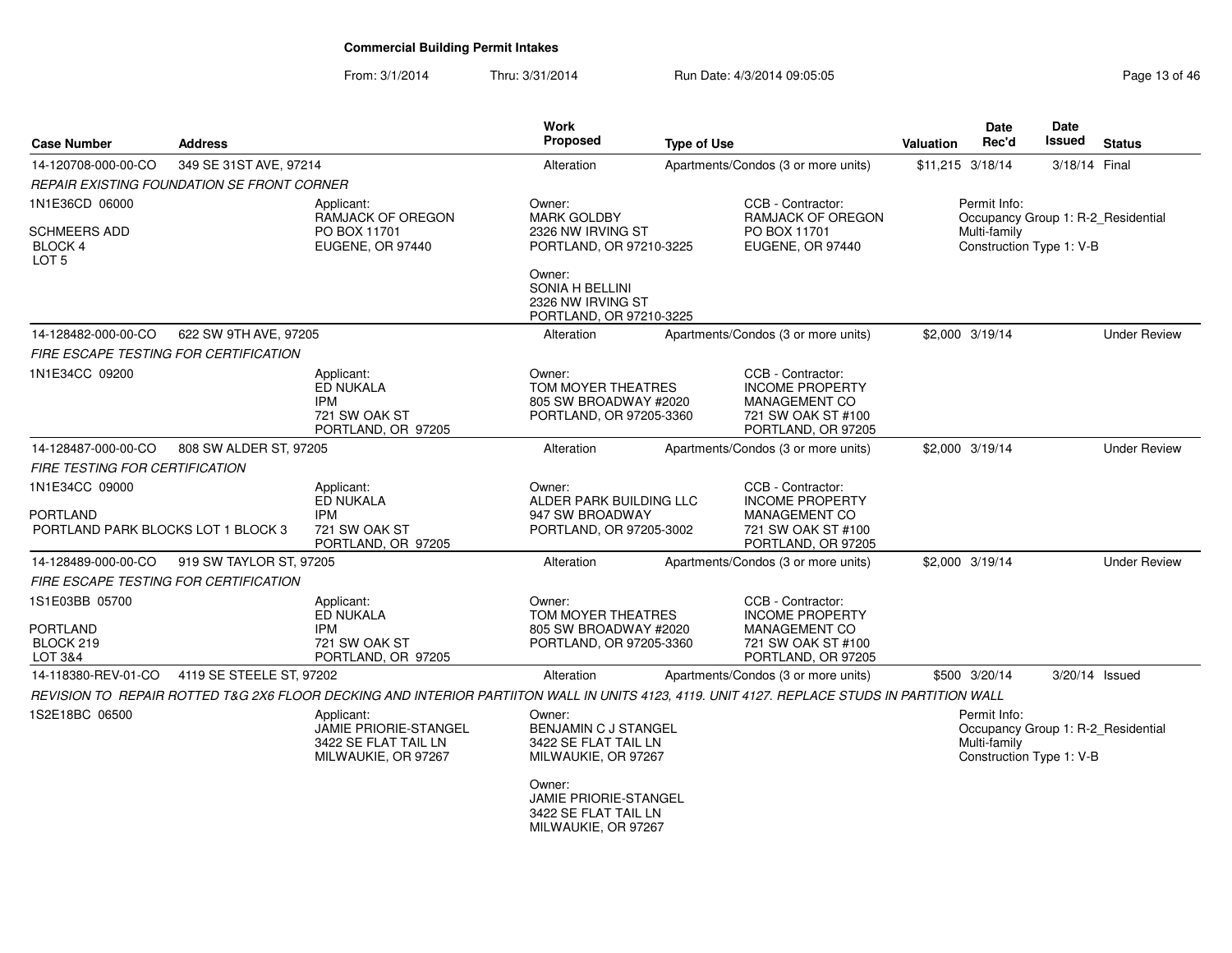From: 3/1/2014Thru: 3/31/2014 Run Date: 4/3/2014 09:05:05 Research 2010 14:05 Page 14 of 46

| <b>Case Number</b>                                                                                                              | <b>Address</b>                                    |                                                                                                                                                                 | Work<br><b>Proposed</b>                                                                                                                                                  | <b>Type of Use</b> |                                                                                                                                        | Valuation         | Date<br>Rec'd                                            | <b>Date</b><br>Issued<br><b>Status</b> |
|---------------------------------------------------------------------------------------------------------------------------------|---------------------------------------------------|-----------------------------------------------------------------------------------------------------------------------------------------------------------------|--------------------------------------------------------------------------------------------------------------------------------------------------------------------------|--------------------|----------------------------------------------------------------------------------------------------------------------------------------|-------------------|----------------------------------------------------------|----------------------------------------|
| 14-128769-000-00-CO                                                                                                             | 8778 N COLUMBIA BLVD, 97203                       |                                                                                                                                                                 | Alteration                                                                                                                                                               |                    | Apartments/Condos (3 or more units)                                                                                                    |                   | \$3,500 3/21/14                                          | 3/21/14 Issued                         |
| REPAIR ONE TRUSS DAMAGED BY FIRE                                                                                                |                                                   |                                                                                                                                                                 |                                                                                                                                                                          |                    |                                                                                                                                        |                   |                                                          |                                        |
| 1N1W01AB 00900<br>SECTION 01 1N 1W<br>TL 900 7.11 ACRES                                                                         |                                                   | Applicant:<br><b>ROBERT HAYDEN</b><br>DELTA STUDIOS ARCH &<br>PLANNING<br>3344 NE 25TH AVE<br>PORTLAND, OR 97212                                                | Owner:<br>TUXEDO PARK L L C<br>115 NE GREENWAY DR<br>GRESHAM, OR 97030                                                                                                   |                    | CCB - Contractor:<br><b>PAM BROWN</b><br>ROCKY MOUNTAIN<br>CATASTROPHE<br><b>ENVIRON/BELFOR</b><br><b>ENVIRONMENTAL</b><br>587 SHELLEY |                   | Permit Info:<br>Multi-family<br>Construction Type 1: V-B | Occupancy Group 1: R-2 Residential     |
|                                                                                                                                 |                                                   |                                                                                                                                                                 |                                                                                                                                                                          |                    | SPRINGFIELD, OR 97477                                                                                                                  |                   |                                                          |                                        |
| 14-129669-000-00-CO                                                                                                             | 8823 N EDISON ST, 97203                           |                                                                                                                                                                 | Alteration                                                                                                                                                               |                    | Apartments/Condos (3 or more units)                                                                                                    |                   | \$2,000 3/25/14                                          | 3/25/14 Issued                         |
|                                                                                                                                 |                                                   | REMOVE INTERIOR WALL BETWEEN UNITS 8811 AND 8813 TO CREATE ONE LARGER UNIT WITH ONE LARGE MASTER BEDROOM                                                        |                                                                                                                                                                          |                    |                                                                                                                                        |                   |                                                          |                                        |
| 1N1W12BA 10900<br>JAMES JOHNS ADD<br>BLOCK 24<br>LOT <sub>1</sub>                                                               |                                                   | Applicant:<br>PETER KIM<br>TONI KING AND ASSOCIATES<br>330 SE MLK BLVD, SUITE 350<br>PORTLAND, OR 97214                                                         | Owner:<br>CATHEDRAL PARK LLC<br>8316 N LOMBARD ST PMB 319<br>PORTLAND, OR 97203                                                                                          |                    |                                                                                                                                        |                   | Permit Info:<br>Multi-family<br>Construction Type 1: V-B | Occupancy Group 1: R-2_Residential     |
| 14-131763-000-00-CO                                                                                                             | 737 SW SALMON ST, 97205                           |                                                                                                                                                                 | Alteration                                                                                                                                                               | Assembly           |                                                                                                                                        | \$137,500 3/27/14 |                                                          | <b>Under Review</b>                    |
|                                                                                                                                 |                                                   | CHANGE OF OCCUPANCY (M to A2). TENANT IMPROVEMENT TO EXPAND EXISTING RESTAURANT INTO NEIGHBORING TENANT SPACE; DEMO WORK ON MAIN FLOOR, RECONFIGURE RESTROC     |                                                                                                                                                                          |                    |                                                                                                                                        |                   |                                                          |                                        |
| 1S1E03BB 04000<br>PORTLAND<br>BLOCK 209<br>LOT 5&6<br>POTENTIAL ADDITIONAL TAX                                                  |                                                   | Applicant:<br><b>MICHAEL ROBERTS</b><br><b>LRS ARCHITECTS</b><br>720 NW DAVIS STE 300<br>PORTLAND OR 97209                                                      | Owner:<br><b>CSP-PARK LEXINGTON LIMITED</b><br>6125 SW BOUNDARY ST<br>PORTLAND, OR 97221-1019<br>Owner:<br>PARTNERSHIP<br>6125 SW BOUNDARY ST<br>PORTLAND, OR 97221-1019 |                    | CCB - Contractor:<br><b>R&amp;H RESTORATIONS</b><br>1530 SW TAYLOR ST<br>PORTLAND OR 97205                                             |                   | Permit Info:<br>Construction Type 1: I-A                 | Occupancy Group 1: A-2_Restaurant      |
| 14-131731-000-00-CO                                                                                                             | 6423 SE FOSTER RD. 97206                          |                                                                                                                                                                 | Alteration                                                                                                                                                               | Assembly           |                                                                                                                                        |                   | \$1,500 3/27/14                                          | <b>Under Review</b>                    |
|                                                                                                                                 |                                                   | INFILL 2 DOOR OPENINGS ON MAIN LEVEL AND ONE OPENING ON 2ND LEVEL, CREATE NEW DOOR OPENING ON 2ND LEVEL; LEGALIZE REMOVAL OF SEVERAL MOVIE SEATS AND RECONFIGUP |                                                                                                                                                                          |                    |                                                                                                                                        |                   |                                                          |                                        |
| 1S2E17BB 02700<br><b>ARLETA PK3</b><br>BLOCK 9<br>INC PT VAC ALLEY-W 17' & N 15' OF E 83' OF<br>LOT 1<br>INC PT VAC ALLEY LOT 2 |                                                   | Applicant:<br>PATRICK DONALDSON<br>1639 SE 12TH AVE<br>PORTLAND, OR 97204                                                                                       | Owner:<br><b>EMJ PROPERTIES LLC</b><br>7503 SE HOLGATE BLVD<br>PORTLAND, OR 97206-3359                                                                                   |                    | CCB - Contractor:<br><b>MICHAEL NEWMAN</b><br>WOODCHUCK CONSTRUCTION<br>PO BOX 12206<br>PORTLAND, OR 97212                             |                   |                                                          |                                        |
|                                                                                                                                 | 14-122902-000-00-CO 3746 N MISSISSIPPI AVE, 97227 |                                                                                                                                                                 | Alteration                                                                                                                                                               | Assembly           |                                                                                                                                        |                   | \$10,000 3/13/14                                         | 3/13/14 Under Inspection               |
|                                                                                                                                 |                                                   | TENANT IMPROVEMENT FOR NEW RESTAURANT TENANT; ADD OUTDOOR SEATING; ADD NEW UNISEX RESTROOM                                                                      |                                                                                                                                                                          |                    |                                                                                                                                        |                   |                                                          |                                        |
| 1N1E22CD 09700                                                                                                                  |                                                   | Applicant:<br><b>CHRISTOPHER GUTIERREZ</b><br>CRYSTAL PALACE LLC<br>3746 N MISSISSIPPI AVE<br>PORTLAND, OR 97227                                                | Owner:<br>BEHRINGER HARVARD TUPELO<br>15601 DALLAS PKWY #600<br>ADDISON, TX 75001-6026<br>Owner:<br>ALLEY REIT LLC<br>15601 DALLAS PKWY #600<br>ADDISON, TX 75001-6026   |                    | CCB - Contractor:<br><b>CORNEL CUREA</b><br>FIVE STAR PLUMBING<br>6138 SE 136TH AVE<br>PORTLAND, OR 97236                              |                   | Permit Info:<br>Construction Type 1: I-A                 | Occupancy Group 1: A-2_Restaurant      |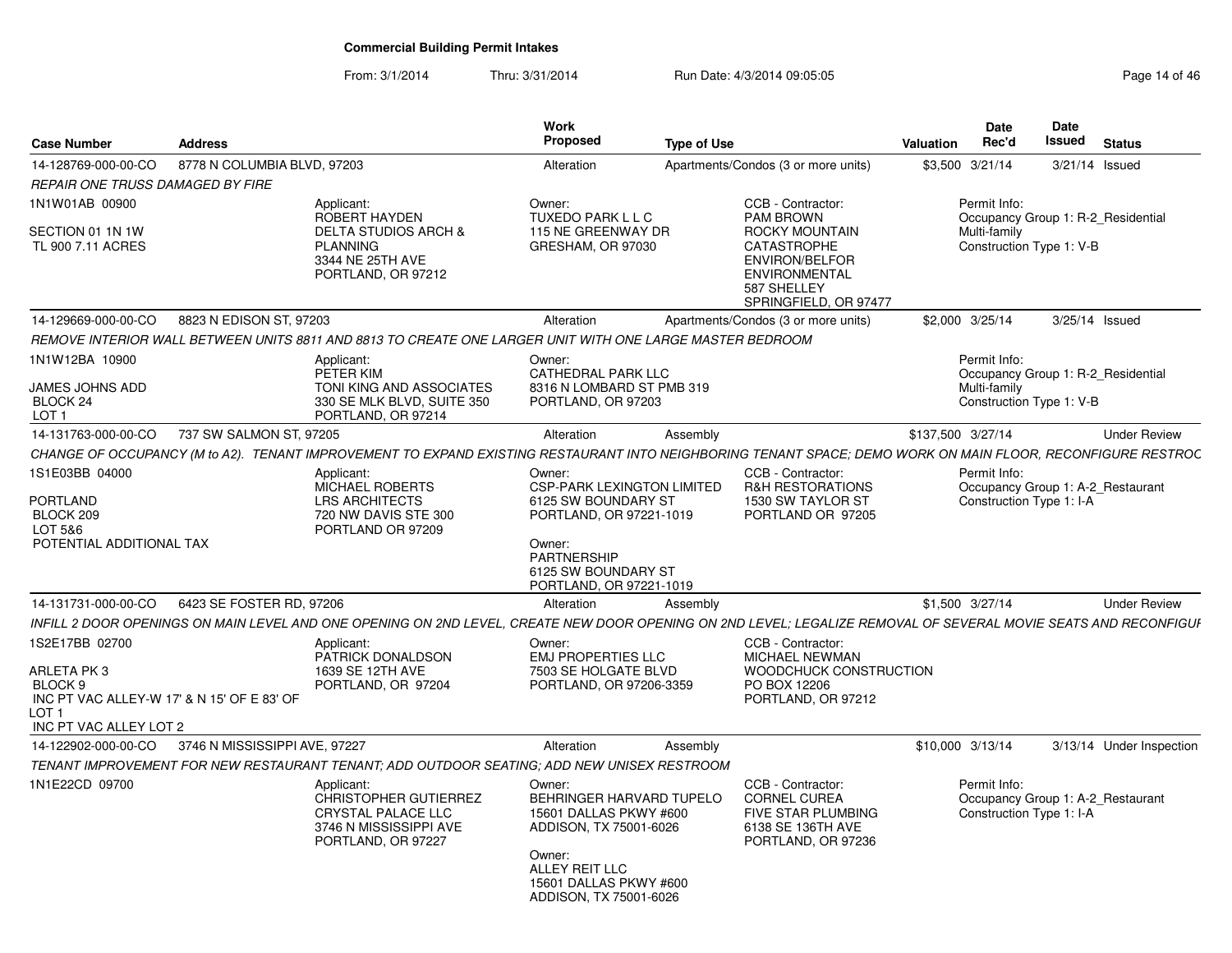From: 3/1/2014

Thru: 3/31/2014 Run Date: 4/3/2014 09:05:05 Research 20 and 2008 Page 15 of 46

| <b>Case Number</b>                                                                                                                                                         | <b>Address</b>              |                                                                                                                                                   | Work<br><b>Proposed</b>                                                                | <b>Type of Use</b> |                                                                                                                                   | Valuation | <b>Date</b><br>Rec'd                                                          | Date<br><b>Issued</b> | <b>Status</b>                                |
|----------------------------------------------------------------------------------------------------------------------------------------------------------------------------|-----------------------------|---------------------------------------------------------------------------------------------------------------------------------------------------|----------------------------------------------------------------------------------------|--------------------|-----------------------------------------------------------------------------------------------------------------------------------|-----------|-------------------------------------------------------------------------------|-----------------------|----------------------------------------------|
| 14-121194-REV-01-CO                                                                                                                                                        | 955 N RUSSELL ST, 97227     |                                                                                                                                                   | Alteration                                                                             | Assembly           |                                                                                                                                   |           | \$3/7/14                                                                      |                       | $3/7/14$ Issued                              |
|                                                                                                                                                                            |                             | REVISION-ALTERNATE TO LOWERING BAR COUNTER PER APPEAL 10517                                                                                       |                                                                                        |                    |                                                                                                                                   |           |                                                                               |                       |                                              |
| 1N1E27BD 08700<br>PROEBSTELS ADD<br>BLOCK <sub>1</sub><br>LOT 4-10 TL 8700<br><b>ACRES 0.78</b><br>LAND & IMPS; SEE R250515 (R678300132)<br>FOR MACH & EQUIP; NON-HISTORIC |                             | Applicant:<br><b>MARK GARVEY</b><br>MARK GARVEY ARCHITECT<br>809 N RUSSELL ST<br>PORTLAND OR 97227                                                | Owner:<br>SMITHSON & MC KAY L L C<br>929 N RUSSELL ST<br>PORTLAND, OR 97227            |                    | CCB - Contractor:<br>POWELL CONSTRUCTION CO A<br><b>WASHINGTON CORP</b><br>PO BOX 97070<br>KIRKLAND, WA 98083-9770                |           | Permit Info:<br>Occupancy Group 1: A-2_Restaurant<br>Construction Type 1: V-B |                       |                                              |
| 14-129727-000-00-CO                                                                                                                                                        | 740 SE 106TH AVE, 97216     |                                                                                                                                                   | Alteration                                                                             | Assembly           |                                                                                                                                   |           | \$350,000 3/27/14                                                             | 3/27/14 Issued        |                                              |
|                                                                                                                                                                            |                             | REMOVE EXISTING METAL ROOF ABOVE GYM AND MULTIPURPOSE ROOM DOWN TO DECKING. INSTALL NEW UNDERLAYMENT, INSULATION AND NEW STANDING SEAM METAL ROOF |                                                                                        |                    |                                                                                                                                   |           |                                                                               |                       |                                              |
|                                                                                                                                                                            |                             | Applicant:<br><b>GERRY VERHOEF</b><br>PORTLAND PARKS AND<br><b>RECREATION</b><br>6437 SE DIVISION<br>PORTLAND, OR 97206                           |                                                                                        |                    | CCB - Contractor:<br><b>TOM BERGIN</b><br><b>SBS CONSTRUCTION</b><br>PO BOX 25132<br>PORTLAND OR 97298                            |           |                                                                               |                       |                                              |
| 07-118395-REV-01-CO                                                                                                                                                        | 424 SW WASHINGTON ST, 97204 |                                                                                                                                                   | Alteration                                                                             | Assembly           |                                                                                                                                   |           | \$850 3/21/14                                                                 | 3/21/14 Issued        |                                              |
|                                                                                                                                                                            |                             | REVISION TO ADD NEW DOOR IN EXISITING MUSIC VENUE NEW SECOND EXIT                                                                                 |                                                                                        |                    |                                                                                                                                   |           |                                                                               |                       |                                              |
| 1N1E34CD 09400                                                                                                                                                             |                             | Applicant:<br>RAPHAEL GOODBLATT<br>AHHA ARCHITECTURE<br>615 SE ALDER SUITE 203<br>PORTLAND OR 97214                                               | Owner:<br><b>JB EQUITIES IV LLC</b><br>420 SW WASHINGTON ST #301<br>PORTLAND, OR 97204 |                    | CCB - Contractor:<br><b>JOSHUA CHARLES</b><br>NICE CONSTRUCTION AND<br><b>EXCAVATION LLC</b><br>PO BOX 219<br>GARIBALDI, OR 97118 |           | Permit Info:<br>Occupancy Group 1: B                                          |                       | Construction Type 2 (formerly Type 1): III-B |
| 14-120273-000-00-CO                                                                                                                                                        | 1914 W BURNSIDE ST          |                                                                                                                                                   | Alteration                                                                             | Assembly           |                                                                                                                                   |           | \$3,000 3/6/14                                                                |                       | 3/6/14 Under Inspection                      |
|                                                                                                                                                                            |                             | TI FOR NEW TENANT - RECONFIGURE EXISTING BAR AREA FOR NEW RESTAURANT                                                                              |                                                                                        |                    |                                                                                                                                   |           |                                                                               |                       |                                              |
| 1N1E33DC 70264                                                                                                                                                             |                             | Applicant:<br>JOHN RELYEA                                                                                                                         | Owner:<br>ASSOCIATION OF UNIT OWNERS                                                   |                    | CCB - Contractor:<br>ROLLAND WALTERS                                                                                              |           | Permit Info:<br>Occupancy Group 1: A-2_Restaurant                             |                       |                                              |
| CIVIC CONDOMINIUM<br>LOT <sub>C3</sub><br><b>COMMERCIAL UNIT</b>                                                                                                           |                             | 11734 SE EVERGREEN HWY<br>VANCOUVER, WA 98661                                                                                                     | 1120 NW COUCH ST #600<br>PORTLAND, OR 97209                                            |                    | <b>BULLDOG MECHANICAL</b><br>3307 NE 39TH ST<br>VANCOUVER WA 98661                                                                |           | Construction Type 1: I-A                                                      |                       |                                              |
|                                                                                                                                                                            |                             |                                                                                                                                                   | Owner:<br>OF CIVIC CONDOMINIUM<br>1120 NW COUCH ST #600<br>PORTLAND, OR 97209          |                    |                                                                                                                                   |           |                                                                               |                       |                                              |
|                                                                                                                                                                            |                             |                                                                                                                                                   | Owner:<br><b>CIVIC RETAIL LLC</b><br>1477 NW EVERETT ST<br>PORTLAND, OR 97209-2617     |                    |                                                                                                                                   |           |                                                                               |                       |                                              |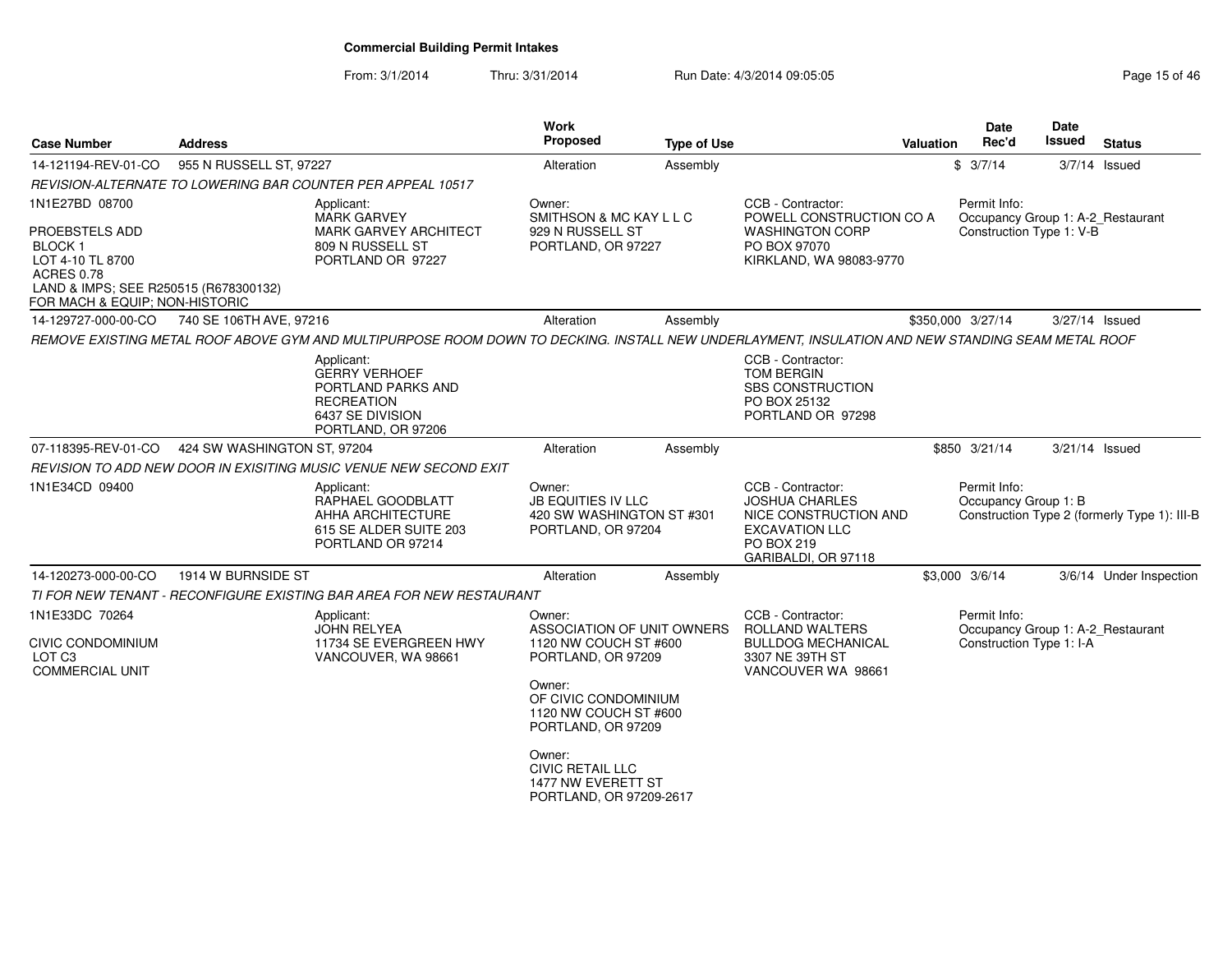From: 3/1/2014Thru: 3/31/2014 Run Date: 4/3/2014 09:05:05 Research 2010 12:05:05

| <b>Case Number</b>                                                                        | <b>Address</b>                |                                                                                                                                                                     | Work<br>Proposed                                                                | <b>Type of Use</b> |                                                                                                                        | <b>Valuation</b> | Date<br>Rec'd                                                                                         | <b>Date</b><br>Issued | <b>Status</b>                                                                     |  |
|-------------------------------------------------------------------------------------------|-------------------------------|---------------------------------------------------------------------------------------------------------------------------------------------------------------------|---------------------------------------------------------------------------------|--------------------|------------------------------------------------------------------------------------------------------------------------|------------------|-------------------------------------------------------------------------------------------------------|-----------------------|-----------------------------------------------------------------------------------|--|
| 13-228378-REV-03-CO                                                                       | 2631 SE HAWTHORNE BLVD, 97214 |                                                                                                                                                                     | Alteration                                                                      | <b>Business</b>    |                                                                                                                        |                  | \$3/3/14                                                                                              |                       | $3/3/14$ Issued                                                                   |  |
|                                                                                           |                               | REVISION - TO CHANGE THE SIZE OF RESTROOM DOOR FROM WIDTH OF 3' TO 2'10"                                                                                            |                                                                                 |                    |                                                                                                                        |                  |                                                                                                       |                       |                                                                                   |  |
| 1S1E01BC 09400                                                                            |                               | Applicant:<br>AJ HANDLY<br>ACCELERATED DEVELOPMENT,<br>LLC<br>1303 SE 6TH AVE<br>PORTLAND, OR 97214-3400                                                            | Owner:<br>PHA VENTURE LLC<br>1498 SE TECH CENTER PL #150<br>VANCOUVER, WA 98683 |                    | CCB - Contractor:<br>AJ HANDLY<br>ACCELERATED DEVELOPMENT,<br><b>LLC</b><br>1303 SE 6TH AVE<br>PORTLAND, OR 97214-3400 |                  | Permit Info:<br>Occupancy Group 1: B Bank, Off.,<br>Med.Off., Pub.Bldg.<br>Construction Type 1: V-A   |                       |                                                                                   |  |
| 13-204620-000-00-CO                                                                       | 2127 NW 26TH AVE, 97210       |                                                                                                                                                                     | Alteration                                                                      | <b>Business</b>    |                                                                                                                        |                  | \$23,430 3/4/14                                                                                       |                       | $3/4/14$ Issued                                                                   |  |
|                                                                                           |                               | TI FOR NEW TENANT: NEW PARTITION WALLS TO CREATE SIX NEW OFFICES                                                                                                    |                                                                                 |                    |                                                                                                                        |                  |                                                                                                       |                       |                                                                                   |  |
| 1N1E29DA 01400                                                                            |                               | Applicant:<br><b>KYLE RODRIGUES</b>                                                                                                                                 | Owner:<br>NORCREST CHINA CO                                                     |                    | Primary Contractor:<br>TO BID                                                                                          |                  | Permit Info:<br>Occupancy Group 1: B Bank, Off.,                                                      |                       |                                                                                   |  |
| SECTION 29 1N 1E<br>TL 1400 0.42 ACRES                                                    |                               | ROMMEL ARCHITECTURAL<br>PARTNERSHIP, LLC<br>1200 NW NAITO PARKWAY, SUITE<br>550                                                                                     | 2701 NW VAUGHN ST #390<br>PORTLAND, OR 97210                                    |                    |                                                                                                                        |                  | Med.Off., Pub.Bldg.<br>Construction Type 1: III-B                                                     |                       |                                                                                   |  |
|                                                                                           |                               | PORTLAND, OR 97209                                                                                                                                                  |                                                                                 |                    |                                                                                                                        |                  |                                                                                                       |                       |                                                                                   |  |
| 14-122006-000-00-CO                                                                       | 1419 NW 14TH AVE, 97209       |                                                                                                                                                                     | Alteration                                                                      | <b>Business</b>    |                                                                                                                        | \$750,000 3/4/14 |                                                                                                       |                       | <b>Under Review</b>                                                               |  |
|                                                                                           |                               | TENANT IMPROVEMENT, BUILD OUT FOR FIRST TIME TENANT, INCLUDES MAIN OFFICE AREA, WORKSHOP, STORAGE, LAB, BREAK ROOM, CONFERENCE ROOM, RECEPTION AREA, BATHROOM       |                                                                                 |                    |                                                                                                                        |                  |                                                                                                       |                       |                                                                                   |  |
| 1N1E33AA 00700                                                                            |                               | Applicant:<br>STEVE FOSLER<br><b>FOSLER PORTLAND</b><br>ARCHITECTURE LLC<br>1930 NW LOVEJOY ST<br>PORTLAND OR 97209                                                 | Owner:<br>EPPHAVEN PROPERTY LLC<br>924 MASON ST<br>SAN FRANCISCO, CA 94129-1602 |                    | Primary Contractor:<br>TO BID                                                                                          |                  | Permit Info:<br>Occupancy Group 1: B_Bank, Off.,<br>Med.Off., Pub.Bldg.<br>Construction Type 1: III-B |                       | Construction Type 2 (formerly Type 1): III-B                                      |  |
| 14-122860-000-00-CO                                                                       | 2637 SE HAWTHORNE BLVD, 97214 |                                                                                                                                                                     | Alteration                                                                      | <b>Business</b>    |                                                                                                                        |                  | \$49,436 3/4/14                                                                                       |                       | Approved to Issue                                                                 |  |
|                                                                                           |                               | FIRST TIME TENANT IMPROVEMENT TO BUILD OUT RETAIL SPACE AS MARKET FOR BREADS AND CHARCUTERIE. SEATING AT SMALL BAR (19 LINEAR FT) AND SMALL SEATING AREA (102 SF) F |                                                                                 |                    |                                                                                                                        |                  |                                                                                                       |                       |                                                                                   |  |
| 1S1E01BC 09500                                                                            |                               | Applicant:<br><b>BEN KING</b><br><b>STEM ARCHITECTURE</b><br>P O BOX 2124<br>PORTLAND, OR 97208                                                                     |                                                                                 |                    | <b>Primary Contractor:</b><br>TO BID                                                                                   |                  | Permit Info:<br>Station<br>Construction Type 1: V-A                                                   |                       | Occupancy Group 1: M Store, Service<br>Construction Type 2 (formerly Type 1): V-A |  |
| 13-236626-000-00-CO                                                                       | 1414 SE 82ND AVE, 97216       |                                                                                                                                                                     | Alteration                                                                      | <b>Business</b>    |                                                                                                                        |                  | \$35,000 3/5/14                                                                                       |                       | 3/5/14 Under Inspection                                                           |  |
|                                                                                           |                               | TENANT IMPROVEMENT FOR NEW TENANT; ADD WALK IN FREEZER AND WALK IN REFRIGERATOR; DEMO WALLS TO CREATE PREP ROOM; EXISTING SALES AREA AND OFFICES TO REMAIN; CL      |                                                                                 |                    |                                                                                                                        |                  |                                                                                                       |                       |                                                                                   |  |
| 1S2E04BC 10400                                                                            |                               | Applicant:<br>LONG TRUONG                                                                                                                                           | Owner:<br>ZHI QIANG ZHANG                                                       |                    | CCB - Contractor:<br>kenneth kwong                                                                                     |                  | Permit Info:<br>Occupancy Group 1: S-1 Storage -                                                      |                       |                                                                                   |  |
| <b>SOUTH FAIRLAWN</b><br>BLOCK <sub>3</sub><br>LOT 4-6<br>LOT 7 EXC PT IN ST<br>LOT 10&11 |                               | NORIPIGU DESIGN<br>2121 NE 82ND AVE<br>PORTLAND OR 97220                                                                                                            | 110 SE 82ND AVE<br>PORTLAND, OR 97216                                           |                    | <b>SUNSTONE HOMES</b><br>4835 COMMERCIAL ST. SE<br>SALEM, OR 97302                                                     |                  | Moderate Hazard, Warehouse<br>Construction Type 1: V-B                                                |                       |                                                                                   |  |
| 14-123430-000-00-CO                                                                       | 106 SE 11TH AVE, 97214        |                                                                                                                                                                     | Alteration                                                                      | <b>Business</b>    |                                                                                                                        |                  | \$50,000 3/5/14                                                                                       |                       | <b>Under Review</b>                                                               |  |
|                                                                                           |                               | TI FOR MINOR ALTERATIONS TO 9,459 SF BUILDING; NEW OFFICES, CONFERENCE ROOM                                                                                         |                                                                                 |                    |                                                                                                                        |                  |                                                                                                       |                       |                                                                                   |  |
| 1N1E35CD 03500                                                                            |                               | Applicant:<br><b>ERIK MATTHEWS</b>                                                                                                                                  | Owner:<br>BRIDGEPORT 44 SYSTEMS LLC                                             |                    | CCB - Contractor:<br>SURFACE WORKS LLC                                                                                 |                  | Permit Info:                                                                                          |                       | Occupancy Group 1: F-1 Industrial Plant -                                         |  |
| <b>EAST PORTLAND</b><br>BLOCK 238<br>LOT 1&2                                              |                               | SURROUND ARCHITECTURE INC<br>150 SW HARRISON ST SUITE 100<br>PORTLAND OR 97201                                                                                      | 6010 NE FLANDERS ST UNIT B-1<br>PORTLAND, OR 97213-3870                         |                    | 1235 SE GRAND<br>PORTLAND, OR 97214                                                                                    |                  | Factory, Mod.Hazard<br>Construction Type 1: V-B                                                       |                       |                                                                                   |  |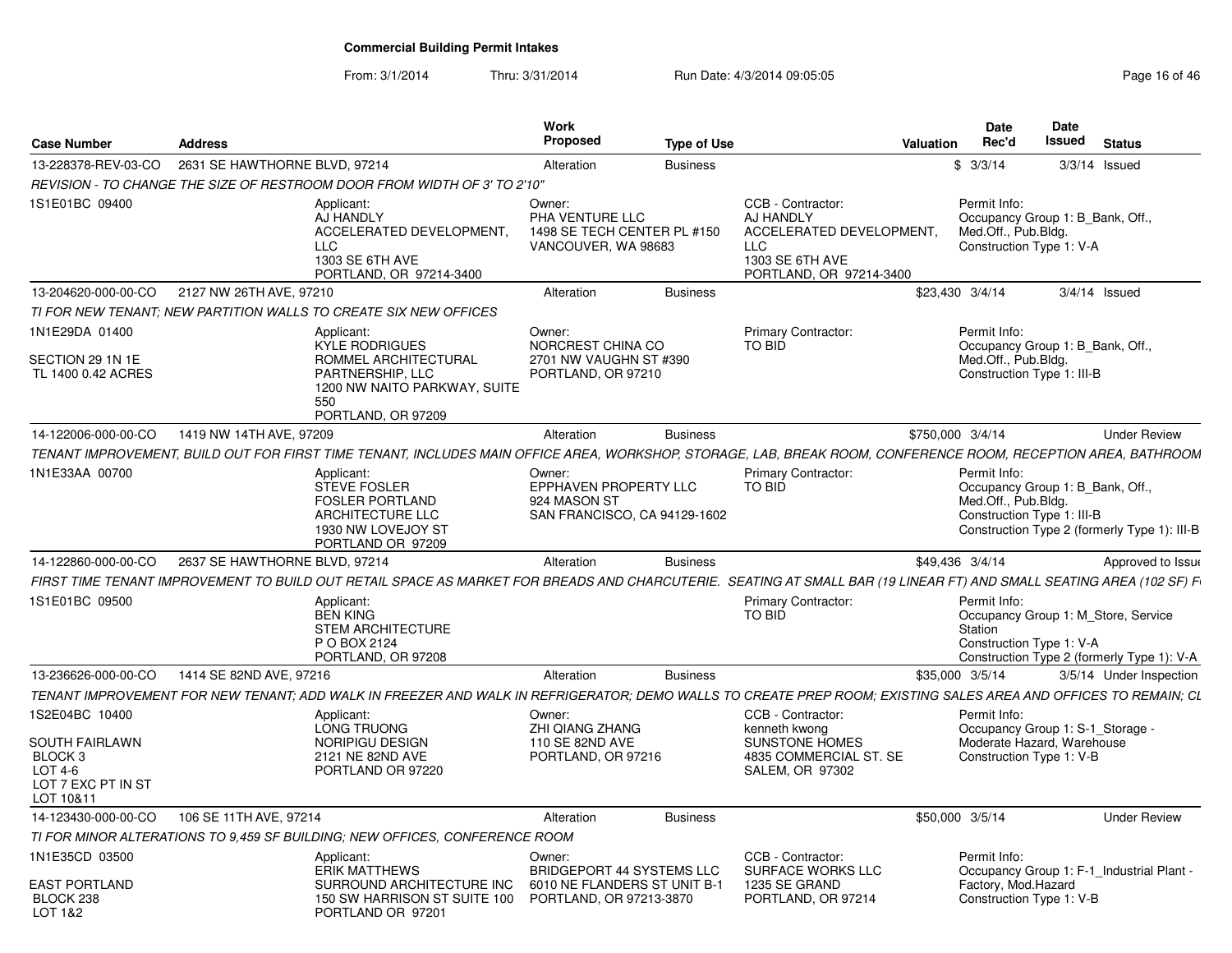From: 3/1/2014Thru: 3/31/2014 Run Date: 4/3/2014 09:05:05 Research 2010 17 of 46

| <b>Case Number</b>                                    | <b>Address</b>                                                                                                                                             | Work<br><b>Proposed</b>                                                                | <b>Type of Use</b> |                                                                                                                                         | <b>Valuation</b> | Date<br>Rec'd                                                           | Date<br>Issued | <b>Status</b>                                |
|-------------------------------------------------------|------------------------------------------------------------------------------------------------------------------------------------------------------------|----------------------------------------------------------------------------------------|--------------------|-----------------------------------------------------------------------------------------------------------------------------------------|------------------|-------------------------------------------------------------------------|----------------|----------------------------------------------|
| 14-115720-REV-01-CO                                   | 12243 N CENTER AVE                                                                                                                                         | Alteration                                                                             | <b>Business</b>    |                                                                                                                                         |                  | \$3/5/14                                                                |                | $3/5/14$ Issued                              |
|                                                       | REVISION TO REMOVE 2ND BATHROOM FROM PLANS. NO OCCUPANCY THIS PERMIT.                                                                                      |                                                                                        |                    |                                                                                                                                         |                  |                                                                         |                |                                              |
| 2N1E34C 00604                                         | Applicant:<br><b>ERIC DUGGER</b><br><b>WESTERN CONSTRUCTION</b><br><b>SERVICES</b><br>2300 EAST THIRD LOOP, SUITE 11<br>VANCOUVER WA 98661                 | Owner:<br><b>BUENA-HAYDEN NORTH LLC</b><br>901 NE GLISAN ST<br>PORTLAND, OR 97232-2730 |                    | CCB - Contractor:<br>Kevin Moisan<br><b>WESTERN CONSTRUCTION</b><br><b>SERVICES</b><br>2300 EAST THIRD LOOP #110<br>VANCOUVER, WA 98661 |                  | Permit Info:<br>Construction Type 1: V-B                                |                |                                              |
| 14-123633-000-00-CO                                   | 5020 SE 82ND AVE, 97266                                                                                                                                    | Alteration                                                                             | <b>Business</b>    |                                                                                                                                         |                  | \$9,500 3/5/14                                                          |                | 3/5/14 Under Inspection                      |
|                                                       | IMPROVE EXISTING CONFERENCE ROOM, FURR SHARED WALL WITH CAR WASH TUNNEL, INSULATE, INSTALL DRYWALL, ADD DECORATIVE SOFFITS                                 |                                                                                        |                    |                                                                                                                                         |                  |                                                                         |                |                                              |
| 1S2E16BC 02700<br><b>MAGDELINA PK</b>                 | Applicant:<br><b>JAMES R OMUNDSON</b><br>OMUNDSON CONSTRUCTION CO                                                                                          | Owner:<br>DOBBIN MANAGEMENT LLC<br>4550 SW KRUSE WAY #275                              |                    | CCB - Contractor:<br><b>JAMES R OMUNDSON</b><br>OMUNDSON CONSTRUCTION CO                                                                |                  | Permit Info:<br>Occupancy Group 1: B_Bank, Off.,<br>Med.Off., Pub.Bldg. |                |                                              |
| <b>LOT A TL 2700</b>                                  | PO BOX 3648<br>WILSONVILLE, OR 970703648                                                                                                                   | LAKE OSWEGO, OR 97035                                                                  |                    | PO BOX 3648<br>WILSONVILLE, OR 970703648                                                                                                |                  | Construction Type 1: V-B                                                |                |                                              |
| 14-115623-REV-01-CO                                   | 4724 SW MACADAM AVE, 97201                                                                                                                                 | Alteration                                                                             | <b>Business</b>    |                                                                                                                                         |                  | \$3,000 3/6/14                                                          |                | <b>Under Review</b>                          |
|                                                       | VALUE ADDED REVISION TO CONVERT PORTION OF LOWER FLOOR TO (E) EDUCATIONAL OCCUPANCY.                                                                       |                                                                                        |                    |                                                                                                                                         |                  |                                                                         |                |                                              |
| 1S1E15BA 00800                                        | Applicant:<br>PETER KIM                                                                                                                                    | Owner:<br>PAT RICK BARRETT LLC                                                         |                    | CCB - Contractor:<br><b>TODD HESS BUILDING CO</b>                                                                                       |                  | Permit Info:<br>Occupancy Group 1: B_Bank, Off.,                        |                |                                              |
| SECTION 15 1S 1E<br>TL 800 0.48 ACRES                 | TONI KING AND ASSOCIATES<br>330 SE MLK BLVD, SUITE 350<br>PORTLAND, OR 97214                                                                               | 02425 SW MILITARY RD<br>PORTLAND, OR 97219                                             |                    | 9414 SW BARBUR BLVD, #150<br>PORTLAND, OR 97219                                                                                         |                  | Med.Off., Pub.Bldg.<br>Construction Type 1: V-B                         |                | Construction Type 2 (formerly Type 1): V-B   |
| 14-124001-000-00-CO                                   | 4834 N LOMBARD ST, 97203                                                                                                                                   | Alteration                                                                             | <b>Business</b>    |                                                                                                                                         |                  | \$40,000 3/6/14                                                         |                | <b>Under Review</b>                          |
|                                                       | PDC STOREFRONT-NEW SECOND FLOOR DECK, STREET TREES AND BIKE RACK, ACCESSIBLE DOOR W/PUSH BUTTON                                                            |                                                                                        |                    |                                                                                                                                         |                  |                                                                         |                |                                              |
| 1N1E08CC 03300                                        | Applicant:<br><b>GABE HEADRICK</b><br>STEELHEAD ARCHITECTURE<br>107 SE WASHINGTON ST SUITE<br>234<br>PORTLAND, OR 97214                                    | Owner:<br>PENINSULA LODGE #128 I O O F<br>4834 N LOMBARD ST<br>PORTLAND, OR 97203-4481 |                    | CCB - Contractor:<br>PARADIGM CONSTRUCTION<br>10260 SW GREENBURG RD #400<br>PORTLAND OR 97223                                           |                  |                                                                         |                |                                              |
| 14-124011-000-00-CO                                   | 122 SE 8TH AVE, 97214                                                                                                                                      | Alteration                                                                             | <b>Business</b>    |                                                                                                                                         |                  | \$28,000 3/6/14                                                         |                | $3/6/14$ Issued                              |
|                                                       | PDC STOREFRONT IMPROVEMENTS. NEW ENTRIES, NEW CANOPY, NEW ACCESSIBLE PARKING                                                                               |                                                                                        |                    |                                                                                                                                         |                  |                                                                         |                |                                              |
| 1N1E35CC 05100                                        | Applicant:<br><b>GABE HEADRICK</b>                                                                                                                         | Owner:<br>122 SE 8TH AVE LLC                                                           |                    | CCB - Contractor:<br>PARADIGM CONSTRUCTION                                                                                              |                  | Permit Info:<br>Occupancy Group 1: S-1_Storage -                        |                |                                              |
| <b>EAST PORTLAND</b><br>BLOCK 185<br>LOT <sub>3</sub> | STEELHEAD ARCHITECTURE<br>107 SE WASHINGTON ST SUITE<br>234<br>PORTLAND, OR 97214                                                                          | 2131 BELAIR DR<br>ANCHORAGE, AK 99517-1364                                             |                    | 10260 SW GREENBURG RD #400<br>PORTLAND OR 97223                                                                                         |                  | Moderate Hazard, Warehouse<br>Construction Type 1: III-B                |                | Construction Type 2 (formerly Type 1): III-B |
| 14-124131-000-00-CO                                   | 7743 SW CAPITOL HWY, 97219                                                                                                                                 | Alteration                                                                             | <b>Business</b>    |                                                                                                                                         |                  | \$20,000 3/6/14                                                         |                | $3/6/14$ Issued                              |
|                                                       | INTERIOR ONLY-RECONFIGURE WALLS, MINOR DEMO/WALL INFILL NON FIRERATED WALLS, NON STRUCTURAL, AND REMOVING A RESTROOM IN ORDER TO MAKE MAKE WORKROOM LARGER |                                                                                        |                    |                                                                                                                                         |                  |                                                                         |                |                                              |
| 1S1E20DB 06500                                        | Applicant:<br>Luke Huffstutter                                                                                                                             | Owner:<br>HUFFCO MULTNOMAH LLC                                                         |                    | CCB - Contractor:<br>COMMERCIAL CONTRACTORS                                                                                             |                  | Permit Info:<br>Occupancy Group 1: B Bank, Off.,                        |                |                                              |
| SECTION 20 1S 1E<br>TL 6500 0.13 ACRES                | 7741 SW CAPITOL HWY<br>Portland OR, 97219                                                                                                                  | 15019 SE RIVERSIDE DR<br>VANCOUVER, WA 98683                                           |                    | 1265 S 35TH PL<br>RIDGEFIELD WA 98642                                                                                                   |                  | Med.Off., Pub.Bldg.<br>Construction Type 1: V-B                         |                |                                              |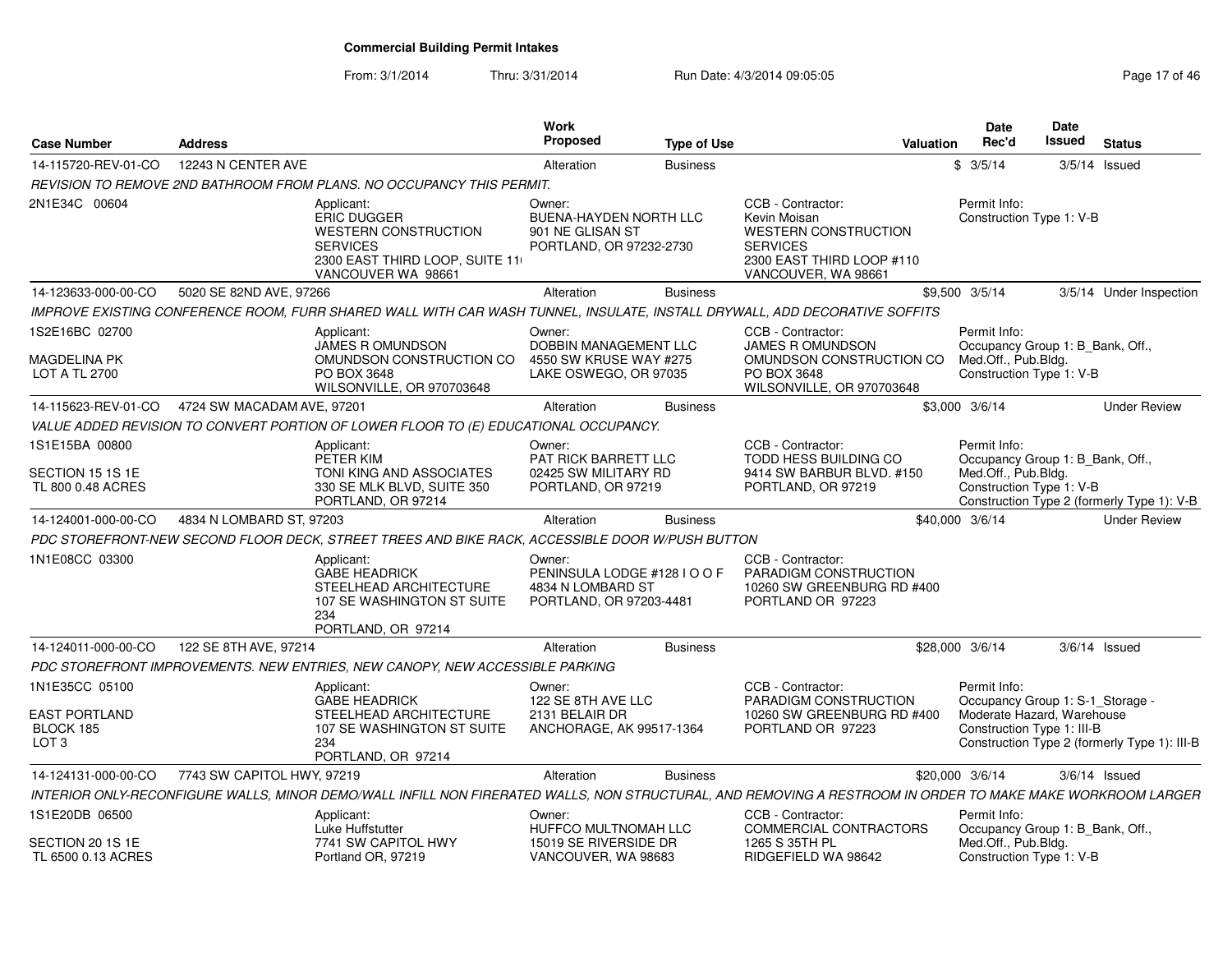From: 3/1/2014Thru: 3/31/2014 Run Date: 4/3/2014 09:05:05 Research 2010 18:04 8 Page 18 of 46

| <b>Case Number</b>                                                                      | <b>Address</b>              |                                                                                                                                                               | Work<br><b>Proposed</b>                                                           | <b>Type of Use</b> |                                                                                                                                          | <b>Valuation</b>  | <b>Date</b><br>Rec'd                                                                                  | Date<br>Issued | <b>Status</b>                              |
|-----------------------------------------------------------------------------------------|-----------------------------|---------------------------------------------------------------------------------------------------------------------------------------------------------------|-----------------------------------------------------------------------------------|--------------------|------------------------------------------------------------------------------------------------------------------------------------------|-------------------|-------------------------------------------------------------------------------------------------------|----------------|--------------------------------------------|
| 13-228522-DFS-01-CO                                                                     | 12911 NE AIRPORT WAY, 97230 |                                                                                                                                                               | Alteration                                                                        | <b>Business</b>    |                                                                                                                                          | \$10,000 3/6/14   |                                                                                                       |                | <b>Under Review</b>                        |
| <b>DFS FOR LIGHTNG CALCS</b>                                                            |                             |                                                                                                                                                               |                                                                                   |                    |                                                                                                                                          |                   |                                                                                                       |                |                                            |
| 1N2E14C 00102                                                                           |                             | Applicant:<br>MICHAEL KORINEK<br><b>DMS ARCHITECTS</b><br>2440 NE MLK, SUITE 202<br>PORTLAND, OR 97212                                                        | Owner:<br>1 SW COLUMBIA ST #435<br>PORTLAND, OR 97258-2036                        |                    | CCB - Contractor:<br>COPPER MOUNTAIN TRUST CORP JAEGER AND ERWERT<br><b>CONTRACTOR</b><br>601 S MCLOUGHLIN BLVD<br>OREGON CITY, OR 97045 |                   | Permit Info:<br>Occupancy Group 1: B_Bank, Off.,<br>Med.Off., Pub.Bldg.<br>Construction Type 1: III-B |                |                                            |
| 14-124359-000-00-CO                                                                     | 1130 SW MORRISON ST, 97205  |                                                                                                                                                               | Alteration                                                                        | <b>Business</b>    |                                                                                                                                          |                   | \$2,000 3/7/14                                                                                        |                | 3/19/14 Issued                             |
| FIRE ESCAPE TESTING FOR CERTIFICATION                                                   |                             |                                                                                                                                                               |                                                                                   |                    |                                                                                                                                          |                   |                                                                                                       |                |                                            |
| 1N1E33DD 06100                                                                          |                             | Applicant:<br>ED NUKALA<br><b>IPM</b><br>721 SW OAK ST<br>PORTLAND, OR 97205                                                                                  | Owner:<br>KALBERER COMPANY<br>321 SW 4TH AVE #800<br>PORTLAND, OR 97204-2330      |                    | CCB - Contractor:<br><b>INCOME PROPERTY</b><br>MANAGEMENT CO<br>721 SW OAK ST #100<br>PORTLAND, OR 97205                                 |                   |                                                                                                       |                |                                            |
| 14-124365-000-00-CO                                                                     | 609 SE ANKENY ST, 97214     |                                                                                                                                                               | Alteration                                                                        | <b>Business</b>    |                                                                                                                                          | \$19,500 3/7/14   |                                                                                                       |                | $3/7/14$ Issued                            |
|                                                                                         |                             | PARTIAL CHANGE OF OCCUPANCY: CONVERT 480 SF PORTION OF PRODUCTION KITCHEN AND OFFICE FOR EXISTING TENANT TO SERVED SEATING AREA: REMOVE NON-BEARING WALL; ADL |                                                                                   |                    |                                                                                                                                          |                   |                                                                                                       |                |                                            |
| 1N1E35CC 01300<br><b>EAST PORTLAND</b>                                                  |                             | Applicant:<br><b>BARRY EASTWOOD</b><br>9369 N WALL AVE                                                                                                        | Owner:<br>DJR PROPERTIES III LLC<br>1535 SE 3RD AVE                               |                    | CCB - Contractor:<br>DAVID TAI SEU BARTOLOME<br>13570 SE 180TH AVE                                                                       |                   | Permit Info:<br>Occupancy Group 1: B_Bank, Off.,<br>Med.Off., Pub.Bldg.                               |                |                                            |
| BLOCK 146<br>E 55' OF LOT 3&4 EXC PT IN ALLEY<br>S 10' OF W 45' LOT 3<br>W 45' OF LOT 4 |                             | PORTLAND OR 97203                                                                                                                                             | PORTLAND, OR 97214                                                                |                    | DAMASCUS, OR 97089                                                                                                                       |                   | Construction Type 1: III-B                                                                            |                |                                            |
| 14-124498-000-00-CO                                                                     | 4906 SW VERMONT ST, 97219   |                                                                                                                                                               | Alteration                                                                        | <b>Business</b>    |                                                                                                                                          |                   | $$1 \t3/7/14$                                                                                         |                | <b>Under Review</b>                        |
|                                                                                         |                             | CHANGE OF OCCUPANCY FROM RESIDENTIAL TO OFFICE SPACE FOR MONTESSORI SCHOOL OFFICE SPACE NO CHANGE TO SPACE SEE 13-150689LU                                    |                                                                                   |                    |                                                                                                                                          |                   |                                                                                                       |                |                                            |
| 1S1E19AA 04700<br>SECTION 19 1S 1E<br>TL 4700 0.14 ACRES                                |                             | Applicant:<br>Alan Wood<br><b>WEST HILLS MONTESSORI</b><br>4920 SW VERMONT STREET                                                                             | Owner:<br>WEST HILLS SCHOOLS INC<br>4920 SW VERMONT ST<br>PORTLAND, OR 97219-1024 |                    | <b>Primary Contractor:</b><br><b>TO BID</b>                                                                                              |                   | Permit Info:<br>Occupancy Group 1: B Bank, Off.,<br>Med.Off., Pub.Bldg.<br>Construction Type 1: V-B   |                |                                            |
|                                                                                         |                             | PORTLAND OR 97219                                                                                                                                             |                                                                                   |                    |                                                                                                                                          |                   |                                                                                                       |                |                                            |
| 14-120357-000-00-CO                                                                     | 7108 NE GLISAN ST, 97213    |                                                                                                                                                               | Alteration                                                                        | <b>Business</b>    |                                                                                                                                          |                   | \$72,574 3/11/14                                                                                      | 3/11/14 Final  |                                            |
| CHANGE OF USE FOR PRAYER ROOM, NO WORK                                                  |                             |                                                                                                                                                               |                                                                                   |                    |                                                                                                                                          |                   |                                                                                                       |                |                                            |
| 1N2E32CA 00200<br><b>JONESMORE</b><br>BLOCK <sub>23</sub><br>W 1/2 OF LOT 1&2           |                             | Applicant:<br><b>ZACHARY RAY</b><br>7828 SE MADISON ST<br>PORTLAND OR                                                                                         | Owner:<br><b>SON DANG BUI</b><br>2202 SE 75TH AVE<br>PORTLAND, OR 97215           |                    |                                                                                                                                          |                   | Permit Info:<br>Occupancy Group 1: B Bank, Off.,<br>Med.Off., Pub.Bldg.<br>Construction Type 1: V-B   |                | Construction Type 2 (formerly Type 1): V-B |
|                                                                                         |                             |                                                                                                                                                               | Owner:<br>QUOC DANG BUI<br>2202 SE 75TH AVE<br>PORTLAND, OR 97215                 |                    |                                                                                                                                          |                   |                                                                                                       |                |                                            |
| 14-120628-000-00-CO                                                                     | 1305 SE TACOMA ST, 97202    |                                                                                                                                                               | Alteration                                                                        | <b>Business</b>    |                                                                                                                                          | \$135,000 3/11/14 |                                                                                                       |                | 3/11/14 Issued                             |
| TENANT IMPROVEMENT REMODEL OF EXISTING TENANT SPACE                                     |                             |                                                                                                                                                               |                                                                                   |                    |                                                                                                                                          |                   |                                                                                                       |                |                                            |
| 1S1E23CD 00800                                                                          |                             | Applicant:<br>RACHEL BRAND                                                                                                                                    | Owner:<br><b>EDWARDS SISTERS LLC</b>                                              |                    | Primary Contractor:<br>TO BID                                                                                                            |                   | Permit Info:<br>Occupancy Group 1: B Bank, Off.,                                                      |                |                                            |
| SELLWOOD<br>BLOCK 55<br>W 75' OF LOT 10&11                                              |                             | <b>HOLST ARCHITECTURE</b><br>110 SE 8TH AVE<br>PORTLAND, OR 97214                                                                                             | P O BOX 9242<br><b>SALEM, OR 97305</b>                                            |                    |                                                                                                                                          |                   | Med.Off., Pub.Bldg.<br>Construction Type 1: V-B                                                       |                |                                            |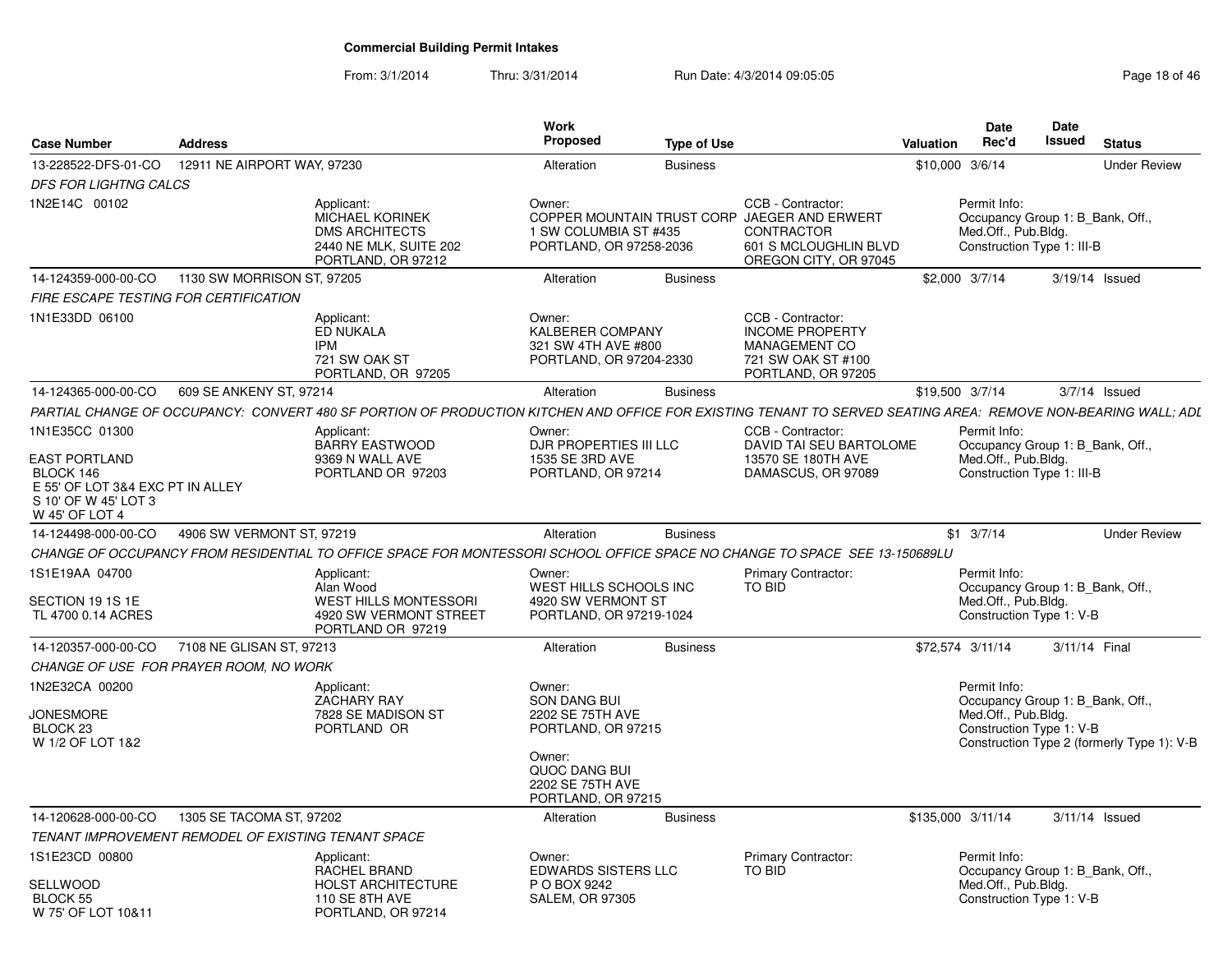From: 3/1/2014Thru: 3/31/2014 Run Date: 4/3/2014 09:05:05 Research 20 and 2008 Page 19 of 46

| <b>Case Number</b>                                                                                                                                                                                                   | <b>Address</b>               |                                                                                                                   | <b>Work</b><br>Proposed                                                                                        | <b>Type of Use</b> |                                                                                                                    | <b>Valuation</b> | <b>Date</b><br>Rec'd                                                                                  | <b>Date</b><br><b>Issued</b> | <b>Status</b>                          |
|----------------------------------------------------------------------------------------------------------------------------------------------------------------------------------------------------------------------|------------------------------|-------------------------------------------------------------------------------------------------------------------|----------------------------------------------------------------------------------------------------------------|--------------------|--------------------------------------------------------------------------------------------------------------------|------------------|-------------------------------------------------------------------------------------------------------|------------------------------|----------------------------------------|
| 13-212623-REV-01-CO                                                                                                                                                                                                  | 1966 SW 5TH AVE, 97201       |                                                                                                                   | Alteration                                                                                                     | <b>Business</b>    |                                                                                                                    |                  | \$3/11/14                                                                                             | 3/11/14                      | Issued                                 |
|                                                                                                                                                                                                                      |                              | REVISION TO RECONFIGURE KITCHEN FLOOR PLAN, ELMINATING GAME ROOM; ADDING BANQUET ROOM. NO EXTERIOR ALTERATIONS.   |                                                                                                                |                    |                                                                                                                    |                  |                                                                                                       |                              |                                        |
| 1S1E04DA 02000                                                                                                                                                                                                       |                              | Applicant:<br><b>CHARLIE MCCLAIN</b><br>MCINTYRE CONSTRUCTION                                                     | Owner:<br>SOUTHWEST 5TH<br>835 E PARK ST<br>EUGENE, OR 97401-2909<br>Owner:<br><b>COLLEGE</b><br>835 E PARK ST |                    | CCB - Contractor:<br><b>Chris Harris</b><br>MCINTYRE CONSTRUCTION INC<br>1500 WESTEC DR<br><b>EUGENE, OR 97402</b> |                  | Permit Info:<br>Occupancy Group 1: A-2_Restaurant<br>Construction Type 1: I-B                         |                              |                                        |
|                                                                                                                                                                                                                      |                              |                                                                                                                   | EUGENE, OR 97401-2909                                                                                          |                    |                                                                                                                    |                  |                                                                                                       |                              |                                        |
|                                                                                                                                                                                                                      |                              |                                                                                                                   | Owner:<br><b>LLC</b><br>835 E PARK ST<br>EUGENE, OR 97401-2909                                                 |                    |                                                                                                                    |                  |                                                                                                       |                              |                                        |
| 14-123662-000-00-CO                                                                                                                                                                                                  | 7625 NE M L KING BLVD, 97211 |                                                                                                                   | Alteration                                                                                                     | <b>Business</b>    |                                                                                                                    |                  | \$17,800 3/11/14                                                                                      | 3/28/14 Final                |                                        |
| SOLAR ARRAY ON ROOFTOP, 10kW PV SYSTEM                                                                                                                                                                               |                              |                                                                                                                   |                                                                                                                |                    |                                                                                                                    |                  |                                                                                                       |                              |                                        |
| 1N1E10DD 08400                                                                                                                                                                                                       |                              | Applicant:<br><b>REC SOLAR INC</b><br>3380 SE 20TH AVE                                                            | Owner:<br>THE RED BUILDING LLC<br>7625 NE M L KING BLVD                                                        |                    | CCB - Contractor:<br><b>REC SOLAR INC</b><br>3380 SE 20TH AVE                                                      |                  | Permit Info:<br>and Two Family                                                                        |                              | Occupancy Group 1: R-3 Residential One |
|                                                                                                                                                                                                                      |                              | PORTLAND, OR 97202                                                                                                | PORTLAND, OR 97211-2831                                                                                        |                    | PORTLAND, OR 97202                                                                                                 |                  | Construction Type 1: V-B                                                                              |                              |                                        |
| 14-123665-000-00-CO                                                                                                                                                                                                  | 7625 NE M L KING BLVD, 97211 |                                                                                                                   | Alteration                                                                                                     | <b>Business</b>    |                                                                                                                    |                  | \$33,784 3/11/14                                                                                      | 3/28/14 Issued               |                                        |
| SOLAR ARRAY ON ROOFTOP, 19.25kW PV SYSTEM                                                                                                                                                                            |                              |                                                                                                                   |                                                                                                                |                    |                                                                                                                    |                  |                                                                                                       |                              |                                        |
| 1N1E10DD 08400                                                                                                                                                                                                       |                              | Applicant:<br><b>REC SOLAR INC</b><br>3380 SE 20TH AVE<br>PORTLAND, OR 97202                                      | Owner:<br>THE RED BUILDING LLC<br>7625 NE M L KING BLVD<br>PORTLAND, OR 97211-2831                             |                    | CCB - Contractor:<br><b>REC SOLAR INC</b><br>3380 SE 20TH AVE<br>PORTLAND, OR 97202                                |                  | Permit Info:<br>and Two Family<br>Construction Type 1: V-B                                            |                              | Occupancy Group 1: R-3_Residential One |
| 14-125674-000-00-CO                                                                                                                                                                                                  | 4050 NE 158TH AVE, 97230     |                                                                                                                   | Alteration                                                                                                     | <b>Business</b>    |                                                                                                                    |                  | \$7,000 3/11/14                                                                                       | $3/11/14$ Issued             |                                        |
|                                                                                                                                                                                                                      |                              | NEW 624 SQ FT SLAB AT SOUTH SIDE OF SITE: TWO NEW OPENINGS IN EXISTING WALL IN ADJACENT BUILDING                  |                                                                                                                |                    |                                                                                                                    |                  |                                                                                                       |                              |                                        |
| 1N2E24 00600                                                                                                                                                                                                         |                              | Applicant:                                                                                                        | Owner:                                                                                                         |                    |                                                                                                                    |                  | Permit Info:                                                                                          |                              |                                        |
| SECTION 24 1N 2E<br>TL 600 3.89 ACRES<br><b>LAND &amp; IMPS</b><br>SEE R631147 (R942241341) & R631437<br>(R942241342) FOR OTHER IMPS & R646159<br>(R942241343) FOR MACH & EQUIP<br>DEFERRED ADDITIONAL TAX LIABILITY |                              | <b>WILLIAM TAYLOR</b><br><b>MORASCH MEATS</b><br>4050 NE 158TH AVE<br>PORTLAND OR                                 | MORASCH'S RP LLC<br>4050 NE 158TH AVE<br>PORTLAND, OR 97230-5003                                               |                    |                                                                                                                    |                  | Occupancy Group 1: S-1 Storage -<br>Moderate Hazard, Warehouse<br>Construction Type 1: II-B           |                              |                                        |
| 14-125437-000-00-CO                                                                                                                                                                                                  | 5335 N WILLIAMS AVE, 97217   |                                                                                                                   | Alteration                                                                                                     | <b>Business</b>    |                                                                                                                    |                  | \$4,500 3/12/14                                                                                       | $3/12/14$ Issued             |                                        |
|                                                                                                                                                                                                                      |                              | REMOVING WALLS IN EXISTING LOUNGE AND RECEPTION AREA AND ADD NEW RECEPTION DESK                                   |                                                                                                                |                    |                                                                                                                    |                  |                                                                                                       |                              |                                        |
| 1N1E22AB 00500<br><b>WALNUT PK</b><br>BLOCK 4<br>LOT 1 EXC PT IN ST<br>LOT 2&6<br>INC PT VAC ALLEY LOT 3-5; INC PT VAC<br>ALLEY LOT 10-12                                                                            |                              | Applicant:<br>Jennifer Beattie<br>CIDA Inc. Architects & Engineers<br>15895 SW 72ND AVE #200<br>PORTLAND OR 97224 | Owner:<br><b>SALVATION ARMY</b><br>8495 SE MONTEREY AVE #100<br>HAPPY VALLEY, OR 97086-7845                    |                    | CCB - Contractor:<br><b>ROB YORKE</b><br>YORKE & CURTIS INC<br>4480 SW 101 ST AVE<br>BEAVERTON, OR 970053427       |                  | Permit Info:<br>Occupancy Group 1: B Bank, Off.,<br>Med.Off., Pub.Bldg.<br>Construction Type 1: III-B |                              |                                        |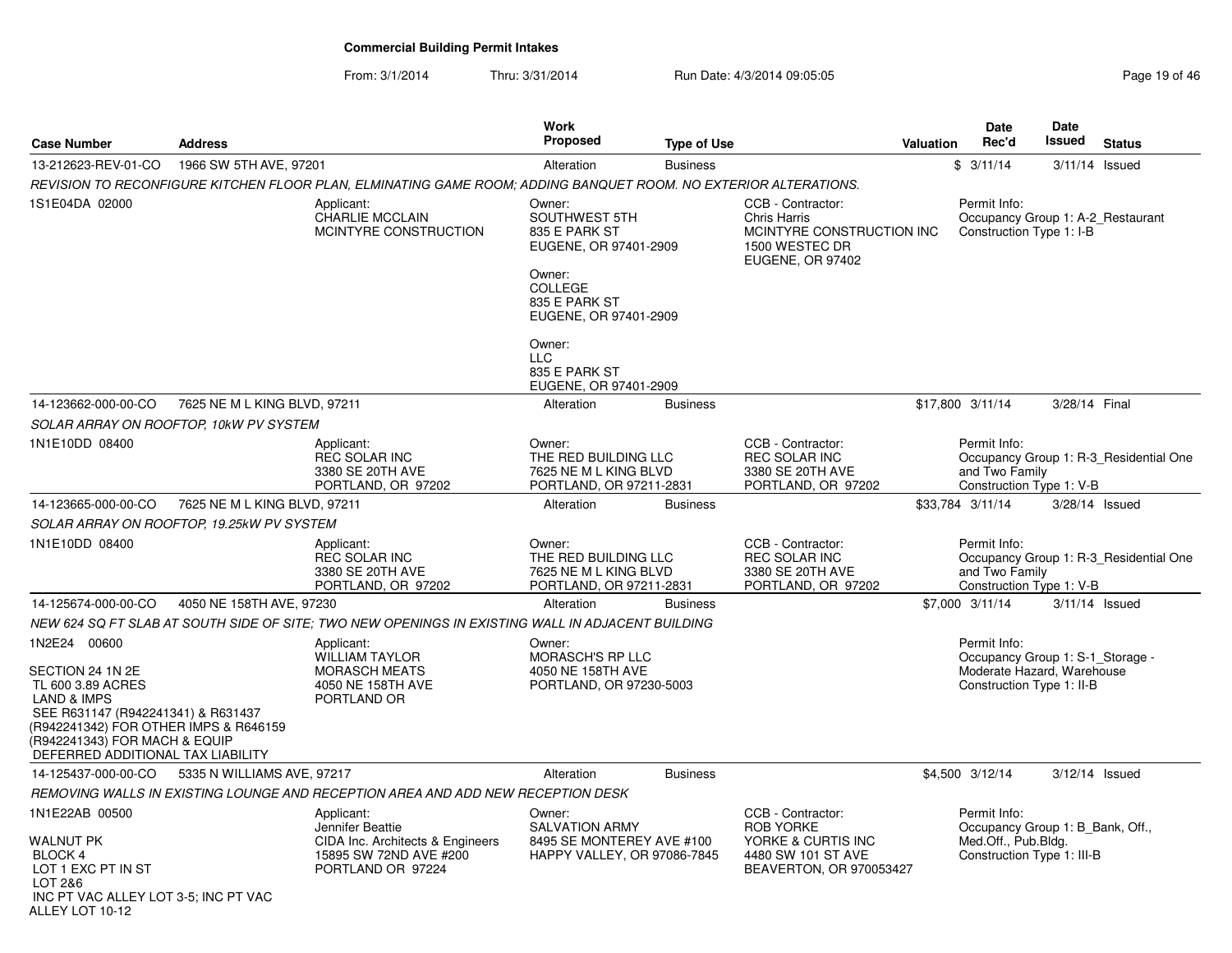From: 3/1/2014

Thru: 3/31/2014 Run Date: 4/3/2014 09:05:05 Research 20 of 46

| <b>Case Number</b>                                                                         | <b>Address</b>                             |                                                                                                                                                                 | Work<br><b>Proposed</b>                                                                     | <b>Type of Use</b> |                                                                                                                                                        | Valuation         | <b>Date</b><br>Rec'd                                             | Date<br><b>Issued</b> | <b>Status</b>                                                                  |                     |
|--------------------------------------------------------------------------------------------|--------------------------------------------|-----------------------------------------------------------------------------------------------------------------------------------------------------------------|---------------------------------------------------------------------------------------------|--------------------|--------------------------------------------------------------------------------------------------------------------------------------------------------|-------------------|------------------------------------------------------------------|-----------------------|--------------------------------------------------------------------------------|---------------------|
| 14-125611-000-00-CO                                                                        | 8339 SE 13TH AVE, 97202                    |                                                                                                                                                                 | Alteration                                                                                  | <b>Business</b>    |                                                                                                                                                        | \$82,740 3/12/14  |                                                                  |                       |                                                                                | <b>Under Review</b> |
|                                                                                            |                                            | CHANGE IN OCCUPANCY (F1 TO B) TI FOR EXISTING TENANT TAKING OVER ADJACENT TENANT SPACE TO BE USED AS ADMIN: ADDING INTERIOR DEMISING WALL                       |                                                                                             |                    |                                                                                                                                                        |                   |                                                                  |                       |                                                                                |                     |
| 1S1E23CD 09200<br>SELLWOOD<br>BLOCK 47<br>E 1/2 OF LOT 4                                   |                                            | Applicant:<br><b>WHITLOCK BUILDING SERVICES</b><br><b>LLC</b><br>PO BOX 19513<br>PORTLAND OR 97280                                                              | Owner:<br><b>GRACIE PROPERTIES LLC</b><br><b>PO BOX 484</b><br>LAKE OSWEGO, OR 97034        |                    | CCB - Contractor:<br><b>WHITLOCK BUILDING SERVICES</b><br><b>LLC</b><br>PO BOX 19513<br>PORTLAND OR 97280                                              |                   | Permit Info:<br>Med.Off., Pub.Bldg.<br>Construction Type 1: V-B  |                       | Occupancy Group 1: B Bank, Off.                                                |                     |
| 14-126318-000-00-CO                                                                        | 320 SW STARK ST, 97204                     |                                                                                                                                                                 | Alteration                                                                                  | <b>Business</b>    |                                                                                                                                                        | \$100,000 3/12/14 |                                                                  |                       |                                                                                | <b>Under Review</b> |
|                                                                                            |                                            | DEMOLITION OF INTERIOR PARTITION WALLS IN BASEMENT AND FLOORS ONE THROUGH SIX. THIS WORK IS TO PREPARE FOR FUTURE HOTEL USE. NO OCCUPANCY THIS PERMIT EXCEPT FC |                                                                                             |                    |                                                                                                                                                        |                   |                                                                  |                       |                                                                                |                     |
| 1N1E34CD 07400                                                                             |                                            | Applicant:<br>Thom Jess<br>Arris Studio Architects<br>1306 JOHNSON AVENUE<br>SAN LUIS OBISPO CA                                                                 | Owner:<br>953 INDUSTRIAL AVE #100<br>PALO ALTO, CA 94303-4920                               |                    | CCB - Contractor:<br>BPR PROPERTIES PORTLAND LLC EA WHITE CONSTRUCTION IN LLC Occupancy Group 1: A-2_Restaurant<br>18965 SW 84TH<br>TUALATIN, OR 97062 |                   | Permit Info:<br>Construction Type 1: I-A                         |                       |                                                                                |                     |
| 14-125806-000-00-CO                                                                        | 14625 SE STARK ST. 97233                   |                                                                                                                                                                 | Alteration                                                                                  | <b>Business</b>    |                                                                                                                                                        | \$105,000 3/13/14 |                                                                  |                       |                                                                                | <b>Under Review</b> |
|                                                                                            |                                            | INTERIOR TENANT IMPROVEMENT FOR NEW TENANT: REMOVE SOME NON-BEARING DOORS AND WALLS, ADD SOME NEW NON-BEARING WALLS, DOORS AND RELITES; UPGRADE EXISTING M      |                                                                                             |                    |                                                                                                                                                        |                   |                                                                  |                       |                                                                                |                     |
| 1N2E36CC 01600<br><b>ASCOT AC</b>                                                          | LOT 215 EXC N 65' OF W 100' & EXC PT IN ST | Applicant:<br>MIKE COYLE<br><b>FASTER PERMITS</b><br>14334 NW EAGLERIDGE LANE<br>PORTLAND, OR 97229                                                             | Owner:<br><b>HTPJ PROPERTIES LLC</b><br>PO BOX 33076<br>PORTLAND, OR 97292-3076             |                    | CCB - Contractor:<br>PACIFIC POWER PRODUCTS<br>COMPANY LLC A WA LLC<br>600 S 56TH PL<br>RIDGEFIELD, WA 98642                                           |                   | Permit Info:<br>Med.Off., Pub.Bldg.<br>Construction Type 1: II-B |                       | Occupancy Group 1: B Bank, Off.<br>Construction Type 2 (formerly Type 1): II-B |                     |
| 14-126502-000-00-CO                                                                        | 13741 NW CHARLTON RD                       |                                                                                                                                                                 | Alteration                                                                                  | <b>Business</b>    |                                                                                                                                                        | \$10,000 3/13/14  |                                                                  |                       | 3/13/14 Under Inspection                                                       |                     |
|                                                                                            |                                            | REMODEL EXISTING 160 SF RESTROOM, ADD NEW FOOTINGS AND BEAMS, ONE RESTROOM TO BE ACCESSIBLE, THE OTHER IS UNISEX, NEW SIDING                                    |                                                                                             |                    |                                                                                                                                                        |                   |                                                                  |                       |                                                                                |                     |
| 2N1W 01800<br>SECTION 16 2N 1W<br>TL 1800 74.95 ACRES<br>DEFERRAL-POTENTIAL ADDITIONAL TAX |                                            | Applicant:<br>ARROW CONSTRUCTION LLC<br>73732 PARADISE VALLEY RD<br>CLATSKANIE, OR 97016                                                                        | Owner:<br><b>DONALD KRUGER</b><br>12508 NW MOUNTAIN VIEW RD<br>PORTLAND, OR 97231<br>Owner: |                    | CCB - Contractor:<br>ARROW CONSTRUCTION LLC<br>73732 PARADISE VALLEY RD<br>CLATSKANIE, OR 97016                                                        |                   | Permit Info:<br>Garage\Utility Misc.<br>Construction Type 1: V-B |                       | Occupancy Group 1: U Private                                                   |                     |
|                                                                                            |                                            |                                                                                                                                                                 | <b>SANDRA KRUGER</b><br>12508 NW MOUNTAIN VIEW RD<br>PORTLAND, OR 97231                     |                    |                                                                                                                                                        |                   |                                                                  |                       |                                                                                |                     |
| 14-126660-000-00-CO                                                                        | 14625 SE STARK ST, 97233                   |                                                                                                                                                                 | Alteration                                                                                  | <b>Business</b>    |                                                                                                                                                        | \$20,000 3/13/14  |                                                                  |                       | 3/13/14 Issued                                                                 |                     |
|                                                                                            |                                            | INTERIOR ALTERATION TO REMOVE EXISTING NONBEARING WALLS AND DOORS, REMOVE SELECT PLUMBING FIXTURES(TOILETS, SINKS, LAVATORIES). NO OCCUPANCY PROVIDED UNDER TH  |                                                                                             |                    |                                                                                                                                                        |                   |                                                                  |                       |                                                                                |                     |
| 1N2E36CC 01600                                                                             |                                            | Applicant:<br>MIKE COYLE                                                                                                                                        | Owner:<br><b>HTPJ PROPERTIES LLC</b>                                                        |                    | CCB - Contractor:<br>PACIFIC POWER PRODUCTS                                                                                                            |                   | Permit Info:                                                     |                       | Occupancy Group 1: B Bank, Off.                                                |                     |
| ASCOT AC                                                                                   | LOT 215 EXC N 65' OF W 100' & EXC PT IN ST | <b>FASTER PERMITS</b><br>14334 NW EAGLERIDGE LANE<br>PORTLAND, OR 97229                                                                                         | PO BOX 33076<br>PORTLAND, OR 97292-3076                                                     |                    | COMPANY LLC A WA LLC<br>600 S 56TH PL<br>RIDGEFIELD, WA 98642                                                                                          |                   | Med.Off., Pub.Bldg.<br>Construction Type 1: II-B                 |                       |                                                                                |                     |
| 14-126987-000-00-CO                                                                        | 14510 N LOMBARD ST                         |                                                                                                                                                                 | Alteration                                                                                  | <b>Business</b>    |                                                                                                                                                        | \$195.102 3/14/14 |                                                                  |                       |                                                                                | <b>Under Review</b> |
|                                                                                            |                                            | PARTIAL CHANGE OF OCCUPANCY: TENANT IMPROVEMENT WORK, DEMO WORK INCLUDED, TRAINING FACILITY; WORK AT LAB AREA, NEW STORAGE ROOM, NEW WALLS TO CREATE SECONL     |                                                                                             |                    |                                                                                                                                                        |                   |                                                                  |                       |                                                                                |                     |
| 2N1W26A 00400<br>RAMSEY LAKE IND'L PARK                                                    |                                            | Applicant:<br><b>MORGAN TOTH</b><br><b>MACKENZIE</b>                                                                                                            | Owner:<br>PORT OF PORTLAND<br>PO BOX 3529                                                   |                    | CCB - Contractor:<br>PERLO CONSTRUCTION LLC<br>7190 SW Sandburg St.                                                                                    |                   | Permit Info:<br>Med.Off., Pub.Bldg.                              |                       | Occupancy Group 1: B Bank, Off.                                                |                     |
| LOT 5&7 TL 400<br>SPLIT LEVY R251985 (R68710-0350)                                         |                                            | 15151 SE WATER AVE<br>PORTLAND, OR 97214                                                                                                                        | PORTLAND, OR 97208                                                                          |                    | Portland, OR 97223                                                                                                                                     |                   | Construction Type 1: V-B                                         |                       | Construction Type 2 (formerly Type 1): V-B                                     |                     |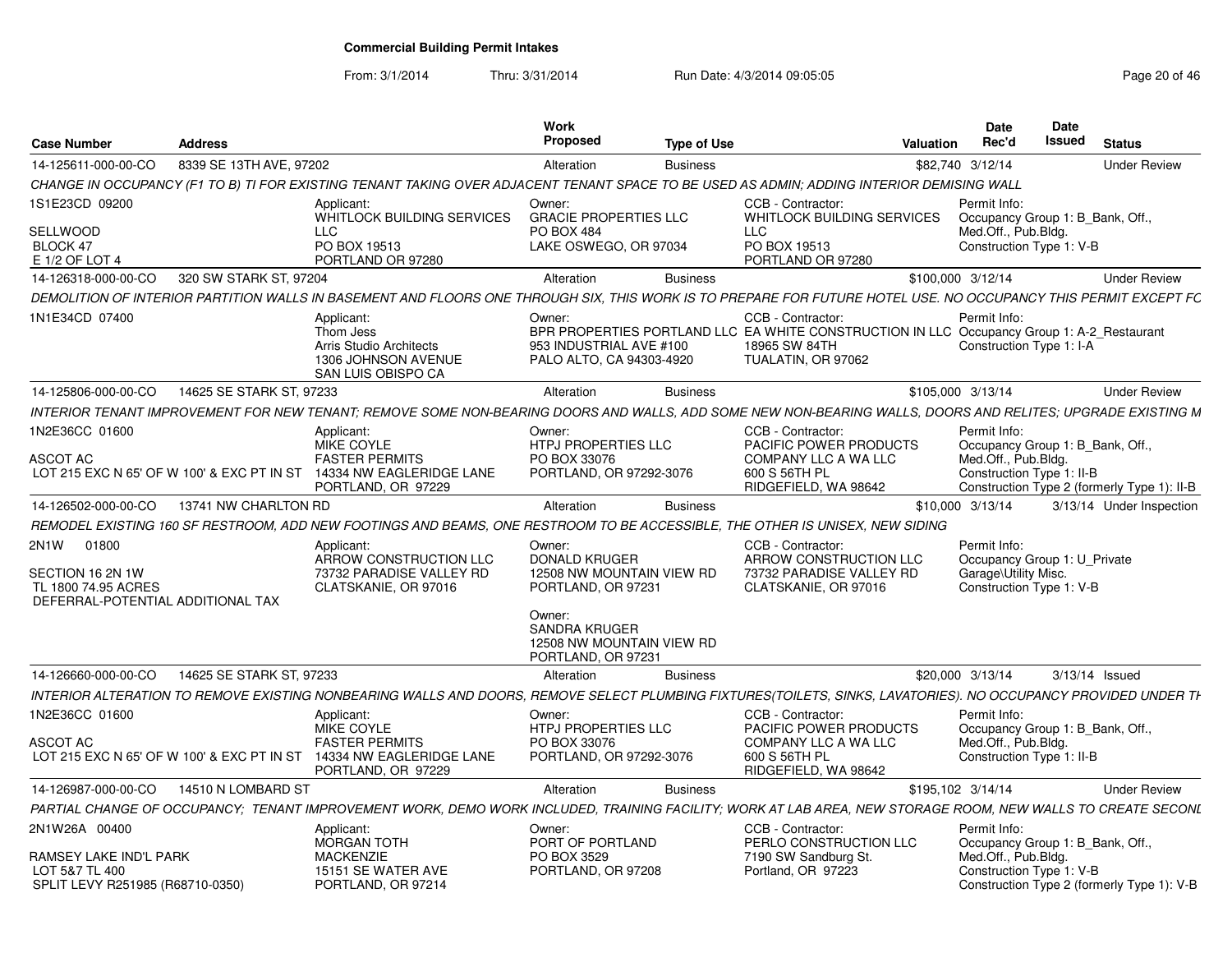From: 3/1/2014

Thru: 3/31/2014 Run Date: 4/3/2014 09:05:05 Research 2010 12:05:05

| Case Number                                                                               | <b>Address</b>              |                                                                                                                        | Work<br>Proposed                                                                                              | <b>Type of Use</b> |                                                                                                                               | <b>Valuation</b> | <b>Date</b><br>Rec'd                                                                                | <b>Date</b><br>Issued | <b>Status</b>                              |
|-------------------------------------------------------------------------------------------|-----------------------------|------------------------------------------------------------------------------------------------------------------------|---------------------------------------------------------------------------------------------------------------|--------------------|-------------------------------------------------------------------------------------------------------------------------------|------------------|-----------------------------------------------------------------------------------------------------|-----------------------|--------------------------------------------|
| 13-195062-REV-01-CO                                                                       | 3535 N VANCOUVER AVE, 97227 |                                                                                                                        | Alteration                                                                                                    | <b>Business</b>    |                                                                                                                               |                  | \$3/14/14                                                                                           | $3/14/14$ Issued      |                                            |
|                                                                                           |                             | REVISION TO CHANGE FRAMING FROM METAL TO WOOD CONSTRUCTION AND CHANGE CEILING HIGHT                                    |                                                                                                               |                    |                                                                                                                               |                  |                                                                                                     |                       |                                            |
| 1N1E22DC 14700<br><b>CENTRAL ALBINA</b><br>BLOCK 36<br>LOT <sub>4</sub><br>N 1/2 OF LOT 5 |                             | Applicant:<br><b>DONALD E CAHILL</b><br>7915 SE 34TH AVE<br>PORTLAND, OR 97202-8403                                    | Owner:<br><b>DONALD E CAHILL</b><br>7915 SE 34TH AVE<br>PORTLAND, OR 97202-8403<br>Owner:                     |                    | CCB - Contractor:<br><b>VIKING ELECTRIC INC</b><br>4326 SE WOODSTOCK BLVD STE<br>518<br>PORTLAND, OR 972066270                |                  | Permit Info:<br>Occupancy Group 1: B_Bank, Off.,<br>Med.Off., Pub.Bldg.<br>Construction Type 1: V-B |                       | Construction Type 2 (formerly Type 1): V-B |
|                                                                                           |                             |                                                                                                                        | <b>SUSAN M CAHILL</b><br>7915 SE 34TH AVE<br>PORTLAND, OR 97202-8403                                          |                    |                                                                                                                               |                  |                                                                                                     |                       |                                            |
| 14-125789-000-00-CO                                                                       | 415 SW 10TH AVE             |                                                                                                                        | Alteration                                                                                                    | <b>Business</b>    |                                                                                                                               |                  | \$55,000 3/18/14                                                                                    |                       | <b>Under Review</b>                        |
|                                                                                           |                             | PARTIAL CHANGE OR OCCUPANCY (B to M). TENANT IMPROVEMENT FOR NEW GROUND FLOOR RETAIL TENANT.                           |                                                                                                               |                    |                                                                                                                               |                  |                                                                                                     |                       |                                            |
| 1N1E34CC 05001<br>PARTITION PLAT 2003-14                                                  |                             | Applicant:<br>MIKE COYLE<br><b>FASTER PERMITS</b>                                                                      | Owner:<br>MAGNOLIA PROPERTIES LLC<br>824 NW ALBEMARLE TER                                                     |                    | CCB - Contractor:<br>AMAZON SERVICES INC<br>PO BOX 2536                                                                       |                  |                                                                                                     |                       |                                            |
| LOT 1                                                                                     |                             | 14334 NW EAGLERIDGE LANE<br>PORTLAND, OR 97229                                                                         | PORTLAND, OR 97210                                                                                            |                    | PORTLAND, OR 97208                                                                                                            |                  |                                                                                                     |                       |                                            |
| 14-127092-000-00-CO                                                                       | 1225 SW 16TH AVE, 97205     |                                                                                                                        | Alteration                                                                                                    | <b>Business</b>    |                                                                                                                               |                  | \$115,000 3/18/14                                                                                   |                       | <b>Under Review</b>                        |
| <b>TENANT IMPROVEMENT FOR NEW BREWERY TENANT</b>                                          |                             |                                                                                                                        |                                                                                                               |                    |                                                                                                                               |                  |                                                                                                     |                       |                                            |
| 1S1E04AB 01900<br>DAVENPORT TR<br>BLOCK <sub>1</sub><br>N 5' OF LOT 1&2<br>S 45' OF LOT 6 |                             | Applicant:<br><b>MARY VALEANT</b><br><b>VALEANT ARCHITECTURE</b><br>2318 SW MARKET ST.<br>PORTLAND, OREGON 97201       | Owner:<br>SW SIXTEENTH LLC<br>9760 SW FREEMAN DR<br>WILSONVILLE, OR 97070                                     |                    | CCB - Contractor:<br><b>CHRIS BROWN</b><br>BROWN BUILDING AND DESIGN<br>1747 CONIFER PL<br>LAKE OSWEGO, OR 97034              |                  |                                                                                                     |                       |                                            |
| 14-127787-000-00-CO                                                                       | 120 NW 14TH AVE, 97209      |                                                                                                                        | Alteration                                                                                                    | <b>Business</b>    |                                                                                                                               |                  | \$8,500 3/18/14                                                                                     | 3/18/14 Issued        |                                            |
|                                                                                           |                             | REMOVE INTERIOR PARTITION WALLS; NO OCCUPANCY ON THIS PERMIT - SERARATE BUILDING PERMIT FOR TI.                        |                                                                                                               |                    |                                                                                                                               |                  |                                                                                                     |                       |                                            |
| 1N1E33DA 04600                                                                            |                             | Applicant:<br><b>ALAN VOLM</b><br>PACIFIC CREST STRUCTURES<br>17750 SW UPPER BOONES<br>FERRY, #190<br>DURHAM, OR 97224 | Owner:<br><b>HARSCH INVESTMENT</b><br><b>PROPERTIES LLC</b><br>1121 SW SALMON ST 5TH FL<br>PORTLAND, OR 97205 |                    | CCB - Contractor:<br><b>ALAN VOLM</b><br>PACIFIC CREST STRUCTURES<br>17750 SW UPPER BOONES<br>FERRY RD 190<br>DURHAM OR 97224 |                  |                                                                                                     |                       |                                            |
| 14-127882-000-00-CO                                                                       | 2409 N KERBY AVE, 97227     |                                                                                                                        | Alteration                                                                                                    | <b>Business</b>    |                                                                                                                               |                  | \$18,700 3/18/14                                                                                    | 3/18/14 Issued        |                                            |
| SOLAR INSTALLATION OF 11.730 KW PHOTOVOLTAIC SYSTEM                                       |                             |                                                                                                                        |                                                                                                               |                    |                                                                                                                               |                  |                                                                                                     |                       |                                            |
| 1N1E27CA 00600                                                                            |                             | Applicant:<br>JONATHAN COHEN                                                                                           | Owner:<br><b>COATS INVESTMENT CO LLC</b>                                                                      |                    | CCB - Contractor:<br><b>JONATHAN COHEN</b>                                                                                    |                  | Permit Info:<br>Construction Type 1: V-B                                                            |                       |                                            |
| ALBINA<br>BLOCK 47<br>LOT 13-16 TL 600                                                    |                             | <b>IMAGINE ENERGY LLC</b><br>2409 N KERBY AVE<br>PORTLAND, OR 97227                                                    | 1430 COLUMBIA AVE<br>GLADSTONE, OR 97027                                                                      |                    | <b>IMAGINE ENERGY, LLC</b><br>2409 N KERBY AVE<br>PORTLAND, OR 97227                                                          |                  |                                                                                                     |                       |                                            |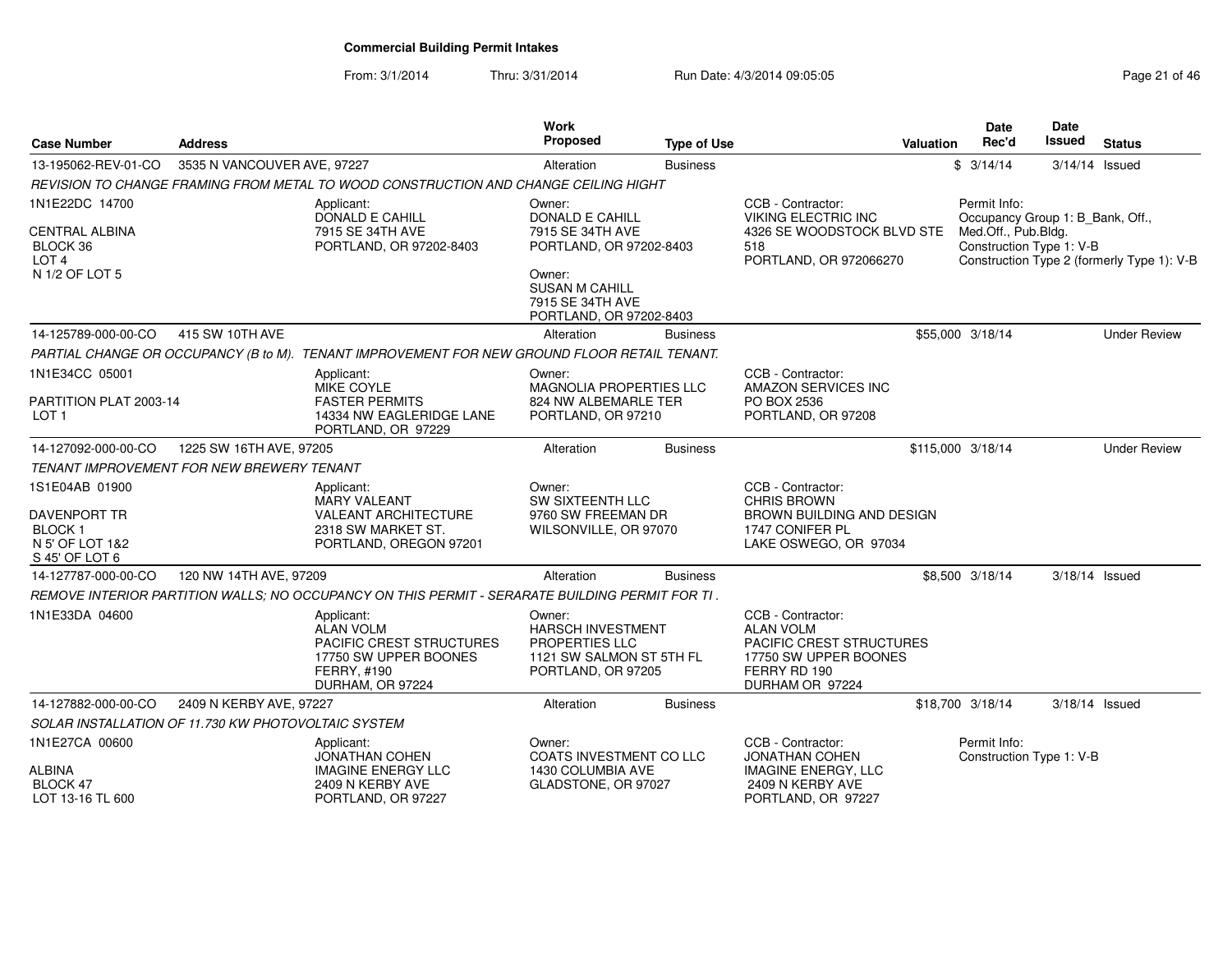From: 3/1/2014

Thru: 3/31/2014 Run Date: 4/3/2014 09:05:05 Research 20 and 22 of 46

| <b>Case Number</b>                                                                                                    | <b>Address</b>            |                                                                                                                                                                 | Work<br><b>Proposed</b>                                                               | <b>Type of Use</b> |                                                                                                                        | Valuation         | <b>Date</b><br>Rec'd                                                                                  | Date<br>Issued | <b>Status</b>       |
|-----------------------------------------------------------------------------------------------------------------------|---------------------------|-----------------------------------------------------------------------------------------------------------------------------------------------------------------|---------------------------------------------------------------------------------------|--------------------|------------------------------------------------------------------------------------------------------------------------|-------------------|-------------------------------------------------------------------------------------------------------|----------------|---------------------|
| 14-127917-000-00-CO                                                                                                   | 930 NW 14TH AVE, 97209    |                                                                                                                                                                 | Alteration                                                                            | <b>Business</b>    |                                                                                                                        |                   | \$40,000 3/18/14                                                                                      | 3/18/14 Issued |                     |
|                                                                                                                       |                           | TI FOR EXISTING TENANT: NEW WALLS FOR NEW OPERATORY ROOMS: REMOVAL OF PORTION OF TWO WALLS: ONE NEW PLUMBING FIXTURE                                            |                                                                                       |                    |                                                                                                                        |                   |                                                                                                       |                |                     |
| 1N1E33AD 00300                                                                                                        |                           | Applicant:<br>ALEX AUJERO                                                                                                                                       | Owner:<br>METRO HOLDINGS WEST III LLC                                                 |                    | CCB - Contractor:<br>BNK CONSTRUCTION INC                                                                              |                   | Permit Info:<br>Occupancy Group 1: B_Bank, Off.,                                                      |                |                     |
| COUCHS ADD<br>BLOCK 142<br>LOT <sub>5</sub><br>LOT 6-8 EXC PT IN STS                                                  |                           | MYHRE GROUP ARCHITECTS<br>620 SW 5TH AVE SUITE 500<br>PORTLAND OR 97204                                                                                         | 1355 NW 13TH AVE<br>PORTLAND, OR 97209                                                |                    | 45 82nd dr. ste 53b<br>gladstone, or 97027                                                                             |                   | Med.Off., Pub.Bldg.<br>Construction Type 1: V-A                                                       |                |                     |
| 13-174997-DFS-01-CO                                                                                                   | 8235 N MARINE DR, 97203   |                                                                                                                                                                 | Alteration                                                                            | <b>Business</b>    |                                                                                                                        |                   | \$12,000 3/18/14                                                                                      |                | <b>Under Review</b> |
| DFS FOR STEEL STAIRS                                                                                                  |                           |                                                                                                                                                                 |                                                                                       |                    |                                                                                                                        |                   |                                                                                                       |                |                     |
| 2N1W24 01200<br>PARTITION PLAT 1996-178<br>LOT 2 TL 1200<br>SEE TAXABLE ACCNT R532322 (R649767101) PORTLAND, OR 97229 |                           | Applicant:<br>MIKE COYLE<br><b>FASTER PERMITS</b><br>14334 NW EAGLERIDGE LANE                                                                                   | Owner:<br>PORT OF PORTLAND(LEASED<br>2810 MARSHALL AVE STE B<br>TACOMA, WA 98421-3135 |                    | CCB - Contractor:<br>J H KELLY LLC<br>821 3RD AVE<br><b>BOX 2038</b><br>LONGVIEW WA 98632                              |                   | Permit Info:<br>Occupancy Group 1: B_Bank, Off.,<br>Med.Off., Pub.Bldg.<br>Construction Type 1: III-B |                |                     |
|                                                                                                                       |                           |                                                                                                                                                                 | Owner:<br>AUTO WAREHOUSING CO<br>2810 MARSHALL AVE STE B<br>TACOMA, WA 98421-3135     |                    |                                                                                                                        |                   |                                                                                                       |                |                     |
| 14-128028-000-00-CO                                                                                                   | 4160 NE SANDY BLVD, 97212 |                                                                                                                                                                 | Alteration                                                                            | <b>Business</b>    |                                                                                                                        |                   | \$24.500 3/18/14                                                                                      | 3/18/14 Issued |                     |
|                                                                                                                       |                           | TI FOR NEW TENANT: DEMO EXISTING WALLS AND BAR AREA: BUILD NEW WALLS FOR MASSAGE/EXAM ROOMS                                                                     |                                                                                       |                    |                                                                                                                        |                   |                                                                                                       |                |                     |
| 1N2E30CC 03300                                                                                                        |                           | Applicant:<br>DAVID ATKINSON<br>NORTH RIM PARTNERS<br>819 SE MORRISON ST, STE 110<br>PORTLAND, OR<br>97214                                                      | Owner:<br>4152 NE SANDY LLC<br>819 SE MORRISON ST #110<br>PORTLAND, OR 97214          |                    | CCB - Contractor:<br>WILLIAM SCHWEITZER<br><b>NORTH RIM PARTNERS</b><br>819 SE MORRISON ST, #110<br>PORTLAND, OR 97214 |                   | Permit Info:<br>Occupancy Group 1: B_Bank, Off.,<br>Med.Off., Pub.Bldg.<br>Construction Type 1: III-B |                |                     |
| 14-128119-000-00-CO                                                                                                   | 2750 SW MOODY AVE, 97201  |                                                                                                                                                                 | Alteration                                                                            | <b>Business</b>    |                                                                                                                        | \$185,000 3/18/14 |                                                                                                       |                | <b>Under Review</b> |
|                                                                                                                       |                           | TENANT IMPROVEMENT FOR FIRST TIME COFFEE SHOP TENANT WITHIN EXISTING SHELL BUILDING, NEW BAR, WALLS FOR 2 WORKROOMS, DINING AREA WITH SEATING, OUTDOOR SEATING, |                                                                                       |                    |                                                                                                                        |                   |                                                                                                       |                |                     |
| 1S1E10 00200                                                                                                          |                           | Applicant:<br><b>RACHEL BRAND</b>                                                                                                                               | Owner:<br><b>OREGON HEALTH</b>                                                        |                    | Primary Contractor:<br>TO BID                                                                                          |                   | Permit Info:<br>Occupancy Group 1: B_Bank, Off.,                                                      |                |                     |
| SECTION 10 1S 1E<br>TL 200 11.87 ACRES                                                                                |                           | <b>HOLST ARCHITECTURE</b><br><b>110 SE 8TH AVE</b><br>PORTLAND, OR 97214                                                                                        | 3181 SW SAM JACKSON PARK RD<br>PORTLAND, OR 97239-3011                                |                    |                                                                                                                        |                   | Med.Off., Pub.Bldg.<br>Construction Type 1: I-A                                                       |                |                     |
|                                                                                                                       |                           |                                                                                                                                                                 | Owner:<br><b>SCIENCE</b><br>3181 SW SAM JACKSON PARK RD<br>PORTLAND, OR 97239-3011    |                    |                                                                                                                        |                   |                                                                                                       |                |                     |
|                                                                                                                       |                           |                                                                                                                                                                 | Owner:<br><b>UNIVERSITY</b><br>3181 SW SAM JACKSON PARK RD<br>PORTLAND, OR 97239-3011 |                    |                                                                                                                        |                   |                                                                                                       |                |                     |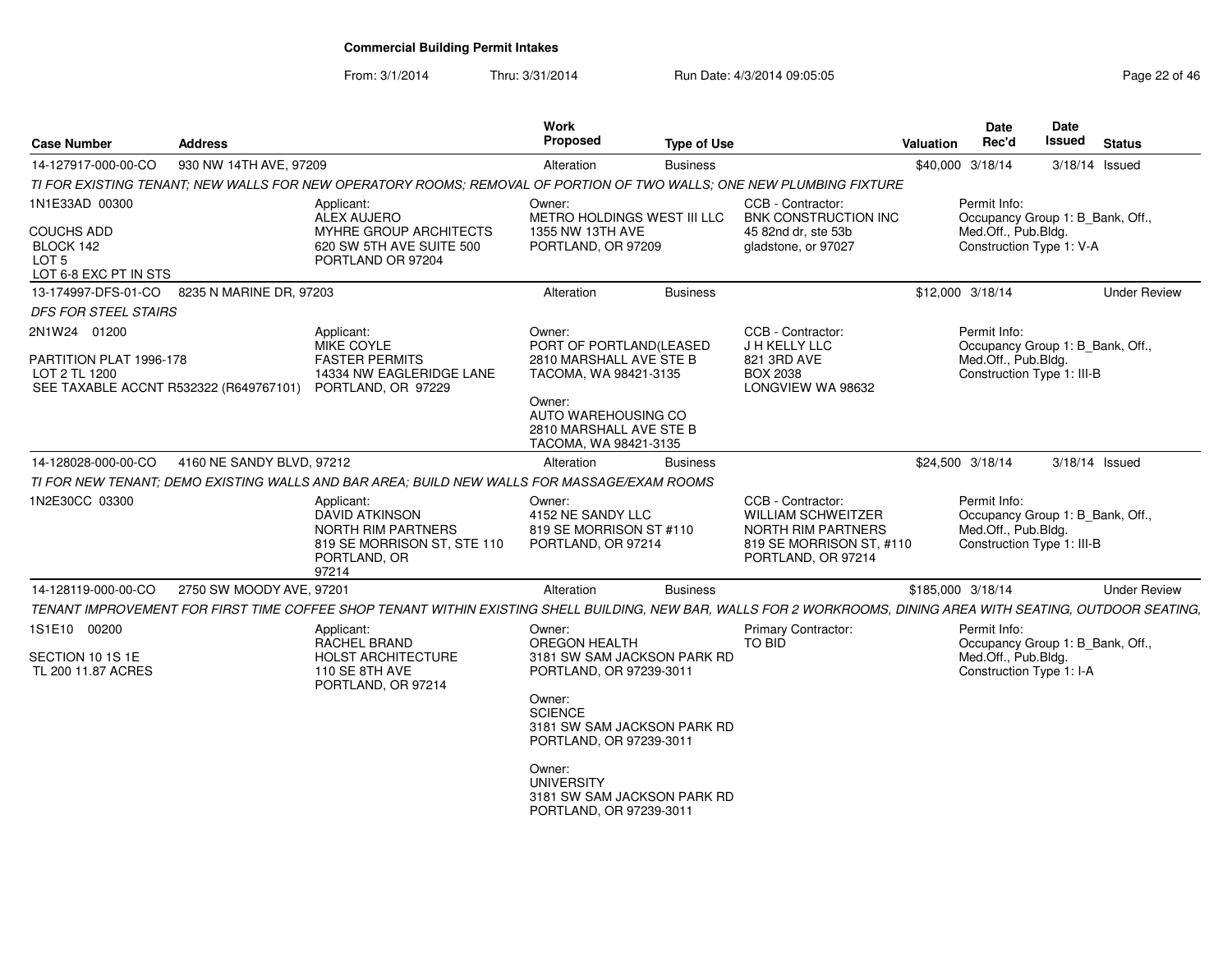From: 3/1/2014Thru: 3/31/2014 Run Date: 4/3/2014 09:05:05 Research 20 and 23 of 46

| <b>Case Number</b>                                                                       | <b>Address</b>                  |                                                                                                                           | Work<br><b>Proposed</b>                                                                                                                                        | <b>Type of Use</b>            | <b>Valuation</b>                                                                                                                                 | <b>Date</b><br>Rec'd                                                                                | Date<br><b>Issued</b> | <b>Status</b>                                |
|------------------------------------------------------------------------------------------|---------------------------------|---------------------------------------------------------------------------------------------------------------------------|----------------------------------------------------------------------------------------------------------------------------------------------------------------|-------------------------------|--------------------------------------------------------------------------------------------------------------------------------------------------|-----------------------------------------------------------------------------------------------------|-----------------------|----------------------------------------------|
| 13-230747-DFS-01-CO                                                                      | 11703 NE GLENN WIDING DR, 97220 |                                                                                                                           | Alteration                                                                                                                                                     | <b>Business</b>               |                                                                                                                                                  | $$1$ 3/18/14                                                                                        |                       | <b>Under Review</b>                          |
| DFS FOR DRAGSTRUT VERIFICATION                                                           |                                 |                                                                                                                           |                                                                                                                                                                |                               |                                                                                                                                                  |                                                                                                     |                       |                                              |
| 1N2E15AC 00701<br>INT'L CORPORATE CTR NO 3<br>LOT 6                                      |                                 | Applicant:<br>UNION CORNER CONSTRUCTION<br><b>INC</b><br>6500A NE ST JOHNS RD<br>VANCOUVER, WA 986611230                  | Owner:<br>205 PROPERTIES LLC<br>VANCOUVER, WA 98684-6062                                                                                                       | 12000 SE MILL PLAIN BLVD #202 | CCB - Contractor:<br>UNION CORNER CONSTRUCTION Occupancy Group 1: B Bank, Off.,<br><b>INC</b><br>6500A NE ST JOHNS RD<br>VANCOUVER, WA 986611230 | Permit Info:<br>Med.Off., Pub.Bldg.<br>Construction Type 1: III-B                                   |                       | Construction Type 2 (formerly Type 1): III-B |
| 13-230747-DFS-02-CO 11703 NE GLENN WIDING DR, 97220                                      |                                 |                                                                                                                           | Alteration                                                                                                                                                     | <b>Business</b>               |                                                                                                                                                  | \$25,000 3/18/14                                                                                    |                       | <b>Under Review</b>                          |
| DFS FOR ENGINEERED FLOOR JOISTS                                                          |                                 |                                                                                                                           |                                                                                                                                                                |                               |                                                                                                                                                  |                                                                                                     |                       |                                              |
| 1N2E15AC 00701                                                                           |                                 |                                                                                                                           | Owner:<br><b>205 PROPERTIES LLC</b>                                                                                                                            |                               | CCB - Contractor:<br>UNION CORNER CONSTRUCTION                                                                                                   | Permit Info:<br>Occupancy Group 1: B_Bank, Off.,                                                    |                       |                                              |
| INT'L CORPORATE CTR NO 3<br>LOT 6                                                        |                                 |                                                                                                                           | VANCOUVER, WA 98684-6062                                                                                                                                       | 12000 SE MILL PLAIN BLVD #202 | <b>INC</b><br>6500A NE ST JOHNS RD<br>VANCOUVER, WA 986611230                                                                                    | Med.Off., Pub.Bldg.<br>Construction Type 1: III-B                                                   |                       | Construction Type 2 (formerly Type 1): III-B |
| 13-230747-REV-01-CO 11703 NE GLENN WIDING DR, 97220                                      |                                 |                                                                                                                           | Alteration                                                                                                                                                     | <b>Business</b>               |                                                                                                                                                  | \$1,000 3/18/14                                                                                     |                       | 3/18/14 Issued                               |
| <b>REVISION TO CHANGE MEZZANINE JOIST FROM 14" TO 18"</b>                                |                                 |                                                                                                                           |                                                                                                                                                                |                               |                                                                                                                                                  |                                                                                                     |                       |                                              |
| 1N2E15AC 00701<br>INT'L CORPORATE CTR NO 3                                               |                                 | Applicant:<br>UNION CORNER CONSTRUCTION<br><b>INC</b>                                                                     | Owner:<br>205 PROPERTIES LLC                                                                                                                                   | 12000 SE MILL PLAIN BLVD #202 | CCB - Contractor:<br>UNION CORNER CONSTRUCTION<br>INC                                                                                            | Permit Info:<br>Occupancy Group 1: B_Bank, Off.,<br>Med.Off., Pub.Bldg.                             |                       |                                              |
| LOT 6                                                                                    |                                 | 6500A NE ST JOHNS RD<br>VANCOUVER, WA 986611230                                                                           | VANCOUVER, WA 98684-6062                                                                                                                                       |                               | 6500A NE ST JOHNS RD<br>VANCOUVER, WA 986611230                                                                                                  | Construction Type 1: III-B                                                                          |                       | Construction Type 2 (formerly Type 1): III-B |
| 14-126261-000-00-CO                                                                      | 694 SW COLUMBIA ST, 97201       |                                                                                                                           | Alteration                                                                                                                                                     | <b>Business</b>               |                                                                                                                                                  | $$1$ 3/19/14                                                                                        |                       | <b>Under Review</b>                          |
|                                                                                          |                                 | TI AND CHANGE OF USE FOR NEW PAINT STUDIO; NO STRUCTURAL WORK                                                             |                                                                                                                                                                |                               |                                                                                                                                                  |                                                                                                     |                       |                                              |
| 1S1E03BC 02300                                                                           |                                 | Applicant:<br><b>JONI MARSCH</b><br>BOTTLE AND BOTTEGA PORTLANI PROPERTIES LLC<br>694 SW COLUMBIA ST<br>PORTLAND OR 97201 | Owner:<br>HARSCH INVESTMENT<br>1121 SW SALMON ST #400<br>PORTLAND, OR 97205                                                                                    |                               | CCB - Contractor:<br><b>ALAN VOLM</b><br><b>PACIFIC CREST STRUCTURES</b><br>17750 SW UPPER BOONES<br>FERRY RD 190<br>DURHAM OR 97224             |                                                                                                     |                       |                                              |
| 14-128542-000-00-CO                                                                      | 4000 SE 82ND AVE, 97266         |                                                                                                                           | Alteration                                                                                                                                                     | <b>Business</b>               |                                                                                                                                                  | \$10,000 3/19/14                                                                                    |                       | 3/19/14 Issued                               |
|                                                                                          |                                 | TENANT IMPROVEMENT FOR EXISTING TENANT, REMOVE WALL, ADD INTERIOR WINDOW TO EXISTING OFFICE                               |                                                                                                                                                                |                               |                                                                                                                                                  |                                                                                                     |                       |                                              |
| 1S2E09CC 00107                                                                           |                                 | Applicant:<br><b>BILL FULLER</b><br><b>WILLIAM FULLER ARCHITECT</b><br>5616 N BURRAGE AV<br>PORTLAND, OR 97217            | Owner:<br>EASTPORT PLAZA SHOPPING<br><b>CENTERLP</b><br>200 SOUTH LOS ROBLES AVE<br><b>STE 510</b><br>PASADENA, CA 91101                                       |                               | CCB - Contractor:<br>ROBERT TODD CONSTRUCTION<br>INC<br>4080 SE INTERNATIONAL WAY<br><b>B113</b><br>MILWAUKIE, OR 97222                          | Permit Info:<br>Occupancy Group 1: B_Bank, Off.,<br>Med.Off., Pub.Bldg.<br>Construction Type 1: V-B |                       |                                              |
| 14-128571-000-00-CO                                                                      | 720 SW BROADWAY                 |                                                                                                                           | Alteration                                                                                                                                                     | <b>Business</b>               |                                                                                                                                                  | \$84,000 3/19/14                                                                                    |                       | <b>Under Review</b>                          |
|                                                                                          |                                 | INTERIOR REMODEL OF EXISTING COFFEE SHOP, NEW BAR, NEW FURNITURE, REPLACE PLUMBING FIXTURES                               |                                                                                                                                                                |                               |                                                                                                                                                  |                                                                                                     |                       |                                              |
| 1S1E03BB 01900A2<br><b>PORTLAND</b><br>BLOCK 179<br>SEE NONTAX ACCT R246320 (R667718360) |                                 | Applicant:<br><b>MATTHEW RUSNAC</b><br><b>HOLST ARCHITECTURE</b><br>110 SE 8TH AVE<br>PORTLAND, OR 97214                  | Owner:<br>PORTLAND CITY OF (LEASED<br>P O BOX 34067<br>SEATTLE, WA 98124-1067<br>Owner:<br>STARBUCKS COFFEE CO #401<br>P O BOX 34067<br>SEATTLE, WA 98124-1067 |                               | Primary Contractor:<br><b>TO BID</b>                                                                                                             | Permit Info:<br>Construction Type 1: V-B                                                            |                       | Occupancy Group 1: A-2_Restaurant            |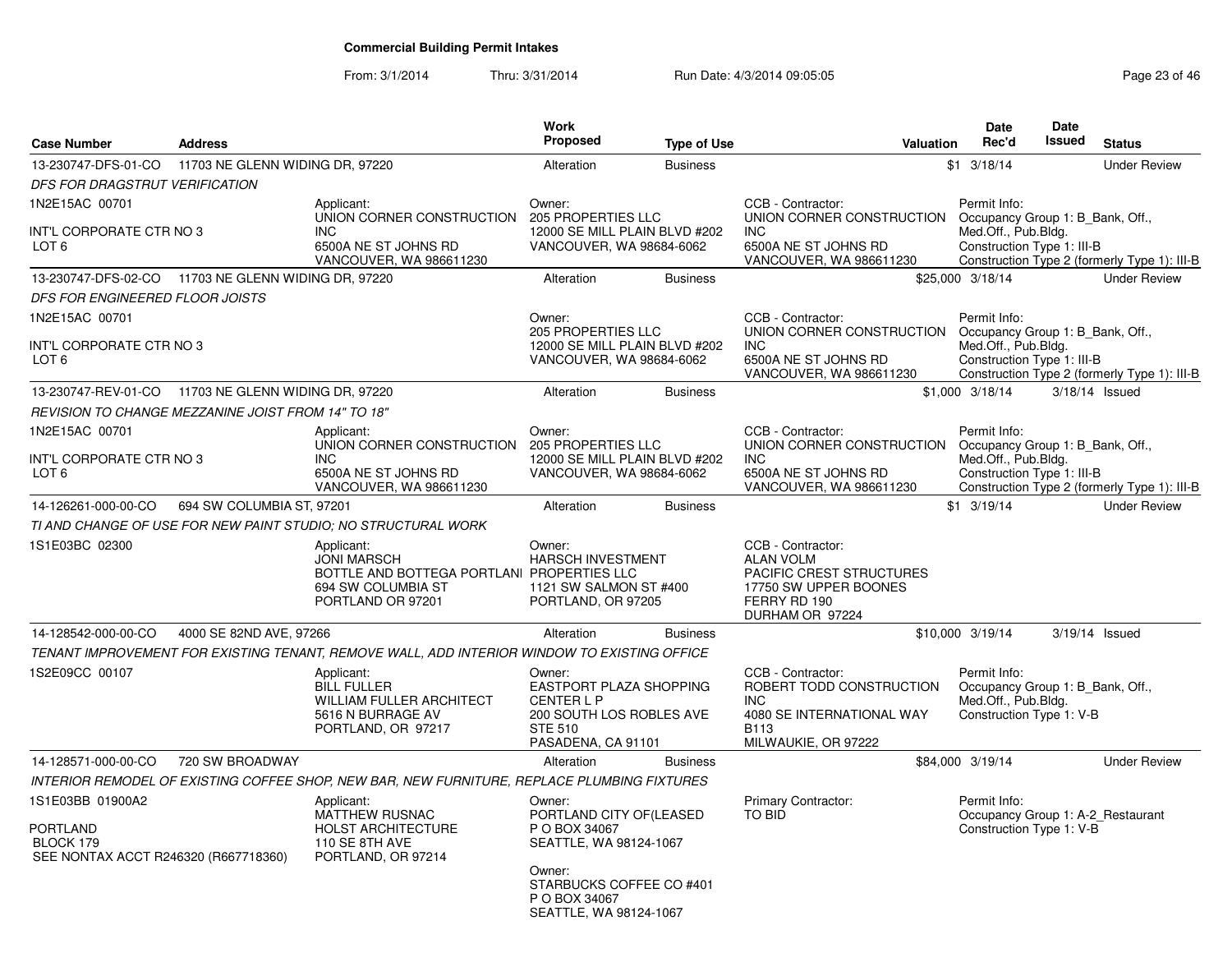From: 3/1/2014Thru: 3/31/2014 Run Date: 4/3/2014 09:05:05 Research 20 and 24 of 46

| <b>Case Number</b>                                                     | <b>Address</b>                                           |                                                                                                                                                               | Work<br><b>Proposed</b>                                                                      | <b>Type of Use</b> |                                                                                                                | Valuation | <b>Date</b><br>Rec'd                                                                                  | <b>Date</b><br>Issued | <b>Status</b>                                |
|------------------------------------------------------------------------|----------------------------------------------------------|---------------------------------------------------------------------------------------------------------------------------------------------------------------|----------------------------------------------------------------------------------------------|--------------------|----------------------------------------------------------------------------------------------------------------|-----------|-------------------------------------------------------------------------------------------------------|-----------------------|----------------------------------------------|
| 14-128731-000-00-CO                                                    | 816 SE 8TH AVE, 97214                                    |                                                                                                                                                               | Alteration                                                                                   | <b>Business</b>    |                                                                                                                |           | \$40,000 3/19/14                                                                                      |                       | 3/19/14 Issued                               |
|                                                                        | TI FOR NEW TENANT - BUILD OUT FOR BAR; ADD NEW RESTROOMS |                                                                                                                                                               |                                                                                              |                    |                                                                                                                |           |                                                                                                       |                       |                                              |
| 1S1E02BB 06500                                                         |                                                          | Applicant:<br><b>ASMUND TWETO</b><br>2038 SE CESAR CHAVEZ BLVD<br>PORTLAND, OR 97214                                                                          | Owner:<br>CONCEPT REAL ESTATE-THREE<br>LLC<br>829 SE 9TH AVE #201<br>PORTLAND, OR 97214-2260 |                    | CCB - Contractor:<br>NWC NICK WEITZER COMPANY<br><b>LLC</b><br>2038 SE CESAR CHAVEZ BLVD<br>PORTLAND, OR 97214 |           | Permit Info:<br>Occupancy Group 1: B Bank, Off.,<br>Med.Off., Pub.Blda.<br>Construction Type 1: III-B |                       |                                              |
| 14-128835-000-00-CO                                                    | 11552 SW LESSER RD, 97219                                |                                                                                                                                                               | Alteration                                                                                   | <b>Business</b>    |                                                                                                                |           | \$20,000 3/19/14                                                                                      |                       | $3/19/14$ Issued                             |
|                                                                        |                                                          | ADD NON-BEARING INTERIOR PARTITION WALL TO CREATE OFFICE SPACE                                                                                                |                                                                                              |                    |                                                                                                                |           |                                                                                                       |                       |                                              |
| 1S1E31BD 03700<br>SECTION 31 1S 1E                                     |                                                          | Applicant:<br><b>CURT RENFRO</b><br>CRD-CURT RENFRO DESIGNER.                                                                                                 | Owner:<br>HCP SH ELP3 PROPERTIES LLC<br>3760 KILROY AIRPORT WAY #300                         |                    | CCB - Contractor:<br><b>STAR BUILDERS LLC</b><br>3995 CHERRY AVE NE                                            |           | Permit Info:<br>General                                                                               |                       | Occupancy Group 1: A-3_Assembly -            |
| TL 3700 2.89 ACRES                                                     |                                                          | <b>INC</b><br>PO BOX 70<br>LYONS, OR 97358                                                                                                                    | LONG BEACH, CA 90806-6862                                                                    |                    | <b>KEIZER, OR 97303</b>                                                                                        |           | Construction Type 1: V-A                                                                              |                       |                                              |
| 13-233687-000-00-CO                                                    | 2015 SE OCHOCO ST                                        |                                                                                                                                                               | Alteration                                                                                   | <b>Business</b>    |                                                                                                                |           | \$35,000 3/20/14                                                                                      |                       | <b>Under Review</b>                          |
|                                                                        |                                                          | CHANGE OF USE FROM OFFICE TO DRINKING ESTABLISHMENT (LESS THAN 50 OCCUPANTS). NEW COUNTER AND KITCHEN SINK; PARKING REQUIREMENTS; PORTION OF CONCRETE SLAB ON |                                                                                              |                    |                                                                                                                |           |                                                                                                       |                       |                                              |
| 1S1E26AA 01300<br>SELLWOOD<br><b>BLOCK X</b><br>LOT 11-14 TL 1300      |                                                          | Applicant:<br>CHRIS IRVING<br>NEIGHBORHOODUDES LLC<br>389 EAST VIEW LN<br>SILVERTON OR 97381                                                                  | Owner:<br>AARON D STARR<br>4033 SE TENINO ST<br>PORTLAND, OR 97202-8045                      |                    | Primary Contractor:<br>TO BID                                                                                  |           | Permit Info:<br>Occupancy Group 1: B_Bank, Off.,<br>Med.Off., Pub.Bldg.<br>Construction Type 1: V-B   |                       |                                              |
|                                                                        |                                                          |                                                                                                                                                               | Owner:<br><b>MOLLY J STARR</b><br>4033 SE TENINO ST<br>PORTLAND, OR 97202-8045               |                    |                                                                                                                |           |                                                                                                       |                       |                                              |
| 14-124237-000-00-CO                                                    | 3808 N WILLIAMS AVE, 97212                               |                                                                                                                                                               | Alteration                                                                                   | <b>Business</b>    |                                                                                                                |           | \$12,160 3/20/14                                                                                      |                       | 3/20/14 Issued                               |
|                                                                        |                                                          | REMODEL SHARED HALLWAY RESTROOM TO ADD 2 NEW TOILETS AND A 2 LAVS.                                                                                            |                                                                                              |                    |                                                                                                                |           |                                                                                                       |                       |                                              |
| 1N1E22DD 07700                                                         |                                                          | Applicant:<br><b>LAUREN HACKETT</b>                                                                                                                           | Owner:<br>3808 WILLIAMS LLC                                                                  |                    | CCB - Contractor:<br><b>BEN FISCO</b>                                                                          |           | Permit Info:<br>Occupancy Group 1: A-2_Nightclub                                                      |                       |                                              |
| <b>ALBINA HMSTD</b><br><b>BLOCK 24</b><br>N 10' OF LOT 10<br>LOT 11-16 |                                                          | <b>WORKS PARTNERSHIP</b><br><b>ARCHITECTURE</b><br>524 E BURNSIDE ST. SUITE 320<br>PORTLAND OR 97214                                                          | 265 N HANCOCK ST #100<br>PORTLAND, OR 97227-1947                                             |                    | ADAPTIVE CONSTRUCTION<br><b>COMPANY</b><br>265 N HANCOCK ST. SUITE 100<br>PORTLAND, OR 97227                   |           | Construction Type 1: III-B                                                                            |                       | Construction Type 2 (formerly Type 1): III-B |
| 14-128314-000-00-CO                                                    | 1222 NW 18TH AVE, 97209                                  |                                                                                                                                                               | Alteration                                                                                   | <b>Business</b>    |                                                                                                                |           | \$8,000 3/20/14                                                                                       |                       | 3/20/14 Issued                               |
|                                                                        | INSTALL WALK IN COOLER IN EXISTING STORAGE AREA          |                                                                                                                                                               |                                                                                              |                    |                                                                                                                |           |                                                                                                       |                       |                                              |
| 1N1E33AB 03700                                                         |                                                          | Applicant:<br><b>JERRY MCCORMICK</b>                                                                                                                          | Owner:<br>MWIC PORTLAND NW18 LLC                                                             |                    | CCB - Contractor:<br><b>JERRY MCCORMICK</b>                                                                    |           |                                                                                                       |                       |                                              |
| <b>COUCHS ADD</b><br>BLOCK 210<br>LOT 2&3<br>LOT 6&7                   |                                                          | <b>COMMERCIAL REFRIGERATION</b><br><b>INC</b><br>5920 NE GLISAN ST<br>PORTLAND, OR 97213-3790                                                                 | 201 FERRY ST SE #400<br><b>SALEM, OR 97301</b>                                               |                    | <b>COMMERCIAL REFRIGERATION</b><br><b>INC</b><br>5920 NE GLISAN ST<br>PORTLAND, OR 97213-3790                  |           |                                                                                                       |                       |                                              |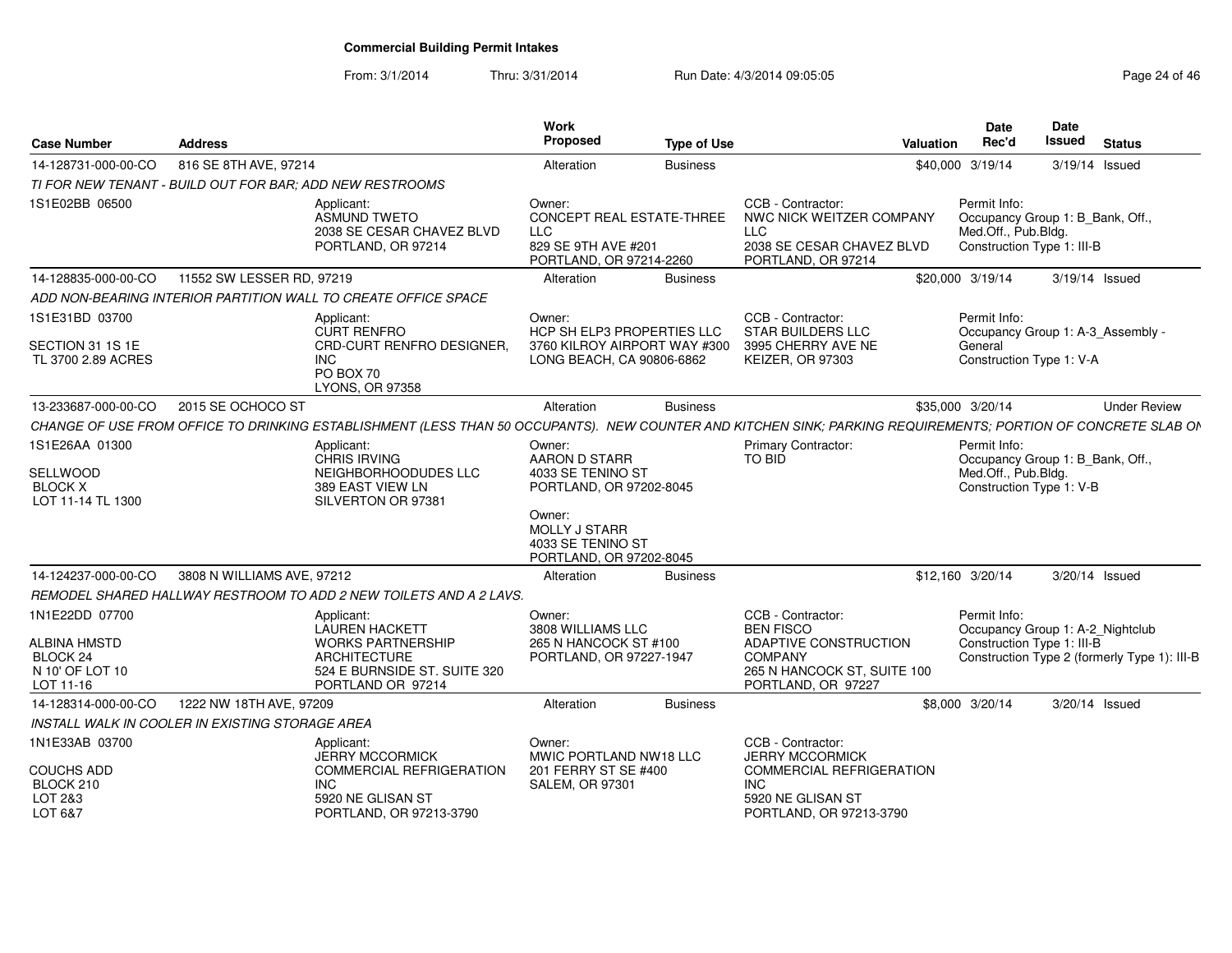From: 3/1/2014Thru: 3/31/2014 Run Date: 4/3/2014 09:05:05 Research 20 and 25 of 46

| <b>Case Number</b>                                                                                                                     | <b>Address</b>              |                                                                                                                                                                  | Work<br><b>Proposed</b>                                                                                                                                            | <b>Type of Use</b> |                                                                                                                                 | Valuation         | Date<br>Rec'd                                                                                       | Date<br>Issued | <b>Status</b>                              |
|----------------------------------------------------------------------------------------------------------------------------------------|-----------------------------|------------------------------------------------------------------------------------------------------------------------------------------------------------------|--------------------------------------------------------------------------------------------------------------------------------------------------------------------|--------------------|---------------------------------------------------------------------------------------------------------------------------------|-------------------|-----------------------------------------------------------------------------------------------------|----------------|--------------------------------------------|
| 14-128553-000-00-CO                                                                                                                    | 2803 E BURNSIDE ST, 97232   |                                                                                                                                                                  | Alteration                                                                                                                                                         | <b>Business</b>    |                                                                                                                                 |                   | \$55,000 3/20/14                                                                                    |                | <b>Under Review</b>                        |
|                                                                                                                                        |                             | INTERIOR REMODEL OF EXISTING COFFEE SHOP, NEW FRONT BAR, NEW FINISHES AND FURNITURE, REPLACEMENT OF PLUMBING FIXTURES                                            |                                                                                                                                                                    |                    |                                                                                                                                 |                   |                                                                                                     |                |                                            |
| 1N1E36CB 04600                                                                                                                         |                             | Applicant:<br>MATTHEW RUSNAC<br><b>HOLST ARCHITECTURE</b><br>110 SE 8TH AVE<br>PORTLAND, OR 97214                                                                | Owner:<br><b>BITAR BROS LTD PRTNRSHP</b><br>2929 E BURNSIDE ST<br>PORTLAND, OR 97214-1831                                                                          |                    | Primary Contractor:<br><b>TO BID</b>                                                                                            |                   | Permit Info:<br>Occupancy Group 1: B_Bank, Off.,<br>Med.Off., Pub.Bldg.<br>Construction Type 1: V-B |                |                                            |
| 14-129347-000-00-CO                                                                                                                    | 8325 SE HARNEY ST, 97266    |                                                                                                                                                                  | Alteration                                                                                                                                                         | <b>Business</b>    |                                                                                                                                 |                   | \$80,000 3/20/14                                                                                    |                | <b>Under Review</b>                        |
|                                                                                                                                        |                             | SOLAR - ADD 82.5 kW TO EXISTING 75.6 kW ROOFMOUNT PV SYSTEM FOR A TOTAL OF 158.1 KW                                                                              |                                                                                                                                                                    |                    |                                                                                                                                 |                   |                                                                                                     |                |                                            |
| 1S2E21CC 02000<br>D & O LITTLE HMS SUB 2<br>W 3 ACRES OF LOT 33 EXC PT IN ST<br>LAND & IMPS SEE R641802 (R202615172)<br>FOR OTHER IMPS |                             | Applicant:<br><b>JONATHAN COHEN</b><br><b>IMAGINE ENERGY, LLC</b><br>2409 N KERBY AVE<br>PORTLAND, OR 97227                                                      | Owner:<br>A & K DESIGNS INC<br>8325 SE HARNEY ST<br>PORTLAND, OR 97202-1059                                                                                        |                    | CCB - Contractor:<br><b>JONATHAN COHEN</b><br><b>IMAGINE ENERGY, LLC</b><br>2409 N KERBY AVE<br>PORTLAND, OR 97227              |                   | Permit Info:<br>Factory, Mod.Hazard<br>Construction Type 1: V-B                                     |                | Occupancy Group 1: F-1_Industrial Plant -  |
| 14-126397-000-00-CO                                                                                                                    | 14919 SE STARK ST, 97233    |                                                                                                                                                                  | Alteration                                                                                                                                                         | <b>Business</b>    |                                                                                                                                 |                   | \$24,000 3/21/14                                                                                    |                | 3/21/14 Under Inspection                   |
|                                                                                                                                        |                             | TI FOR FOR BRIDAL STORE - NEW PARTITIONS FOR BATHROOM, OFFICE AND CHANGING ROOM. NEW SUSPENDED CEILING.                                                          |                                                                                                                                                                    |                    |                                                                                                                                 |                   |                                                                                                     |                |                                            |
| 1N2E36CD 05100<br>ASCOT AC<br>LOT 251&252 TL 5100                                                                                      |                             | Applicant:<br><b>REZA ABEDINI</b><br>9400 SW STONECREEK DR<br>BEAVERTON, OR 97007-8532                                                                           | Owner:<br><b>REZA ABEDINI</b><br>9400 SW STONECREEK DR<br>BEAVERTON, OR 97007-8532<br>Owner:<br>ROOHI ABEDINI<br>9400 SW STONECREEK DR<br>BEAVERTON, OR 97007-8532 |                    | CCB - Contractor:<br><b>TIMOTHY PAUL</b><br>WELL DONE ELECTRIC & SUPPLY<br><b>LLC</b><br>17045 SE ROYER RD<br>DAMASCUS OR 97089 |                   | Permit Info:<br>Station<br>Construction Type 1: V-B                                                 |                | Occupancy Group 1: M Store, Service        |
| 14-117593-000-00-CO                                                                                                                    | 17218 SE POWELL BLVD, 97236 |                                                                                                                                                                  | Alteration                                                                                                                                                         | <b>Business</b>    |                                                                                                                                 | \$150,705 3/25/14 |                                                                                                     |                | 3/25/14 Issued                             |
|                                                                                                                                        |                             | TENANT IMPROVEMENT FOR NEW RESTAURANT NEW WALLS FOR NEW ADA BATHROOM                                                                                             |                                                                                                                                                                    |                    |                                                                                                                                 |                   |                                                                                                     |                |                                            |
| 1S3E07CD 01600<br>SUTTER HILL SUBDIVISION<br>LOT <sub>9</sub>                                                                          |                             | Applicant:<br><b>DARIN BOUSKA</b><br><b>NW PRECISION DESIGN</b><br>22605 SW PINEHURST CT<br>SHERWOOD, OR 97140                                                   | Owner:<br>SOOYOUNG KOH<br>14259 NW HARBOR LN<br>PORTLAND, OR 97229-2380<br>Owner:<br>YOUNGMEE KOH<br>14259 NW HARBOR LN<br>PORTLAND, OR 97229-2380                 |                    | CCB - Contractor:<br>PRO KITCHEN LLC<br>5591 DEL RIO CT<br>HILLSBORO, OR 97123                                                  |                   | Permit Info:<br>Occupancy Group 1: B_Bank, Off.,<br>Med.Off., Pub.Bldg.<br>Construction Type 1: V-B |                | Construction Type 2 (formerly Type 1): V-B |
| 14-121899-000-00-CO                                                                                                                    | 220 SW ANKENY ST, 97204     |                                                                                                                                                                  | Alteration                                                                                                                                                         | <b>Business</b>    |                                                                                                                                 |                   | \$42,400 3/25/14                                                                                    |                | <b>Under Review</b>                        |
|                                                                                                                                        |                             | RELOCATE BAR AND ASSOCIATED EQUIPMENT TO OPP. SIDE, ADD SEATING IN EXISTING BAR LOCATION, NEW WALL AT KITCHEN AREA AND TRASH ENCLOSURE, ADDITIONAL RESTROOM ADDI |                                                                                                                                                                    |                    |                                                                                                                                 |                   |                                                                                                     |                |                                            |
| 1N1E34CD 01700                                                                                                                         |                             | Applicant:<br><b>BARRY EASTWOOD</b><br>9369 N WALL AVE<br>PORTLAND OR 97203                                                                                      | Owner:<br>LMC PORTLAND LLC<br>9777 WILSHIRE BLVD #500<br>BEVERLY HILLS, CA 90212-1900                                                                              |                    | CCB - Contractor:<br>DAVID TAI SEU BARTOLOME<br>13570 SE 180TH AVE<br>DAMASCUS, OR 97089                                        |                   | Permit Info:<br>Occupancy Group 1: B_Bank, Off.,<br>Med.Off., Pub.Bldg.<br>Construction Type 1: V-B |                |                                            |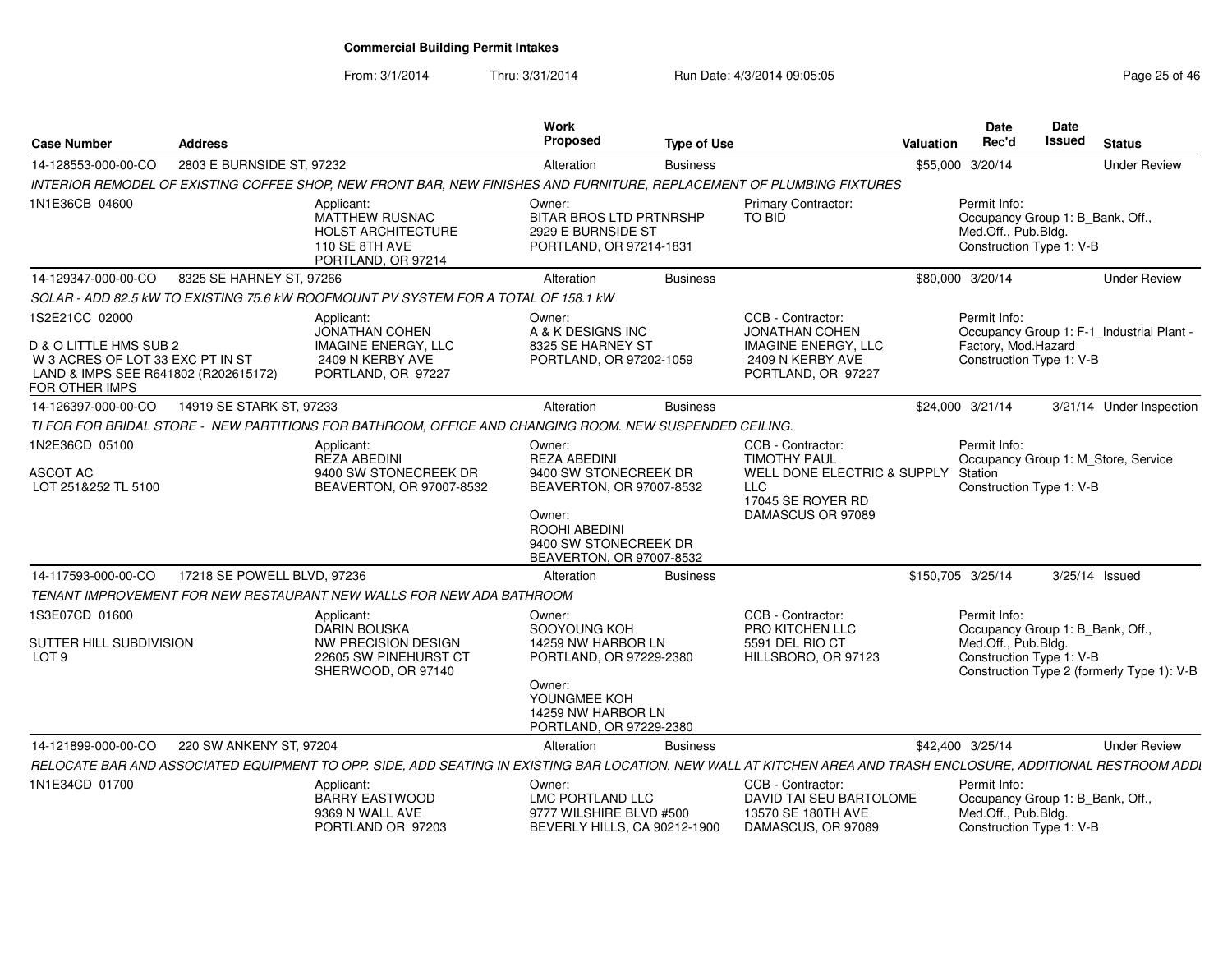From: 3/1/2014

Thru: 3/31/2014 Run Date: 4/3/2014 09:05:05 Research 20 and 26 of 46

| <b>Case Number</b>                                                                   | <b>Address</b>                                                                                                                                                 |                                                                                                           | <b>Work</b><br><b>Proposed</b>                                                                                                | <b>Type of Use</b> |                                                                                                                                         | <b>Valuation</b> | Date<br>Rec'd                                                                                       | Date<br>Issued | <b>Status</b>                             |
|--------------------------------------------------------------------------------------|----------------------------------------------------------------------------------------------------------------------------------------------------------------|-----------------------------------------------------------------------------------------------------------|-------------------------------------------------------------------------------------------------------------------------------|--------------------|-----------------------------------------------------------------------------------------------------------------------------------------|------------------|-----------------------------------------------------------------------------------------------------|----------------|-------------------------------------------|
| 14-123784-000-00-CO                                                                  | 4617 SE WOODSTOCK BLVD, 97206                                                                                                                                  |                                                                                                           | Alteration                                                                                                                    | <b>Business</b>    |                                                                                                                                         | \$4,000          | 3/25/14                                                                                             | 3/25/14 Issued |                                           |
|                                                                                      | LEGALIZE FENCED IN PATIO AREA AT REAR OF BUILDING, RESTORE ADA PARKING SPACE                                                                                   |                                                                                                           |                                                                                                                               |                    |                                                                                                                                         |                  |                                                                                                     |                |                                           |
| 1S2E18CB 14300<br><b>WOODSTOCK</b><br>BLOCK 14<br>LOT 1-4 TL 14300                   | Applicant:<br><b>GWF LLC</b>                                                                                                                                   | 7858 SW 5TH AVE<br>PORTLAND, OR 97219                                                                     | Owner:<br><b>GWF LLC</b><br>7858 SW 5TH AVE<br>PORTLAND, OR 97219                                                             |                    |                                                                                                                                         |                  | Permit Info:<br>Occupancy Group 1: A-2 Restaurant<br>Construction Type 1: V-B                       |                |                                           |
| 14-127776-000-00-CO                                                                  | 7450 NE KILLINGSWORTH ST, 97218                                                                                                                                |                                                                                                           | Alteration                                                                                                                    | <b>Business</b>    |                                                                                                                                         | \$75,000 3/25/14 |                                                                                                     |                | 3/25/14 Under Inspection                  |
|                                                                                      | REPAIR OF EXISTING WOOD FRAMING IN WESTERN PORTION OF BUILDING DUE TO DRY ROT; REPLACE WALK-IN COOLER AND WALK-IN FREEZER AND REFRIGERATION EQUIPMENT; REPLACE |                                                                                                           |                                                                                                                               |                    |                                                                                                                                         |                  |                                                                                                     |                |                                           |
| 1N2E20AB 01400<br>LUTKE ADD<br>BLOCK <sub>3</sub><br>LOT 1&2 EXC PT IN ST<br>LOT 6&7 | Applicant:<br><b>BILL MORSE</b>                                                                                                                                | SCHOMMER & SONS<br>6421 NE COLWOOD WAY<br>PORTLAND OR 97218                                               | Owner:<br><b>GARTNER'S COUNTRY MEAT</b><br><b>MARKET INC</b><br>7450 NE KILLINGSWORTH ST<br>PORTLAND, OR 97218-3737           |                    | CCB - Contractor:<br><b>RON HANSON</b><br><b>SCHOMMER &amp; SON</b><br>6421 NE COLWOOD WY.<br>PORTLAND OR 97218                         |                  | Permit Info:<br>Factory, Mod.Hazard<br>Construction Type 1: V-B                                     |                | Occupancy Group 1: F-1_Industrial Plant - |
| 14-128534-000-00-CO                                                                  | 602 SE SALMON ST, 97214                                                                                                                                        |                                                                                                           | Alteration                                                                                                                    | <b>Business</b>    |                                                                                                                                         |                  | \$6,000 3/25/14                                                                                     | 3/25/14 Final  |                                           |
|                                                                                      | REPLACE ROOF JOISTS, ADDITIONAL SUPPORT FOR FUTRE ROOF TOP UNITS. NO OCCUPANCY THIS PERMIT                                                                     |                                                                                                           |                                                                                                                               |                    |                                                                                                                                         |                  |                                                                                                     |                |                                           |
| 1S1E02BC 03200                                                                       | Applicant:                                                                                                                                                     | SUMMIT INDUSTRIES INC<br>PO BOX 10345<br>PORTLAND, OR 972960345                                           | Owner:<br><b>GULSONS</b><br>307 LEWERS ST #600<br>HONOLULU, HI 96815                                                          |                    | CCB - Contractor:<br>SUMMIT INDUSTRIES INC<br>PO BOX 10345<br>PORTLAND, OR 972960345                                                    |                  |                                                                                                     |                |                                           |
| 14-128576-000-00-CO                                                                  | 10373 NE HANCOCK ST, 97220                                                                                                                                     |                                                                                                           | Alteration                                                                                                                    | <b>Business</b>    |                                                                                                                                         | \$15,000 3/25/14 |                                                                                                     | 3/25/14 Issued |                                           |
|                                                                                      | MOVE WALL IN MENS RESTROOMS ON FIRST AND SECOND FLOOR TO MAKE MORE ACCESSIBLE, FRAME IN NEW STORAGE CLOSET UNDER STAIRS ON MAIN FLOOR                          |                                                                                                           |                                                                                                                               |                    |                                                                                                                                         |                  |                                                                                                     |                |                                           |
| 1N2E27CC 04500<br>SECTION 27 1N 2E<br>TL 4500 1.32 ACRES                             | Applicant:                                                                                                                                                     | <b>CHELSEA RODGERS</b><br>TONI KING AND ASSOCIATES<br>330 SE MLK JR BLVD, SUITE 350<br>PORTLAND, OR 97214 | Owner:<br>CALISTA REAL ESTATE LLC<br>301 CALISTA CT #A<br>ANCHORAGE, AK 99518-3000                                            |                    | CCB - Contractor:<br>MARKET CONTRACTORS LTD<br><b>10250 NE MARX ST</b><br>PORTLAND, OR 97220-1152                                       |                  | Permit Info:<br>Occupancy Group 1: B_Bank, Off.,<br>Med.Off., Pub.Bldg.                             |                |                                           |
| 14-130418-000-00-CO                                                                  | 937 NW GLISAN ST                                                                                                                                               |                                                                                                           | Alteration                                                                                                                    | <b>Business</b>    |                                                                                                                                         | \$93,200 3/25/14 |                                                                                                     | 3/25/14 Issued |                                           |
|                                                                                      | TENANT IMPROVEMENT, BUILD OUT WALLS FOR FIRST TIME TENANT, NEW OFFICES AND WAXING SUITES, ONE UNISEX RESTROOM, SUSPENDED CEILING SYSTEM                        |                                                                                                           |                                                                                                                               |                    |                                                                                                                                         |                  |                                                                                                     |                |                                           |
| 1N1E34BC 88367<br>NINE THREE SEVEN CONDOMINIUMS<br><b>LOT 114A</b>                   | Applicant:                                                                                                                                                     | <b>DARIN BOUSKA</b><br>NW PRECISION DESIGN<br>22605 SW PINEHURST CT<br>SHERWOOD, OR 97140                 | Owner:<br>937 GROUP LLC<br>3330 NW YEON AVE #210<br>PORTLAND, OR 97210                                                        |                    | CCB - Contractor:<br>NORWEST CONTRACTORS INC<br>PO BOX 25305<br>PORTLAND, OR 97225                                                      |                  | Permit Info:<br>Occupancy Group 1: B_Bank, Off.,<br>Med.Off., Pub.Bldg.<br>Construction Type 1: I-A |                |                                           |
|                                                                                      | 13-187595-DFS-01-CO 9687 NE CASCADES PKY                                                                                                                       |                                                                                                           | Alteration                                                                                                                    | <b>Business</b>    |                                                                                                                                         |                  | \$1,200 3/25/14                                                                                     | 3/28/14 Final  |                                           |
| DFS - ATTACHMENT OF EQUIPMENT                                                        |                                                                                                                                                                |                                                                                                           |                                                                                                                               |                    |                                                                                                                                         |                  |                                                                                                     |                |                                           |
| 1N2E16 00121                                                                         | Applicant:<br><b>SERVICES</b>                                                                                                                                  | <b>MIKE OGDEN</b><br><b>WESTERN CONSTRUCTION</b><br>2300 E 3RD LOOP SUITE 110<br>VANCOUVER WA 98661       | Owner:<br>PORT OF PORTLAND(LEASED<br>PO BOX 9456<br>MINNEAPOLIS, MN 55440-9456<br>Owner:<br><b>TARGET CORP/PROPERTY DEVEL</b> |                    | CCB - Contractor:<br>Kevin Moisan<br><b>WESTERN CONSTRUCTION</b><br><b>SERVICES</b><br>2300 EAST THIRD LOOP #110<br>VANCOUVER, WA 98661 |                  | Permit Info:<br>Occupancy Group 1: A-2_Restaurant<br>Construction Type 1: V-B                       |                |                                           |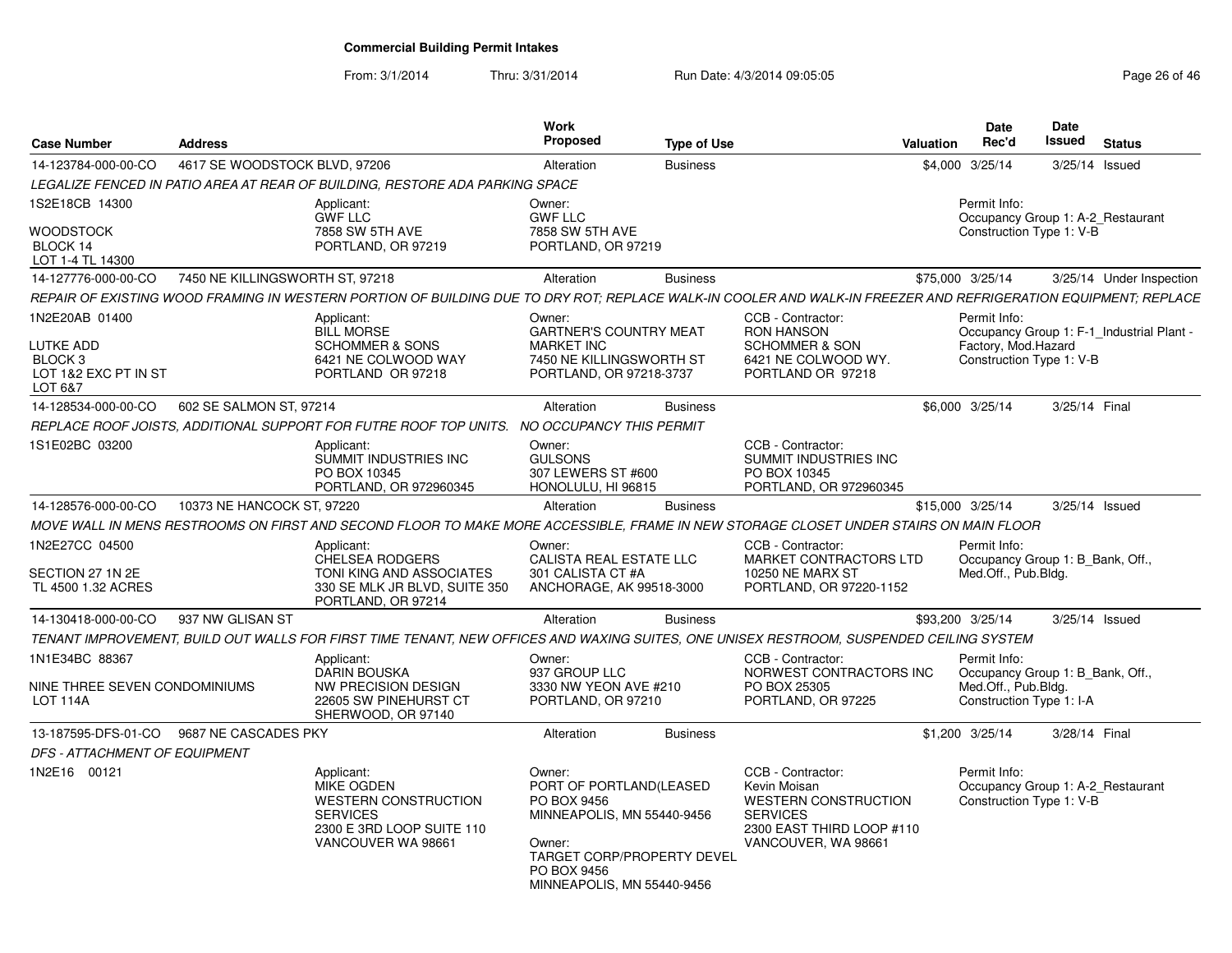From: 3/1/2014

Thru: 3/31/2014 Run Date: 4/3/2014 09:05:05 Research 2010 12:05:05

| 243 SW ALDER ST, 97204<br>14-130581-000-00-CO<br>\$25,000 3/25/14<br><b>Under Review</b><br>Alteration<br><b>Business</b><br>IS1E03BA 05500<br>Applicant:<br><b>Primary Contractor:</b><br>Owner:<br><b>GREG LANSING</b><br>TO BID<br>SIMA ENTERPRISES LLC<br>534 SW 3RD AVE SUITE 130<br>534 SW 3RD AVE #506<br>PORTLAND OR 97204<br>PORTLAND, OR 97204<br>1801 NW UPSHUR ST, 97209<br>Alteration<br>\$1,200 3/25/14<br>3/25/14 Issued<br><b>Business</b><br>DEMO WALL AND BUILD NEW WALL ON 5TH FLOORMaintain sprinkler coverage. Separate permit required to modify system.<br>Owner:<br>CCB - Contractor:<br>Permit Info:<br>Applicant:<br>WAYNE C GLASNAPP<br><b>WAYNE C GLASNAPP</b><br><b>ROD DAWES</b><br>Occupancy Group 1: B Bank, Off.,<br>1801 NW UPSHUR<br>1801 NW UPSHUR ST<br>C G CONSTRUCTION<br>Med.Off., Pub.Bldg.<br>1801 NW UPSHUR<br>PORTLAND, OR 972090000<br>PORTLAND, OR 97209-1700<br>Construction Type 1: II-A<br>BLOCK <sub>27</sub><br>PORTLAND, OR 97209<br>Owner:<br><b>BARBARA J GLASNAPP</b><br>1801 NW UPSHUR ST<br>PORTLAND, OR 97209-1700<br>14-113723-000-00-CO<br>3941 NE CULLY BLVD, 97213<br>\$500 3/26/14<br><b>Under Review</b><br>Alteration<br><b>Business</b><br>CHANGE OF OCCUPANCY FROM M TO B FOR NEW COFFEE SHOP<br>1N2E19DD 03400<br>Owner:<br>Permit Info:<br>Applicant:<br>LORETTA GUZMAN<br><b>GARY GUZMAN</b><br>Occupancy Group 1: B_Bank, Off.,<br>Med.Off., Pub.Bldg.<br>4622 NE 20TH<br>4622 NE 20TH AVE<br>PORTLAND, OR 97211<br>PORTLAND, OR 97211<br>Construction Type 1: V-B<br>LAND & IMPS SEE R118791 (R092101191)<br>1455 NW OVERTON ST, 97209<br>\$738.752 3/26/14<br><b>Under Review</b><br>Alteration<br><b>Business</b><br>TI FOR FIRST TIME TENANT - PROVIDE NEW NON SRUCTURAL INTERIOR PARTITIONS, SUSPENDED GYP BOARD CEILING AND NEW LIGHTING<br>Owner:<br>CCB - Contractor:<br>Permit Info:<br>Applicant:<br><b>OVERTON PEARL LLC</b><br>BNK CONSTRUCTION INC<br><b>COLLEEN MURPHY</b><br>Occupancy Group 1: B Bank, Off.,<br>FLUENT DESIGN INC<br>1355 NW 13TH AVE<br>Med.Off., Pub.Bldg.<br>45 82nd dr. ste 53b<br>BLOCK 229<br>427 NW 6TH AVENUE<br>PORTLAND, OR 97209-3284<br>gladstone, or 97027<br>Construction Type 1: III-B<br>PORTLAND OR 97209<br>LOT 1-4<br>13-212623-REV-02-CO<br>1966 SW 5TH AVE, 97201<br>Alteration<br>\$2,000 3/26/14<br>3/26/14 Issued<br><b>Business</b><br>CCB - Contractor:<br>Permit Info:<br>Applicant:<br>Owner:<br>Chris Harris<br><b>ROB HUMPHREY</b><br>SOUTHWEST 5TH<br>Occupancy Group 1: A-2 Restaurant<br><b>FASTER PERMITS</b><br>MCINTYRE CONSTRUCTION INC<br>Construction Type 1: I-B<br>835 E PARK ST<br>1500 WESTEC DR<br>14334 NW EAGLERIDGE LANE<br>EUGENE, OR 97401-2909<br>PORTLAND, OR 97229<br>EUGENE, OR 97402<br>Owner:<br><b>COLLEGE</b><br>835 E PARK ST<br>EUGENE, OR 97401-2909<br>Owner:<br><b>LLC</b><br>835 E PARK ST<br>EUGENE, OR 97401-2909 | <b>Case Number</b>                                    | <b>Address</b> | <b>Work</b><br><b>Proposed</b> | <b>Type of Use</b> | Valuation | <b>Date</b><br>Rec'd | Date<br>Issued | <b>Status</b> |
|-------------------------------------------------------------------------------------------------------------------------------------------------------------------------------------------------------------------------------------------------------------------------------------------------------------------------------------------------------------------------------------------------------------------------------------------------------------------------------------------------------------------------------------------------------------------------------------------------------------------------------------------------------------------------------------------------------------------------------------------------------------------------------------------------------------------------------------------------------------------------------------------------------------------------------------------------------------------------------------------------------------------------------------------------------------------------------------------------------------------------------------------------------------------------------------------------------------------------------------------------------------------------------------------------------------------------------------------------------------------------------------------------------------------------------------------------------------------------------------------------------------------------------------------------------------------------------------------------------------------------------------------------------------------------------------------------------------------------------------------------------------------------------------------------------------------------------------------------------------------------------------------------------------------------------------------------------------------------------------------------------------------------------------------------------------------------------------------------------------------------------------------------------------------------------------------------------------------------------------------------------------------------------------------------------------------------------------------------------------------------------------------------------------------------------------------------------------------------------------------------------------------------------------------------------------------------------------------------------------------------------------------------------------------------------------------------------------------------------------------------------------------------------------------------------------------------------------------------------------------------------------------|-------------------------------------------------------|----------------|--------------------------------|--------------------|-----------|----------------------|----------------|---------------|
| CHANGE OF OCCUPANCY (M to B). TENANT IMPROVEMENTS FOR NEW TENANT; DEMO WALLS; NEW WALLS TO CREATE 4 MASSAGE ROOMS, 2 NEW OFFICES, X-RAY ROOM AND NEW RESTRO                                                                                                                                                                                                                                                                                                                                                                                                                                                                                                                                                                                                                                                                                                                                                                                                                                                                                                                                                                                                                                                                                                                                                                                                                                                                                                                                                                                                                                                                                                                                                                                                                                                                                                                                                                                                                                                                                                                                                                                                                                                                                                                                                                                                                                                                                                                                                                                                                                                                                                                                                                                                                                                                                                                               |                                                       |                |                                |                    |           |                      |                |               |
|                                                                                                                                                                                                                                                                                                                                                                                                                                                                                                                                                                                                                                                                                                                                                                                                                                                                                                                                                                                                                                                                                                                                                                                                                                                                                                                                                                                                                                                                                                                                                                                                                                                                                                                                                                                                                                                                                                                                                                                                                                                                                                                                                                                                                                                                                                                                                                                                                                                                                                                                                                                                                                                                                                                                                                                                                                                                                           |                                                       |                |                                |                    |           |                      |                |               |
| VALUE ADDED REVISION TO ALTER STOREFRONT TO CHANGE FINISH MATERIALS, DOOR STYLE - Approved/substantial conformance with LU 09-154491 DZ for stained black concrete base and painted i                                                                                                                                                                                                                                                                                                                                                                                                                                                                                                                                                                                                                                                                                                                                                                                                                                                                                                                                                                                                                                                                                                                                                                                                                                                                                                                                                                                                                                                                                                                                                                                                                                                                                                                                                                                                                                                                                                                                                                                                                                                                                                                                                                                                                                                                                                                                                                                                                                                                                                                                                                                                                                                                                                     |                                                       |                |                                |                    |           |                      |                |               |
|                                                                                                                                                                                                                                                                                                                                                                                                                                                                                                                                                                                                                                                                                                                                                                                                                                                                                                                                                                                                                                                                                                                                                                                                                                                                                                                                                                                                                                                                                                                                                                                                                                                                                                                                                                                                                                                                                                                                                                                                                                                                                                                                                                                                                                                                                                                                                                                                                                                                                                                                                                                                                                                                                                                                                                                                                                                                                           | 14-130679-000-00-CO                                   |                |                                |                    |           |                      |                |               |
|                                                                                                                                                                                                                                                                                                                                                                                                                                                                                                                                                                                                                                                                                                                                                                                                                                                                                                                                                                                                                                                                                                                                                                                                                                                                                                                                                                                                                                                                                                                                                                                                                                                                                                                                                                                                                                                                                                                                                                                                                                                                                                                                                                                                                                                                                                                                                                                                                                                                                                                                                                                                                                                                                                                                                                                                                                                                                           |                                                       |                |                                |                    |           |                      |                |               |
|                                                                                                                                                                                                                                                                                                                                                                                                                                                                                                                                                                                                                                                                                                                                                                                                                                                                                                                                                                                                                                                                                                                                                                                                                                                                                                                                                                                                                                                                                                                                                                                                                                                                                                                                                                                                                                                                                                                                                                                                                                                                                                                                                                                                                                                                                                                                                                                                                                                                                                                                                                                                                                                                                                                                                                                                                                                                                           | 1N1E28DC 02300<br>WATSONS ADD<br>LOT 1&4              |                |                                |                    |           |                      |                |               |
|                                                                                                                                                                                                                                                                                                                                                                                                                                                                                                                                                                                                                                                                                                                                                                                                                                                                                                                                                                                                                                                                                                                                                                                                                                                                                                                                                                                                                                                                                                                                                                                                                                                                                                                                                                                                                                                                                                                                                                                                                                                                                                                                                                                                                                                                                                                                                                                                                                                                                                                                                                                                                                                                                                                                                                                                                                                                                           |                                                       |                |                                |                    |           |                      |                |               |
|                                                                                                                                                                                                                                                                                                                                                                                                                                                                                                                                                                                                                                                                                                                                                                                                                                                                                                                                                                                                                                                                                                                                                                                                                                                                                                                                                                                                                                                                                                                                                                                                                                                                                                                                                                                                                                                                                                                                                                                                                                                                                                                                                                                                                                                                                                                                                                                                                                                                                                                                                                                                                                                                                                                                                                                                                                                                                           |                                                       |                |                                |                    |           |                      |                |               |
|                                                                                                                                                                                                                                                                                                                                                                                                                                                                                                                                                                                                                                                                                                                                                                                                                                                                                                                                                                                                                                                                                                                                                                                                                                                                                                                                                                                                                                                                                                                                                                                                                                                                                                                                                                                                                                                                                                                                                                                                                                                                                                                                                                                                                                                                                                                                                                                                                                                                                                                                                                                                                                                                                                                                                                                                                                                                                           | BOSTON ADD<br><b>BLOCK 6 TL 3400</b><br>FOR BILLBOARD |                |                                |                    |           |                      |                |               |
|                                                                                                                                                                                                                                                                                                                                                                                                                                                                                                                                                                                                                                                                                                                                                                                                                                                                                                                                                                                                                                                                                                                                                                                                                                                                                                                                                                                                                                                                                                                                                                                                                                                                                                                                                                                                                                                                                                                                                                                                                                                                                                                                                                                                                                                                                                                                                                                                                                                                                                                                                                                                                                                                                                                                                                                                                                                                                           | 14-128791-000-00-CO                                   |                |                                |                    |           |                      |                |               |
|                                                                                                                                                                                                                                                                                                                                                                                                                                                                                                                                                                                                                                                                                                                                                                                                                                                                                                                                                                                                                                                                                                                                                                                                                                                                                                                                                                                                                                                                                                                                                                                                                                                                                                                                                                                                                                                                                                                                                                                                                                                                                                                                                                                                                                                                                                                                                                                                                                                                                                                                                                                                                                                                                                                                                                                                                                                                                           |                                                       |                |                                |                    |           |                      |                |               |
|                                                                                                                                                                                                                                                                                                                                                                                                                                                                                                                                                                                                                                                                                                                                                                                                                                                                                                                                                                                                                                                                                                                                                                                                                                                                                                                                                                                                                                                                                                                                                                                                                                                                                                                                                                                                                                                                                                                                                                                                                                                                                                                                                                                                                                                                                                                                                                                                                                                                                                                                                                                                                                                                                                                                                                                                                                                                                           | 1N1E33AA 01200<br>COUCHS ADD                          |                |                                |                    |           |                      |                |               |
|                                                                                                                                                                                                                                                                                                                                                                                                                                                                                                                                                                                                                                                                                                                                                                                                                                                                                                                                                                                                                                                                                                                                                                                                                                                                                                                                                                                                                                                                                                                                                                                                                                                                                                                                                                                                                                                                                                                                                                                                                                                                                                                                                                                                                                                                                                                                                                                                                                                                                                                                                                                                                                                                                                                                                                                                                                                                                           |                                                       |                |                                |                    |           |                      |                |               |
|                                                                                                                                                                                                                                                                                                                                                                                                                                                                                                                                                                                                                                                                                                                                                                                                                                                                                                                                                                                                                                                                                                                                                                                                                                                                                                                                                                                                                                                                                                                                                                                                                                                                                                                                                                                                                                                                                                                                                                                                                                                                                                                                                                                                                                                                                                                                                                                                                                                                                                                                                                                                                                                                                                                                                                                                                                                                                           |                                                       |                |                                |                    |           |                      |                |               |
|                                                                                                                                                                                                                                                                                                                                                                                                                                                                                                                                                                                                                                                                                                                                                                                                                                                                                                                                                                                                                                                                                                                                                                                                                                                                                                                                                                                                                                                                                                                                                                                                                                                                                                                                                                                                                                                                                                                                                                                                                                                                                                                                                                                                                                                                                                                                                                                                                                                                                                                                                                                                                                                                                                                                                                                                                                                                                           | 1S1E04DA 02000                                        |                |                                |                    |           |                      |                |               |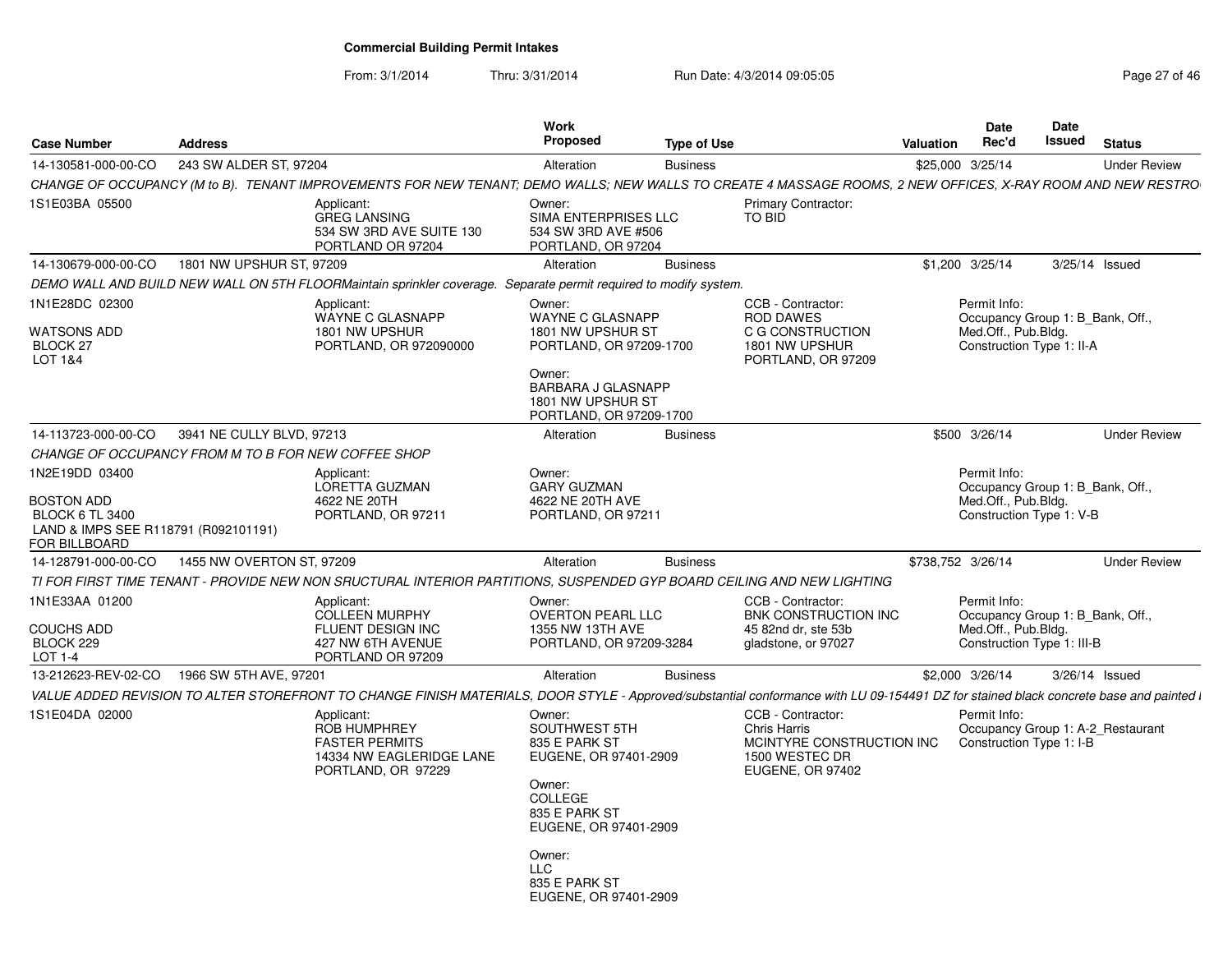From: 3/1/2014

Thru: 3/31/2014 Run Date: 4/3/2014 09:05:05 Research 20 and 28 of 46

| <b>Case Number</b>                                                                                             | <b>Address</b>            |                                                                                                                                     | Work<br>Proposed                                                                       | <b>Type of Use</b> |                                                                                                                                         | Valuation | Date<br>Rec'd                                                                                       | <b>Date</b><br>Issued | <b>Status</b>                       |
|----------------------------------------------------------------------------------------------------------------|---------------------------|-------------------------------------------------------------------------------------------------------------------------------------|----------------------------------------------------------------------------------------|--------------------|-----------------------------------------------------------------------------------------------------------------------------------------|-----------|-----------------------------------------------------------------------------------------------------|-----------------------|-------------------------------------|
| 14-115720-REV-02-CO                                                                                            | 12243 N CENTER AVE        |                                                                                                                                     | Alteration                                                                             | <b>Business</b>    |                                                                                                                                         |           | \$3/25/14                                                                                           | 3/25/14 Issued        |                                     |
|                                                                                                                |                           | REVISION TO RESTROOM WALL TO STOP AT 10.5 FEET WITH DRYWALL ON ONE SIDE. WALL WILL BE COMPLETED ON TENANT IMPROVEMENT PERMIT.       |                                                                                        |                    |                                                                                                                                         |           |                                                                                                     |                       |                                     |
| 2N1E34C 00604                                                                                                  |                           | Applicant:<br>ERIC DUGGER<br><b>WESTERN CONSTRUCTION</b><br><b>SERVICES</b><br>2300 EAST THIRD LOOP, SUITE 11<br>VANCOUVER WA 98661 | Owner:<br><b>BUENA-HAYDEN NORTH LLC</b><br>901 NE GLISAN ST<br>PORTLAND, OR 97232-2730 |                    | CCB - Contractor:<br>Kevin Moisan<br><b>WESTERN CONSTRUCTION</b><br><b>SERVICES</b><br>2300 EAST THIRD LOOP #110<br>VANCOUVER, WA 98661 |           | Permit Info:<br>Construction Type 1: V-B                                                            |                       |                                     |
| 13-226625-DFS-02-CO                                                                                            | 610 NW 17TH AVE, 97209    |                                                                                                                                     | Alteration                                                                             | <b>Business</b>    |                                                                                                                                         |           | \$40,000 3/25/14                                                                                    |                       | <b>Under Review</b>                 |
|                                                                                                                |                           | DFS-METAL STUD FRAMING-INTERIOR PARTITION WALLS, CEILING CLOUDS, AND (1) SOFFIT                                                     |                                                                                        |                    |                                                                                                                                         |           |                                                                                                     |                       |                                     |
| 1N1E33AC 02200                                                                                                 |                           | Applicant:<br><b>SCOTT BAUNE</b><br>1530 SW TAYLOR<br>PORTLAND OR 97205                                                             |                                                                                        |                    | CCB - Contractor:<br>R & H CONSTRUCTION<br>1530 SW TAYLOR STREET<br>PORTLAND, OR 97205                                                  |           | Permit Info:<br>Occupancy Group 1: B Bank, Off.,<br>Med.Off., Pub.Bldg.<br>Construction Type 1: V-B |                       |                                     |
| 14-131123-000-00-CO                                                                                            | 1714 NW OVERTON ST        |                                                                                                                                     | Alteration                                                                             | <b>Business</b>    |                                                                                                                                         |           | \$9.000 3/26/14                                                                                     |                       | 3/26/14 Under Inspection            |
|                                                                                                                |                           | EXPAND EISTING OFFICE INTO LARGER OFFICE; REMOVE NON-LOAD BEARING WALL AND REBUILD                                                  |                                                                                        |                    |                                                                                                                                         |           |                                                                                                     |                       |                                     |
| 1N1E33AB 60000<br>NEW STAGES CONDOMINIUM<br><b>GENERAL COMMON ELEMENTS</b>                                     |                           | Applicant:<br>ADVANCED CONSTRUCTION &<br><b>REPAIR LLC</b><br>14758 SW 79TH AVE<br>TIGARD, OR 97224-7876                            | Owner:<br>NEW STAGES CONDOMINIUM<br>9600 SW BARNES RD #200<br>PORTLAND, OR 97225-6666  |                    | CCB - Contractor:<br>ADVANCED CONSTRUCTION &<br><b>REPAIR LLC</b><br>14758 SW 79TH AVE<br>TIGARD, OR 97224-7876                         |           | Permit Info:<br>Occupancy Group 1: B_Bank, Off.,<br>Med.Off., Pub.Bldg.<br>Construction Type 1: V-B |                       |                                     |
|                                                                                                                |                           |                                                                                                                                     | Owner:<br>OWNERS ASSOCIATION<br>9600 SW BARNES RD #200<br>PORTLAND, OR 97225-6666      |                    |                                                                                                                                         |           |                                                                                                     |                       |                                     |
| 14-131149-000-00-CO                                                                                            | 3773 SE BELMONT ST, 97214 |                                                                                                                                     | Alteration                                                                             | <b>Business</b>    |                                                                                                                                         |           | \$20,000 3/26/14                                                                                    | 3/26/14 Issued        |                                     |
|                                                                                                                |                           | TI FOR FIRST TIME TENANT: NEW WALLS FOR PREVIOUSLY STUBBED OUT BATHROOM FIXTURES: NEW WALLS FOR BIKE PARKING CLOSET                 |                                                                                        |                    |                                                                                                                                         |           |                                                                                                     |                       |                                     |
| 1S1E01AA 19700<br>SUNNYSIDE & PLAT 2 & 3<br>BLOCK 67<br>LOT 10&11 EXC PT IN ST<br>E 1/2 OF LOT 12 EXC PT IN ST |                           | Applicant:<br><b>TIMOTHY FOUCH</b><br>FIELDWORK DESIGN AND<br>ARCHITECTURE, LLC<br>2524 SE DIVISION ST<br>PORTLAND, OREGON 97202    | Owner:<br>4039 N MISSISSIPPI AVE #205<br>PORTLAND, OR 97227                            |                    | CCB - Contractor:<br>BCMC PROPERTIES BELMONT LLC MODERN ORGANIC<br><b>CONSTRUCTION</b><br>4212 NE SUMNER ST<br>PORTLAND, OR 97218-1542  |           | Permit Info:<br>Station<br>Construction Type 1: V-B                                                 |                       | Occupancy Group 1: M Store, Service |
| 14-131162-000-00-CO                                                                                            | 5429 NE 42ND AVE, 97211   |                                                                                                                                     | Alteration                                                                             | <b>Business</b>    |                                                                                                                                         |           | \$2,500 3/26/14                                                                                     | 3/26/14 Issued        |                                     |
|                                                                                                                |                           | REMOVE WALL AND BUILD NEW WALL TO EXPAND EXISTING TOILET TO CREATE ACCESSIBLE TOILET                                                |                                                                                        |                    |                                                                                                                                         |           |                                                                                                     |                       |                                     |
| 1N1E24AA 00200<br>KILLINGSWORTH AVE ADD<br>BLOCK 1<br>LOT 3&4                                                  |                           | Applicant:<br>RAPHAEL GOODBLATT<br>AHHA ARCHITECTURE<br>615 SE ALDER SUITE 203<br>PORTLAND OR 97214                                 | Owner:<br>NE 42ND LLC<br>211 NE WEIDLER ST<br>PORTLAND, OR 97232                       |                    |                                                                                                                                         |           | Permit Info:<br>Occupancy Group 1: B_Bank, Off.,<br>Med.Off., Pub.Bldg.<br>Construction Type 1: V-B |                       |                                     |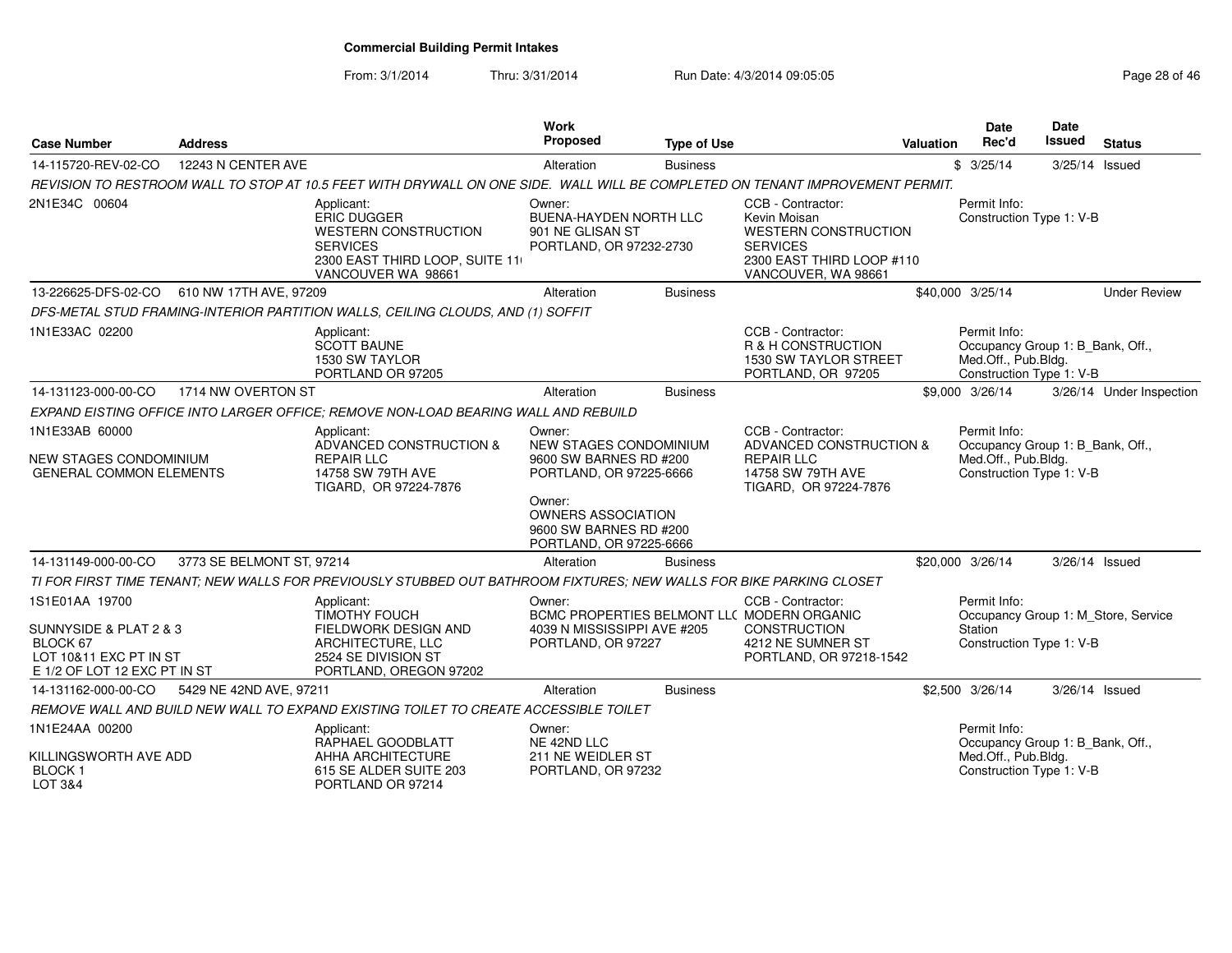From: 3/1/2014Thru: 3/31/2014 Run Date: 4/3/2014 09:05:05 Research 20 and 29 of 46

| <b>Case Number</b>                                                 | <b>Address</b>            |                                                                                                                                                            | <b>Work</b><br><b>Proposed</b>                                           | <b>Type of Use</b> |                                                                        | <b>Valuation</b> | Date<br>Rec'd                                                                       | Date<br><b>Issued</b> | <b>Status</b>                                |
|--------------------------------------------------------------------|---------------------------|------------------------------------------------------------------------------------------------------------------------------------------------------------|--------------------------------------------------------------------------|--------------------|------------------------------------------------------------------------|------------------|-------------------------------------------------------------------------------------|-----------------------|----------------------------------------------|
| 13-228400-DFS-02-CO                                                | 1005 W BURNSIDE ST, 97209 |                                                                                                                                                            | Alteration                                                               | <b>Business</b>    |                                                                        |                  | \$2,500 3/26/14                                                                     |                       | <b>Under Review</b>                          |
| DFS FOR EXISTING SIGN RE-ATTACHMENT TO NEW PARAPET WALL            |                           |                                                                                                                                                            |                                                                          |                    |                                                                        |                  |                                                                                     |                       |                                              |
| 1N1E34CB 11500                                                     |                           | Applicant:<br><b>COREY OMEY</b>                                                                                                                            | Owner:                                                                   |                    | CCB - Contractor:<br>POWELL FAMILY REAL ESTATE & WALSH CONSTRUCTION CO |                  | Permit Info:                                                                        |                       | Occupancy Group 1: M_Store, Service          |
| <b>COUCHS ADD</b><br>BLOCK 68<br>LOT 1&4                           |                           | <b>ERNEST MUNCH ARCHITECTURE</b><br>URBAN PLANNING LLC<br>111 SW OAK, SUITE 300<br>PORTLAND, OR 97204                                                      | <b>COMPANY LLC</b><br>7 NW 9TH AVE<br>PORTLAND, OR 97209-3301            |                    | 2905 SW 1ST AVE<br>PORTLAND, OR 972014707                              |                  | Station<br>Construction Type 1: III-B                                               |                       | Construction Type 2 (formerly Type 1): III-B |
|                                                                    |                           | Applicant:<br><b>JENNIFER PECENKA</b><br><b>ERNEST R MUNCH</b><br>ARCHITECTURE URBAN<br><b>PLANNING LLC</b><br>111 SW OAK ST STE 300<br>PORTLAND, OR 97204 |                                                                          |                    |                                                                        |                  |                                                                                     |                       |                                              |
| 14-127776-DFS-01-CO 7450 NE KILLINGSWORTH ST, 97218                |                           |                                                                                                                                                            | Alteration                                                               | <b>Business</b>    |                                                                        |                  | \$500 3/27/14                                                                       |                       | <b>Under Review</b>                          |
| DFS FOR ATTACHMENT OF EQUIPMENT                                    |                           |                                                                                                                                                            |                                                                          |                    |                                                                        |                  |                                                                                     |                       |                                              |
| 1N2E20AB 01400                                                     |                           | Applicant:<br><b>MONTY WARD</b>                                                                                                                            | Owner:<br><b>GARTNER'S COUNTRY MEAT</b>                                  |                    | CCB - Contractor:<br><b>RON HANSON</b>                                 |                  | Permit Info:                                                                        |                       | Occupancy Group 1: F-1_Industrial Plant -    |
| LUTKE ADD<br>BLOCK <sub>3</sub><br>LOT 1&2 EXC PT IN ST<br>LOT 6&7 |                           | 39119 NE ALDERWOOD DR<br><b>AMBOY WA 98601</b>                                                                                                             | <b>MARKET INC</b><br>7450 NE KILLINGSWORTH ST<br>PORTLAND, OR 97218-3737 |                    | <b>SCHOMMER &amp; SON</b><br>6421 NE COLWOOD WY.<br>PORTLAND OR 97218  |                  | Factory, Mod.Hazard<br>Construction Type 1: V-B                                     |                       |                                              |
| 13-217593-000-00-CO                                                | 6834 NE GLISAN ST, 97213  |                                                                                                                                                            | Alteration                                                               | <b>Business</b>    |                                                                        |                  | \$200 3/28/14                                                                       |                       | 3/28/14 Issued                               |
|                                                                    |                           | NEW 5' OPENING BETWEEN TWO EXISTING TENANT SPACES TO CREATE ONE; ADD NEW BEAM; SEE 13-121135-VI                                                            |                                                                          |                    |                                                                        |                  |                                                                                     |                       |                                              |
| 1N2E32CA 18100                                                     |                           | Applicant:                                                                                                                                                 | Owner:                                                                   |                    | Primary Contractor:                                                    |                  | Permit Info:                                                                        |                       |                                              |
| NORTH MT TABOR<br>BLOCK 6<br>LOT 1 EXC PT IN ST                    |                           | <b>NELS H EDLUND</b><br>5557 NE GOING ST<br>PORTLAND, OR 97218                                                                                             | <b>NELS H EDLUND</b><br>5557 NE GOING ST<br>PORTLAND, OR 97218           |                    | <b>TO BID</b>                                                          |                  | Occupancy Group 1: B_Bank, Off.,<br>Med.Off., Pub.Bldg.<br>Construction Type 1: V-B |                       | Construction Type 2 (formerly Type 1): V-B   |
|                                                                    |                           |                                                                                                                                                            | Owner:<br><b>JOAN A EDLUND</b><br>5557 NE GOING ST<br>PORTLAND, OR 97218 |                    |                                                                        |                  |                                                                                     |                       |                                              |
| 14-130481-000-00-CO                                                | 536 NW 14TH AVE, 97209    |                                                                                                                                                            | Alteration                                                               | <b>Business</b>    |                                                                        |                  | \$51,450 3/28/14                                                                    |                       | $3/28/14$ Issued                             |
|                                                                    |                           | RE-ROOF BUILDING, REMOVE THERMOPLASTIC MEMBRANE, INSTALL PROTECTIVE MATTING AND NEW GAF CLASS A EVERGUARD TPO ROOFING.                                     |                                                                          |                    |                                                                        |                  |                                                                                     |                       |                                              |
| 1N1E33AD 04600                                                     |                           | Applicant:<br>CENTIMARK CORPORATION                                                                                                                        | Owner:<br><b>MARKETPLACE I</b>                                           |                    | CCB - Contractor:<br>CENTIMARK CORPORATION                             |                  | Permit Info:<br>Construction Type 1: V-B                                            |                       |                                              |
| <b>COUCHS ADD</b><br>BLOCK 88<br>LOT 6&7                           |                           | 7911 NE 33RD DR, S.120<br>PORTLAND, OR 97210                                                                                                               | 351 NW 12TH AVE<br>PORTLAND, OR 97209                                    |                    | 7911 NE 33RD DR, S.120<br>PORTLAND, OR 97210                           |                  |                                                                                     |                       |                                              |
|                                                                    |                           |                                                                                                                                                            | Owner:<br>II LLC<br>351 NW 12TH AVE<br>PORTLAND, OR 97209                |                    |                                                                        |                  |                                                                                     |                       |                                              |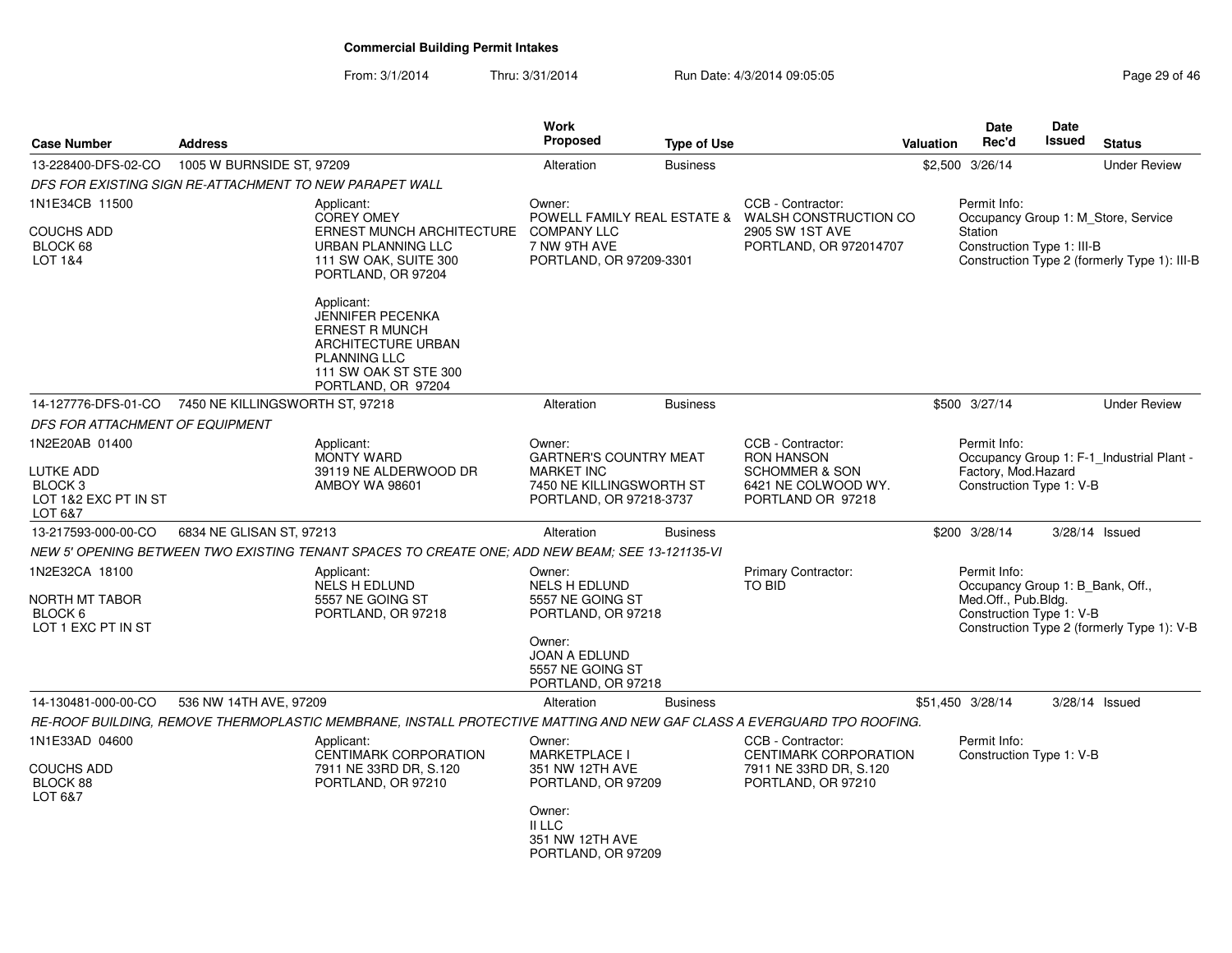From: 3/1/2014

Thru: 3/31/2014 Run Date: 4/3/2014 09:05:05 Research 2010 12:05:05

| <b>Case Number</b>                                                       | <b>Address</b>                        |                                                                                                                                                             | <b>Work</b><br><b>Proposed</b>                                                                   | <b>Type of Use</b> | <b>Valuation</b>                                                                                       | <b>Date</b><br>Rec'd                                                                                  | <b>Date</b><br>Issued | <b>Status</b>                              |
|--------------------------------------------------------------------------|---------------------------------------|-------------------------------------------------------------------------------------------------------------------------------------------------------------|--------------------------------------------------------------------------------------------------|--------------------|--------------------------------------------------------------------------------------------------------|-------------------------------------------------------------------------------------------------------|-----------------------|--------------------------------------------|
| 14-131895-000-00-CO                                                      | 1014 N MARINE DR, 97217               |                                                                                                                                                             | Alteration                                                                                       | <b>Business</b>    |                                                                                                        | \$40,000 3/28/14                                                                                      |                       | 3/28/14 Approved to Issue                  |
|                                                                          |                                       | TENANT IMPROVEMENT TO BUILD OUT SPACE FOR NEW FIRST TIME TENANT, NEW WALLS FOR OFFICES, 3 NEW RESTROOMS, LOBBY, STORAGE                                     |                                                                                                  |                    |                                                                                                        |                                                                                                       |                       |                                            |
| 1N1E03BB 01200                                                           |                                       | Applicant:                                                                                                                                                  | Owner:                                                                                           |                    | CCB - Contractor:                                                                                      | Permit Info:                                                                                          |                       |                                            |
| SECTION 03 1N 1E<br>TL 1200 1.24 ACRES                                   |                                       | <b>DAVE KIMMEL</b><br><b>PDG</b><br>1335 SW 66TH AVE #201<br>PORTLAND, OR 97225                                                                             | THE WEBSTER FAMILY LTD<br><b>PRTNRSHP</b><br>PO BOX 11229<br>PORTLAND, OR 97211-0229             |                    | WHITEWATER CONSTRUCTION<br><b>INC</b><br>PO BOX 2448<br>EUGENE, OR 974020125                           | Occupancy Group 1: B_Bank, Off.,<br>Med.Off., Pub.Bldg.<br>Construction Type 1: V-B                   |                       |                                            |
| 14-132307-000-00-CO                                                      | 5933 NE WIN SIVERS DR, 97220          |                                                                                                                                                             | Alteration                                                                                       | <b>Business</b>    |                                                                                                        | \$1,900 3/28/14                                                                                       |                       | 3/28/14 Issued                             |
|                                                                          |                                       | NEW WALLS TO CREATE PRIVATE OFFICE; EXTEND COUNTER IN WORK ROOM                                                                                             |                                                                                                  |                    |                                                                                                        |                                                                                                       |                       |                                            |
| 1N2E15DA 01300<br>WIN SIVERS BUSINESS PARK<br>LOT 2 TL 1300              |                                       | Applicant:<br><b>DAN YOUNG</b><br><b>OREGON BUSINESS</b><br>ARCHITECTURE<br>PO BOX 80301<br>PORTLAND, OR 97280                                              | Owner:<br>D W SIVERS CO INC<br>4730 SW MACADAM AVE #101<br>PORTLAND, OR 97239-6417               |                    | CCB - Contractor:<br>DW SIVERS CO<br>4730 SW MACADAM AVE STE 101<br>PORTLAND, OR 97201                 | Permit Info:<br>Occupancy Group 1: B_Bank, Off.,<br>Med.Off., Pub.Bldg.<br>Construction Type 1: III-B |                       |                                            |
| 14-132312-000-00-CO                                                      | 812 SW 10TH AVE                       |                                                                                                                                                             | Alteration                                                                                       | <b>Business</b>    |                                                                                                        | \$31,000 3/28/14                                                                                      | 3/28/14 Issued        |                                            |
|                                                                          |                                       | RELOCATE CONFERENCE ROOM AND WORKROOM TO CREATE ADDITIONAL OPEN OFFICE AREA; ADD ONE NEW PRIVATE OFFICE                                                     |                                                                                                  |                    |                                                                                                        |                                                                                                       |                       |                                            |
| 1S1E04AA 00100 U1                                                        |                                       | Applicant:<br><b>DAN YOUNG</b><br><b>OREGON BUSINESS</b><br>ARCHITECTURE<br>PO BOX 80301<br>PORTLAND, OR 97280                                              | Owner:<br>RICH HILL CORPORATION<br>621 SW MORRISON ST #800<br>PORTLAND, OR 97205-3825            |                    | CCB - Contractor:<br>ROBERT HAKES CONSTRUCTION<br><b>LLC</b><br>618 NW KLICKITAT ST<br>CAMAS, WA 98607 | Permit Info:<br>Occupancy Group 1: B_Bank, Off.,<br>Med.Off., Pub.Bldg.<br>Construction Type 1: V-B   |                       |                                            |
| 14-115056-DFS-01-CO  100 SW MARKET ST, 97201                             |                                       |                                                                                                                                                             | Alteration                                                                                       | <b>Business</b>    |                                                                                                        | \$43,525 3/28/14                                                                                      |                       | <b>Under Review</b>                        |
|                                                                          | DFS FOR ALUMINUM DOORS AND STOREFRONT |                                                                                                                                                             |                                                                                                  |                    |                                                                                                        |                                                                                                       |                       |                                            |
| 1S1E03CB 00700<br>SOUTH AUDITORIUM ADD<br><b>BLOCK A</b><br>LOT 2 TL 700 |                                       | Applicant:<br><b>CRAIG NAUCK</b><br><b>CULVER GLASS</b><br>2619 NW INDUSTRIAL ST<br>PORTLAND, OR 97210                                                      | Owner:<br><b>CSHV FIRST AND MARKET LLC</b><br>1420 FIFTH AVE #2020<br>SEATTLE, WA 98101-2337     |                    | CCB - Contractor:<br>SWINERTON BUILDERS INC<br>260 TOWNSEND ST<br>SAN FRANCISCO, CA 94107              | Permit Info:<br>Occupancy Group 1: B Bank, Off.,<br>Med.Off., Pub.Bldg.<br>Construction Type 1: I-A   |                       |                                            |
| 13-239706-REV-01-CO 3333 NW 35TH AVE, 97210                              |                                       |                                                                                                                                                             | Alteration                                                                                       | <b>Business</b>    |                                                                                                        | \$3/28/14                                                                                             |                       | 3/28/14 Issued                             |
|                                                                          |                                       | REVISION TO SITE PLAN TO ADD GATE AND RECONFIGURE PARKING AREA TO BETTER ACCOMMODATE TRACTOR TRAILER MOVEMENT                                               |                                                                                                  |                    |                                                                                                        |                                                                                                       |                       |                                            |
| 1N1E29BB 00200<br>SECTION 29 1N 1E<br>TL 200 6.95 ACRES                  |                                       | Applicant:<br><b>Todd ISELIN</b><br><b>ISELIN ARCHITECTS</b><br>1307 Seventh St<br>Oregon City, OR 97045                                                    | Owner:<br><b>GUILD'S LAKE PROPERTIES LLC</b><br>2742 NW BIRKENDENE ST<br>PORTLAND, OR 97229-8080 |                    | CCB - Contractor:<br>Kevin<br>BARTEL CONTRACTING INC<br>PO BOX 160<br>GLADSTONE, OR 97027              | Permit Info:<br>Occupancy Group 1: B_Bank, Off.,<br>Med.Off., Pub.Bldg.<br>Construction Type 1: V-B   |                       | Construction Type 2 (formerly Type 1): V-B |
| 14-126588-000-00-CO                                                      | 5520 N INTERSTATE AVE, 97217          |                                                                                                                                                             | Alteration                                                                                       | <b>Business</b>    |                                                                                                        | \$85,400 3/27/14                                                                                      | 3/27/14 Issued        |                                            |
|                                                                          |                                       | TENANT IMPROVEMENT FOR FIRST TIME TENANT: BUILD OUT WALLS FOR 2 RESTROOMS. STAFF ROOM WITH SINK. PRIVATE OFFICE AND OPEN OFFICE SPACE. FURR OUT WALL FOR TV |                                                                                                  |                    |                                                                                                        |                                                                                                       |                       |                                            |
| 1N1E15CC 16800                                                           |                                       | Applicant:<br><b>BRENT YOUNG</b><br>YOUNG DESIGN STUDIO<br>2126 N SKIDMORE CT<br>PORTLAND OR 97217                                                          |                                                                                                  |                    | CCB - Contractor:<br>R & H CONSTRUCTION<br>1530 SW TAYLOR STREET<br>PORTLAND, OR 97205                 | Permit Info:<br>Occupancy Group 1: B_Bank, Off.,<br>Med.Off., Pub.Bldg.<br>Construction Type 1: I-A   |                       |                                            |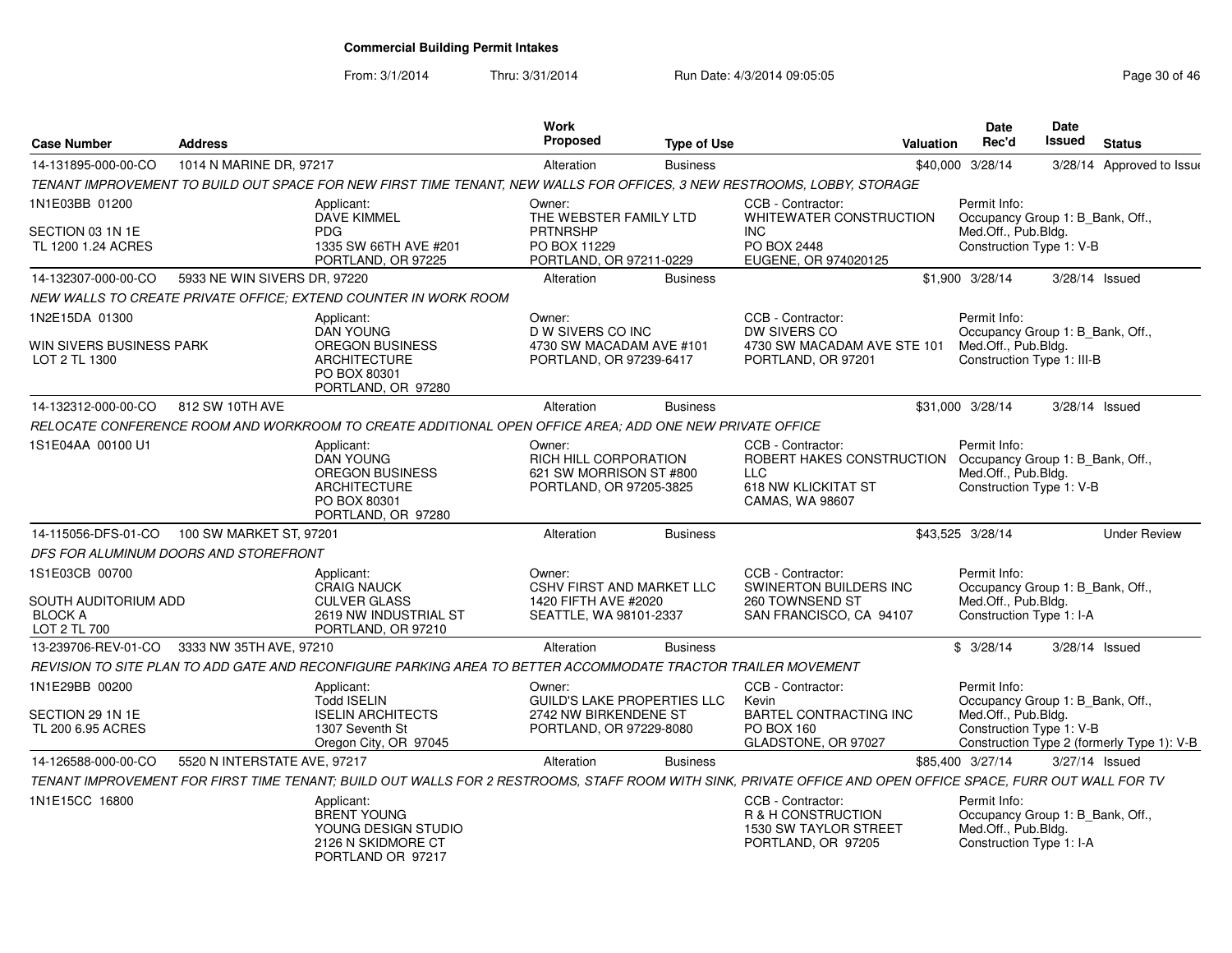From: 3/1/2014

Thru: 3/31/2014 Run Date: 4/3/2014 09:05:05 Research 2010 12:05:05

| <b>Case Number</b>                                                                               | <b>Address</b>               |                                                                                                                                            | <b>Work</b><br>Proposed                                                                                      | <b>Type of Use</b> | <b>Valuation</b>                                                                                                  | <b>Date</b><br>Rec'd                                                                                         | <b>Date</b><br><b>Issued</b> | <b>Status</b>                                |
|--------------------------------------------------------------------------------------------------|------------------------------|--------------------------------------------------------------------------------------------------------------------------------------------|--------------------------------------------------------------------------------------------------------------|--------------------|-------------------------------------------------------------------------------------------------------------------|--------------------------------------------------------------------------------------------------------------|------------------------------|----------------------------------------------|
| 14-127008-000-00-CO                                                                              | 4915 N GANTENBEIN AVE, 97217 |                                                                                                                                            | Alteration                                                                                                   | Educational        |                                                                                                                   | \$3.264 3/14/14                                                                                              | 3/14/14 Issued               |                                              |
|                                                                                                  |                              | DOOR AND WINDOW REPAIR ON NORTH AND WEST SIDES OF SOUTHERN MOST PORTABLE BUILDING DUE TO VANDALISM.                                        |                                                                                                              |                    |                                                                                                                   |                                                                                                              |                              |                                              |
| 1N1E22AC 16800<br><b>CENTRAL ALBINA ADD</b><br>BLOCK 2&3&7&8 TL 16800                            |                              | Applicant:<br><b>KRISTIN WELLS</b><br>PORTLAND PUBLIC SCHOOLS<br>501 N DIXON<br>PORTLAND OR 97227                                          | Owner:<br>SCHOOL DISTRICT NO 1<br>PO BOX 3107<br>PORTLAND, OR 97208-3107                                     |                    | CCB - Contractor:<br>IN LINE COMMERCIAL CONST<br>PO BOX 5837<br>ALOHA, OR 97006                                   | Permit Info:<br>Occupancy Group 1: E_School<br>Construction Type 1: V-B                                      |                              |                                              |
| 14-127076-000-00-CO                                                                              | 5210 N KERBY AVE, 97217      |                                                                                                                                            | Alteration                                                                                                   | Educational        |                                                                                                                   | \$1,200,000 3/14/14                                                                                          |                              | <b>Under Review</b>                          |
| <b>REPLACE EXISTING TRACK &amp; FIELD</b>                                                        |                              |                                                                                                                                            |                                                                                                              |                    |                                                                                                                   |                                                                                                              |                              |                                              |
| 1N1E22BA 00100<br><b>M PATTONS &amp; SUB</b><br>BLOCK O TL 100<br>SPLIT MAP R298127 (R877306800) |                              | Applicant:<br>Kristin Wells<br>Portland Public Schools Facilities &<br>Asset Management<br>501 N Dixon St.<br>Portland, OR 97227           | Owner:<br>SCHOOL DISTRICT NO 1<br>PO BOX 3107<br>PORTLAND, OR 97208-3107                                     |                    |                                                                                                                   | Permit Info:<br>Occupancy Group 1: U_Private<br>Garage\Utility Misc.                                         |                              |                                              |
| 14-123617-000-00-CO                                                                              | 1204 SE WATER AVE, 97214     |                                                                                                                                            | Alteration                                                                                                   | Factory/Industrial |                                                                                                                   | \$10,800 3/5/14                                                                                              |                              | $3/5/14$ Issued                              |
| <b>BUILD NEW STAIRS TO BASEMENT FROM MAIN FLOOR</b>                                              |                              |                                                                                                                                            |                                                                                                              |                    |                                                                                                                   |                                                                                                              |                              |                                              |
| 1S1E03AD 03500                                                                                   |                              | Applicant:<br><b>DAVID LEECH INC</b><br><b>PO BOX 400</b><br>BRIGHTWOOD, OR 970110400                                                      | Owner:<br><b>MICHAEL PRATT</b><br>1201 SE 3RD AVE<br>PORTLAND, OR 97214-3337<br>Owner:<br><b>RETA LARSON</b> |                    | CCB - Contractor:<br>DAVID LEECH INC<br>PO BOX 400<br>BRIGHTWOOD, OR 970110400                                    | Permit Info:<br>Occupancy Group 1: S-1_Storage -<br>Moderate Hazard, Warehouse<br>Construction Type 1: III-B |                              |                                              |
|                                                                                                  |                              |                                                                                                                                            | 1201 SE 3RD AVE<br>PORTLAND, OR 97214-3337                                                                   |                    |                                                                                                                   |                                                                                                              |                              |                                              |
| 14-126408-000-00-CO                                                                              | 6635 N BALTIMORE AVE, 97203  |                                                                                                                                            | Alteration                                                                                                   | Factory/Industrial |                                                                                                                   | \$15,000 3/12/14                                                                                             |                              | <b>Under Review</b>                          |
|                                                                                                  |                              | INTERIOR TENANT IMPROVEMENT FOR NEW MEDICAL MARIJUANA GROW FACILITY; NEW WALLS FOR FLOWER ROOMS WITH CEILINGS; CHANGE OF USE FROM S1 TO F1 |                                                                                                              |                    |                                                                                                                   |                                                                                                              |                              |                                              |
| 1N1W12BB 04500<br>PARTITION PLAT 1992-152<br>LOT <sub>3</sub>                                    |                              | Applicant:<br>PETER NYLEN<br>RHIZA ARCHITECTURE & DESIGN 412 NW COUCH ST #220.<br>2127 N ALBINA AVE UNIT 203<br>PORTLAND OR 97227          | Owner:<br>CATHEDRAL PARK PLACE LLC<br>PORTLAND, OR 97209                                                     |                    | CCB - Contractor:<br><b>JOHN RUST</b><br>JACK RUST CONSTRUCTION INC<br>4221 SW SUNSET DR<br>LAKE OSWEGO, OR 97035 | Permit Info:<br>Factory, Mod. Hazard<br>Construction Type 1: V-B                                             |                              | Occupancy Group 1: F-1_Industrial Plant -    |
| 14-117697-REV-01-CO                                                                              | 5909 NE 80TH AVE             |                                                                                                                                            | Alteration                                                                                                   | Factory/Industrial |                                                                                                                   | \$3/4/14                                                                                                     |                              | $3/4/14$ Issued                              |
| <b>REVISION TO CHANGE PLUMBING PLANS</b>                                                         |                              |                                                                                                                                            |                                                                                                              |                    |                                                                                                                   |                                                                                                              |                              |                                              |
| 1N2E17DD 00300                                                                                   |                              | Applicant:<br><b>JENNIFER KIMURA</b><br><b>VLMK ENGINEERS</b><br>3933 SW Kelly Avenue<br>Portland, OR 97239                                | Owner:<br><b>COLUMBIALLC</b><br>PO BOX 2775<br>TUALATIN, OR 97062                                            |                    | CCB - Contractor:<br>RALPH G GOMEZ<br>2080 SW MOSSY BRAE RD<br>WEST LINN, OR 970689303                            | Permit Info:<br>Occupancy Group 1: B_Bank, Off.,<br>Med.Off., Pub.Bldg.<br>Construction Type 1: III-B        |                              | Construction Type 2 (formerly Type 1): III-B |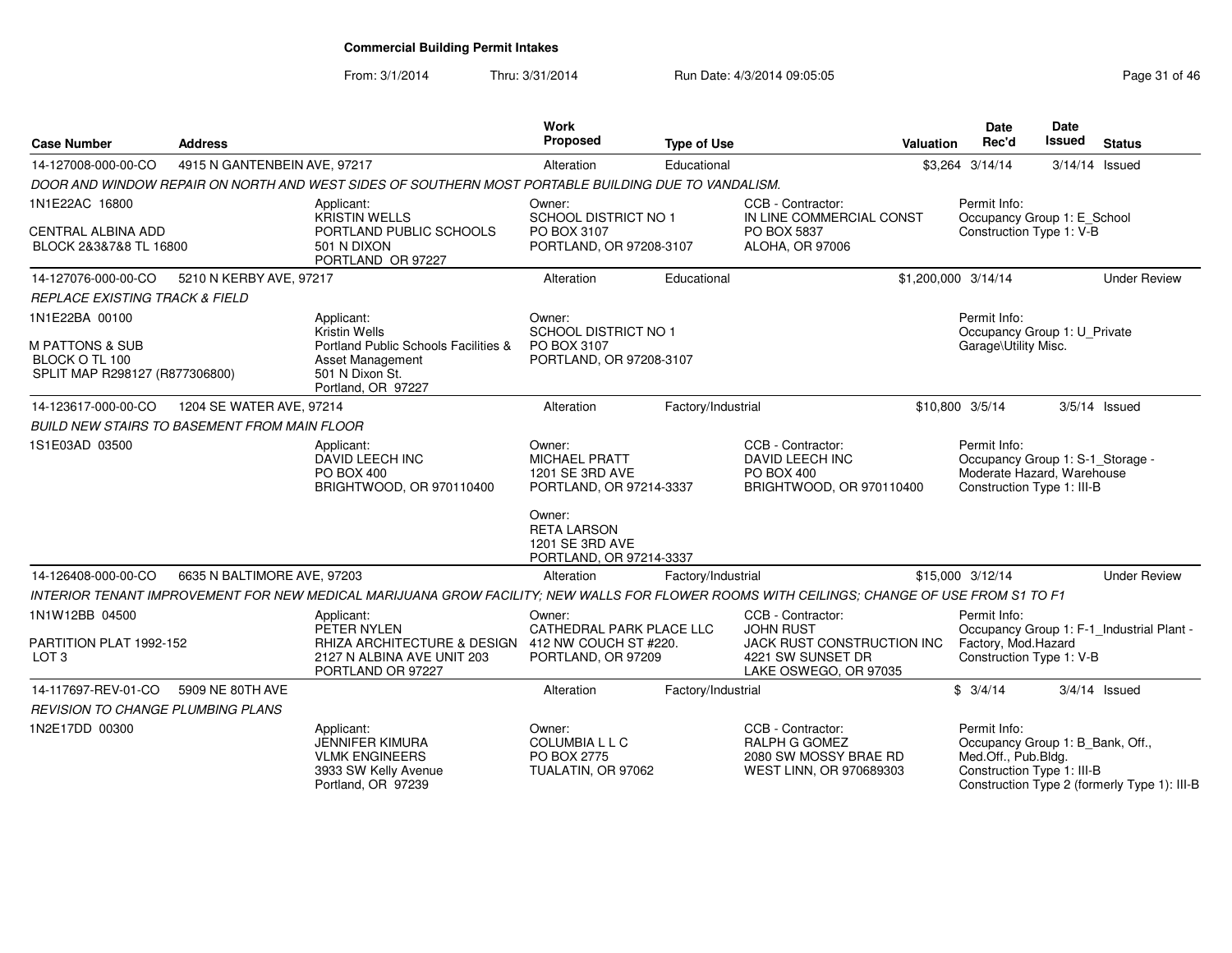From: 3/1/2014Thru: 3/31/2014 Run Date: 4/3/2014 09:05:05 Research 20 and 20 and 20 and 20 and 20 and 20 and 20 and 20 and 20

| <b>Case Number</b>                                                                                                           | <b>Address</b>               |                                                                                                                                                                                                                       | <b>Work</b><br><b>Proposed</b>                                                                                                                                                                                                                               | <b>Type of Use</b> |                                                                                                                                   | Valuation | Date<br>Rec'd                             | Date<br><b>Issued</b> | <b>Status</b>                        |
|------------------------------------------------------------------------------------------------------------------------------|------------------------------|-----------------------------------------------------------------------------------------------------------------------------------------------------------------------------------------------------------------------|--------------------------------------------------------------------------------------------------------------------------------------------------------------------------------------------------------------------------------------------------------------|--------------------|-----------------------------------------------------------------------------------------------------------------------------------|-----------|-------------------------------------------|-----------------------|--------------------------------------|
| 14-124542-000-00-CO                                                                                                          |                              |                                                                                                                                                                                                                       | Alteration                                                                                                                                                                                                                                                   | Hazardous          |                                                                                                                                   |           | $$10,000$ 3/11/14                         |                       | <b>Under Review</b>                  |
|                                                                                                                              |                              | compressor room work includes sound proof walls with man doors, new front wall with man doors and exhaust fan and Louver.                                                                                             |                                                                                                                                                                                                                                                              |                    |                                                                                                                                   |           |                                           |                       |                                      |
| 1N1E34AC 00400A1<br><b>WHEELERS ADD</b><br>BLOCK 16&33-35 TL 400<br>MACH & EQUIP SEE R305200 (R903701950)<br>FOR LAND & IMPS |                              | Applicant:<br><b>Scott Walters</b><br>JH Kelly                                                                                                                                                                        | Owner:<br>LD COMMODITIES NORTHWEST<br><b>PO BOX 810</b><br>WILTON, CT 06897-0810<br>Owner:<br><b>FACILITIES LLC</b><br>PO BOX 810<br>WILTON, CT 06897-0810                                                                                                   |                    |                                                                                                                                   |           | Permit Info:<br>Construction Type 1: II-B |                       | Occupancy Group 1: H-2 High Hazard 2 |
| 13-217802-REV-01-CO                                                                                                          | 4635 NE CORNFOOT RD, 97218   |                                                                                                                                                                                                                       | Alteration                                                                                                                                                                                                                                                   | Hazardous          |                                                                                                                                   |           | \$105,000 3/11/14                         |                       | <b>Under Review</b>                  |
|                                                                                                                              |                              | VALUE ADDED REVISION TO ADD STRUCTURAL STEEL AND CHANGE EXISTING DESIGN                                                                                                                                               |                                                                                                                                                                                                                                                              |                    |                                                                                                                                   |           |                                           |                       |                                      |
| 1N2E07C 00200<br>LONDON AC & PLAT 2<br>LOT 41-43&47-64 TL 200<br>SPLIT LEVY R316949 (R9420710800)                            |                              | Applicant:<br><b>JOSH IRONSIDE</b><br><b>TCM</b><br>4800 N CHANNEL AVE<br>PORTLAND, OR 97217                                                                                                                          | Owner:<br>PORT OF PORTLAND(LEASED<br>PO BOX 3707 M/C 6A1-01<br>SEATTLE, WA 98124-2207<br>Owner:<br>THE BOEING COMPANY<br>PO BOX 3707 M/C 6A1-01<br>SEATTLE, WA 98124-2207<br>Owner:<br>PROPERTY TAX DEPT<br>PO BOX 3707 M/C 6A1-01<br>SEATTLE, WA 98124-2207 |                    | CCB - Contractor:<br>TEMP CONTROL MECHANICAL<br><b>CORPORATION</b><br>4800 N CHANNEL AVE<br>PO BOX 11065<br>PORTLAND OR 972110000 |           |                                           |                       |                                      |
| 14-124527-000-00-CO                                                                                                          |                              |                                                                                                                                                                                                                       | Alteration                                                                                                                                                                                                                                                   | Hazardous          |                                                                                                                                   |           | \$20,000 3/11/14                          |                       | <b>Under Review</b>                  |
|                                                                                                                              |                              | Old House/cleaning bldg includes 2nd & 5th floor includes new interior walls and doors, exhaust Fan and louver, relocation of stairs, add removable guardrails at exterior doors. Shipping Gallery includes enclosing |                                                                                                                                                                                                                                                              |                    |                                                                                                                                   |           |                                           |                       |                                      |
| 1N1E34AC 00400A1<br><b>WHEELERS ADD</b><br>BLOCK 16&33-35 TL 400<br>MACH & EQUIP SEE R305200 (R903701950)<br>FOR LAND & IMPS |                              | Applicant:<br><b>Scott Walters</b><br>JH Kelly                                                                                                                                                                        | Owner:<br>LD COMMODITIES NORTHWEST<br>PO BOX 810<br>WILTON, CT 06897-0810<br>Owner:<br><b>FACILITIES LLC</b><br>PO BOX 810<br>WILTON, CT 06897-0810                                                                                                          |                    | CCB - Contractor:<br>JH KELLY<br>PO Box 2038<br>Longview, WA 98632                                                                |           | Permit Info:<br>Construction Type 1: II-B |                       | Occupancy Group 1: H-2 High Hazard 2 |
| 12-214302-DFS-01-CO                                                                                                          | 900 N THUNDERBIRD WAY, 97227 |                                                                                                                                                                                                                       | Alteration                                                                                                                                                                                                                                                   | Hazardous          |                                                                                                                                   |           | \$100,000 3/12/14                         |                       | $4/1/14$ Issued                      |
|                                                                                                                              |                              | DFS 1 -SUPPORT TOWER AND BRIDGE DESIGN FOR CONVEYANCE SYSTEM - 3 LOCATIONS TO REVIEW                                                                                                                                  |                                                                                                                                                                                                                                                              |                    |                                                                                                                                   |           |                                           |                       |                                      |
| 1N1E34AC 00400<br><b>WHEELERS ADD</b><br>BLOCK 16&33-35 TL 400<br>LAND & IMPS SEE R646366 (R903701951)<br>FOR MACH & EQUIP   |                              | Applicant:<br><b>Gill Williams</b><br>David Evans and Associates Inc<br>2100 SW RIVER PARKWAY<br>PORTLAND OR 97201                                                                                                    | Owner:<br>LD COMMODITIES NORTHWEST<br>PO BOX 810<br>WILTON, CT 06897-0810<br>Owner:<br><b>FACILITIES LLC</b><br><b>PO BOX 810</b><br>WILTON, CT 06897-0810                                                                                                   |                    |                                                                                                                                   |           | Permit Info:<br>Construction Type 1: II-B |                       | Occupancy Group 1: H-2_High Hazard 2 |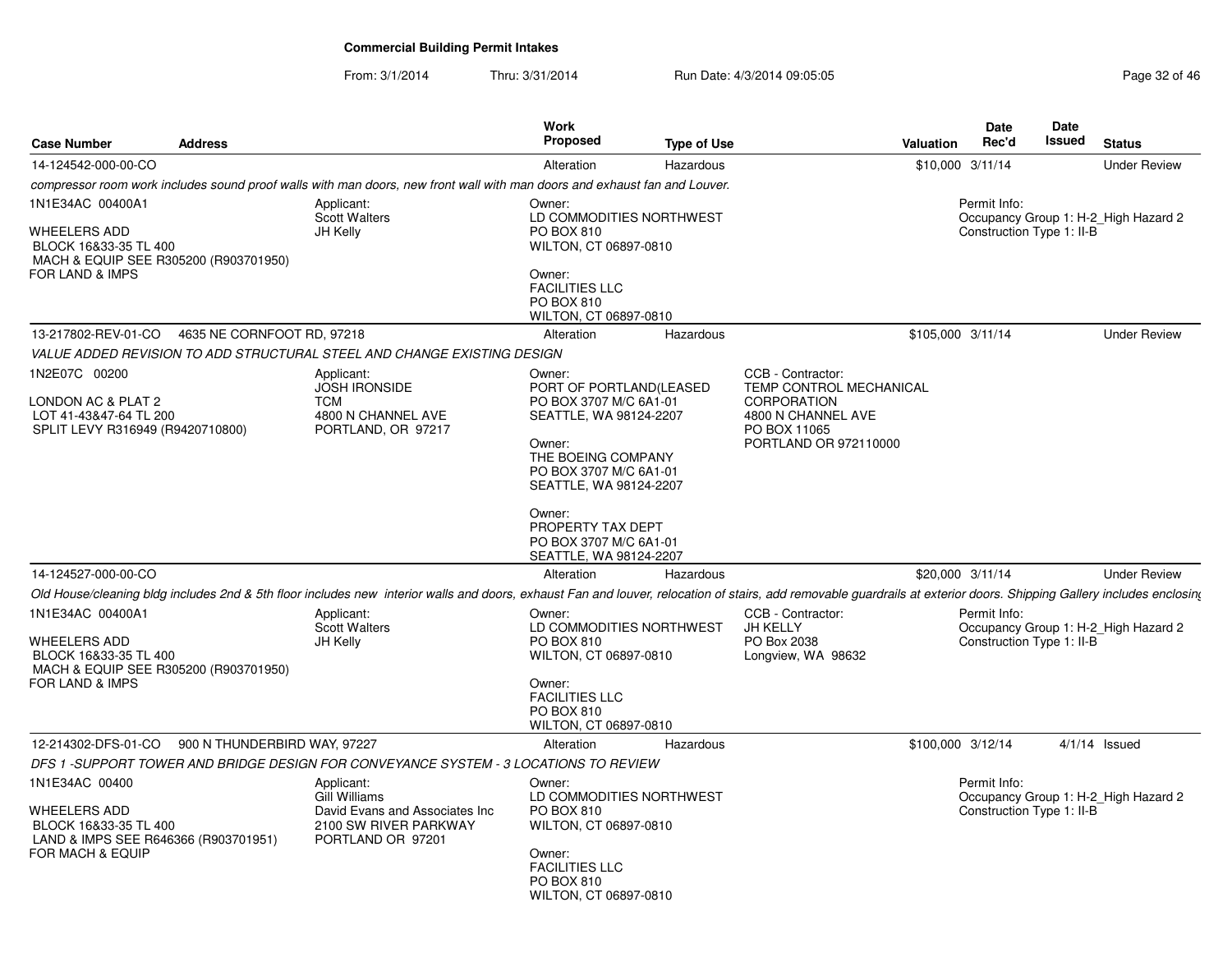From: 3/1/2014Thru: 3/31/2014 Run Date: 4/3/2014 09:05:05 Research 20 and 2008 Page 33 of 46

| <b>Case Number</b>                                               | <b>Address</b>          |                                                                                                                              | <b>Work</b><br><b>Proposed</b>                                                                   | <b>Type of Use</b> |                                                                                                                                      | <b>Valuation</b> | <b>Date</b><br>Rec'd                                                                  | <b>Date</b><br>Issued | <b>Status</b>                                                                     |
|------------------------------------------------------------------|-------------------------|------------------------------------------------------------------------------------------------------------------------------|--------------------------------------------------------------------------------------------------|--------------------|--------------------------------------------------------------------------------------------------------------------------------------|------------------|---------------------------------------------------------------------------------------|-----------------------|-----------------------------------------------------------------------------------|
| 14-128082-000-00-CO                                              | 319 SW PINE ST, 97204   |                                                                                                                              | Alteration                                                                                       | Hotel/Motel        |                                                                                                                                      |                  | \$36,851 3/18/14                                                                      | $3/18/14$ Issued      |                                                                                   |
|                                                                  |                         | REPLACE 3 WALK IN COOLERS IN THE KITCHEN IN EXACT LOCATION                                                                   |                                                                                                  |                    |                                                                                                                                      |                  |                                                                                       |                       |                                                                                   |
| 1N1E34CD 02800                                                   |                         | Applicant:<br><b>BARGREEN ELLINGSON OF</b>                                                                                   | Owner:<br>ASHFORD PH PARTNERS LP                                                                 |                    | CCB - Contractor:<br><b>BARGREEN ELLINGSON OF</b>                                                                                    |                  | Permit Info:                                                                          |                       | Occupancy Group 1: R-1_Hotel or Motel                                             |
| PORTLAND<br>BLOCK 44<br><b>LOT 1-8</b>                           |                         | <b>OREGON INC</b><br>6626 TACOMA MALL BLVD<br>TACOMA, WA 98409                                                               | 14185 DALLAS PKWY #1100<br>DALLAS, TX 75254-4308                                                 |                    | OREGON INC<br>6626 TACOMA MALL BLVD<br>TACOMA, WA 98409                                                                              |                  | Construction Type 1: I-A                                                              |                       |                                                                                   |
| 14-120395-000-00-CO                                              | 416 NW 13TH AVE         |                                                                                                                              | Alteration                                                                                       | Mercantile         |                                                                                                                                      |                  | \$34,000 3/11/14                                                                      |                       | <b>Under Review</b>                                                               |
|                                                                  |                         | CHANGE OF OCCUPANCY - TI FOR NEW TENANT - RECONFIGURE SPACE FOR NEW UPS STORE                                                |                                                                                                  |                    |                                                                                                                                      |                  |                                                                                       |                       |                                                                                   |
| 1N1E33DA5 70026                                                  |                         | Applicant:<br><b>SUE GENTY</b><br>SUE GENTY INTERIOR DESIGN IN(5606 SE YAMHILL ST<br>12610 NE 104TH ST<br>KIRKLAND, WA 98033 | Owner:<br>THERESA K DEIBELE<br>PORTLAND, OR 97215-2718                                           |                    | CCB - Contractor:<br>DP INCORPORATED GENERAL<br><b>CONTRACTORS</b><br>19909 BALLINGER WAY NE<br>SEATTLE, WA 98155                    |                  |                                                                                       |                       |                                                                                   |
| 14-113603-REV-02-CO                                              | 6919 SE 82ND AVE, 97206 |                                                                                                                              | Alteration                                                                                       | Mercantile         |                                                                                                                                      |                  | \$3/20/14                                                                             |                       | <b>Under Review</b>                                                               |
|                                                                  |                         | REVISION TO CLARIFY FLOOR SYSTEM PER INSPECTOR PONCE'S REQUEST, SPACE ABOVE TENANT TO BE USED AS ATTIC/STORAGE SPACE         |                                                                                                  |                    |                                                                                                                                      |                  |                                                                                       |                       |                                                                                   |
| 1S2E20AA 08800                                                   |                         | Applicant:                                                                                                                   | Owner:                                                                                           |                    |                                                                                                                                      |                  | Permit Info:                                                                          |                       |                                                                                   |
| SECTION 20 1S 2E                                                 |                         | <b>VINH PHAM</b><br>VAPE 9 SHOP                                                                                              | NGUYEN-BUI ENTERPRISES LLC<br>1775 SUNBURST TER NW                                               |                    |                                                                                                                                      |                  | Station                                                                               |                       | Occupancy Group 1: M_Store, Service                                               |
| TL 8800 0.21 ACRES                                               |                         | 2620 SE 160TH<br>PORTLAND, OR 97236                                                                                          | <b>SALEM, OR 97304</b>                                                                           |                    |                                                                                                                                      |                  | Construction Type 1: V-B                                                              |                       |                                                                                   |
| 12-172313-DFS-10-CO                                              | 450 SW YAMHILL ST       |                                                                                                                              | Alteration                                                                                       | Mercantile         |                                                                                                                                      |                  | \$37,500 3/14/14                                                                      |                       | Approved to Issue                                                                 |
| DFS FOR METAL STORAGE SHELVING                                   |                         |                                                                                                                              |                                                                                                  |                    |                                                                                                                                      |                  |                                                                                       |                       |                                                                                   |
| 1S1E03BB 90002                                                   |                         | Applicant:<br><b>KATY CHURCH</b><br>805 SW BROADWAY SUITE 2100<br>PORTLAND OR 97205                                          | Owner:<br>PIONEER PLACE LIMITED<br><b>PARTNERSHIP</b><br>PO BOX 617905<br>CHICAGO, IL 60661-7905 |                    | CCB - Contractor:<br><b>THOMAS SMITH</b><br>HOFFMAN CONSTRUCTION CO<br>OF OREGON<br>805 SW BROADWAY SUITE 2100<br>PORTLAND, OR 97205 |                  | Permit Info:<br>Station<br>Construction Type 1: II-B                                  |                       | Occupancy Group 1: M_Store, Service<br>Construction Type 2 (formerly Type 1): I-A |
| 14-113603-REV-01-CO                                              | 6919 SE 82ND AVE, 97206 |                                                                                                                              | Alteration                                                                                       | Mercantile         |                                                                                                                                      |                  | \$3/4/14                                                                              |                       | $3/4/14$ Issued                                                                   |
|                                                                  |                         | REVISION TO MODIFY ELECTRICAL LIGHTING SYSTEM - FLUOR. STRIPS INSTEAD OF CFL CANS                                            |                                                                                                  |                    |                                                                                                                                      |                  |                                                                                       |                       |                                                                                   |
| 1S2E20AA 08800                                                   |                         | Applicant:<br><b>VINH PHAM</b>                                                                                               | Owner:<br>NGUYEN-BUI ENTERPRISES LLC                                                             |                    |                                                                                                                                      |                  | Permit Info:                                                                          |                       | Occupancy Group 1: M_Store, Service                                               |
| SECTION 20 1S 2E<br>TL 8800 0.21 ACRES                           |                         | VAPE 9 SHOP<br>2620 SE 160TH<br>PORTLAND, OR 97236                                                                           | 1775 SUNBURST TER NW<br><b>SALEM, OR 97304</b>                                                   |                    |                                                                                                                                      |                  | Station<br>Construction Type 1: V-B                                                   |                       |                                                                                   |
| 14-123122-000-00-CO                                              | 6150 NE 92ND DR, 97220  |                                                                                                                              | Alteration                                                                                       | Storage            |                                                                                                                                      |                  | \$15,000 3/4/14                                                                       |                       | 3/4/14 Under Inspection                                                           |
|                                                                  |                         | TENANT IMPROVEMENT, ADD NEW WALLS TO CREATE TWO NEW OFFICES                                                                  |                                                                                                  |                    |                                                                                                                                      |                  |                                                                                       |                       |                                                                                   |
| 1N2E16D 01600                                                    |                         | Applicant:                                                                                                                   | Owner:                                                                                           |                    | CCB - Contractor:                                                                                                                    |                  | Permit Info:                                                                          |                       |                                                                                   |
| NE 92ND DRIVE IND PARK<br>BLOCK <sub>2</sub><br>LOT <sub>1</sub> |                         | <b>JOSEPH PERAGINE</b><br><b>JOSEPH PERAGINE ARCHITECT</b><br>15938 QUARRY RD B8<br>LAKE OSWEGO, OR 97035                    | <b>JMP INC</b><br>8000 SE ROOTS RD<br>MILWAUKIE, OR 97267                                        |                    | ERIC H JOHNSON<br><b>CONSTRUCTION LLC</b><br>6970 WINFIELD CT<br>GLADSTONE, OR 97027                                                 |                  | Occupancy Group 1: B Bank, Off.,<br>Med.Off., Pub.Bldg.<br>Construction Type 1: III-B |                       |                                                                                   |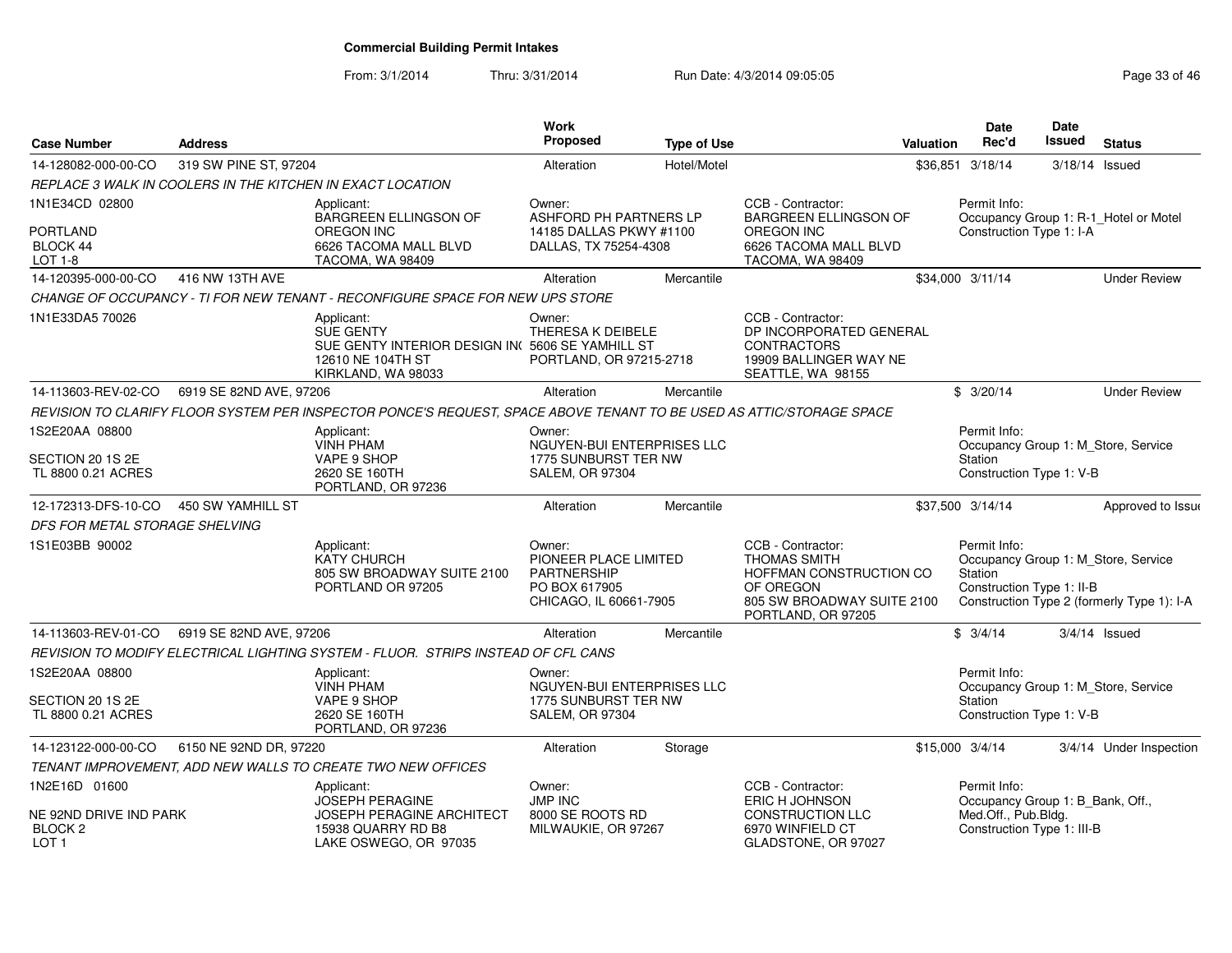From: 3/1/2014Thru: 3/31/2014 Run Date: 4/3/2014 09:05:05 Research 2010 12:05:05

| <b>Case Number</b>                                                  | <b>Address</b>                                |                                                                                                                    | <b>Work</b><br>Proposed                                               | <b>Type of Use</b> |                                                                                                      | <b>Valuation</b> | Date<br>Rec'd                                                                                    | <b>Date</b><br>Issued | <b>Status</b>                       |
|---------------------------------------------------------------------|-----------------------------------------------|--------------------------------------------------------------------------------------------------------------------|-----------------------------------------------------------------------|--------------------|------------------------------------------------------------------------------------------------------|------------------|--------------------------------------------------------------------------------------------------|-----------------------|-------------------------------------|
| 14-124516-000-00-CO                                                 | 100 SE HARNEY ST, 97202                       |                                                                                                                    | Alteration                                                            | Storage            |                                                                                                      | \$96,050 3/7/14  |                                                                                                  |                       | <b>Under Review</b>                 |
| REPLACE LOWER RAMP, INSTALL FLOAT                                   |                                               |                                                                                                                    |                                                                       |                    |                                                                                                      |                  |                                                                                                  |                       |                                     |
| 1S1E23CC 14200                                                      |                                               | Applicant:<br>RICHARD AANDERUD<br>WATERLEAF ARCHITECTURE, LLC PO BOX 82246<br>419 SW 11TH AVE<br>PORTLAND OR 97205 | Owner:<br>PORTLAND ROWING CLUB<br>PORTLAND, OR 97202                  |                    | CCB - Contractor:<br><b>KEN'S FLOTATION SERVICES</b><br>1701 CLACKAMETTE DR<br>OREGON CITY, OR 97045 |                  | Permit Info:<br>Occupancy Group 1: U_Private<br>Garage\Utility Misc.<br>Construction Type 1: V-B |                       |                                     |
| 14-117084-000-00-CO                                                 | 5536 NE 105TH AVE, 97220                      |                                                                                                                    | Alteration                                                            | Storage            |                                                                                                      |                  | \$15,000 3/14/14                                                                                 |                       | $3/14/14$ Issued                    |
|                                                                     |                                               | ADD AN ACCESSIBLE BATHROOM IN STORAGE BUILDING AKA "THE SHOP"                                                      |                                                                       |                    |                                                                                                      |                  |                                                                                                  |                       |                                     |
| 1N2E15CC 02700                                                      |                                               | Applicant:<br><b>ALAN JONES</b>                                                                                    | Owner:<br>JANE VAN LOM                                                |                    | CCB - Contractor:<br>DOVETAIL CONSTRUCTION                                                           |                  | Permit Info:<br>Occupancy Group 1: S-1_Storage -                                                 |                       |                                     |
| <b>PARKROSE &amp; RPLT</b><br>BLOCK 101<br>LOT 8 EXC N 5' OF W 40'  |                                               | 1420 SW WESTWOOD DR<br>PORTLAND, OR 97239                                                                          | 16200 SE VAN ZYL DR<br>DAMASCUS, OR 97089                             |                    | 7230 SE SHORT RD<br>GRESHAM, OR 97080                                                                |                  | Moderate Hazard, Warehouse<br>Construction Type 1: V-B                                           |                       |                                     |
| 14-122766-000-00-CO                                                 | 2700 NW SHERLOCK AVE, 97210                   |                                                                                                                    | Alteration                                                            | Storage            |                                                                                                      |                  | \$5,000 3/4/14                                                                                   |                       | $3/4/14$ Issued                     |
|                                                                     |                                               | TI FOR NEW TENANT TO REMOVE TWO NON-BEARING WALLS AT WAREHOUSE. INSTALL EGRESS LIGHTING                            |                                                                       |                    |                                                                                                      |                  |                                                                                                  |                       |                                     |
| 1N1E28BD 00700                                                      |                                               | Applicant:<br><b>DANIEL YOUNG</b>                                                                                  | Owner:<br>OSERAN INVESTMENT COMPANY                                   |                    | CCB - Contractor:<br>ADK ELECTRIC INC                                                                |                  | Permit Info:<br>Occupancy Group 1: S-1_Storage -                                                 |                       |                                     |
| SECTION 28 1N 1E<br>TL 700 1.43 ACRES                               |                                               | <b>OREGON BUSINESS</b><br><b>ARCHITECTURE</b><br>PO BOX 80301<br>PORTLAND, OR 97280                                | H G<br>2455 NW MARSHALL ST #4<br>PORTLAND, OR 97210                   |                    | 9000 NE 90TH ST<br>VANCOUVER, WA 98662                                                               |                  | Moderate Hazard, Warehouse<br>Construction Type 1: III-B                                         |                       |                                     |
| 14-122021-000-00-CO                                                 | 8145 SW BARBUR BLVD                           |                                                                                                                    | Alteration                                                            | Utility            |                                                                                                      | \$45,500 3/4/14  |                                                                                                  |                       | <b>Under Review</b>                 |
|                                                                     | SOLAR - 195.25KW ROOF MOUNTED SOLAR PV SYSTEM |                                                                                                                    |                                                                       |                    |                                                                                                      |                  |                                                                                                  |                       |                                     |
| 1S1E21CB 04201                                                      |                                               | Applicant:<br><b>EVAN RAMSEY</b>                                                                                   | Owner:<br>SAFEWAY INC                                                 |                    | CCB - Contractor:<br>SOLARCITY CORPORATION                                                           |                  | Permit Info:                                                                                     |                       | Occupancy Group 1: M Store, Service |
| PARTITION PLAT 2012-42<br>LOT <sub>1</sub>                          |                                               | <b>SOLARCITY</b><br>6132 NE 112TH AVE<br>PORTLAND OR 97220                                                         | 1371 OAKLAND BLVD STE 200<br>WALNUT CREEK, CA 94596-4349              |                    | 6132 NE 112th AVE<br>PORTLAND, OR 97220                                                              |                  | <b>Station</b><br>Construction Type 1: II-A                                                      |                       |                                     |
| 13-236530-REV-01-CO                                                 | 1853 SW HIGHLAND RD, 97221                    |                                                                                                                    | Alteration                                                            | Utility            |                                                                                                      | \$10,000 3/6/14  |                                                                                                  |                       | $3/6/14$ Issued                     |
|                                                                     |                                               | VALUE ADDED REVISION-REMOVAL OF 2 FIREPITS ON TERRACE, ADDITION OF 1 FIREPLACE TO THE TERRACE                      |                                                                       |                    |                                                                                                      |                  |                                                                                                  |                       |                                     |
| 1S1E05CB 03000                                                      |                                               | Applicant:                                                                                                         | Owner:                                                                |                    | CCB - Contractor:                                                                                    |                  |                                                                                                  |                       |                                     |
| THE HIGHLANDS PLAT 1 & 2<br>BLOCK <sub>2</sub><br>LOT A&4&5 TL 3000 |                                               | <b>SAM WILLIAMSON</b><br>211 SE Madison Street<br>Portland, OR 97214                                               | <b>RACQUET CLUB</b><br>1853 SW HIGHLAND RD<br>PORTLAND, OR 97221-2731 |                    | TRYON CREEK LANDSCAPE, INC.<br>11400 SW NORTH DAKOTA ST.<br><b>TIGARD, OR 97223</b>                  |                  |                                                                                                  |                       |                                     |
|                                                                     |                                               | Applicant:<br><b>COURTNEY SKYBAK</b><br>SAMUEL H WILLIAMSON ASSOC<br>211 SE MADISON ST<br>PORTLAND, OR 97214       |                                                                       |                    |                                                                                                      |                  |                                                                                                  |                       |                                     |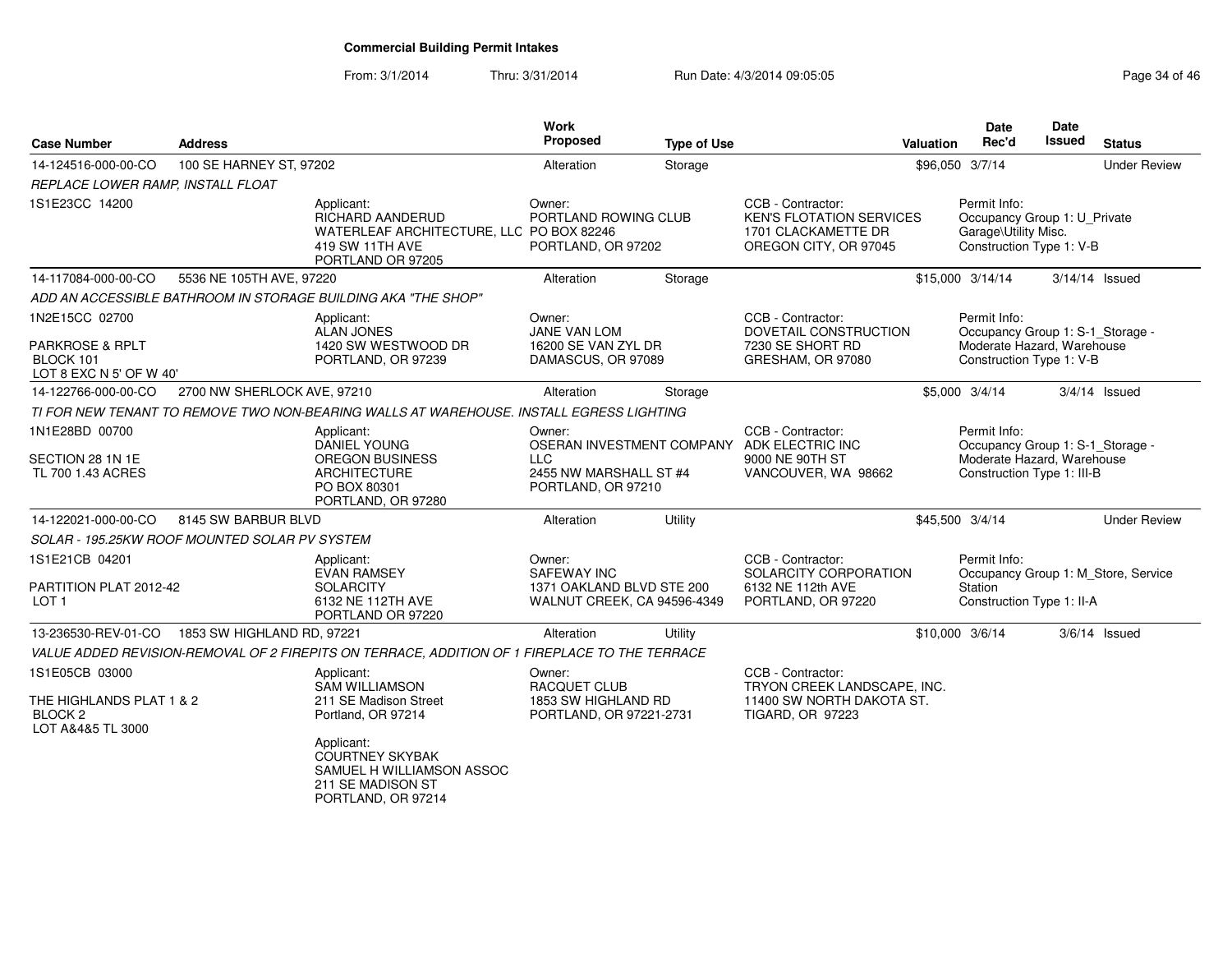From: 3/1/2014Thru: 3/31/2014 Run Date: 4/3/2014 09:05:05 Run Date: 4/3/2014 09:05:05

| <b>Address</b>                               |                                                                                                                | Work<br><b>Proposed</b>                                                                                                                                                    |                                                                                                                                                              |                                                                                                                                                                                                                                                                                                                                                                                |                                                                                                                                                                                                                                        | <b>Date</b><br>Rec'd                                                                                                                                                                                                                                                      | Date<br><b>Issued</b>                                                                                   | <b>Status</b>                                                                                                                                                                                                                                                                                                                                                                                         |
|----------------------------------------------|----------------------------------------------------------------------------------------------------------------|----------------------------------------------------------------------------------------------------------------------------------------------------------------------------|--------------------------------------------------------------------------------------------------------------------------------------------------------------|--------------------------------------------------------------------------------------------------------------------------------------------------------------------------------------------------------------------------------------------------------------------------------------------------------------------------------------------------------------------------------|----------------------------------------------------------------------------------------------------------------------------------------------------------------------------------------------------------------------------------------|---------------------------------------------------------------------------------------------------------------------------------------------------------------------------------------------------------------------------------------------------------------------------|---------------------------------------------------------------------------------------------------------|-------------------------------------------------------------------------------------------------------------------------------------------------------------------------------------------------------------------------------------------------------------------------------------------------------------------------------------------------------------------------------------------------------|
|                                              |                                                                                                                | Alteration                                                                                                                                                                 | Utility                                                                                                                                                      |                                                                                                                                                                                                                                                                                                                                                                                |                                                                                                                                                                                                                                        |                                                                                                                                                                                                                                                                           |                                                                                                         | <b>Under Review</b>                                                                                                                                                                                                                                                                                                                                                                                   |
|                                              |                                                                                                                |                                                                                                                                                                            |                                                                                                                                                              |                                                                                                                                                                                                                                                                                                                                                                                |                                                                                                                                                                                                                                        |                                                                                                                                                                                                                                                                           |                                                                                                         |                                                                                                                                                                                                                                                                                                                                                                                                       |
|                                              | Applicant:                                                                                                     | Owner:                                                                                                                                                                     |                                                                                                                                                              | CCB - Contractor:                                                                                                                                                                                                                                                                                                                                                              |                                                                                                                                                                                                                                        | Permit Info:                                                                                                                                                                                                                                                              |                                                                                                         |                                                                                                                                                                                                                                                                                                                                                                                                       |
|                                              | <b>VELOCITEL</b><br>4004 KRUSE WAY STE 220<br>LAKE OSWEGO, OR 97080                                            |                                                                                                                                                                            |                                                                                                                                                              | PACIFIC, WA 98047                                                                                                                                                                                                                                                                                                                                                              |                                                                                                                                                                                                                                        |                                                                                                                                                                                                                                                                           |                                                                                                         |                                                                                                                                                                                                                                                                                                                                                                                                       |
|                                              |                                                                                                                | Owner:                                                                                                                                                                     |                                                                                                                                                              |                                                                                                                                                                                                                                                                                                                                                                                |                                                                                                                                                                                                                                        |                                                                                                                                                                                                                                                                           |                                                                                                         |                                                                                                                                                                                                                                                                                                                                                                                                       |
| Total # of CO Alteration permit intakes: 131 |                                                                                                                |                                                                                                                                                                            |                                                                                                                                                              |                                                                                                                                                                                                                                                                                                                                                                                |                                                                                                                                                                                                                                        |                                                                                                                                                                                                                                                                           |                                                                                                         |                                                                                                                                                                                                                                                                                                                                                                                                       |
|                                              |                                                                                                                | Demolition                                                                                                                                                                 |                                                                                                                                                              |                                                                                                                                                                                                                                                                                                                                                                                |                                                                                                                                                                                                                                        |                                                                                                                                                                                                                                                                           |                                                                                                         | $4/2/14$ Issued                                                                                                                                                                                                                                                                                                                                                                                       |
|                                              |                                                                                                                |                                                                                                                                                                            |                                                                                                                                                              |                                                                                                                                                                                                                                                                                                                                                                                |                                                                                                                                                                                                                                        |                                                                                                                                                                                                                                                                           |                                                                                                         |                                                                                                                                                                                                                                                                                                                                                                                                       |
|                                              | Applicant:<br><b>MIKE COYLE</b>                                                                                | Owner:                                                                                                                                                                     |                                                                                                                                                              | CCB - Contractor:                                                                                                                                                                                                                                                                                                                                                              |                                                                                                                                                                                                                                        | Permit Info:                                                                                                                                                                                                                                                              |                                                                                                         |                                                                                                                                                                                                                                                                                                                                                                                                       |
|                                              | <b>FASTER PERMITS</b><br>14334 NW EAGLERIDGE LANE<br>PORTLAND, OR 97229                                        | PO BOX 1251                                                                                                                                                                |                                                                                                                                                              | PORTLAND, OR 97213                                                                                                                                                                                                                                                                                                                                                             |                                                                                                                                                                                                                                        | Multi-family                                                                                                                                                                                                                                                              |                                                                                                         |                                                                                                                                                                                                                                                                                                                                                                                                       |
|                                              |                                                                                                                | Demolition                                                                                                                                                                 | <b>Business</b>                                                                                                                                              |                                                                                                                                                                                                                                                                                                                                                                                |                                                                                                                                                                                                                                        |                                                                                                                                                                                                                                                                           |                                                                                                         | $3/12/14$ Issued                                                                                                                                                                                                                                                                                                                                                                                      |
|                                              |                                                                                                                |                                                                                                                                                                            |                                                                                                                                                              |                                                                                                                                                                                                                                                                                                                                                                                |                                                                                                                                                                                                                                        |                                                                                                                                                                                                                                                                           |                                                                                                         |                                                                                                                                                                                                                                                                                                                                                                                                       |
|                                              | Applicant:<br><b>BOB TESSMER</b><br><b>CITY OF PORTLAND BES</b><br>1120 SW 5TH AVE<br>PORTLAND OR              | Owner:                                                                                                                                                                     |                                                                                                                                                              | <b>Primary Contractor:</b><br><b>TO BID</b>                                                                                                                                                                                                                                                                                                                                    |                                                                                                                                                                                                                                        | Permit Info:                                                                                                                                                                                                                                                              |                                                                                                         |                                                                                                                                                                                                                                                                                                                                                                                                       |
|                                              |                                                                                                                | Demolition                                                                                                                                                                 | <b>Business</b>                                                                                                                                              |                                                                                                                                                                                                                                                                                                                                                                                |                                                                                                                                                                                                                                        |                                                                                                                                                                                                                                                                           |                                                                                                         | Approved to Issue                                                                                                                                                                                                                                                                                                                                                                                     |
| Demo Existing Commercial Building            |                                                                                                                |                                                                                                                                                                            |                                                                                                                                                              |                                                                                                                                                                                                                                                                                                                                                                                |                                                                                                                                                                                                                                        |                                                                                                                                                                                                                                                                           |                                                                                                         |                                                                                                                                                                                                                                                                                                                                                                                                       |
|                                              | Applicant:<br>Glen Justice<br>ZGF Architects, LLP<br>1223 SW Washington St, Ste 200<br>Portland, OR 97205      | Owner:<br><b>OVERTON 12 LLC</b>                                                                                                                                            |                                                                                                                                                              |                                                                                                                                                                                                                                                                                                                                                                                |                                                                                                                                                                                                                                        | Permit Info:                                                                                                                                                                                                                                                              |                                                                                                         |                                                                                                                                                                                                                                                                                                                                                                                                       |
|                                              |                                                                                                                | Demolition                                                                                                                                                                 |                                                                                                                                                              |                                                                                                                                                                                                                                                                                                                                                                                |                                                                                                                                                                                                                                        |                                                                                                                                                                                                                                                                           |                                                                                                         | $3/11/14$ Issued                                                                                                                                                                                                                                                                                                                                                                                      |
|                                              |                                                                                                                |                                                                                                                                                                            |                                                                                                                                                              |                                                                                                                                                                                                                                                                                                                                                                                |                                                                                                                                                                                                                                        |                                                                                                                                                                                                                                                                           |                                                                                                         |                                                                                                                                                                                                                                                                                                                                                                                                       |
| 1951 COMMISSIONERS ADD                       | Applicant:<br>DAVE GILDERSLEEVE<br><b>DESIGN STRUCTURES LLC</b><br>8401 NE HALSEY ST #205<br>PORTLAND OR 97220 | Owner:<br>1000 FEDEX DR<br>Owner:<br><b>SYSTEM INC</b><br>1000 FEDEX DR<br>MOON TOWNSHIP, PA 15108                                                                         |                                                                                                                                                              | CCB - Contractor:<br>6605 UNIVERSITY AV<br>MIDDLETON, WI 53562                                                                                                                                                                                                                                                                                                                 |                                                                                                                                                                                                                                        |                                                                                                                                                                                                                                                                           |                                                                                                         |                                                                                                                                                                                                                                                                                                                                                                                                       |
|                                              |                                                                                                                | 8235 NE AIRPORT WAY, 97220<br><b>JASON HORVAT</b><br>1208 SE LAMBERT ST, 97202<br>2400 NW FRONT AVE, 97210<br>1333 NW 12TH AVE, 97209<br>6447 N CUTTER CIR - Bldg A, 97217 | REVISION - USE SPLICES TO ENABLE I BEAM TO BE BROUGHT INTO EXISTING EQUIPMENT ROOM<br>ADDED VALUE REVISION TO INCLUDED REMOVAL OF ADDITIONAL ASPHALT ON SITE | PORT OF PORTLAND(LEASED<br>8235 NE AIRPORT WAY<br>PORTLAND, OR 97220<br>SHERATON PORTLAND AIRPORT<br>8235 NE AIRPORT WAY<br>PORTLAND, OR 97220<br><b>DILUSSO HOMES LLC</b><br>CLACKAMAS, OR 97015-1251<br>PORTLAND CITY OF<br>1120 SW 5TH AVE #1000<br>PORTLAND, OR 97204-1912<br>1215 FOURTH AVE #600<br>SEATTLE, WA 98161<br>FEDEX GROUND PACKAGE<br>MOON TOWNSHIP, PA 15108 | <b>Type of Use</b><br>Apartments/Condos (3 or more units)<br>DEMOLISH WAREHOUSE #103No fill greater than 24". Remove all foundations and debris. Cap utilities. Scope of work does not include removal of trees.<br>Factory/Industrial | BATTERY POWER SYSTEMS INC<br>201 FRONTAGE RD N STE A<br>DEMOLISH 5-PLEX APT. BUILDING WITH BASEMENT; CESSPOOL DECOMMISSION REQUIRED. SPECIAL INSPECTION REQUIRED FOR BASEMENT FILL.<br>DILUSSO RENOVATIONS LLC<br>4415 NE SANDY BLVD #201<br><b>DESIGN STRUCTURES LLC</b> | Valuation<br>\$3/5/14<br>\$1,000 3/28/14<br>\$200,000 3/12/14<br>\$105,000 3/18/14<br>\$113,000 3/11/14 | Occupancy Group 1: R-1_Hotel or Motel<br>Construction Type 1: V-A<br>Total valuation of CO Alteration permit intakes: \$6,796,391<br>Occupancy Group 1: R-2 Residential<br>Construction Type 1: V-B<br>Occupancy Group 1: S-1_Storage -<br>Moderate Hazard, Warehouse<br>Construction Type 1: III-B<br>Occupancy Group 1: F-1_Industrial Plant -<br>Factory, Mod.Hazard<br>Construction Type 1: III-B |

**Total valuation of CO Demolition permit intakes: \$419,000**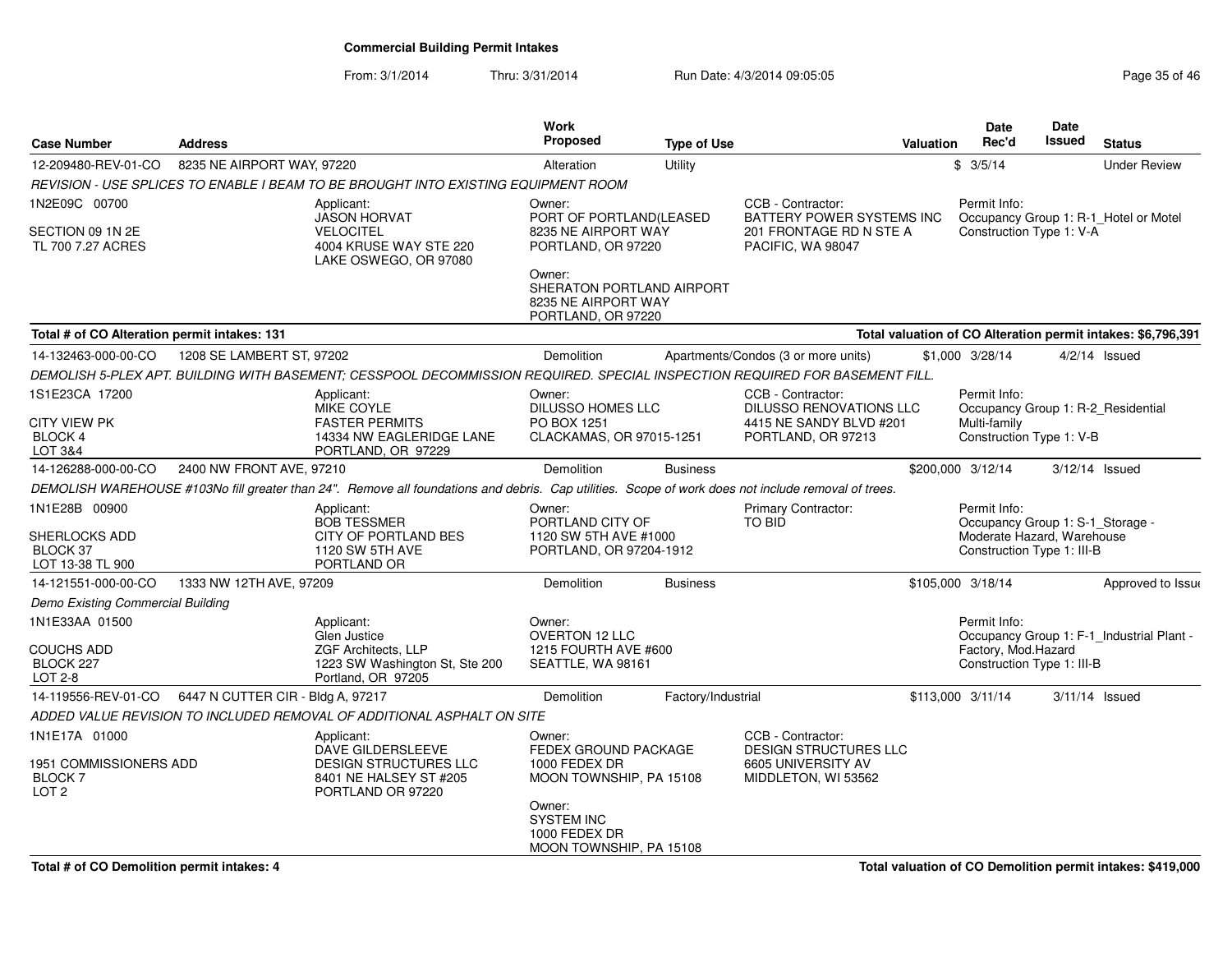From: 3/1/2014

Thru: 3/31/2014 Run Date: 4/3/2014 09:05:05 Research 20 and 2008 Page 36 of 46

| <b>Case Number</b>                             | <b>Address</b>                                  |                                                                                                                                                                                                                | <b>Work</b><br>Proposed                                                                | <b>Type of Use</b> |                                                                                                                                                    | <b>Valuation</b> | Date<br>Rec'd                                              | Date<br>Issued | <b>Status</b>                                                                    |
|------------------------------------------------|-------------------------------------------------|----------------------------------------------------------------------------------------------------------------------------------------------------------------------------------------------------------------|----------------------------------------------------------------------------------------|--------------------|----------------------------------------------------------------------------------------------------------------------------------------------------|------------------|------------------------------------------------------------|----------------|----------------------------------------------------------------------------------|
| 13-151463-REV-01-CO                            | 2010 NW FRONT AVE                               |                                                                                                                                                                                                                | <b>New Construction</b>                                                                |                    | Apartments/Condos (3 or more units)                                                                                                                |                  | \$3/4/14                                                   |                | $3/4/14$ Issued                                                                  |
|                                                |                                                 | foundation revision - foundation revision - southwest and northwest corners of garage has changed to meet PBOT requirements. shoring and structural plans have been revised, architectural plans were not impa |                                                                                        |                    |                                                                                                                                                    |                  |                                                            |                |                                                                                  |
| 1N1E28D 00325                                  |                                                 | Applicant:<br><b>CHARLES KIDWELL</b>                                                                                                                                                                           | Owner:<br>CRP/FPC RIVERSCAPE LLC                                                       |                    | CCB - Contractor:<br>CANV NC LLC                                                                                                                   |                  |                                                            |                |                                                                                  |
| rivernorth<br>LOT <sub>11</sub>                |                                                 | ROBERT S LEEB ARCHITECTS<br>71 SW OAK STREET, STE 200<br>PORTLAND, OR 97204                                                                                                                                    | 1741 VILLAGE CENTER CIR<br>LAS VEGAS, NV 89134-6303                                    |                    | 1741 VILLAGE CENTER CIRCLE<br>LAS VEGAS, NV 89134                                                                                                  |                  |                                                            |                |                                                                                  |
| 12-136140-REV-01-CO                            | 33 N BEECH ST, 97227                            |                                                                                                                                                                                                                | <b>New Construction</b>                                                                |                    | Apartments/Condos (3 or more units)                                                                                                                |                  | \$3/4/14                                                   |                | $3/4/14$ Issued                                                                  |
|                                                |                                                 | REVISION FOR CLOSURE OF MECHANICAL SHAFT AT ROOF PENETRATION BETWEEN FIRST AND SECOND FLOORS                                                                                                                   |                                                                                        |                    |                                                                                                                                                    |                  |                                                            |                |                                                                                  |
| 1N1E22DC 12800                                 |                                                 | Applicant:<br><b>RUSS HALE</b>                                                                                                                                                                                 | Owner:<br><b>PAYNE APARTMENTS LLC</b>                                                  |                    | CCB - Contractor:<br>LORENTZ BRUUN CO INC                                                                                                          |                  | Permit Info:                                               |                | Occupancy Group 1: R-2 Residential                                               |
| ALBINA HMSTD<br>BLOCK 29<br>LOT 8 EXC PT IN ST |                                                 | <b>GBD ARCHITECTS</b><br>1120 NW Couch St, Suite 300<br>PORTLAND, OR 97209                                                                                                                                     | 851 SW 6TH AVE #1500<br>PORTLAND, OR 97204                                             |                    | 3611 SE 20TH ST, STE 300<br>PORTLAND OR 97202                                                                                                      |                  | Multi-family<br>Construction Type 1: V-A                   |                | Construction Type 2 (formerly Type 1): V-A                                       |
| 13-114642-DFS-13-CO                            | 3215 NE WEIDLER ST, 97232                       |                                                                                                                                                                                                                | New Construction                                                                       |                    | Apartments/Condos (3 or more units)                                                                                                                |                  | \$35,000 3/27/14                                           |                | <b>Under Review</b>                                                              |
| DFS FOR TRUSSES, BUILDING 3 & 4                |                                                 |                                                                                                                                                                                                                |                                                                                        |                    |                                                                                                                                                    |                  |                                                            |                |                                                                                  |
| 1N1E25CD 11900                                 |                                                 | Applicant:<br>Erika o'callaghan<br><b>Walsh Construction</b><br>2905 SW 1ST AVE<br>PORTLAND OR 97201                                                                                                           | Owner:<br><b>GRANT PARK VILLAGE LLC</b><br>1015 NW 11TH AVE<br>PORTLAND, OR 97209-3496 |                    | CCB - Contractor:<br>WALSH CONSTRUCTION CO<br>2905 SW 1ST AVE<br>PORTLAND, OR 972014707                                                            |                  | Permit Info:<br>Multi-family<br>Construction Type 1: V-A   |                | Occupancy Group 1: R-2 Residential<br>Construction Type 2 (formerly Type 1): I-A |
| 13-111713-DFS-01-CO                            | 333 NE 146TH AVE, 97230                         |                                                                                                                                                                                                                | New Construction                                                                       |                    | Apartments/Condos (3 or more units)                                                                                                                |                  | \$32,543 3/27/14                                           |                | <b>Under Review</b>                                                              |
|                                                | DFS FOR TENSION ROD HOLD DOWN SYSTEM. SHEARWALL |                                                                                                                                                                                                                |                                                                                        |                    |                                                                                                                                                    |                  |                                                            |                |                                                                                  |
| 1N2E36CB 04500                                 |                                                 | Applicant:<br>MARATHON CONSTRUCTION<br><b>SERVICES LLC</b><br>30050 SW TOWN CENTER LOOP<br><b>W STE 200</b><br>WILSONVILLE, OR 97070                                                                           |                                                                                        |                    | CCB - Contractor:<br>MARATHON CONSTRUCTION<br><b>SERVICES LLC</b><br>30050 SW TOWN CENTER LOOP<br><b>W STE 200</b><br>WILSONVILLE, OR 97070        |                  | Permit Info:<br>Multi-family<br>Construction Type 1: V-A   |                | Occupancy Group 1: R-2 Residential                                               |
| 13-179034-DFS-01-CO                            | 4357 N WILLIAMS AVE, 97217                      |                                                                                                                                                                                                                | New Construction                                                                       |                    | Apartments/Condos (3 or more units)                                                                                                                |                  | \$30,000 3/21/14                                           |                | <b>Under Review</b>                                                              |
|                                                | DFS FOR TENSION ROD HOLD DOWN SYSTEM            |                                                                                                                                                                                                                |                                                                                        |                    |                                                                                                                                                    |                  |                                                            |                |                                                                                  |
| 1N1E22DB 00400                                 |                                                 | Applicant:<br><b>MARATHON CONSTRUCTION</b><br><b>SERVICES LLC</b><br>30050 SW TOWN CENTER LOOP<br><b>W STE 200</b><br>WILSONVILLE, OR 97070                                                                    | Owner:<br><b>WILLIAMS 1 LLC</b><br>12806 NW LORRAINE DR<br>PORTLAND, OR 97229-8348     |                    | CCB - Contractor:<br><b>MARATHON CONSTRUCTION</b><br><b>SERVICES LLC</b><br>30050 SW TOWN CENTER LOOP<br><b>W STE 200</b><br>WILSONVILLE, OR 97070 |                  | Permit Info:<br>Multi-family<br>Construction Type 1: III-A |                | Occupancy Group 1: R-2 Residential<br>Construction Type 2 (formerly Type 1): I-A |
| 12-218056-REV-01-CO                            | 3126 SE DIVISION ST, 97202                      |                                                                                                                                                                                                                | <b>New Construction</b>                                                                |                    | Apartments/Condos (3 or more units)                                                                                                                |                  | \$3/20/14                                                  |                | <b>Under Review</b>                                                              |
|                                                |                                                 | REVISION - ACCESSIBILITY CHANGES TO MAILBOX LAYOUT; ADD OUTDOOR KITCHEN AREA TO 4TH LEVEL AMENITY DECK; EXPAND GROUND LEVEL BIKE ROOM AND MODIFY STOREFRONT GL.                                                |                                                                                        |                    |                                                                                                                                                    |                  |                                                            |                |                                                                                  |
| 1S1E12BA 04600                                 |                                                 | Applicant:<br>CHRIS SPURGIN                                                                                                                                                                                    | Owner:<br>ADG IIIB LLC                                                                 |                    | CCB - Contractor:<br><b>KEYWAY CORP</b>                                                                                                            |                  | Permit Info:                                               |                | Occupancy Group 1: R-2_Residential                                               |
| EAST PORTLAND HTS<br><b>BLOCK7</b><br>LOT 1-4  |                                                 | <b>STACK ARCHITECTURE</b><br>32 NE 7TH AVE<br>PORTLAND OR 97232                                                                                                                                                | 2314 NW SAVIER ST<br>PORTLAND, OR 97210-2514                                           |                    | 7275 SW HERMOSO WAY<br><b>TIGARD, OR 97223</b>                                                                                                     |                  | Multi-family<br>Construction Type 1: V-A                   |                | Construction Type 2 (formerly Type 1): V-A                                       |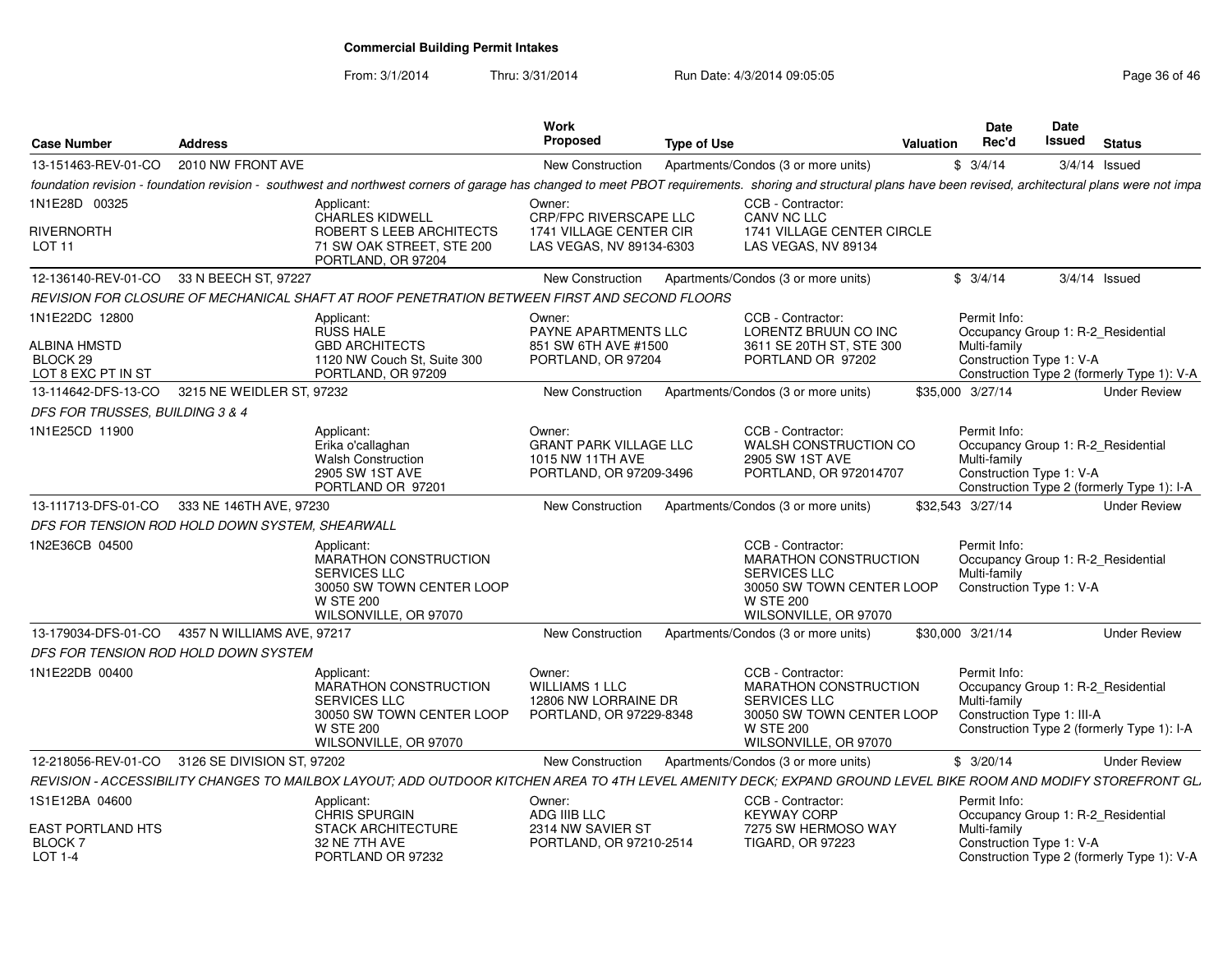From: 3/1/2014Thru: 3/31/2014 Run Date: 4/3/2014 09:05:05 Research 2010 12:05:05

| <b>Case Number</b>                                   | <b>Address</b>                  |                                                                                                                                                                 | Work<br><b>Proposed</b>                                                      | <b>Type of Use</b> |                                                                                           | Valuation           | Date<br>Rec'd                                                                                                       | Date<br><b>Issued</b> | <b>Status</b>                                                                      |
|------------------------------------------------------|---------------------------------|-----------------------------------------------------------------------------------------------------------------------------------------------------------------|------------------------------------------------------------------------------|--------------------|-------------------------------------------------------------------------------------------|---------------------|---------------------------------------------------------------------------------------------------------------------|-----------------------|------------------------------------------------------------------------------------|
| 12-218049-REV-01-CO                                  | 3233 SE DIVISION ST, 97214      |                                                                                                                                                                 | New Construction                                                             |                    | Apartments/Condos (3 or more units)                                                       |                     | \$3/20/14                                                                                                           |                       | <b>Under Review</b>                                                                |
|                                                      |                                 | REVISION - CHANGES TO ACCESSIBILITY REQUIREMENTS; RELOCATE MECHANICAL ROOM TO 4TH LEVEL; EXPAND BIKE ROOM ON MAIN FLOOR; CONVERT SMALL BIKE AREA TO STORAGE; M( |                                                                              |                    |                                                                                           |                     |                                                                                                                     |                       |                                                                                    |
| 1S1E01CD 23400<br>Horizon<br><b>BLOCK 4 TL 23400</b> |                                 | Applicant:<br><b>CHRIS SPURGIN</b><br><b>STACK ARCHITECTURE</b><br>32 NE 7TH AVE                                                                                | Owner:<br>ADG IIIC LLC<br>2314 NW SAVIER ST<br>PORTLAND, OR 97210-2514       |                    | CCB - Contractor:<br><b>KEYWAY CORP</b><br>7275 SW HERMOSO WAY<br><b>TIGARD, OR 97223</b> |                     | Permit Info:<br>Occupancy Group 1: R-2 Residential<br>Multi-family<br>Construction Type 1: V-A                      |                       |                                                                                    |
|                                                      |                                 | PORTLAND OR 97232                                                                                                                                               |                                                                              |                    |                                                                                           |                     |                                                                                                                     |                       |                                                                                    |
| 13-132301-DFS-04-CO<br><b>DFS 4 : ROOF TRUSSES</b>   | 11505 NE YACHT HARBOR DR. 97217 |                                                                                                                                                                 | <b>New Construction</b>                                                      |                    | Apartments/Condos (3 or more units)                                                       |                     | \$100,000 3/19/14                                                                                                   |                       | <b>Under Review</b>                                                                |
| 2N1E35 00200                                         |                                 | Applicant:                                                                                                                                                      | Owner:                                                                       |                    | CCB - Contractor:                                                                         |                     | Permit Info:                                                                                                        |                       |                                                                                    |
| PARTITION PLAT 1992-36<br>LOT 2 EXC PT IN ST         |                                 | DAVE MCAFEE<br><b>Gateway National Corp</b><br>2501 NE 134TH ST<br>VANCOUVER WA 98686                                                                           | YACHT HARBOR LLC<br>2501 NE 134TH ST #300<br>VANCOUVER, WA 98686-3030        |                    | <b>GATEWAY NATIONAL</b><br><b>CORPORATION</b><br>2501 NE 134TH ST<br>VANCOUVER WA 98686   |                     | Occupancy Group 1: R-2_Residential<br>Multi-family<br>Construction Type 1: III-B                                    |                       | Construction Type 2 (formerly Type 1): III-B                                       |
| 13-151463-DFS-02-CO                                  | 2010 NW FRONT AVE               |                                                                                                                                                                 | New Construction                                                             |                    | Apartments/Condos (3 or more units)                                                       |                     | \$30,000 3/18/14                                                                                                    |                       | <b>Under Review</b>                                                                |
| DFS FOR CONTINUOUS HOLD DOWN SYSTEM                  |                                 |                                                                                                                                                                 |                                                                              |                    |                                                                                           |                     |                                                                                                                     |                       |                                                                                    |
| 1N1E28D 00325                                        |                                 | Applicant:<br>HENRY MILLER                                                                                                                                      | Owner:<br>CRP/FPC RIVERSCAPE LLC                                             |                    | CCB - Contractor:<br>CANV NC LLC                                                          |                     | Permit Info:<br>Occupancy Group 1: R-2_Residential                                                                  |                       |                                                                                    |
| <b>RIVERNORTH</b><br>LOT <sub>11</sub>               |                                 | <b>CANV CONSTRUCTION</b><br>2130 NW FRONT AVE<br>PORTLAND, OR 97206                                                                                             | 1741 VILLAGE CENTER CIR<br>LAS VEGAS, NV 89134-6303                          |                    | 1741 VILLAGE CENTER CIRCLE<br>LAS VEGAS, NV 89134                                         |                     | Multi-family<br>Construction Type 1: III-B                                                                          |                       | Construction Type 2 (formerly Type 1): I-A                                         |
| 13-151461-DFS-02-CO                                  | 2080 NW FRONT AVE               |                                                                                                                                                                 | New Construction                                                             |                    | Apartments/Condos (3 or more units)                                                       |                     | \$35,000 3/18/14                                                                                                    |                       | <b>Under Review</b>                                                                |
| DFS FOR CONTINUOUS HOLD DOWN SYSTEM                  |                                 |                                                                                                                                                                 |                                                                              |                    |                                                                                           |                     |                                                                                                                     |                       |                                                                                    |
| 1N1E28D 00324                                        |                                 | Applicant:<br><b>HENRY MILLER</b>                                                                                                                               | Owner:<br><b>CRP/FPC RIVERSCAPE LLC</b>                                      |                    | CCB - Contractor:<br>CANV NC LLC                                                          |                     | Permit Info:<br>Occupancy Group 1: R-2_Residential                                                                  |                       |                                                                                    |
| <b>RIVERNORTH</b><br>LOT <sub>10</sub>               |                                 | CANV CONSTRUCTION<br>2130 NW FRONT AVE<br>PORTLAND, OR 97206                                                                                                    | 1741 VILLAGE CENTER CIR<br>LAS VEGAS, NV 89134-6303                          |                    | 1741 VILLAGE CENTER CIRCLE<br>LAS VEGAS, NV 89134                                         |                     | Multi-family<br>Construction Type 1: III-B                                                                          |                       | Construction Type 2 (formerly Type 1): I-A                                         |
| 13-151457-DFS-02-CO                                  | 2130 NW FRONT AVE               |                                                                                                                                                                 | New Construction                                                             |                    | Apartments/Condos (3 or more units)                                                       |                     | \$35,000 3/18/14                                                                                                    |                       | <b>Under Review</b>                                                                |
| DFS FOR CONTINUOUS HOLD DOWN SYSTEM                  |                                 |                                                                                                                                                                 |                                                                              |                    |                                                                                           |                     |                                                                                                                     |                       |                                                                                    |
| 1N1E28D 00323                                        |                                 | Applicant:<br><b>HENRY MILLER</b>                                                                                                                               | Owner:<br><b>CRP/FPC RIVERSCAPE LLC</b>                                      |                    | CCB - Contractor:<br>CANV NC LLC                                                          |                     | Permit Info:<br>Occupancy Group 1: R-2 Residential                                                                  |                       |                                                                                    |
| <b>RIVERNORTH</b><br>LOT <sub>9</sub>                |                                 | <b>CANV CONSTRUCTION</b><br>2130 NW FRONT AVE<br>PORTLAND, OR 97206                                                                                             | 1741 VILLAGE CENTER CIR<br>LAS VEGAS, NV 89134-6303                          |                    | 1741 VILLAGE CENTER CIRCLE<br>LAS VEGAS, NV 89134                                         |                     | Multi-family<br>Construction Type 1: III-B                                                                          |                       | Construction Type 2 (formerly Type 1): I-A                                         |
| 14-127793-000-00-CO                                  | 1459 SE ANKENY ST, 97214        |                                                                                                                                                                 | New Construction                                                             |                    | Apartments/Condos (3 or more units)                                                       | \$4,154,327 3/18/14 |                                                                                                                     |                       | <b>Under Review</b>                                                                |
|                                                      |                                 | NEW 5 STORY 42 UNIT APARTMENT BUILDING WITH COMMERCIAL ON MAIN AND PARKING AT GRADE LEVEL                                                                       |                                                                              |                    |                                                                                           |                     |                                                                                                                     |                       |                                                                                    |
| 1N1E35DC 01700                                       |                                 | Applicant:<br><b>BRETT SCHULZ</b><br><b>BRETT SCHULZ ARCHITECT</b><br>1111 E BURNSIDE ST SUITE 303<br>PORTLAND OR 97214                                         | Owner:<br>ANKENY BUILDING LLC<br>1300 SW PARK AVE #408<br>PORTLAND, OR 97201 |                    | Primary Contractor:<br>TO BID                                                             |                     | Permit Info:<br>Hazard, Parking Garage<br>Construction Type 1: I-A<br>Total Square Footage - Display Only:<br>41009 |                       | Occupancy Group 1: S-2_Storage - Low<br>Construction Type 2 (formerly Type 1): I-A |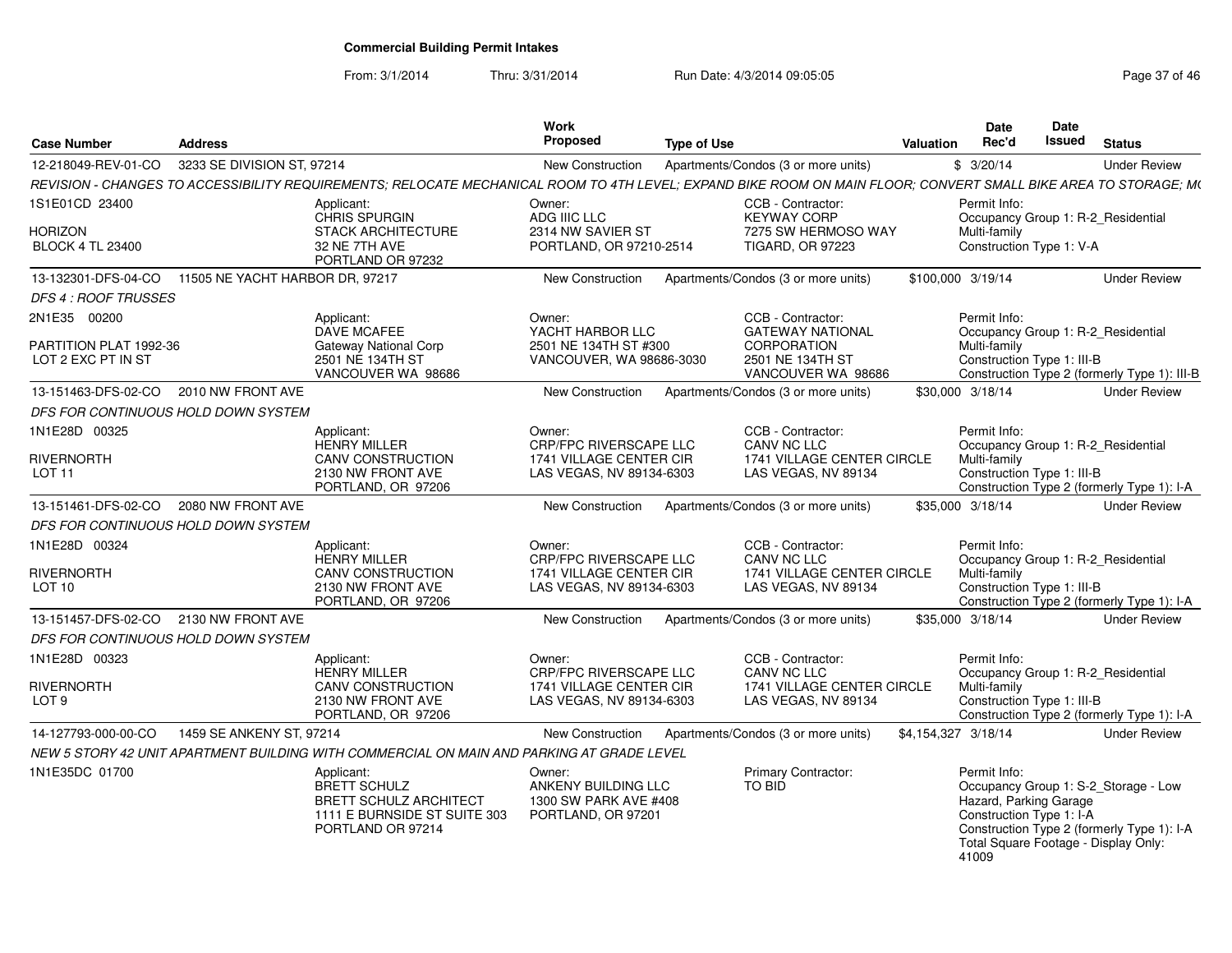From: 3/1/2014Thru: 3/31/2014 Run Date: 4/3/2014 09:05:05 Research 20 and 2008 146

| <b>Case Number</b>                                                                | <b>Address</b>          |                                                                                                                                                                                                                     | Work<br><b>Proposed</b>                                                                                                                                                                                             | <b>Type of Use</b>                  |                                                                                                                                               | Valuation         | <b>Date</b><br>Rec'd                               | Date<br>Issued | <b>Status</b>                                                                      |
|-----------------------------------------------------------------------------------|-------------------------|---------------------------------------------------------------------------------------------------------------------------------------------------------------------------------------------------------------------|---------------------------------------------------------------------------------------------------------------------------------------------------------------------------------------------------------------------|-------------------------------------|-----------------------------------------------------------------------------------------------------------------------------------------------|-------------------|----------------------------------------------------|----------------|------------------------------------------------------------------------------------|
| 13-151463-REV-02-CO                                                               | 2010 NW FRONT AVE       |                                                                                                                                                                                                                     | <b>New Construction</b>                                                                                                                                                                                             | Apartments/Condos (3 or more units) |                                                                                                                                               |                   | \$3/17/14                                          | 3/17/14 Issued |                                                                                    |
|                                                                                   |                         | REV 02- Foundation revision - Structural changes to match architectural changes previously reviewed under REV 01. Relocate utility lines. (see attached documents in 13-151457 rev 03 CO for specific descriptional |                                                                                                                                                                                                                     |                                     |                                                                                                                                               |                   |                                                    |                |                                                                                    |
| 1N1E28D 00325                                                                     |                         | Applicant:                                                                                                                                                                                                          | Owner:                                                                                                                                                                                                              |                                     | CCB - Contractor:                                                                                                                             |                   |                                                    |                |                                                                                    |
| <b>RIVERNORTH</b><br>LOT 11                                                       |                         | <b>CHARLES KIDWELL</b><br>ROBERT S LEEB ARCHITECTS<br>71 SW OAK STREET, STE 200<br>PORTLAND, OR 97204                                                                                                               | <b>CRP/FPC RIVERSCAPE LLC</b><br>1741 VILLAGE CENTER CIR<br>LAS VEGAS, NV 89134-6303                                                                                                                                |                                     | <b>CANV NC LLC</b><br>1741 VILLAGE CENTER CIRCLE<br>LAS VEGAS, NV 89134                                                                       |                   |                                                    |                |                                                                                    |
| 13-151461-REV-02-CO                                                               | 2080 NW FRONT AVE       |                                                                                                                                                                                                                     | New Construction                                                                                                                                                                                                    | Apartments/Condos (3 or more units) |                                                                                                                                               |                   | \$3/17/14                                          | 3/17/14 Issued |                                                                                    |
|                                                                                   |                         | REV 02 - Foundation revision - Structural changes to match architectural changes previously reviewed under REV 01. Relocate utility lines. (see attached documents in 13-151457 rev 03 CO for specific descript.    |                                                                                                                                                                                                                     |                                     |                                                                                                                                               |                   |                                                    |                |                                                                                    |
| 1N1E28D 00324                                                                     |                         | Applicant:                                                                                                                                                                                                          | Owner:                                                                                                                                                                                                              |                                     | CCB - Contractor:                                                                                                                             |                   |                                                    |                |                                                                                    |
| <b>RIVERNORTH</b><br>LOT 10                                                       |                         | <b>CHARLES KIDWELL</b><br>ROBERT S LEEB ARCHITECTS<br>71 SW OAK STREET, STE 200<br>PORTLAND, OR 97204                                                                                                               | <b>CRP/FPC RIVERSCAPE LLC</b><br>1741 VILLAGE CENTER CIR<br>LAS VEGAS, NV 89134-6303                                                                                                                                |                                     | CANV NC LLC<br>1741 VILLAGE CENTER CIRCLE<br>LAS VEGAS, NV 89134                                                                              |                   |                                                    |                |                                                                                    |
| 13-151457-REV-03-CO                                                               | 2130 NW FRONT AVE       |                                                                                                                                                                                                                     | New Construction                                                                                                                                                                                                    | Apartments/Condos (3 or more units) |                                                                                                                                               |                   | \$3/17/14                                          | 3/17/14 Issued |                                                                                    |
|                                                                                   |                         | REV 03- Foundation revision - Structural changes to match architectural changes previously reviewed under REV 02. Relocate utility lines. (see attached documents for specific description).ADDITIONAL REVIS.       |                                                                                                                                                                                                                     |                                     |                                                                                                                                               |                   |                                                    |                |                                                                                    |
| 1N1E28D 00323                                                                     |                         | Applicant:                                                                                                                                                                                                          | Owner:                                                                                                                                                                                                              |                                     | CCB - Contractor:                                                                                                                             |                   | Permit Info:                                       |                |                                                                                    |
| <b>RIVERNORTH</b><br>LOT <sub>9</sub>                                             |                         | <b>CHARLES KIDWELL</b><br>ROBERT S LEEB ARCHITECTS<br>71 SW OAK STREET, STE 200<br>PORTLAND, OR 97204                                                                                                               | CRP/FPC RIVERSCAPE LLC<br>1741 VILLAGE CENTER CIR<br>LAS VEGAS, NV 89134-6303                                                                                                                                       |                                     | CANV NC LLC<br>1741 VILLAGE CENTER CIRCLE<br>LAS VEGAS, NV 89134                                                                              |                   | Hazard, Parking Garage<br>Construction Type 1: I-A |                | Occupancy Group 1: S-2_Storage - Low                                               |
| 13-132301-DFS-03-CO 11505 NE YACHT HARBOR DR, 97217                               |                         |                                                                                                                                                                                                                     | <b>New Construction</b>                                                                                                                                                                                             | Apartments/Condos (3 or more units) |                                                                                                                                               |                   | \$20,000 3/14/14                                   |                | <b>Under Review</b>                                                                |
| <b>DFS FOR HELICAL ANCHOR</b>                                                     |                         |                                                                                                                                                                                                                     |                                                                                                                                                                                                                     |                                     |                                                                                                                                               |                   |                                                    |                |                                                                                    |
| 2N1E35 00200                                                                      |                         | Applicant:                                                                                                                                                                                                          | Owner:                                                                                                                                                                                                              |                                     | CCB - Contractor:                                                                                                                             |                   | Permit Info:                                       |                |                                                                                    |
| PARTITION PLAT 1992-36<br>LOT 2 EXC PT IN ST                                      |                         | <b>DAVE MCAFEE</b><br><b>Gateway National Corp</b><br>2501 NE 134TH ST<br>VANCOUVER WA 98686                                                                                                                        | YACHT HARBOR LLC<br>2501 NE 134TH ST #300<br>VANCOUVER, WA 98686-3030                                                                                                                                               |                                     | <b>GATEWAY NATIONAL</b><br>CORPORATION<br>2501 NE 134TH ST<br>VANCOUVER WA 98686                                                              |                   | Multi-family<br>Construction Type 1: III-B         |                | Occupancy Group 1: R-2_Residential<br>Construction Type 2 (formerly Type 1): III-B |
| 14-126640-000-00-CO                                                               | 8910 SE RHONE ST, 97266 |                                                                                                                                                                                                                     | New Construction                                                                                                                                                                                                    | Apartments/Condos (3 or more units) |                                                                                                                                               | \$450,000 3/14/14 |                                                    |                | Admin Hold                                                                         |
|                                                                                   |                         | NEW TWO STORY 4 PLEX BUILDING, SIDE BY SIDE UNITS, MAIN FLOOR GARAGE, GREAT ROOM, DINING, KITCHEN, POWDER BATH; 2ND FLOOR 3 BEDROOMS, 2 BATHROOMS                                                                   |                                                                                                                                                                                                                     |                                     |                                                                                                                                               |                   |                                                    |                |                                                                                    |
| 1S2E09CA 05000<br><b>POWELL GARDENS</b><br>S 1/2 OF LOT 9<br>LOT 10-12 EXC S 100' |                         | Applicant:<br>Scott Earl<br>Permit-It.com<br><b>PO Box 998</b><br>Washougal, WA 98671                                                                                                                               | Owner:<br>AMOS E GRIFFITH<br>1834 SE 111TH AVE<br>PORTLAND, OR 97216-3200<br>Owner:<br><b>LINDA ERNST</b><br>1834 SE 111TH AVE<br>PORTLAND, OR 97216-3200<br>Owner:<br><b>MICHAEL GRIFFITH</b><br>1834 SE 111TH AVE | <b>CLARK</b>                        | CCB - Contractor:<br>MICHAEL ALFIE GRIFFITH<br><b>GRIFFITH CONSTRUCTION AND</b><br>REMODELING<br>14707 BONAZA RD NE<br>BRUSH PRAIRIE WA 98606 |                   |                                                    |                |                                                                                    |
|                                                                                   |                         |                                                                                                                                                                                                                     | PORTLAND, OR 97216-3200                                                                                                                                                                                             |                                     |                                                                                                                                               |                   |                                                    |                |                                                                                    |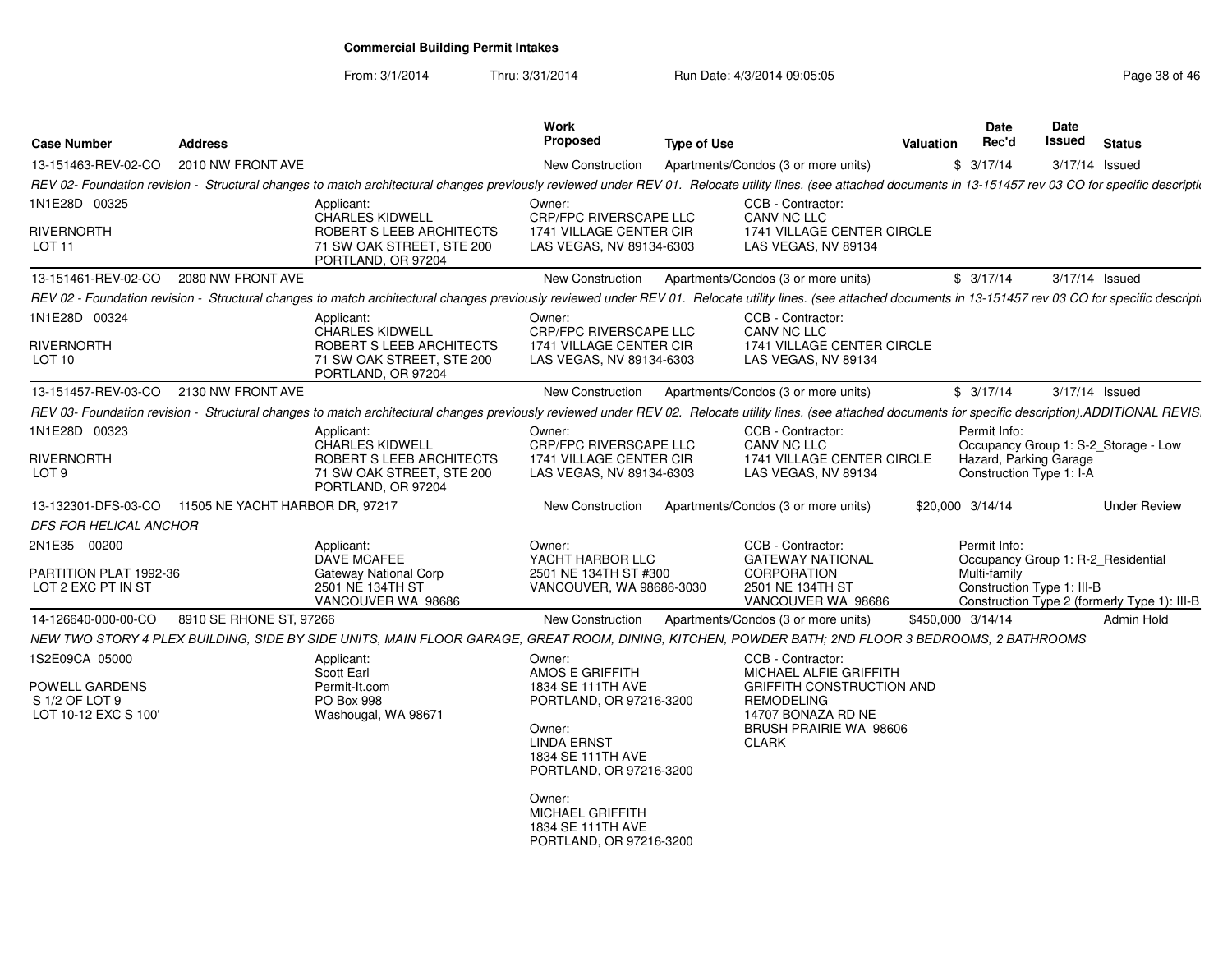From: 3/1/2014Thru: 3/31/2014 Run Date: 4/3/2014 09:05:05 Research 2010 12:05:05

| <b>Case Number</b>                                   | <b>Address</b>                                     |                                                                                                                                                    | Work<br><b>Proposed</b>                                                                                                                  | <b>Type of Use</b> |                                                                                            | <b>Valuation</b> | <b>Date</b><br>Rec'd                                                                           | Date<br><b>Issued</b> | <b>Status</b>                              |
|------------------------------------------------------|----------------------------------------------------|----------------------------------------------------------------------------------------------------------------------------------------------------|------------------------------------------------------------------------------------------------------------------------------------------|--------------------|--------------------------------------------------------------------------------------------|------------------|------------------------------------------------------------------------------------------------|-----------------------|--------------------------------------------|
| 12-218141-REV-01-CO                                  | 8150 SE 23RD AVE, 97202                            |                                                                                                                                                    | New Construction                                                                                                                         |                    | Apartments/Condos (3 or more units)                                                        |                  | \$3/12/14                                                                                      |                       | Approved to Issue                          |
|                                                      |                                                    | REVISION TO CHANGE TO STEM WALL PERIMETER FOOTING DETAIL, BLOCKOUT DETAIL, AND EPOXY DETAIL FOR MISSED STAB BOLTS                                  |                                                                                                                                          |                    |                                                                                            |                  |                                                                                                |                       |                                            |
| 1S1E23DD 03000                                       |                                                    | Applicant:<br><b>RICHARD NELSON</b>                                                                                                                | Owner:<br>MORELAND STATION                                                                                                               |                    | CCB - Contractor:<br>PAVILION CONSTRUCTION NW LL(Occupancy Group 1: R-2_Residential        |                  | Permit Info:                                                                                   |                       |                                            |
| SECTION 23 1S 1E                                     |                                                    | PAVILION PROPERTIES                                                                                                                                | 8150 SE 23RD AVE                                                                                                                         |                    | 6720 SW MACADAM AVE #310                                                                   |                  | Multi-family                                                                                   |                       |                                            |
| TL 3000 0.78 ACRES                                   |                                                    | 6720 SW MACADAM AVE<br>PORTLAND, OR 97209                                                                                                          | PORTLAND, OR 97202-6810                                                                                                                  |                    | PORTLAND, OR 97219                                                                         |                  | Construction Type 1: V-A                                                                       |                       |                                            |
|                                                      |                                                    |                                                                                                                                                    | Owner:<br><b>APARTMENTS LLC</b><br>8150 SE 23RD AVE<br>PORTLAND, OR 97202-6810                                                           |                    |                                                                                            |                  |                                                                                                |                       |                                            |
| 13-114642-DFS-12-CO                                  | 3215 NE WEIDLER ST, 97232                          |                                                                                                                                                    | <b>New Construction</b>                                                                                                                  |                    | Apartments/Condos (3 or more units)                                                        |                  | \$45,000 3/12/14                                                                               |                       | <b>Under Review</b>                        |
| DFS 12 WOOD TRUSSES BLDG 1&2                         |                                                    |                                                                                                                                                    |                                                                                                                                          |                    |                                                                                            |                  |                                                                                                |                       |                                            |
| 1N1E25CD 11900                                       |                                                    | Applicant:<br>Erika o'callaghan<br><b>Walsh Construction</b><br>2905 SW 1ST AVE<br>PORTLAND OR 97201                                               | Owner:<br><b>GRANT PARK VILLAGE LLC</b><br>1015 NW 11TH AVE<br>PORTLAND, OR 97209-3496                                                   |                    | CCB - Contractor:<br>WALSH CONSTRUCTION CO<br>2905 SW 1ST AVE<br>PORTLAND, OR 972014707    |                  | Permit Info:<br>Occupancy Group 1: R-2_Residential<br>Multi-family<br>Construction Type 1: V-A |                       | Construction Type 2 (formerly Type 1): I-A |
|                                                      | 13-171048-DFS-01-CO  1135 NW EVERETT ST, 97209     |                                                                                                                                                    | <b>New Construction</b>                                                                                                                  |                    | Apartments/Condos (3 or more units)                                                        |                  | \$50,000 3/11/14                                                                               |                       | <b>Under Review</b>                        |
|                                                      | DFS-01 FOR STR-01: POST TENSION REBAR SLAB-LEVEL 2 |                                                                                                                                                    |                                                                                                                                          |                    |                                                                                            |                  |                                                                                                |                       |                                            |
| 1N1E33DA 02900                                       |                                                    | Applicant:<br><b>LAWRENCE BARNEY</b><br>LORENTZ BRUUN CO, INC<br>3611 SE 20TH AVE SUITE 300<br>PORTLAND, OR 97202                                  | Owner:<br>NW TH LLC<br>1477 NW EVERETT ST<br>PORTLAND, OR 97209<br>Owner:<br><b>HFTB LLC</b><br>1477 NW EVERETT ST<br>PORTLAND, OR 97209 |                    | CCB - Contractor:<br>LORENTZ BRUUN CO INC<br>3611 SE 20TH ST, STE 300<br>PORTLAND OR 97202 |                  | Permit Info:<br>Occupancy Group 1: R-2_Residential<br>Multi-family<br>Construction Type 1: I-B |                       | Construction Type 2 (formerly Type 1): I-B |
|                                                      | 12-202591-DFS-05-CO 1721 SE TACOMA ST, 97202       |                                                                                                                                                    | <b>New Construction</b>                                                                                                                  |                    | Apartments/Condos (3 or more units)                                                        |                  | \$20,000 3/7/14                                                                                | 3/25/14 Issued        |                                            |
| DFS -MECHANICAL ATTACHMENTS                          |                                                    |                                                                                                                                                    |                                                                                                                                          |                    |                                                                                            |                  |                                                                                                |                       |                                            |
| 1S1E23DC 00700                                       |                                                    | Applicant:<br><b>KEITH RANDOLPH</b>                                                                                                                | Owner:<br>SELLWOOD APARTMENTS LLC                                                                                                        |                    | CCB - Contractor:<br><b>VWR DEVELOPMENT LLC</b>                                            |                  | Permit Info:<br>Occupancy Group 1: R-2_Residential                                             |                       |                                            |
| <b>SELLWOOD</b><br>BLOCK 90<br>LOT 8&9 EXC PT IN ST  |                                                    | MYHRE GROUP ARCHITECTS<br>808 SW 3rd Ave, Suite 500<br>PORTLAND, OR 97204                                                                          | 735 SW 158TH AVE #180<br>BEAVERTON, OR 97006-4952                                                                                        |                    | 735 SW 158TH AVE S #180<br>BEAVERTON, OR 97006                                             |                  | Multi-family<br>Construction Type 1: V-A                                                       |                       | Construction Type 2 (formerly Type 1): V-A |
| 13-172468-DFS-03-CO                                  | 1605 NE CLACKAMAS ST, 97232                        |                                                                                                                                                    | New Construction                                                                                                                         |                    | Apartments/Condos (3 or more units)                                                        |                  | \$10,000 3/6/14                                                                                |                       | Approved to Issue                          |
|                                                      |                                                    | *** DFS 3: Fall Protection Devices***NEW 6 STORY, 19 UNIT LIVING FACILITY, 4-TON MUA FOR CORRIDORS, ELECTRIC SPLITS FOR APARTMENTS, "OPEN" GARAGE, |                                                                                                                                          |                    |                                                                                            |                  |                                                                                                |                       |                                            |
| 1N1E35AB 05708                                       |                                                    | Applicant:<br>Collin Foster                                                                                                                        | Owner:<br>HOLLADAY PARK PLAZA INC                                                                                                        |                    | CCB - Contractor:<br>TURNER CONSTRUCTION CO                                                |                  | Permit Info:<br>Occupancy Group 1: R-2_Residential                                             |                       |                                            |
| <b>BROWNFIELD PLACE</b><br>LOT 8 INC UND INT TRACT A |                                                    | <b>Turner Construction</b>                                                                                                                         | 1300 NE 16TH AVE<br>PORTLAND, OR 97232                                                                                                   |                    | 1200 NW NAITO PARKWAY #300<br>PORTLAND, OR 972209                                          |                  | Multi-family<br>Construction Type 1: II-B                                                      |                       | Construction Type 2 (formerly Type 1): I-A |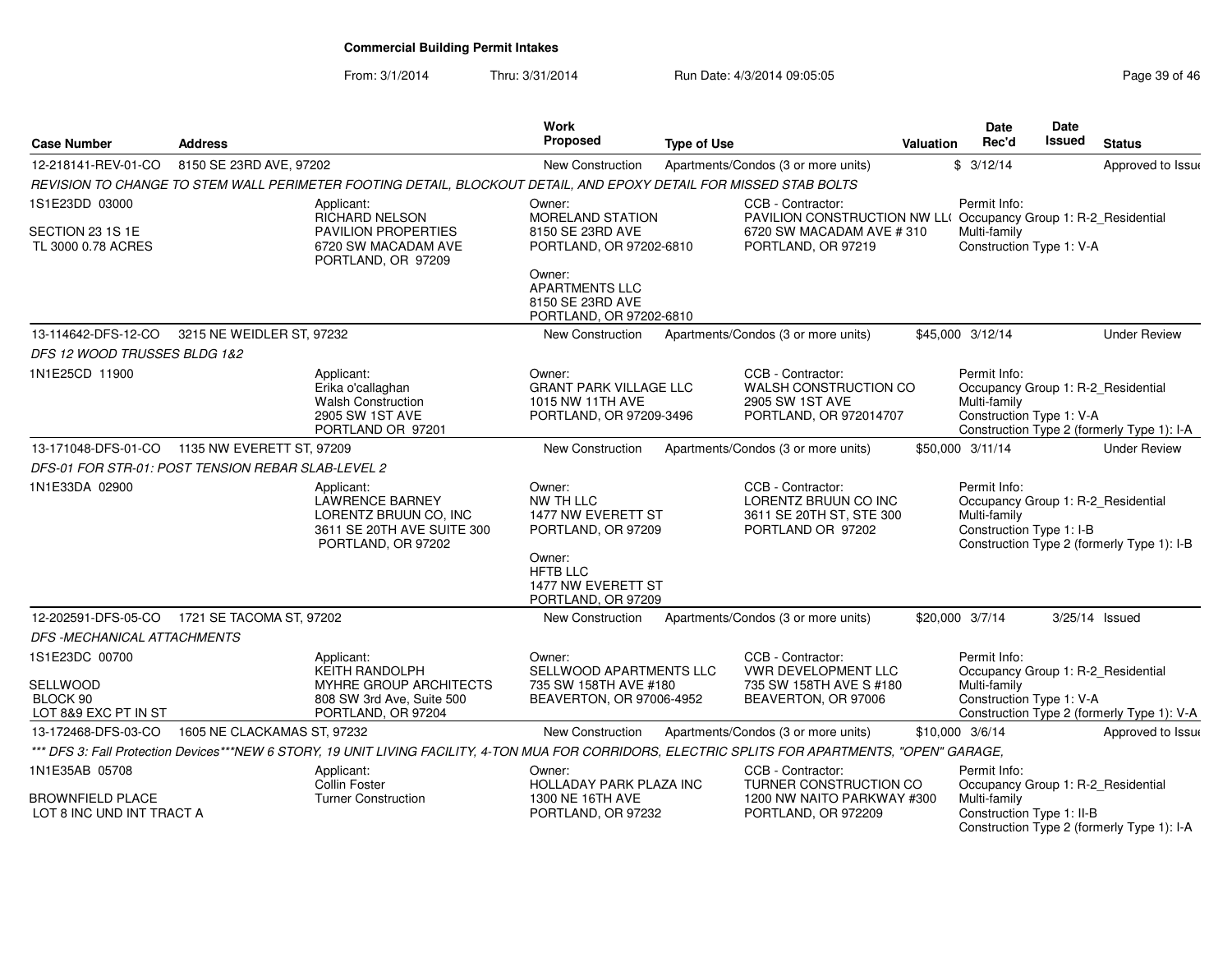From: 3/1/2014

Thru: 3/31/2014 Run Date: 4/3/2014 09:05:05 Research 2010 146

| <b>Case Number</b>                                           | <b>Address</b>                           |                                                                                                                                                                   | <b>Work</b><br>Proposed                                                                 | <b>Type of Use</b> |                                                                                              | Valuation           | Date<br>Rec'd                                                                                    | <b>Date</b><br>Issued | <b>Status</b>                              |
|--------------------------------------------------------------|------------------------------------------|-------------------------------------------------------------------------------------------------------------------------------------------------------------------|-----------------------------------------------------------------------------------------|--------------------|----------------------------------------------------------------------------------------------|---------------------|--------------------------------------------------------------------------------------------------|-----------------------|--------------------------------------------|
| 13-172468-DFS-02-CO                                          | 1605 NE CLACKAMAS ST, 97232              |                                                                                                                                                                   | New Construction                                                                        |                    | Apartments/Condos (3 or more units)                                                          |                     | \$90,000 3/6/14                                                                                  |                       | <b>Under Review</b>                        |
|                                                              |                                          | *** DFS 2: metal stairs***NEW 6 STORY, 19 UNIT LIVING FACILITY, 4-TON MUA FOR CORRIDORS, ELECTRIC SPLITS FOR APARTMENTS, "OPEN" GARAGE,                           |                                                                                         |                    |                                                                                              |                     |                                                                                                  |                       |                                            |
| 1N1E35AB 05708                                               |                                          | Applicant:<br>Collin Foster                                                                                                                                       | Owner:<br>HOLLADAY PARK PLAZA INC                                                       |                    | CCB - Contractor:<br>TURNER CONSTRUCTION CO                                                  |                     | Permit Info:<br>Occupancy Group 1: R-2_Residential                                               |                       |                                            |
| <b>BROWNFIELD PLACE</b><br>LOT 8 INC UND INT TRACT A         |                                          | <b>Turner Construction</b>                                                                                                                                        | 1300 NE 16TH AVE<br>PORTLAND, OR 97232                                                  |                    | 1200 NW NAITO PARKWAY #300<br>PORTLAND, OR 972209                                            |                     | Multi-family<br>Construction Type 1: II-B                                                        |                       | Construction Type 2 (formerly Type 1): I-A |
| 13-126749-REV-02-CO                                          | 4150 N WILLIAMS AVE, 97211               |                                                                                                                                                                   | New Construction                                                                        |                    | Apartments/Condos (3 or more units)                                                          |                     | \$3/6/14                                                                                         | $3/13/14$ Issued      |                                            |
|                                                              |                                          | COLUMN FIRE PROTECTION - 2 COLUMN TYPES: 1) PER SHEET A004 COLUMN TYPE F7 - REVISED PER DETAIL 18/A005-COLUMN F11-ADDITION OF 2X FIRE TREATED STUDS 2) NEW COLUMI |                                                                                         |                    |                                                                                              |                     |                                                                                                  |                       |                                            |
| 1N1E22DA 06000<br><b>ALBINA HMSTD</b><br>BLOCK <sub>21</sub> |                                          | Applicant:<br>MONICA JONES<br><b>LRS ARCHITECTS</b><br>720 NW DAVIS ST SUITE 300                                                                                  | Owner:<br>RUJAX III LLC<br>11359 NE HALSEY ST<br>PORTLAND, OR 97220-2095                |                    | CCB - Contractor:<br>RUBEN J MENASHE INC<br>11359 NE HALSEY ST<br>PORTLAND, OR 972202059     |                     | Permit Info:<br>Occupancy Group 1: R-2_Residential<br>Multi-family<br>Construction Type 1: III-A |                       |                                            |
| LOT 9-15 EXC PT IN ST                                        |                                          | PORTLAND OR 97209                                                                                                                                                 |                                                                                         |                    |                                                                                              |                     |                                                                                                  |                       | Construction Type 2 (formerly Type 1): V-A |
| 13-151463-DFS-01-CO                                          | 2010 NW FRONT AVE                        |                                                                                                                                                                   | New Construction                                                                        |                    | Apartments/Condos (3 or more units)                                                          | \$200,000 3/4/14    |                                                                                                  |                       | <b>Under Review</b>                        |
|                                                              | DFS FOR POST TENSION CONCRETE FOR FND-01 |                                                                                                                                                                   |                                                                                         |                    |                                                                                              |                     |                                                                                                  |                       |                                            |
| 1N1E28D 00325<br>RIVERNORTH<br>LOT <sub>11</sub>             |                                          | Applicant:<br><b>HENRY MILLER</b><br><b>CANV CONSTRUCTION</b><br>2130 NW FRONT AVE                                                                                | Owner:<br>CRP/FPC RIVERSCAPE LLC<br>1741 VILLAGE CENTER CIR<br>LAS VEGAS, NV 89134-6303 |                    | CCB - Contractor:<br><b>CANV NC LLC</b><br>1741 VILLAGE CENTER CIRCLE<br>LAS VEGAS, NV 89134 |                     | Permit Info:<br>Occupancy Group 1: R-2_Residential<br>Multi-family<br>Construction Type 1: III-B |                       |                                            |
|                                                              |                                          | PORTLAND, OR 97206                                                                                                                                                |                                                                                         |                    |                                                                                              |                     |                                                                                                  |                       | Construction Type 2 (formerly Type 1): I-A |
| 13-151461-DFS-01-CO                                          | 2080 NW FRONT AVE                        |                                                                                                                                                                   | New Construction                                                                        |                    | Apartments/Condos (3 or more units)                                                          | \$100,000 3/4/14    |                                                                                                  |                       | <b>Under Review</b>                        |
|                                                              | DFS FOR POST TENSION CONCRETE FOR FND-01 |                                                                                                                                                                   |                                                                                         |                    |                                                                                              |                     |                                                                                                  |                       |                                            |
| 1N1E28D 00324                                                |                                          | Applicant:<br><b>HENRY MILLER</b>                                                                                                                                 | Owner:<br>CRP/FPC RIVERSCAPE LLC                                                        |                    | CCB - Contractor:<br>CANV NC LLC                                                             |                     | Permit Info:<br>Occupancy Group 1: R-2 Residential                                               |                       |                                            |
| <b>RIVERNORTH</b><br>LOT <sub>10</sub>                       |                                          | CANV CONSTRUCTION<br>2130 NW FRONT AVE<br>PORTLAND, OR 97206                                                                                                      | 1741 VILLAGE CENTER CIR<br>LAS VEGAS, NV 89134-6303                                     |                    | 1741 VILLAGE CENTER CIRCLE<br>LAS VEGAS, NV 89134                                            |                     | Multi-family<br>Construction Type 1: III-B                                                       |                       | Construction Type 2 (formerly Type 1): I-A |
| 13-151457-DFS-01-CO 2130 NW FRONT AVE                        |                                          |                                                                                                                                                                   | New Construction                                                                        |                    | Apartments/Condos (3 or more units)                                                          | \$100,000 3/4/14    |                                                                                                  |                       | <b>Under Review</b>                        |
|                                                              | DFS FOR POST TENSION CONCRETE FOR FND-01 |                                                                                                                                                                   |                                                                                         |                    |                                                                                              |                     |                                                                                                  |                       |                                            |
| 1N1E28D 00323                                                |                                          | Applicant:<br><b>HENRY MILLER</b>                                                                                                                                 | Owner:<br>CRP/FPC RIVERSCAPE LLC                                                        |                    | CCB - Contractor:<br>CANV NC LLC                                                             |                     | Permit Info:<br>Occupancy Group 1: R-2_Residential                                               |                       |                                            |
| <b>RIVERNORTH</b><br>LOT <sub>9</sub>                        |                                          | <b>CANV CONSTRUCTION</b><br>2130 NW FRONT AVE<br>PORTLAND, OR 97206                                                                                               | 1741 VILLAGE CENTER CIR<br>LAS VEGAS, NV 89134-6303                                     |                    | 1741 VILLAGE CENTER CIRCLE<br>LAS VEGAS, NV 89134                                            |                     | Multi-family<br>Construction Type 1: III-B                                                       |                       | Construction Type 2 (formerly Type 1): I-A |
| 14-127045-000-00-CO                                          | 11705 SE FOSTER RD, 97266                |                                                                                                                                                                   | New Construction                                                                        | Assembly           |                                                                                              | \$1,045,200 3/14/14 |                                                                                                  |                       | <b>Under Review</b>                        |
|                                                              |                                          | NEW 9,900 SF GRANGE BUILDING; BASEMENT MEETING ROOM AND STORAGE, MAIN FLOOR TEACHING KITCHEN AND CLASSROOM, 2ND FLOOR OFFICES; ASSOCIATED SITE WORK INCLUDED      |                                                                                         |                    |                                                                                              |                     |                                                                                                  |                       |                                            |
| 1S2E15DD 06600                                               |                                          | Applicant:<br><b>SHEM HARDING</b><br>DECA ARCHITECTURE, INC<br>935 SE ALDER<br>PORTI AND OR 97214                                                                 | Owner:<br>PORTLAND CITY OF<br>1120 SW 5TH AVE #1000<br>PORTLAND, OR 97204-1912          |                    | <b>Primary Contractor:</b><br>TO BID                                                         |                     |                                                                                                  |                       |                                            |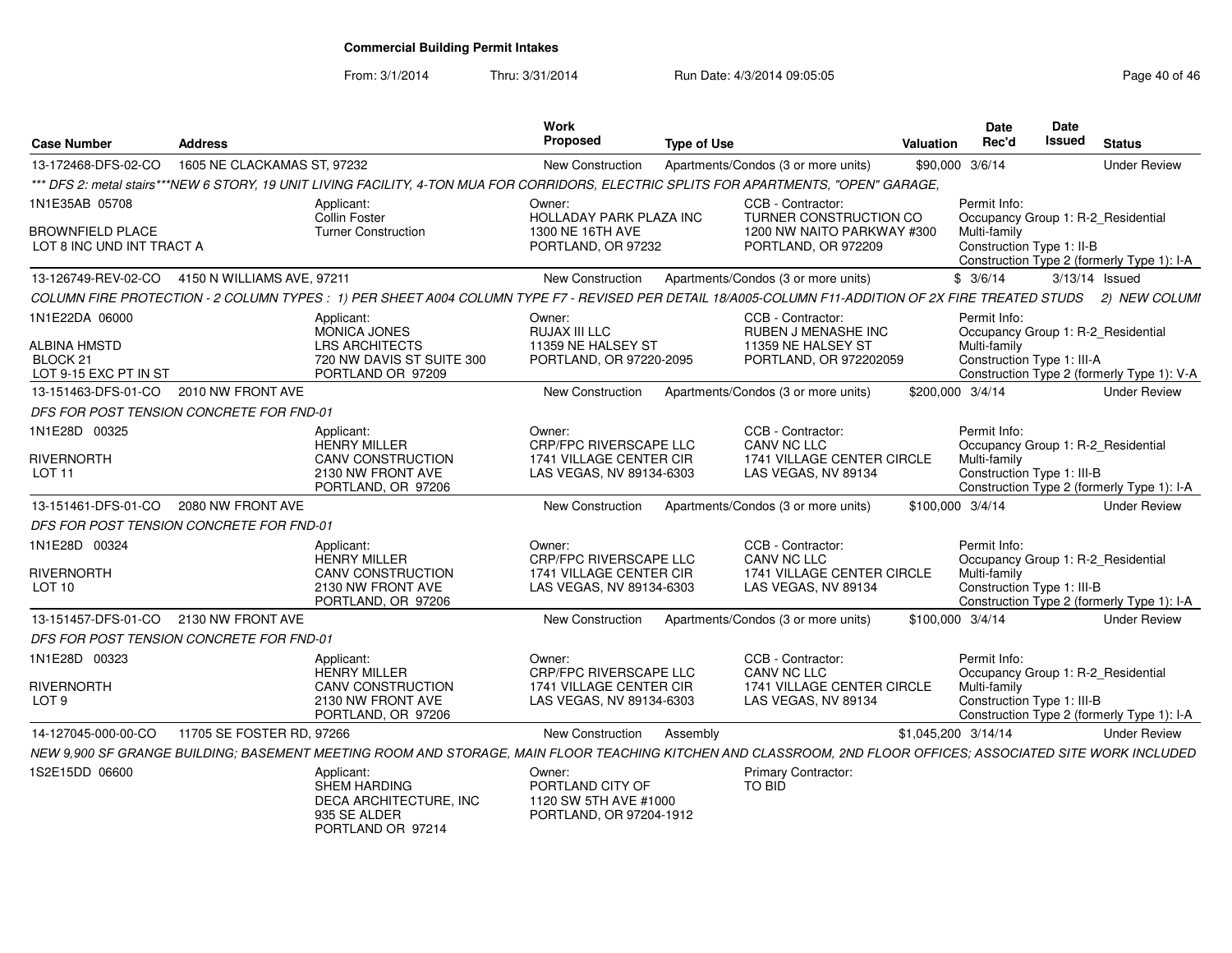From: 3/1/2014Thru: 3/31/2014 Run Date: 4/3/2014 09:05:05 Research 2010 12:05:05

| <b>Case Number</b>                                        | <b>Address</b>                                            |                                                                                                         | Work<br>Proposed                                                              | <b>Type of Use</b> | Valuation                                                                                                                                                                    | <b>Date</b><br>Rec'd                                                                                  | <b>Date</b><br>Issued | <b>Status</b>                              |
|-----------------------------------------------------------|-----------------------------------------------------------|---------------------------------------------------------------------------------------------------------|-------------------------------------------------------------------------------|--------------------|------------------------------------------------------------------------------------------------------------------------------------------------------------------------------|-------------------------------------------------------------------------------------------------------|-----------------------|--------------------------------------------|
| 13-137297-DFS-03-CO                                       | 5 SE MADISON ST, 97214                                    |                                                                                                         | <b>New Construction</b>                                                       | <b>Business</b>    |                                                                                                                                                                              | \$7,500 3/11/14                                                                                       |                       | <b>Under Review</b>                        |
| <b>DFS FOR HVAC SEISMIC</b>                               |                                                           |                                                                                                         |                                                                               |                    |                                                                                                                                                                              |                                                                                                       |                       |                                            |
| 1S1E03AD 03900                                            |                                                           | Applicant:<br><b>TIM PHAM</b>                                                                           | Owner:<br>PORTLAND CITY OF                                                    |                    | CCB - Contractor:<br><b>SKANSKA USA</b>                                                                                                                                      | Permit Info:                                                                                          |                       | Occupancy Group 1: R-2_Residential         |
| <b>EAST PORTLAND</b><br>HARBOR LINE BLOCK 10 EXC E 555'   | INC PT VAC ST & INC RIPARIAN RTS OUT TO PORTLAND OR 97214 | 5 SE MADISON ST                                                                                         | 55 SW ASH ST<br>PORTLAND, OR 97204-3509                                       |                    | 222 SW Columbia St., Suite 300<br>Portland, OR 97201                                                                                                                         | Multi-family<br>Construction Type 1: V-B                                                              |                       | Construction Type 2 (formerly Type 1): V-B |
| 13-137297-DFS-05-CO 5 SE MADISON ST, 97214                |                                                           |                                                                                                         | New Construction                                                              | <b>Business</b>    |                                                                                                                                                                              | \$116,000 3/18/14                                                                                     |                       | <b>Under Review</b>                        |
| <b>DFS ALUMINUM STOREFRONT</b>                            |                                                           |                                                                                                         |                                                                               |                    |                                                                                                                                                                              |                                                                                                       |                       |                                            |
| 1S1E03AD 03900                                            |                                                           | Applicant:<br><b>TIM PHAM</b>                                                                           | Owner:<br>PORTLAND CITY OF                                                    |                    | CCB - Contractor:<br><b>SKANSKA USA</b>                                                                                                                                      | Permit Info:                                                                                          |                       | Occupancy Group 1: R-2_Residential         |
| <b>EAST PORTLAND</b><br>HARBOR LINE BLOCK 10 EXC E 555'   | INC PT VAC ST & INC RIPARIAN RTS OUT TO                   | 5 SE MADISON ST<br>PORTLAND OR 97214                                                                    | 55 SW ASH ST<br>PORTLAND, OR 97204-3509                                       |                    | 222 SW Columbia St., Suite 300<br>Portland, OR 97201                                                                                                                         | Multi-family<br>Construction Type 1: V-B                                                              |                       | Construction Type 2 (formerly Type 1): V-B |
| 13-101210-REV-01-CO  1900 N INTERSTATE AVE, 97227         |                                                           |                                                                                                         | <b>New Construction</b>                                                       | <b>Business</b>    |                                                                                                                                                                              | \$3/6/14                                                                                              |                       | $3/6/14$ Issued                            |
|                                                           |                                                           | REV 01 NEW WATER SERVICE FROM TILLAMOOK - NEW METER TO BE INSTALLED BY WB                               |                                                                               |                    |                                                                                                                                                                              |                                                                                                       |                       |                                            |
| 1N1E27CD 00200<br><b>ALBINA</b><br><b>BLOCK 94 TL 200</b> |                                                           | Applicant:<br>RYAN SPACKMAN<br><b>WATER BUREAU</b><br>1120 SW 5TH AVE, #600<br>PORTLAND, OR 97204       | Owner:<br>PORTLAND CITY OF<br>1120 SW 5TH AVE #609<br>PORTLAND, OR 97204-1912 |                    | CCB - Contractor:<br><b>THOMAS SMITH</b><br>HOFFMAN CONSTRUCTION CO<br>OF OREGON<br>805 SW BROADWAY SUITE 2100<br>PORTLAND, OR 97205<br><b>Primary Contractor:</b><br>TO BID | Permit Info:<br>Occupancy Group 1: B_Bank, Off.,<br>Med.Off., Pub.Bldg.<br>Construction Type 1: III-B |                       |                                            |
| 12-135607-DFS-01-CO                                       | 6650 SW CAPITOL HWY, 97219                                |                                                                                                         | <b>New Construction</b>                                                       | <b>Business</b>    |                                                                                                                                                                              | \$3,500 3/11/14                                                                                       |                       | <b>Under Review</b>                        |
| DFS FOR ACCESSIBILITY SIGNAGE                             |                                                           |                                                                                                         |                                                                               |                    |                                                                                                                                                                              |                                                                                                       |                       |                                            |
| 1S1E20AA 02100                                            |                                                           | Applicant:<br><b>BILL LANNING</b><br><b>MWA ARCHITECTS</b><br>70 NW COUCH ST #401<br>PORTLAND, OR 97209 | Owner:<br><b>PORTLAND</b><br>135 SW ASH ST<br>PORTLAND, OR 97204-3540         |                    |                                                                                                                                                                              | Permit Info:<br>Occupancy Group 1: E_School<br>Construction Type 1: V-B                               |                       |                                            |
|                                                           |                                                           |                                                                                                         | Owner:<br>HOUSING AUTHORITY OF<br>135 SW ASH ST<br>PORTLAND, OR 97204-3540    |                    |                                                                                                                                                                              |                                                                                                       |                       |                                            |
| 13-200566-DFS-01-CO                                       |                                                           | 5482 SW BEAVERTON HILLSDALE HWY, 97221                                                                  | New Construction                                                              | <b>Business</b>    |                                                                                                                                                                              | \$2,180 3/13/14                                                                                       |                       | $4/1/14$ Issued                            |
| <b>DFS FOR ROOF TRUSSES</b>                               |                                                           |                                                                                                         |                                                                               |                    |                                                                                                                                                                              |                                                                                                       |                       |                                            |
| 1S1E18AC 02000                                            |                                                           | Applicant:<br><b>TAPIO CONSTRUCTION INC</b>                                                             | Owner:<br><b>CTMG SHATTUCK LLC</b>                                            |                    | CCB - Contractor:<br><b>TAPIO CONSTRUCTION INC</b>                                                                                                                           | Permit Info:<br>Occupancy Group 1: B_Bank, Off.,                                                      |                       |                                            |
| SECTION 18 1S 1E<br>TL 2000 0.62 ACRES                    |                                                           | PO BOX 820364<br>VANCOUVER WA 98682                                                                     | 3641 SE LEXINGTON ST<br>PORTLAND, OR 97202-8439                               |                    | PO BOX 820364<br>VANCOUVER WA 98682                                                                                                                                          | Med.Off., Pub.Bldg.<br>Construction Type 1: V-B                                                       |                       |                                            |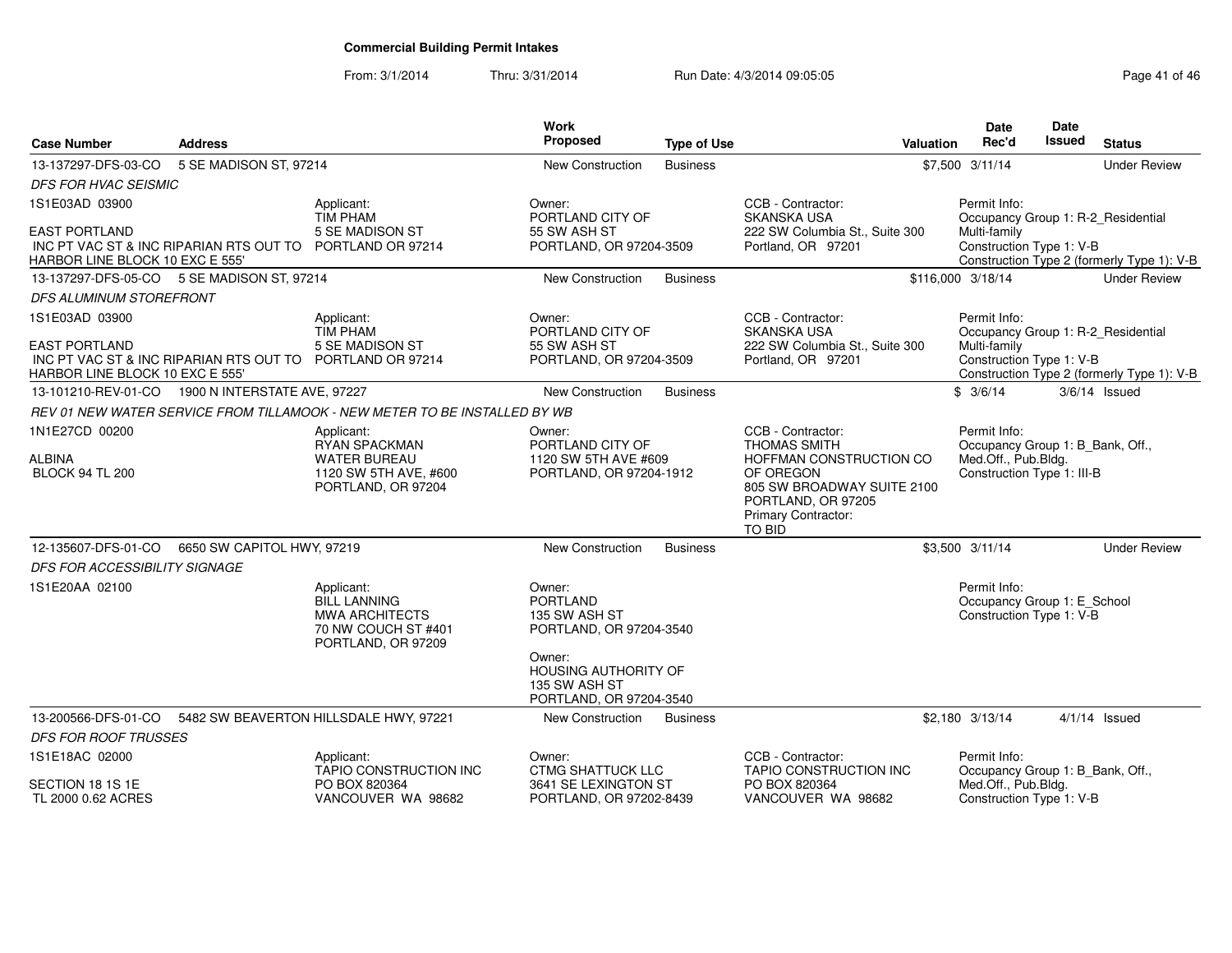From: 3/1/2014

Thru: 3/31/2014 Run Date: 4/3/2014 09:05:05 Research 2010 12:05:05

| <b>Case Number</b>                                                                                                              | <b>Address</b>                 |                                                                                                                                                                                                                   | Work<br><b>Proposed</b>                                                                                                                                                                                                                                  | <b>Type of Use</b> |                                                                                                 | Valuation        | Date<br>Rec'd                                                                                        | Date<br>Issued | <b>Status</b>                              |
|---------------------------------------------------------------------------------------------------------------------------------|--------------------------------|-------------------------------------------------------------------------------------------------------------------------------------------------------------------------------------------------------------------|----------------------------------------------------------------------------------------------------------------------------------------------------------------------------------------------------------------------------------------------------------|--------------------|-------------------------------------------------------------------------------------------------|------------------|------------------------------------------------------------------------------------------------------|----------------|--------------------------------------------|
| 11-192985-REV-02-CO                                                                                                             | 5500 SE MCLOUGHLIN BLVD, 97202 |                                                                                                                                                                                                                   | New Construction                                                                                                                                                                                                                                         | <b>Business</b>    |                                                                                                 |                  | \$3/7/14                                                                                             |                | Approved to Issue                          |
|                                                                                                                                 |                                | revision - pavement type has change and using crushed agregate based and subbase instead of cement treated soil in multiple areas, decreased area of work, one storm lateral deleted, new pad for kiosk (8'6' x t |                                                                                                                                                                                                                                                          |                    |                                                                                                 |                  |                                                                                                      |                |                                            |
| 1S1E14DA 00200                                                                                                                  |                                | Applicant:<br>PATRICK MAHONEY<br>J L PATTERSON<br>725 TOWN & COUNTRY RD.,<br>SUITE 300<br>ORANGE, CA 92868                                                                                                        | Owner:<br>THE TRI-COUNTY METROPOLITAN Joel Jenson<br>710 NE HOLLADAY ST<br>PORTLAND, OR 97232<br>Owner:<br>TRANSPORTATION DISTRICT OF<br>710 NE HOLLADAY ST<br>PORTLAND, OR 97232<br>Owner:<br><b>OREGON</b><br>710 NE HOLLADAY ST<br>PORTLAND, OR 97232 |                    | CCB - Contractor:<br><b>KERR CONTRACTORS INC</b><br>PO BOX 1060<br>WOODBURN, OR 97071           |                  | Permit Info:<br>Occupancy Group 1: B_Bank, Off.,<br>Med.Off., Pub.Bldg.<br>Construction Type 1: II-B |                |                                            |
| 14-123902-000-00-CO                                                                                                             | 8179 N LOMBARD ST              |                                                                                                                                                                                                                   | New Construction                                                                                                                                                                                                                                         | <b>Business</b>    |                                                                                                 | \$488,048 3/6/14 |                                                                                                      |                | <b>Under Review</b>                        |
|                                                                                                                                 |                                | NEW SINGLE STORY 3,850 SF MASONRY SHELL BUILDING WITH ASSOCIATED SITE WORK AND 18 PARKING STALLS                                                                                                                  |                                                                                                                                                                                                                                                          |                    |                                                                                                 |                  |                                                                                                      |                |                                            |
| 1N1W12AB 01201                                                                                                                  |                                | Applicant:<br><b>RICK TILAND</b><br>TILAND/SCHMIDT ARCHITECTS<br>3611 SW HOOD AVE SUITE 200<br>PORTLAND OR 97239                                                                                                  | Owner:<br>BLUE LEI ST JOHNS LLC<br>1722 ROUTH ST #1000<br>DALLAS, TX 75201                                                                                                                                                                               |                    | Primary Contractor:<br>TO BID                                                                   |                  | Permit Info:<br>Occupancy Group 1: B_Bank, Off.,<br>Med.Off., Pub.Bldg.<br>Construction Type 1: V-B  |                | Total Square Footage - Display Only: 4129  |
| 13-171122-REV-02-CO                                                                                                             | 4001 SW CANYON RD, 97221       |                                                                                                                                                                                                                   | New Construction                                                                                                                                                                                                                                         | <b>Business</b>    |                                                                                                 |                  | \$3/12/14                                                                                            |                | <b>Under Review</b>                        |
| revisions - change to add two geothermal french drain lines                                                                     |                                |                                                                                                                                                                                                                   |                                                                                                                                                                                                                                                          |                    |                                                                                                 |                  |                                                                                                      |                |                                            |
| 1S1E05 01400<br>SECTION 05 1S 1E<br>TL 1400 60.69 ACRES                                                                         |                                | Applicant:<br><b>EMILY DAWSON</b><br><b>SRG PARTNERSHIP</b><br>621 SW MORRISON, SUITE 200<br>PORTLAND, OR 97201                                                                                                   | Owner:<br><b>METRO</b><br>600 NE GRAND AVE<br>PORTLAND, OR 97232-2736                                                                                                                                                                                    |                    |                                                                                                 |                  | Permit Info:<br>Occupancy Group 1: B_Bank, Off.,<br>Med.Off., Pub.Bldg.<br>Construction Type 1: V-B  |                | Construction Type 2 (formerly Type 1): V-B |
| 13-137297-DFS-04-CO                                                                                                             | 5 SE MADISON ST, 97214         |                                                                                                                                                                                                                   | New Construction                                                                                                                                                                                                                                         | <b>Business</b>    |                                                                                                 |                  | \$27,873 3/11/14                                                                                     |                | <b>Under Review</b>                        |
| DFS FOR COLD FORMED METAL FRAMING                                                                                               |                                |                                                                                                                                                                                                                   |                                                                                                                                                                                                                                                          |                    |                                                                                                 |                  |                                                                                                      |                |                                            |
| 1S1E03AD 03900<br>EAST PORTLAND<br>INC PT VAC ST & INC RIPARIAN RTS OUT TO PORTLAND OR 97214<br>HARBOR LINE BLOCK 10 EXC E 555' |                                | Applicant:<br><b>TIM PHAM</b><br>5 SE MADISON ST                                                                                                                                                                  | Owner:<br>PORTLAND CITY OF<br>55 SW ASH ST<br>PORTLAND, OR 97204-3509                                                                                                                                                                                    |                    | CCB - Contractor:<br><b>SKANSKA USA</b><br>222 SW Columbia St., Suite 300<br>Portland, OR 97201 |                  | Permit Info:<br>Occupancy Group 1: R-2_Residential<br>Multi-family<br>Construction Type 1: V-B       |                | Construction Type 2 (formerly Type 1): V-B |
| 13-137297-DFS-01-CO 5 SE MADISON ST, 97214                                                                                      |                                |                                                                                                                                                                                                                   | New Construction                                                                                                                                                                                                                                         | <b>Business</b>    |                                                                                                 |                  | \$700 3/11/14                                                                                        |                | <b>Under Review</b>                        |
| DFS - GENERATOR SEISMIC ANCHORAGE                                                                                               |                                |                                                                                                                                                                                                                   |                                                                                                                                                                                                                                                          |                    |                                                                                                 |                  |                                                                                                      |                |                                            |
| 1S1E03AD 03900<br>EAST PORTLAND<br>INC PT VAC ST & INC RIPARIAN RTS OUT TO PORTLAND OR 97214<br>HARBOR LINE BLOCK 10 EXC E 555' |                                | Applicant:<br>TIM PHAM<br>5 SE MADISON ST                                                                                                                                                                         | Owner:<br>PORTLAND CITY OF<br>55 SW ASH ST<br>PORTLAND, OR 97204-3509                                                                                                                                                                                    |                    | CCB - Contractor:<br><b>SKANSKA USA</b><br>222 SW Columbia St., Suite 300<br>Portland, OR 97201 |                  | Permit Info:<br>Occupancy Group 1: R-2_Residential<br>Multi-family<br>Construction Type 1: V-B       |                | Construction Type 2 (formerly Type 1): V-B |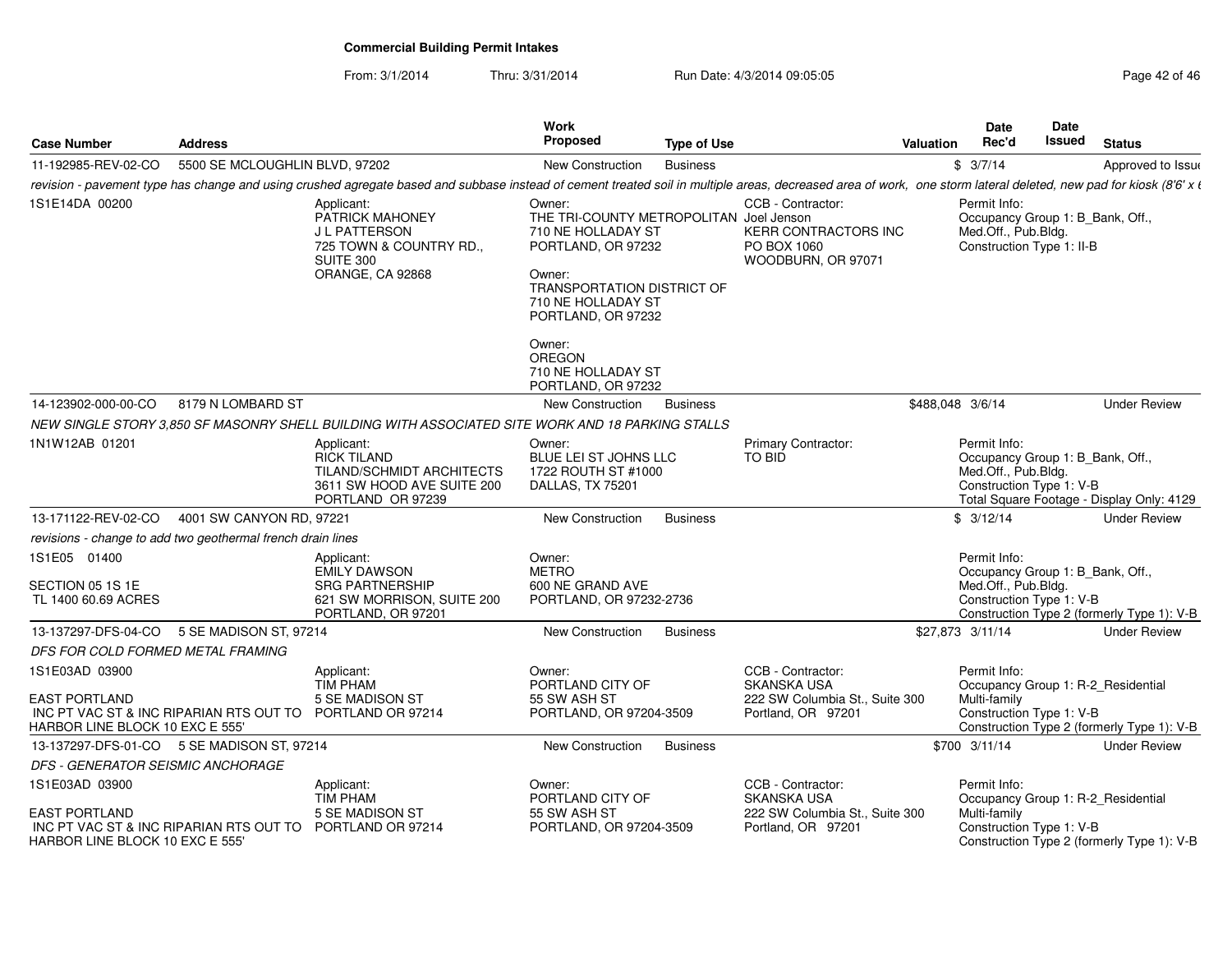From: 3/1/2014Thru: 3/31/2014 Run Date: 4/3/2014 09:05:05 Research 2010 12:05:05

| <b>Case Number</b>                                      | <b>Address</b>                                            |                                                                                                                                                                                                                | Work<br>Proposed                                                                                                        | <b>Type of Use</b> | Valuation                                                                                |                   | <b>Date</b><br>Rec'd                             | Date<br><b>Issued</b> | <b>Status</b>                               |
|---------------------------------------------------------|-----------------------------------------------------------|----------------------------------------------------------------------------------------------------------------------------------------------------------------------------------------------------------------|-------------------------------------------------------------------------------------------------------------------------|--------------------|------------------------------------------------------------------------------------------|-------------------|--------------------------------------------------|-----------------------|---------------------------------------------|
| 13-137297-DFS-02-CO                                     | 5 SE MADISON ST, 97214                                    |                                                                                                                                                                                                                | New Construction                                                                                                        | <b>Business</b>    |                                                                                          | \$10,500 3/11/14  |                                                  |                       | <b>Under Review</b>                         |
| DFS FOR PLUMBING SEISMIC                                |                                                           |                                                                                                                                                                                                                |                                                                                                                         |                    |                                                                                          |                   |                                                  |                       |                                             |
| 1S1E03AD 03900                                          |                                                           | Applicant:<br><b>TIM PHAM</b>                                                                                                                                                                                  | Owner:<br>PORTLAND CITY OF                                                                                              |                    | CCB - Contractor:<br><b>SKANSKA USA</b>                                                  |                   | Permit Info:                                     |                       | Occupancy Group 1: R-2_Residential          |
| <b>EAST PORTLAND</b><br>HARBOR LINE BLOCK 10 EXC E 555' | INC PT VAC ST & INC RIPARIAN RTS OUT TO PORTLAND OR 97214 | 5 SE MADISON ST                                                                                                                                                                                                | 55 SW ASH ST<br>PORTLAND, OR 97204-3509                                                                                 |                    | 222 SW Columbia St., Suite 300<br>Portland, OR 97201                                     |                   | Multi-family<br>Construction Type 1: V-B         |                       | Construction Type 2 (formerly Type 1): V-B  |
|                                                         | 12-184939-DFS-12-CO 850 N JESSUP ST, 97217                |                                                                                                                                                                                                                | New Construction                                                                                                        | Educational        |                                                                                          | \$281,330 3/28/14 |                                                  |                       | <b>Under Review</b>                         |
| DFS FOR EXTERIOR METAL PANELS                           |                                                           |                                                                                                                                                                                                                |                                                                                                                         |                    |                                                                                          |                   |                                                  |                       |                                             |
| 1N1E15CD 14000                                          |                                                           | Applicant:<br><b>THOMAS SMITH</b>                                                                                                                                                                              | Owner:<br>PORTLAND COMMUNITY                                                                                            |                    | CCB - Contractor:<br><b>THOMAS SMITH</b>                                                 |                   | Permit Info:<br>Occupancy Group 1: B_Bank, Off., |                       |                                             |
| <b>WEST PIEDMONT</b><br>BLOCK <sub>2</sub><br>LOT 3-16  |                                                           | HOFFMAN CONSTRUCTION CO<br>OF OREGON<br>805 SW BROADWAY SUITE 2100<br>PORTLAND, OR 97205                                                                                                                       | PO BOX 19000<br>PORTLAND, OR 97280-0990<br>Owner:<br><b>COLLEGE DISTRICT</b><br>PO BOX 19000<br>PORTLAND, OR 97280-0990 |                    | HOFFMAN CONSTRUCTION CO<br>OF OREGON<br>805 SW BROADWAY SUITE 2100<br>PORTLAND, OR 97205 |                   | Med.Off., Pub.Bldg.<br>Construction Type 1: II-B |                       | Construction Type 2 (formerly Type 1): II-B |
| 14-123906-000-00-CO                                     | 8179 N LOMBARD ST                                         |                                                                                                                                                                                                                | New Construction                                                                                                        | Storage            |                                                                                          | \$12,000 3/6/14   |                                                  |                       | <b>Under Review</b>                         |
|                                                         | NEW 279 SF COVERED MASONRY TRASH ENCLOSURE                |                                                                                                                                                                                                                |                                                                                                                         |                    |                                                                                          |                   |                                                  |                       |                                             |
| 1N1W12AB 01201                                          |                                                           | Applicant:<br><b>RICK TILAND</b><br>TILAND/SCHMIDT ARCHITECTS<br>3611 SW HOOD AVE SUITE 200<br>PORTLAND OR 97239                                                                                               |                                                                                                                         |                    | Primary Contractor:<br>TO BID                                                            |                   |                                                  |                       |                                             |
|                                                         | 12-156264-REV-01-CO 3404 SE 97TH AVE, 97266               |                                                                                                                                                                                                                | New Construction                                                                                                        | Utility            |                                                                                          |                   | \$3/13/14                                        | $3/13/14$ Issued      |                                             |
|                                                         |                                                           | ***REVISION TO ACCOMODATE BRIDGE CRANE (DFS 1)***SOUTH VAULT STRUCTURE                                                                                                                                         |                                                                                                                         |                    |                                                                                          |                   |                                                  |                       |                                             |
| 1S2E09AD 00800                                          |                                                           | Applicant:<br>RACE CLARK                                                                                                                                                                                       | Owner:<br>PORTLAND CITY OF                                                                                              |                    | CCB - Contractor:<br><b>THOMAS SMITH</b>                                                 |                   | Permit Info:<br>Occupancy Group 1: U_Private     |                       |                                             |
| SECTION 09 1S 2E<br>TL 800 15.92 ACRES                  |                                                           | <b>HOFFMAN CORP</b>                                                                                                                                                                                            | 1120 SW 5TH AVE #609<br>PORTLAND, OR 97204-1912                                                                         |                    | HOFFMAN CONSTRUCTION CO<br>OF OREGON<br>805 SW BROADWAY SUITE 2100<br>PORTLAND, OR 97205 |                   | Garage\Utility Misc.<br>Construction Type 1: V-B |                       |                                             |
|                                                         | 12-156264-DFS-01-CO 3404 SE 97TH AVE, 97266               |                                                                                                                                                                                                                | New Construction                                                                                                        | Utility            |                                                                                          | \$44,000 3/13/14  |                                                  | $3/13/14$ Issued      |                                             |
|                                                         | *** DFS 1: BRIDGE CRANE*** SOUTH VAULT STRUCTURE          |                                                                                                                                                                                                                |                                                                                                                         |                    |                                                                                          |                   |                                                  |                       |                                             |
| 1S2E09AD 00800                                          |                                                           | Applicant:<br><b>RACE CLARK</b>                                                                                                                                                                                | Owner:<br>PORTLAND CITY OF                                                                                              |                    | CCB - Contractor:<br><b>THOMAS SMITH</b>                                                 |                   | Permit Info:<br>Occupancy Group 1: U_Private     |                       |                                             |
| SECTION 09 1S 2E<br>TL 800 15.92 ACRES                  |                                                           | <b>HOFFMAN CORP</b>                                                                                                                                                                                            | 1120 SW 5TH AVE #609<br>PORTLAND, OR 97204-1912                                                                         |                    | HOFFMAN CONSTRUCTION CO<br>OF OREGON<br>805 SW BROADWAY SUITE 2100<br>PORTLAND, OR 97205 |                   | Garage\Utility Misc.<br>Construction Type 1: V-B |                       |                                             |
| 09-148418-REV-03-CO                                     | 16198 SE POWELL BLVD, 97236                               |                                                                                                                                                                                                                | New Construction                                                                                                        | Utility            |                                                                                          |                   | \$3/6/14                                         |                       | <b>Under Review</b>                         |
|                                                         |                                                           | Revise Sheet 642 (by adding "642A") of permitted set. Details to limit the span between foundation members on the bridges to 6' which was insufficient to span some waterways. The standard details have now l |                                                                                                                         |                    |                                                                                          |                   |                                                  |                       |                                             |
| 1S3E18BB 06900                                          |                                                           | Applicant:<br><b>TERESA ELLIOT</b>                                                                                                                                                                             | Owner:<br>PORTLAND CITY OF                                                                                              |                    |                                                                                          |                   | Permit Info:<br>Occupancy Group 1: U_Private     |                       |                                             |
| SECTION 18 1S 3E<br>TL 6900 11.40 ACRES                 |                                                           | PORTLAND WATER BUREAU<br>1120 SW 5TH AVENUE SUITE 600 PORTLAND, OR 97204<br>PORTLAND, OR 97204                                                                                                                 | 1120 SW 5TH AVE #600                                                                                                    |                    |                                                                                          |                   | Garage\Utility Misc.<br>Construction Type 1: I-A |                       |                                             |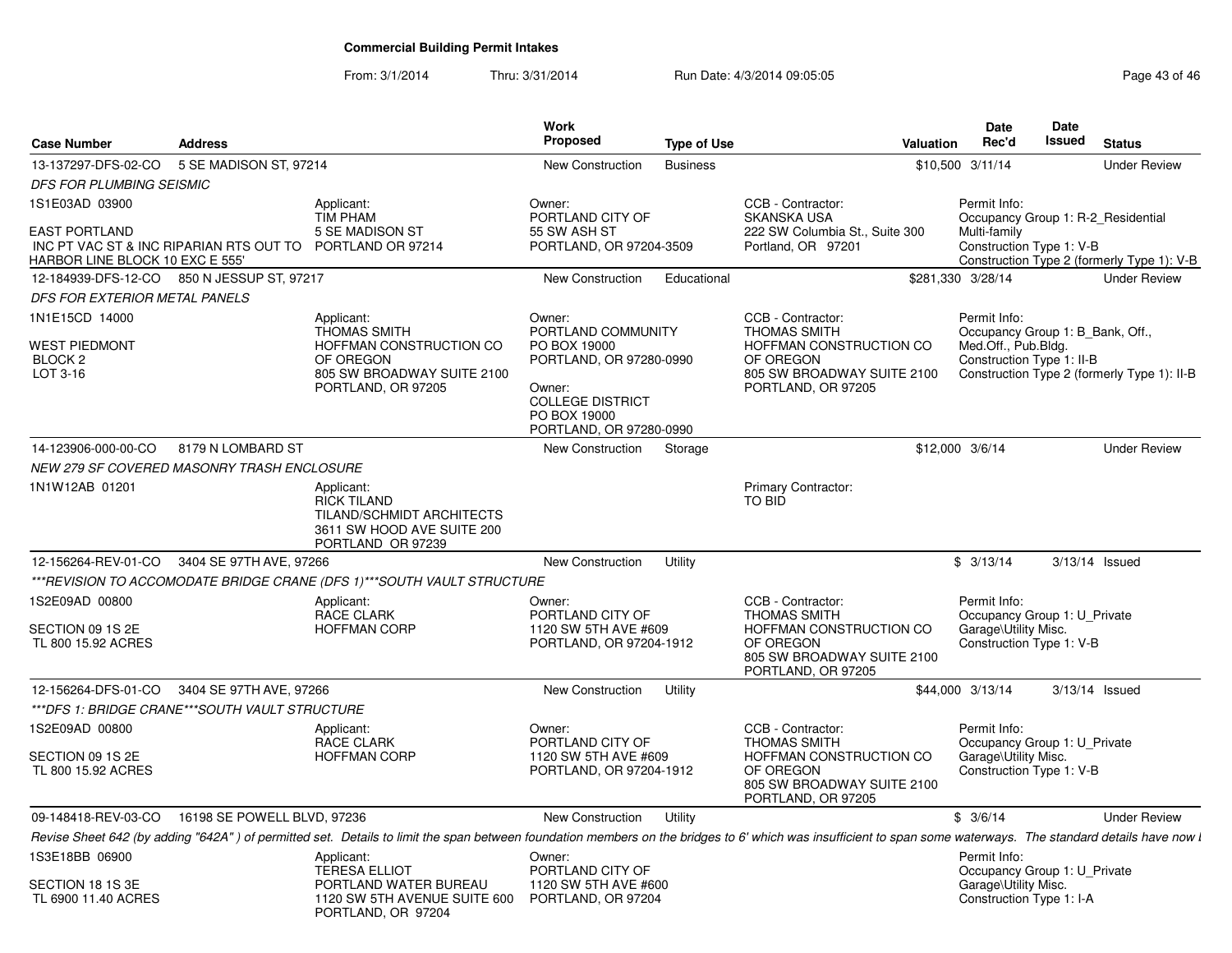From: 3/1/2014Thru: 3/31/2014 Run Date: 4/3/2014 09:05:05 Research 2010 12:05:05

| <b>Case Number</b>                                                                        | <b>Address</b>              |                                                                                                                                       | Work<br><b>Proposed</b>                                                                                                                                                                      | <b>Type of Use</b> |                                                                                                             | <b>Valuation</b>    | <b>Date</b><br>Rec'd                                                                             | Date<br>Issued | <b>Status</b>                            |
|-------------------------------------------------------------------------------------------|-----------------------------|---------------------------------------------------------------------------------------------------------------------------------------|----------------------------------------------------------------------------------------------------------------------------------------------------------------------------------------------|--------------------|-------------------------------------------------------------------------------------------------------------|---------------------|--------------------------------------------------------------------------------------------------|----------------|------------------------------------------|
| 14-123750-000-00-CO                                                                       | 14325 NE AIRPORT WAY, 97230 |                                                                                                                                       | <b>New Construction</b>                                                                                                                                                                      | Utility            |                                                                                                             | \$40,000 3/6/14     |                                                                                                  |                | 3/6/14 Under Inspection                  |
|                                                                                           |                             | NEW ELECRICAL CHARGING STATION ON 54 SF CONCRETE SLAB: TO INCLUDE DC CHARGER. BATTERY SYSTEM. AELIOS SOLAR WINDMILL POLE WITH LIGHT   |                                                                                                                                                                                              |                    |                                                                                                             |                     |                                                                                                  |                |                                          |
| 1N2E24B 01800                                                                             |                             | Applicant:                                                                                                                            | Owner:                                                                                                                                                                                       |                    | Primary Contractor:                                                                                         |                     | Permit Info:                                                                                     |                |                                          |
| PARTITION PLAT 1991-94<br>LOT 2 EXC PT IN ST                                              |                             | HANS VAN DER MEER<br>EV <sub>4</sub><br>2727 SE RAYMOND ST<br>PORTLAND, OR 97202                                                      | POWIN CENTER LLC<br><b>PO BOX 483</b><br>TUALATIN, OR 97062                                                                                                                                  |                    | TO BID                                                                                                      |                     | Occupancy Group 1: U_Private<br>Garage\Utility Misc.<br>Construction Type 1: V-B                 |                |                                          |
| 14-131236-000-00-CO                                                                       | 1617 N COLUMBIA BLVD, 97217 |                                                                                                                                       | New Construction                                                                                                                                                                             | Utility            |                                                                                                             | \$12,000 3/26/14    |                                                                                                  |                | <b>Under Review</b>                      |
|                                                                                           |                             | NEW 70 FT, ABOVE GROUND, PORTABLE TRUCK SCALE WITH FOOTINGS FOR SUPPORT                                                               |                                                                                                                                                                                              |                    |                                                                                                             |                     |                                                                                                  |                |                                          |
| 1N1E09A 00100<br>SECTION 09 1N 1E<br>TL 100 15.36 ACRES<br>SPLIT MAP R315013 (R941101980) |                             | Applicant:<br><b>STEVE ORR</b><br>POWELL SCALES NW<br>39120 W SCIO RD<br><b>SCIO OR 97374</b>                                         | Owner:<br><b>BLASEN FAMILY LLC</b><br>PO BOX 17370<br>PORTLAND, OR 97217                                                                                                                     |                    | CCB - Contractor:<br><b>STEVE ORR</b><br>POWELL SCALES NW<br>39120 W SCIO RD<br><b>SCIO OR 97374</b>        |                     | Permit Info:<br>Occupancy Group 1: U Private<br>Garage\Utility Misc.<br>Construction Type 1: V-B |                | Total Square Footage - Display Only: 77  |
| 14-124345-000-00-CO                                                                       | 1609 SW 12TH AVE, 97201     |                                                                                                                                       | New Construction                                                                                                                                                                             | Utility            |                                                                                                             | \$6,000 3/7/14      |                                                                                                  |                | <b>Under Review</b>                      |
|                                                                                           |                             | NEW CONSTUCTION OF 400 SF COVERED CANOPY FOR PLAY STRUCTURES ON EXISTING PLAYGROUND                                                   |                                                                                                                                                                                              |                    |                                                                                                             |                     |                                                                                                  |                |                                          |
| 1S1E04AC 01000<br>PORTLAND<br><b>BLOCK N1/2B</b><br>LOT 1-3 TL 1000                       |                             | Applicant:<br><b>MARLENE GILLIS</b><br>SODERSTROM ARCHITECTS<br>1200 NW NAITO PKWY, STE 410<br>PORTLAND, OR 97209                     | Owner:<br>OREGON STATE OF (BD OF<br><b>HIGHER EDUCATION</b><br><b>PO BOX 751</b><br>PORTLAND, OR 97207<br>Owner:<br><b>CAMPUS PLANNING OFFICE</b><br><b>PO BOX 751</b><br>PORTLAND, OR 97207 |                    | CCB - Contractor:<br><b>HOWARD S WRIGHT</b><br><b>CONSTRUCTORS LP</b><br>P.O. BOX 3764<br>SEATTLE, WA 98124 |                     | Permit Info:<br>Occupancy Group 1: E School                                                      |                |                                          |
| 14-124346-000-00-CO                                                                       | 1609 SW 12TH AVE, 97201     |                                                                                                                                       | New Construction                                                                                                                                                                             | Utility            |                                                                                                             | \$6,000 3/7/14      |                                                                                                  |                | <b>Under Review</b>                      |
|                                                                                           |                             | NEW CONSTUCTION OF 400 SF COVERED CANOPY FOR PLAY STRUCTURES ON EXISTING PLAYGROUND                                                   |                                                                                                                                                                                              |                    |                                                                                                             |                     |                                                                                                  |                |                                          |
| 1S1E04AC 01000<br>PORTLAND<br><b>BLOCK N1/2B</b><br>LOT 1-3 TL 1000                       |                             | Applicant:<br><b>MARLENE GILLIS</b><br>SODERSTROM ARCHITECTS<br>1200 NW NAITO PKWY, STE 410<br>PORTLAND, OR 97209                     | Owner:<br>OREGON STATE OF (BD OF<br><b>HIGHER EDUCATION</b><br><b>PO BOX 751</b><br>PORTLAND, OR 97207<br>Owner:<br><b>CAMPUS PLANNING OFFICE</b><br><b>PO BOX 751</b>                       |                    | CCB - Contractor:<br><b>HOWARD S WRIGHT</b><br>CONSTRUCTORS LP<br>P. O. BOX 3764<br>SEATTLE, WA 98124       |                     | Permit Info:<br>Occupancy Group 1: E_School<br>Construction Type 1: IV-HT                        |                | Total Square Footage - Display Only: 400 |
|                                                                                           |                             |                                                                                                                                       | PORTLAND, OR 97207                                                                                                                                                                           |                    |                                                                                                             |                     |                                                                                                  |                |                                          |
| 14-127059-000-00-CO                                                                       | 799 SW NEVADA ST, 97219     |                                                                                                                                       | New Construction                                                                                                                                                                             | Utility            |                                                                                                             | \$5,148,930 3/14/14 |                                                                                                  |                | <b>Under Review</b>                      |
|                                                                                           |                             | Cast-in-place pump station building, greenway improvements, access road construction/landscaping, utilities and associated site work. |                                                                                                                                                                                              |                    |                                                                                                             |                     |                                                                                                  |                |                                          |
| 1S1E22A 00100                                                                             |                             | Applicant:<br><b>EDDIE KREIPE</b><br>MURRAY, SMITH & ASSOCIATES,<br>INC.<br>121 SW SALMON, STE 900<br>PORTLAND OR 97204               | Owner:<br>PORTLAND CITY OF<br>1120 SW 5TH AVE #1302<br>PORTLAND, OR 97204-1912                                                                                                               |                    |                                                                                                             |                     |                                                                                                  |                |                                          |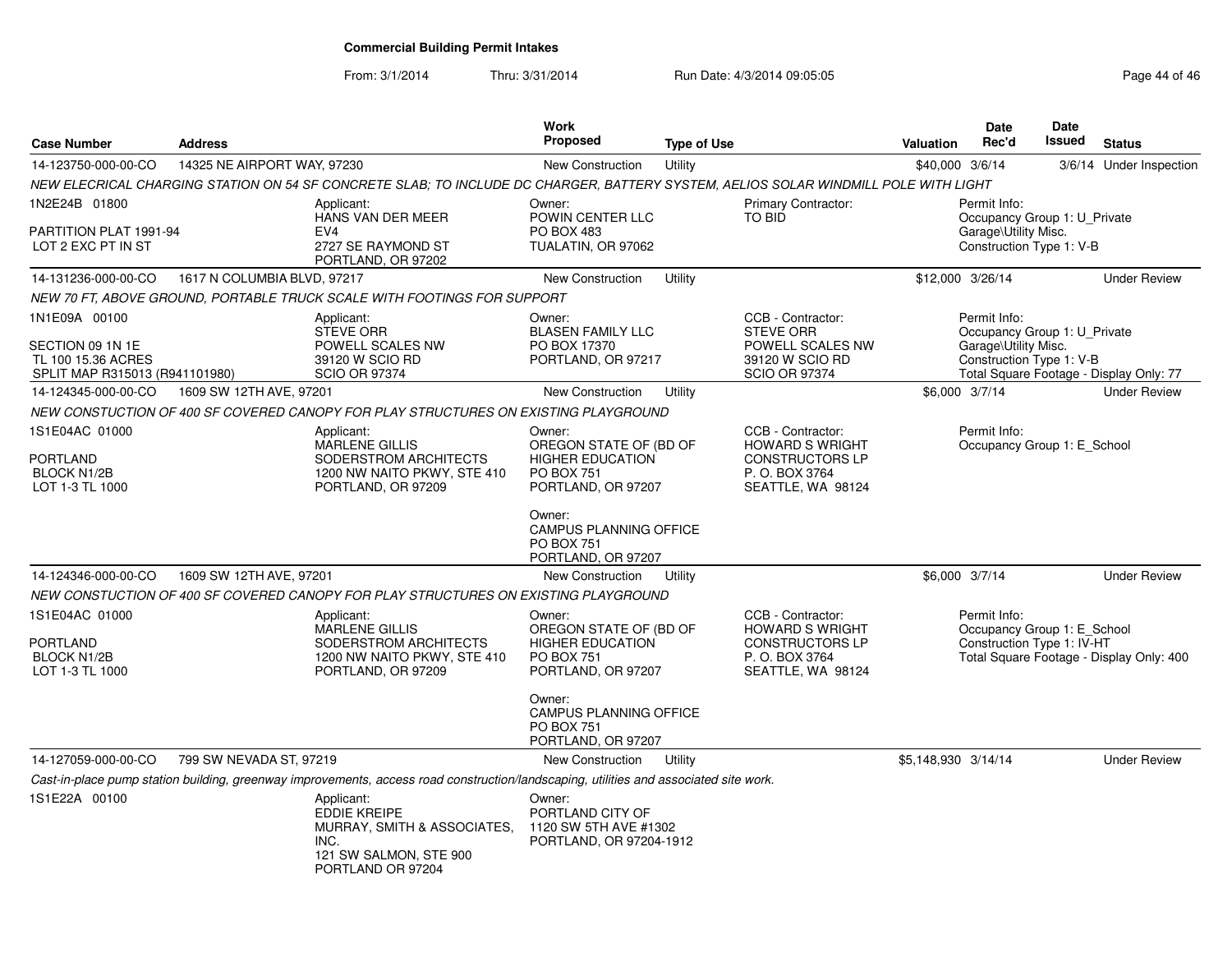From: 3/1/2014Thru: 3/31/2014 Run Date: 4/3/2014 09:05:05 Run Date: 4/3/2014 09:05:05

| <b>Case Number</b>                                                                                                                        | <b>Address</b>                                           |                                                                                                      | <b>Work</b><br><b>Proposed</b>                                                                                                                    | <b>Type of Use</b> | <b>Valuation</b>                                                                                                           | <b>Date</b><br>Rec'd                                                    | <b>Date</b><br><b>Issued</b><br><b>Status</b>                           |
|-------------------------------------------------------------------------------------------------------------------------------------------|----------------------------------------------------------|------------------------------------------------------------------------------------------------------|---------------------------------------------------------------------------------------------------------------------------------------------------|--------------------|----------------------------------------------------------------------------------------------------------------------------|-------------------------------------------------------------------------|-------------------------------------------------------------------------|
| 07-143644-REV-03-CO                                                                                                                       | 7240 NE 42ND AVE, 97218                                  |                                                                                                      | <b>New Construction</b>                                                                                                                           | Utility            |                                                                                                                            | $$200$ $3/11/14$                                                        | 3/11/14 Issued                                                          |
|                                                                                                                                           | <b>REVISION TO DFS-03 TRUSSES - REVISION TO TRUSS AG</b> |                                                                                                      |                                                                                                                                                   |                    |                                                                                                                            |                                                                         |                                                                         |
| 1N2E18BB 02200                                                                                                                            |                                                          | Applicant:<br>Dale Bettencourt<br><b>Emery and Sons</b><br>P.O. BOX 4109<br><b>SALEM OR</b><br>97302 | Owner:<br>PORTLAND DISPOSAL<br>7202 NE 42ND AVE<br>PORTLAND, OR 97218<br>Owner:<br><b>RECYCLING INC</b><br>7202 NE 42ND AVE<br>PORTLAND, OR 97218 |                    | CCB - Contractor:<br><b>EMERY &amp; SONS CONSTRUCTION</b><br><b>INC</b><br>PO BOX 4109<br>Salem, OR 97302                  | Permit Info:<br>Off., Med.Off., Pub.Bldg.<br>Construction Type 1: III-B | Occupancy Group 1: B_Bank, Fire Stn,                                    |
| 14-123750-REV-01-CO                                                                                                                       | 14325 NE AIRPORT WAY, 97230                              |                                                                                                      | New Construction                                                                                                                                  | Utility            |                                                                                                                            | \$3/11/14                                                               | 3/11/14 Issued                                                          |
|                                                                                                                                           |                                                          | REVISION TO RELOCATE CONCRETE PAD AND ELECTRICAL CHARGING STATION                                    |                                                                                                                                                   |                    |                                                                                                                            |                                                                         |                                                                         |
| 1N2E24B 01800<br>PARTITION PLAT 1991-94<br>LOT 2 EXC PT IN ST                                                                             |                                                          | Applicant:<br>HANS VAN DER MEER<br>EV4<br>2727 SE RAYMOND ST<br>PORTLAND, OR 97202                   | Owner:<br>POWIN CENTER LLC<br>PO BOX 483<br>TUALATIN, OR 97062                                                                                    |                    | CCB - Contractor:<br>HUGHES ELECTRICAL<br><b>CONTRACTORS INC</b><br>10490 NW JACKSON QUARRY RD<br>HILLSBORO, OR 97124-8184 | Permit Info:<br>Garage\Utility Misc.<br>Construction Type 1: V-B        | Occupancy Group 1: U_Private                                            |
| 14-127672-000-00-CO                                                                                                                       | .97202                                                   |                                                                                                      | New Construction                                                                                                                                  | Utility            |                                                                                                                            | \$3,200,000 3/25/14                                                     | <b>Under Review</b>                                                     |
|                                                                                                                                           |                                                          | Ped bridge over UPRR Brooklyn Yards from SE Lafayette to SE Rhine. Replacing existing                |                                                                                                                                                   |                    |                                                                                                                            |                                                                         |                                                                         |
| 1S1E11DB 00400<br><b>FEURERS ADD</b><br>BLOCK 20<br>LOT 1-4 TL 400<br><b>DEPT OF REVENUE</b>                                              |                                                          | Applicant:<br><b>JOE RECKER</b><br><b>TRIMET</b><br>710 NE HOLLADAY ST<br>PORTLAND, OR 97232         | Owner:<br>PORTLAND GENERAL ELECTRIC<br>121 SW SALMON ST<br>PORTLAND, OR 97204-2901                                                                |                    |                                                                                                                            |                                                                         |                                                                         |
| 14-131245-000-00-CO                                                                                                                       | 4401 SE JOHNSON CREEK BLVD, 97222                        |                                                                                                      | <b>New Construction</b>                                                                                                                           | Utility            |                                                                                                                            | \$22,000 3/26/14                                                        | 3/26/14 Issued                                                          |
| <b>NEW 80 FT TRUCK SCALE FOUNDATION</b>                                                                                                   |                                                          |                                                                                                      |                                                                                                                                                   |                    |                                                                                                                            |                                                                         |                                                                         |
| 1S2E19CC 07600<br>SECTION 19 1S 2E<br>TL 7600 3.63 ACRES<br><b>LAND &amp; IMPS</b><br>SEE R646130 (R992190361) FOR MACH &<br><b>EQUIP</b> | SEE R654770 (R992190362) FOR OTHER IMPS                  | Applicant:<br><b>STEVE ORR</b><br>POWELL SCALES NW<br>39120 W SCIO RD<br><b>SCIO OR 97374</b>        | Owner:<br>DW INDUSTRIAL PROPERTIES LLC STEVE ORR<br>4401 SE JOHNSON CREEK BLVD<br>PORTLAND, OR 97222-9218                                         |                    | CCB - Contractor:<br>POWELL SCALES NW<br>39120 W SCIO RD<br><b>SCIO OR 97374</b>                                           | Permit Info:<br>Garage\Utility Misc.<br>Construction Type 1: V-B        | Occupancy Group 1: U Private<br>Total Square Footage - Display Only: 80 |

**Total # of CO New Construction permit intakes: 53**

**Total valuation of CO New Construction permit intakes: \$16,010,831**